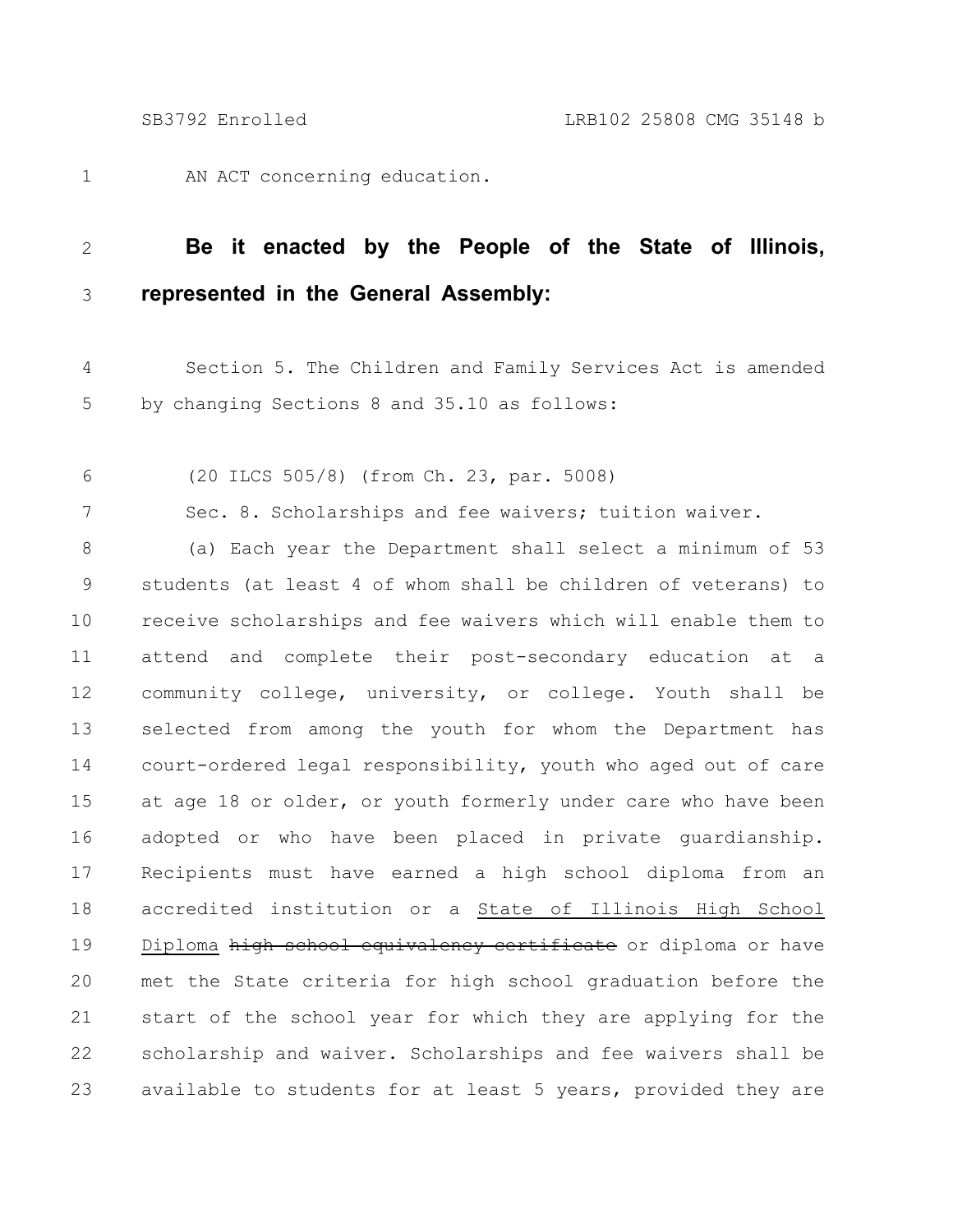SB3792 Enrolled - 2 - LRB102 25808 CMG 35148 b

continuing to work toward graduation. Unused scholarship dollars and fee waivers shall be reallocated to new recipients. No later than January 1, 2015, the Department shall promulgate rules identifying the criteria for "continuing to work toward graduation" and for reallocating unused scholarships and fee waivers. Selection shall be made on the basis of several factors, including, but not limited to, scholastic record, aptitude, and general interest in higher education. The selection committee shall include at least 2 individuals formerly under the care of the Department who have completed their post-secondary education. In accordance with this Act, tuition scholarships and fee waivers shall be available to such students at any university or college maintained by the State of Illinois. The Department shall provide maintenance and school expenses, except tuition and fees, during the academic years to supplement the students' earnings or other resources so long as they consistently maintain scholastic records which are acceptable to their schools and to the Department. Students may attend other colleges and universities, if scholarships are awarded them, and receive the same benefits for maintenance and other expenses as those students attending any Illinois State community college, university, or college under this Section. Beginning with recipients receiving scholarships and waivers in August 2014, the Department shall collect data and report annually to the General Assembly on measures of success, 1 2 3 4 5 6 7 8 9 10 11 12 13 14 15 16 17 18 19 20 21 22 23 24 25 26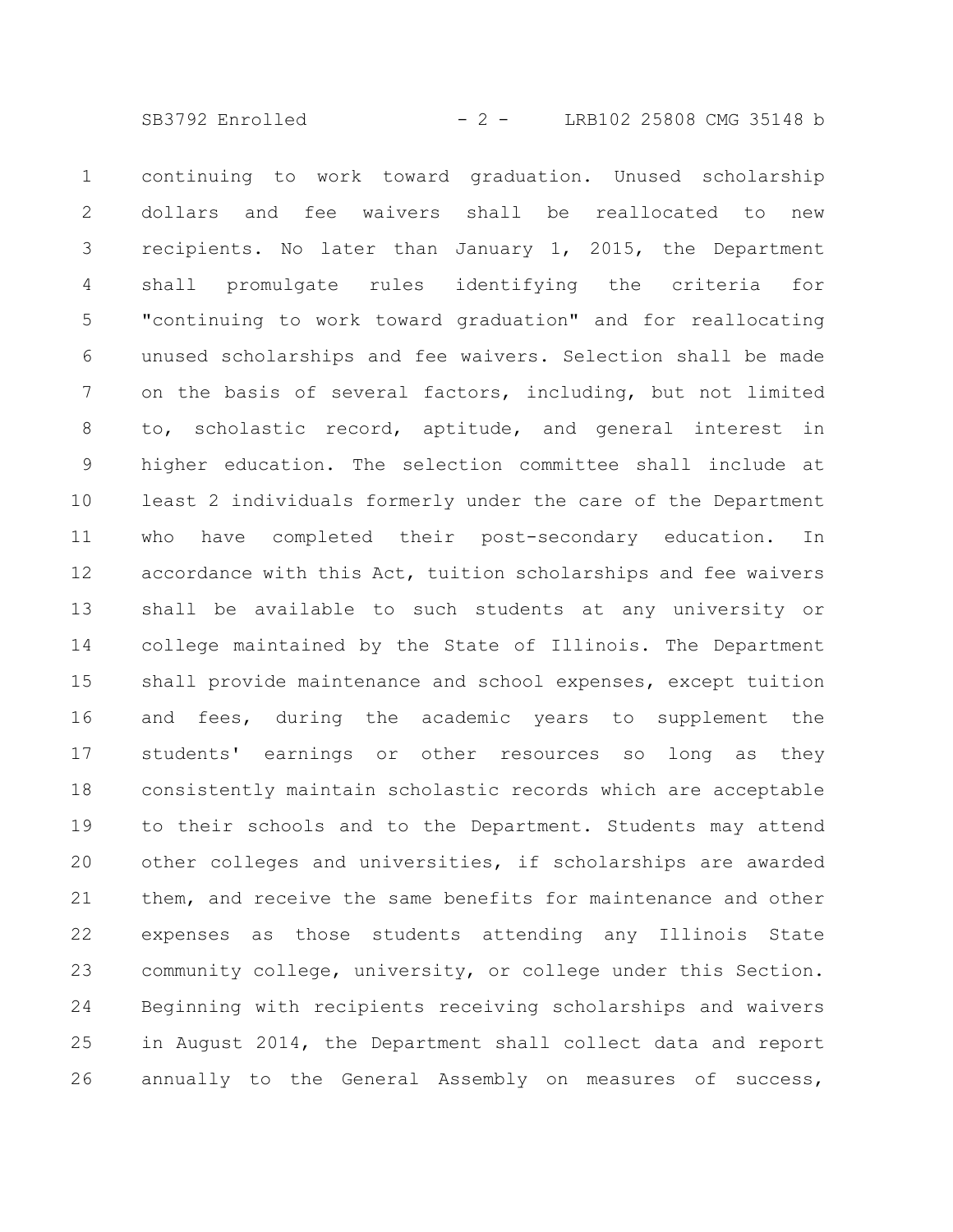SB3792 Enrolled - 3 - LRB102 25808 CMG 35148 b

including (i) the number of youth applying for and receiving scholarships or waivers, (ii) the percentage of scholarship or waiver recipients who complete their college or university degree within 5 years, (iii) the average length of time it takes for scholarship or waiver recipients to complete their college or university degree, (iv) the reasons that scholarship or waiver recipients are discharged or fail to complete their college or university degree, (v) when available, youths' outcomes 5 years and 10 years after being awarded the scholarships or waivers, and (vi) budget allocations for maintenance and school expenses incurred by the Department. 1 2 3 4 5 6 7 8 9 10 11 12

(b) Youth shall receive a tuition and fee waiver to assist them in attending and completing their post-secondary education at any community college, university, or college maintained by the State of Illinois if they are youth for whom the Department has court-ordered legal responsibility, youth who aged out of care at age 18 or older, or youth formerly under care who have been adopted and were the subject of an adoption assistance agreement or who have been placed in private guardianship and were the subject of a subsidized guardianship agreement. 13 14 15 16 17 18 19 20 21 22

To receive a waiver under this subsection, an applicant must: 23 24

(1) have earned a high school diploma from an accredited institution or a State of Illinois High School 25 26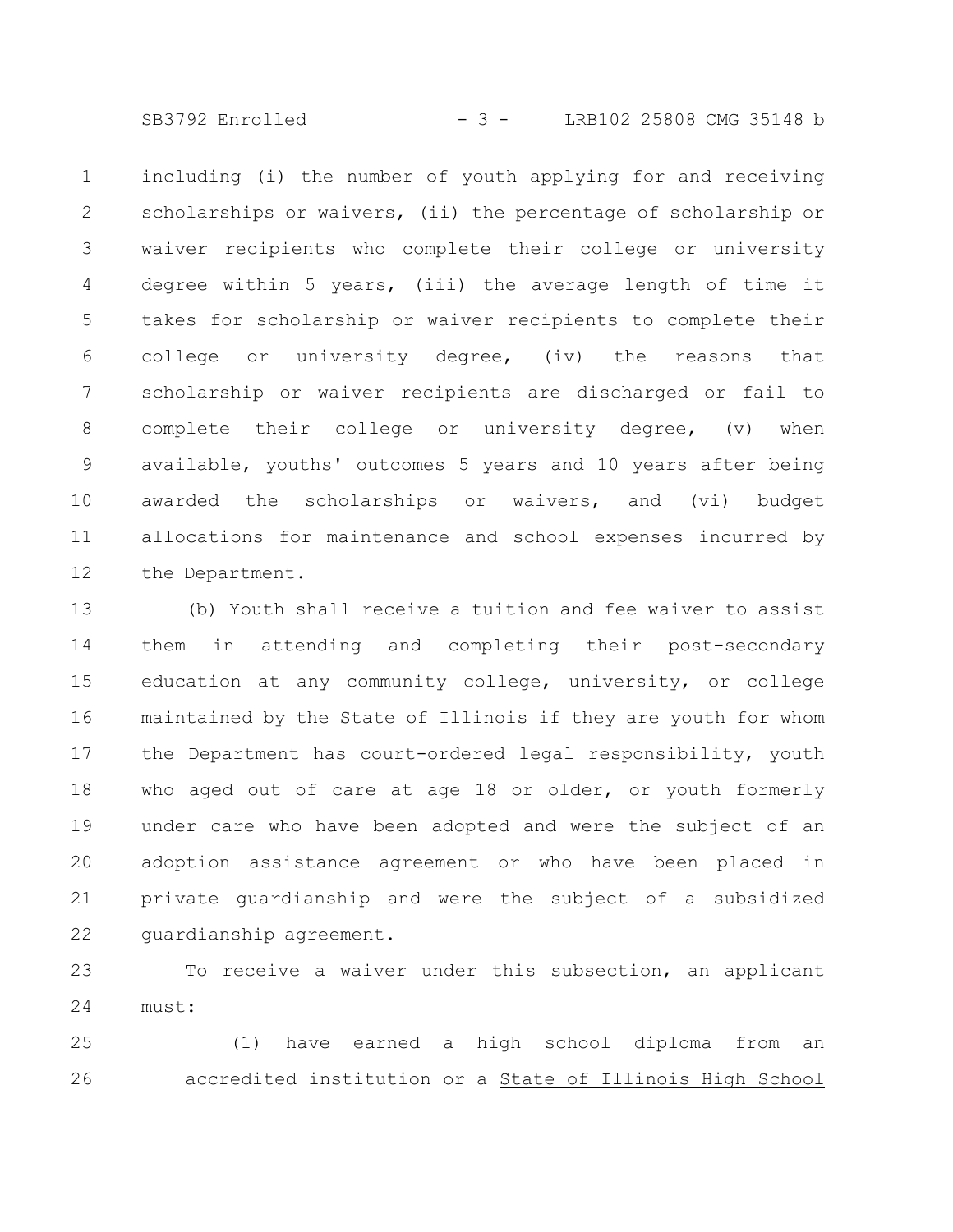SB3792 Enrolled - 4 - LRB102 25808 CMG 35148 b

Diploma high school equivalency certificate or have met the State criteria for high school graduation before the start of the school year for which the applicant is applying for the waiver; 1 2 3 4

(2) enroll in a qualifying post-secondary education before the applicant reaches the age of 26; and 5 6

(3) apply for federal and State grant assistance by completing the Free Application for Federal Student Aid. 7 8

The community college or public university that an applicant attends must waive any tuition and fee amounts that exceed the amounts paid to the applicant under the federal Pell Grant Program or the State's Monetary Award Program. 9 10 11 12

Tuition and fee waivers shall be available to a student for at least the first 5 years the student is enrolled in a community college, university, or college maintained by the State of Illinois so long as the student makes satisfactory progress toward completing his or her degree. The age requirement and 5-year cap on tuition and fee waivers under this subsection shall be waived and eligibility for tuition and fee waivers shall be extended for any applicant or student who the Department determines was unable to enroll in a qualifying post-secondary school or complete an academic term because the applicant or student: (i) was called into active duty with the United States Armed Forces; (ii) was deployed for service in the United States Public Health Service Commissioned Corps; or (iii) volunteered in the Peace Corps or 13 14 15 16 17 18 19 20 21 22 23 24 25 26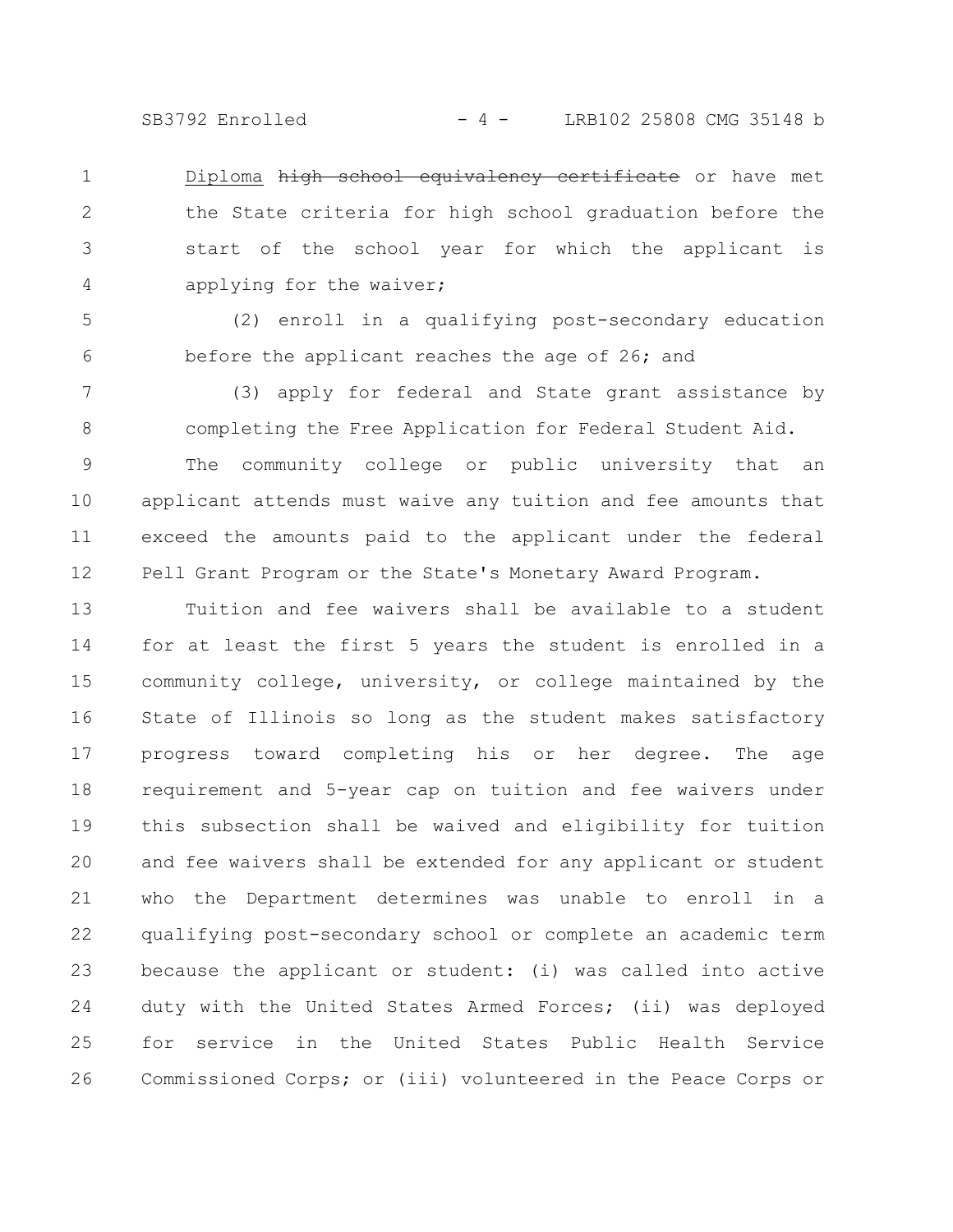SB3792 Enrolled - 5 - LRB102 25808 CMG 35148 b

the AmeriCorps. The Department shall extend eligibility for a qualifying applicant or student by the total number of months or years during which the applicant or student served on active duty with the United States Armed Forces, was deployed for service in the United States Public Health Service Commissioned Corps, or volunteered in the Peace Corps or the AmeriCorps. The number of months an applicant or student served on active duty with the United States Armed Forces shall be rounded up to the next higher year to determine the maximum length of time to extend eligibility for the applicant or student. 1 2 3 4 5 6 7 8 9 10 11

The Department may provide the student with a stipend to cover maintenance and school expenses, except tuition and fees, during the academic years to supplement the student's earnings or other resources so long as the student consistently maintains scholastic records which are acceptable to the student's school and to the Department. 12 13 14 15 16 17

The Department shall develop outreach programs to ensure that youths who qualify for the tuition and fee waivers under this subsection who are high school students in grades 9 through 12 or who are enrolled in a high school equivalency testing program are aware of the availability of the tuition and fee waivers. 18 19 20 21 22 23

(c) Subject to appropriation, the Department shall provide eligible youth an apprenticeship stipend to cover those costs associated with entering and sustaining through completion an 24 25 26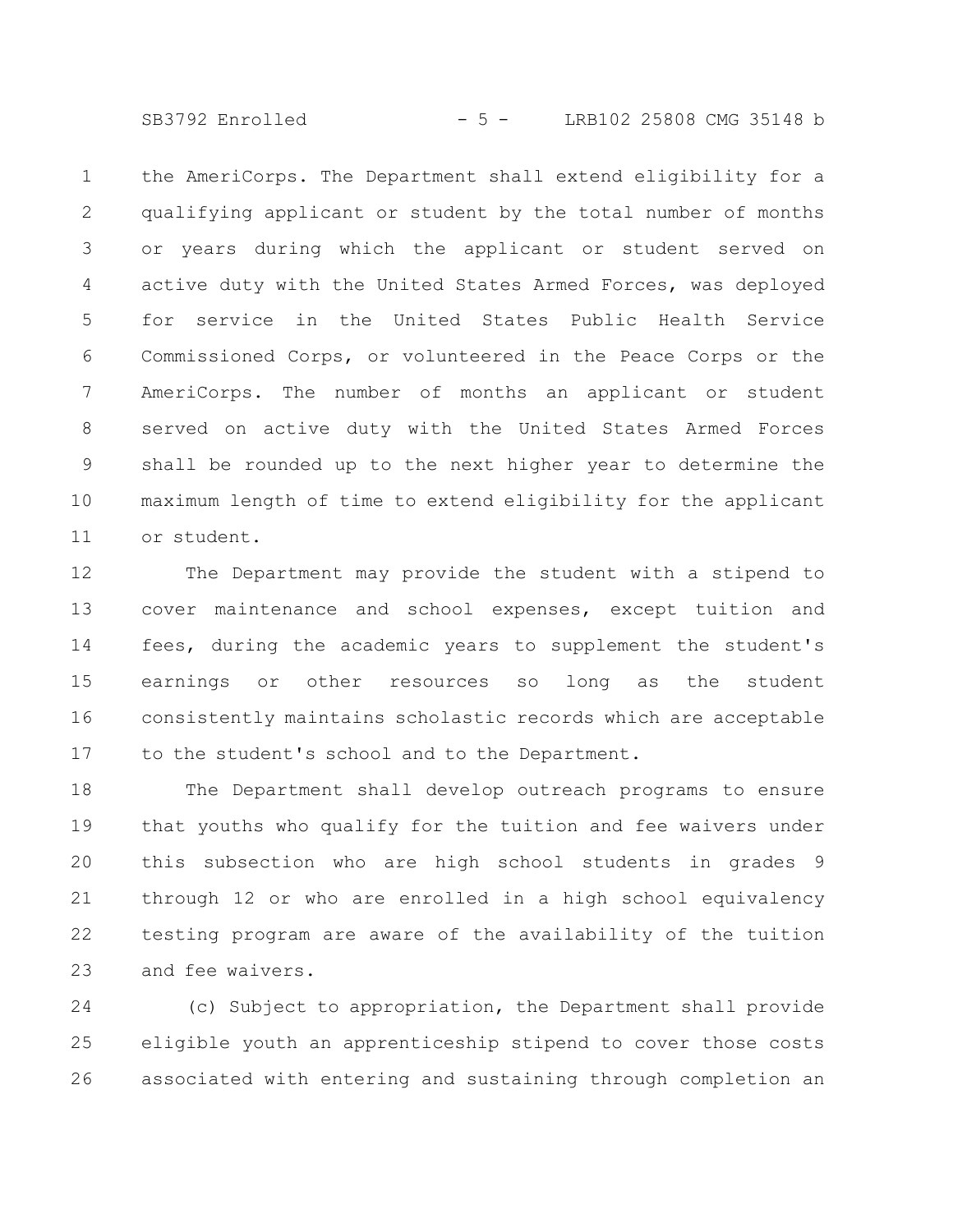SB3792 Enrolled - 6 - LRB102 25808 CMG 35148 b

apprenticeship, including, but not limited to fees, tuition for classes, work clothes, rain gear, boots, and occupation-specific tools. The following youth may be eligible for the apprenticeship stipend provided under this subsection: youth for whom the Department has court-ordered legal responsibility; youth who aged out of care at age 18 or older; or youth formerly under care who have been adopted and were the subject of an adoption assistance agreement or who have been placed in private guardianship and were the subject of a subsidized guardianship agreement. 1 2 3 4 5 6 7 8 9 10

To receive a stipend under this subsection, an applicant must: 11 12

(1) be enrolled in an apprenticeship training program approved or recognized by the Illinois Department of Employment Security or an apprenticeship program approved by the United States Department of Labor; 13 14 15 16

(2) not be a recipient of a scholarship or fee waiver under subsection (a) or (b); and 17 18

(3) be under the age of 26 before enrolling in a qualified apprenticeship program. 19 20

Apprenticeship stipends shall be available to an eligible youth for a maximum of 5 years after the youth enrolls in a qualifying apprenticeship program so long as the youth makes satisfactory progress toward completing his or her apprenticeship. The age requirement and 5-year cap on the apprenticeship stipend provided under this subsection shall be 21 22 23 24 25 26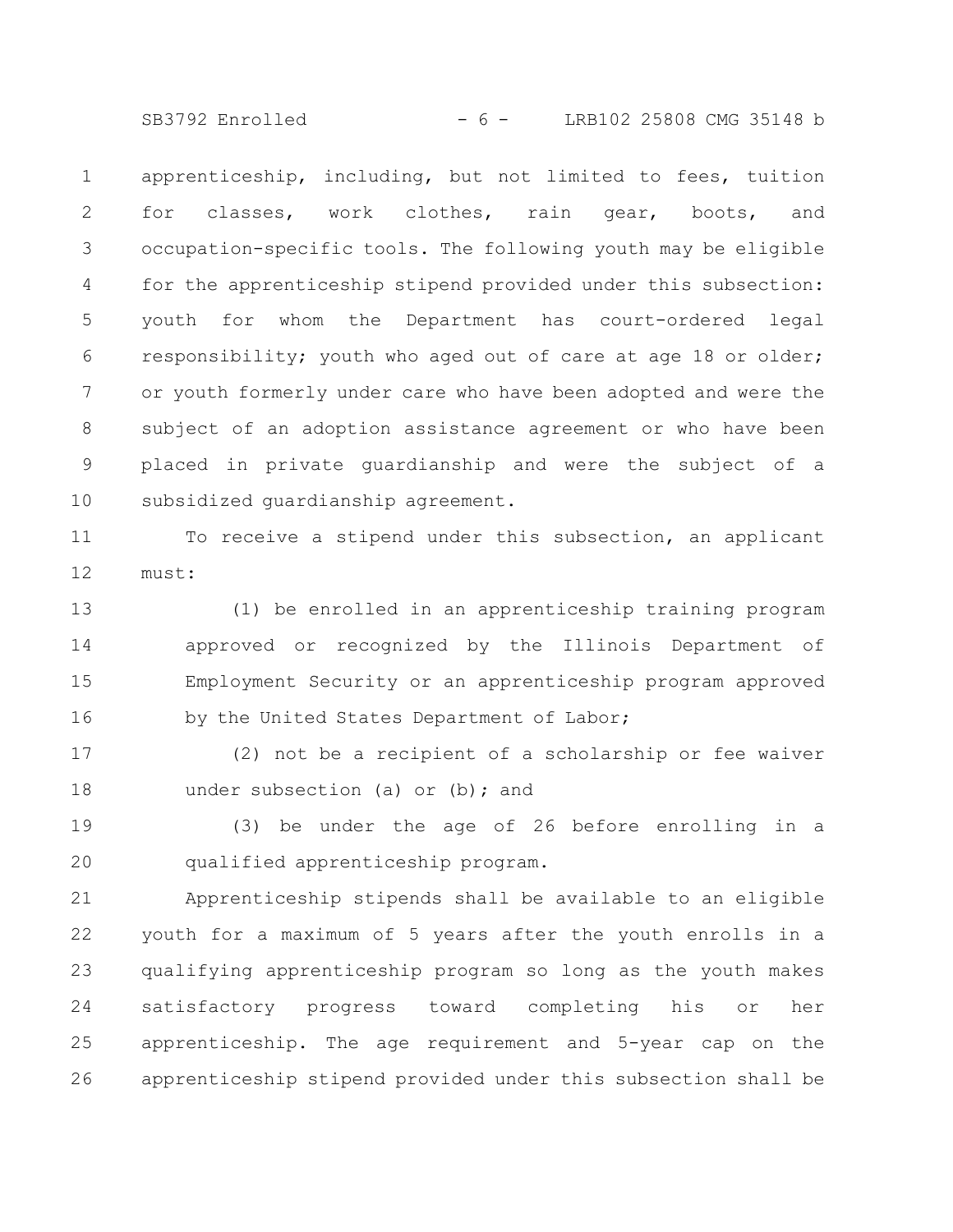SB3792 Enrolled - 7 - LRB102 25808 CMG 35148 b

extended for any applicant who the Department determines was unable to enroll in a qualifying apprenticeship program because the applicant: (i) was called into active duty with the United States Armed Forces; (ii) was deployed for service in the United States Public Health Service Commissioned Corps; or (iii) volunteered in the Peace Corps or the AmeriCorps. The Department shall extend eligibility for a qualifying applicant by the total number of months or years during which the applicant served on active duty with the United States Armed Forces, was deployed for service in the United States Public Health Service Commissioned Corps, or volunteered in the Peace Corps or the AmeriCorps. The number of months an applicant served on active duty with the United States Armed Forces shall be rounded up to the next higher year to determine the maximum length of time to extend eligibility for the applicant. 1 2 3 4 5 6 7 8 9 10 11 12 13 14 15 16

The Department shall develop outreach programs to ensure that youths who qualify for the apprenticeship stipends under this subsection who are high school students in grades 9 through 12 or who are enrolled in a high school equivalency testing program are aware of the availability of the apprenticeship stipend. 17 18 19 20 21 22

(Source: P.A. 100-1045, eff. 1-1-19; 101-558, eff. 1-1-20.) 23

(20 ILCS 505/35.10) 24

Sec. 35.10. Documents necessary for adult living. The 25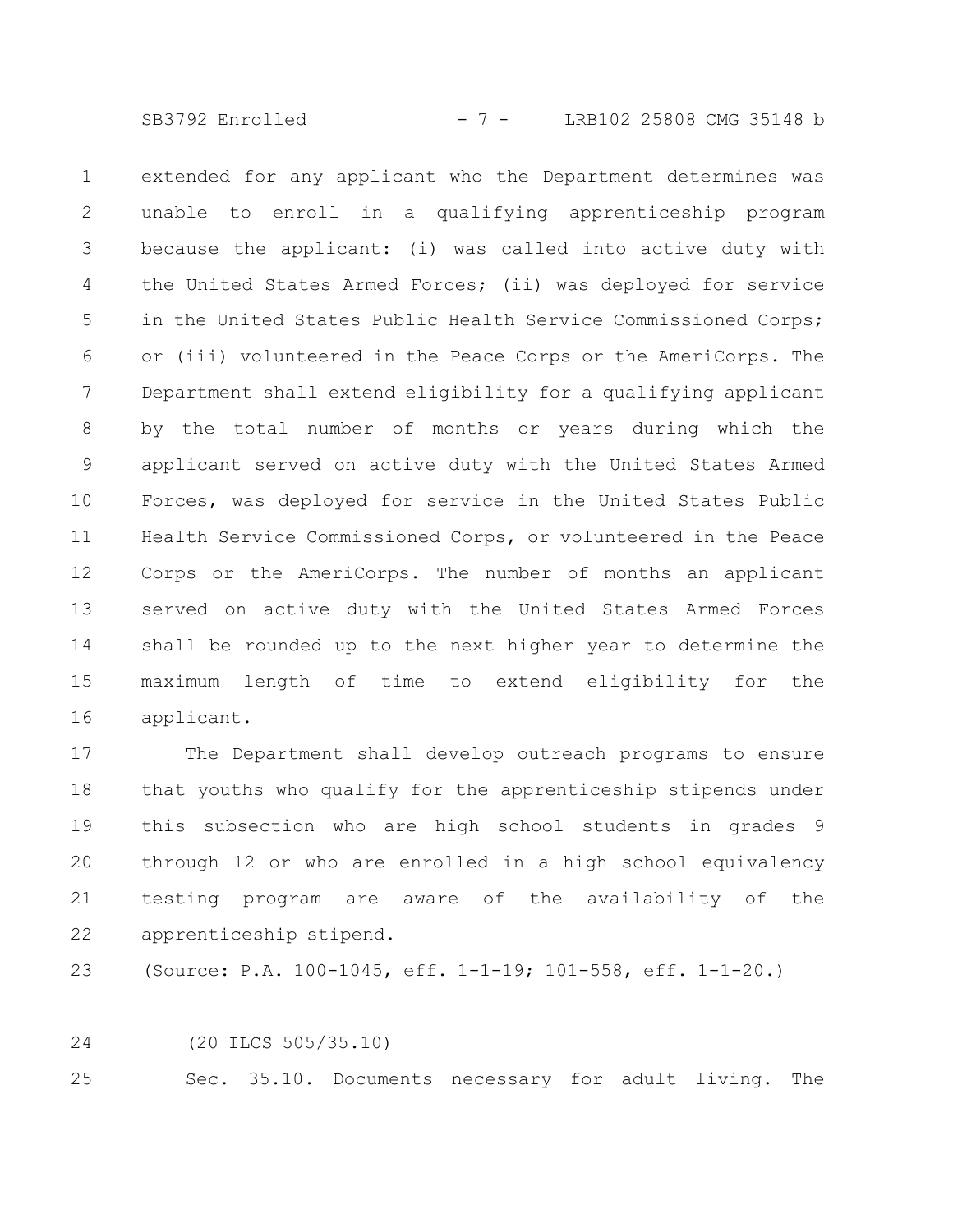SB3792 Enrolled - 8 - LRB102 25808 CMG 35148 b

Department shall assist a youth in care in identifying and obtaining documents necessary to function as an independent adult prior to the closure of the youth's case to terminate wardship as provided in Section 2-31 of the Juvenile Court Act of 1987. These necessary documents shall include, but not be limited to, any of the following: 1 2 3 4 5 6

7

(1) State identification card or driver's license.

8

(2) Social Security card.

(3) Medical records, including, but not limited to, health passport, dental records, immunization records, name and contact information for all current medical, dental, and mental health providers, and a signed certification that the Department provided the youth with education on executing a healthcare power of attorney. 9 10 11 12 13 14

(4) Medicaid card or other health eligibility documentation. 15 16

17

(5) Certified copy of birth certificate.

(6) Any applicable religious documents. 18

19

(7) Voter registration card.

(8) Immigration, citizenship, or naturalization documentation, if applicable. 20 21

22

(9) Death certificates of parents, if applicable.

(10) Life book or compilation of personal history and photographs. 23 24

(11) List of known relatives with relationships, addresses, telephone numbers, and other contact 25 26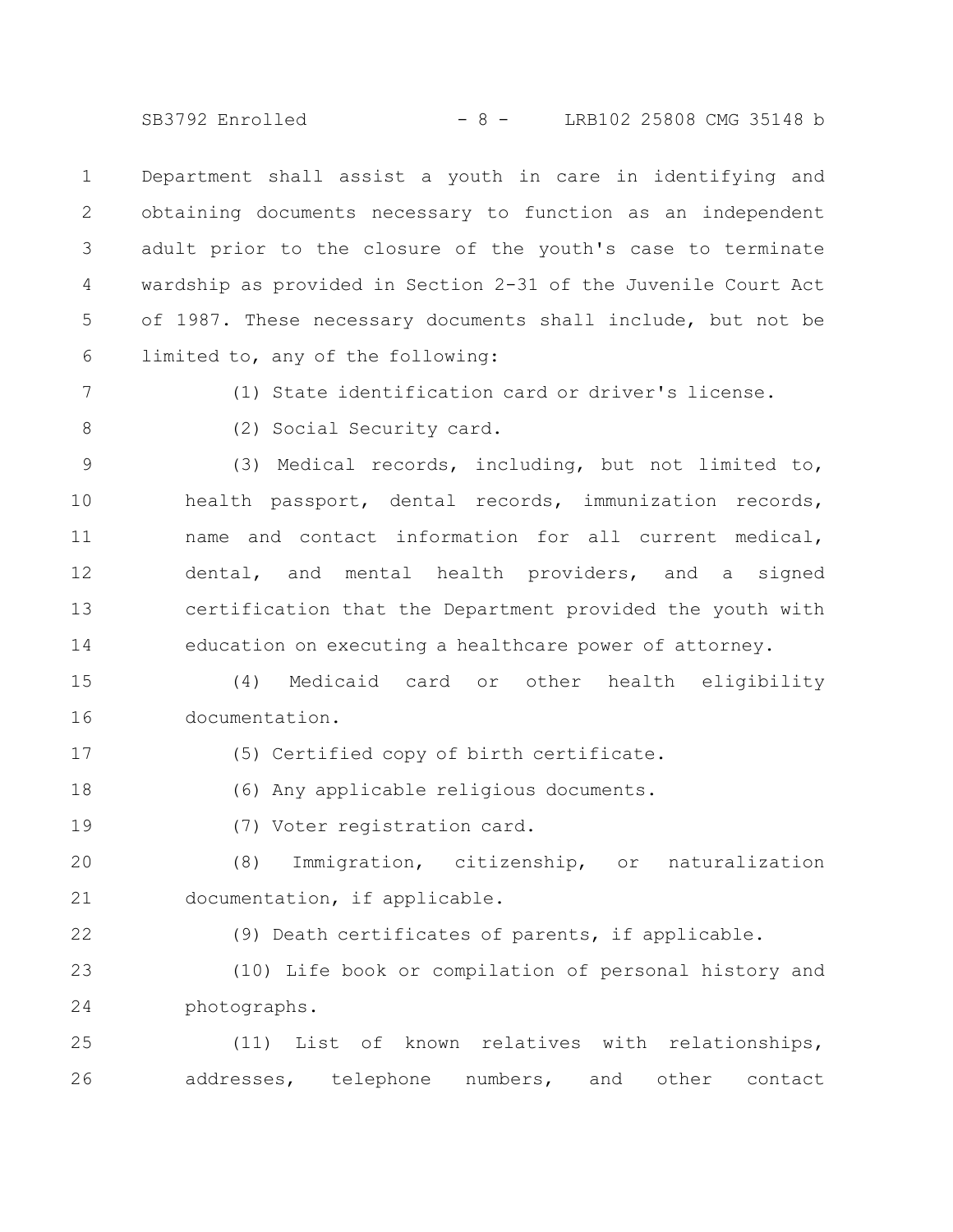(12) Resume.

## SB3792 Enrolled - 9 - LRB102 25808 CMG 35148 b

information, with the permission of the involved relative.

2

1

3

4

5

(13) Educational records, including list of schools attended, and transcript, high school diploma, or State of Illinois High School Diploma high school equivalency certificate.

6 7

(14) List of placements while in care.

(15) List of community resources with referral information, including the Midwest Adoption Center for search and reunion services for former youth in care, whether or not they were adopted, and the Illinois Chapter of Foster Care Alumni of America. 8 9 10 11 12

(16) All documents necessary to complete a Free Application for Federal Student Aid form, if applicable, or an application for State financial aid. 13 14 15

If a court determines that a youth in care no longer requires wardship of the court and orders the wardship terminated and all proceedings under the Juvenile Court Act of 1987 respecting the youth in care finally closed and discharged, the Department shall ensure that the youth in care receives a copy of the court's order. 16 17 18 19 20 21

(Source: P.A. 102-70, eff. 1-1-22.) 22

Section 10. The Illinois Youthbuild Act is amended by changing Section 25 as follows: 23 24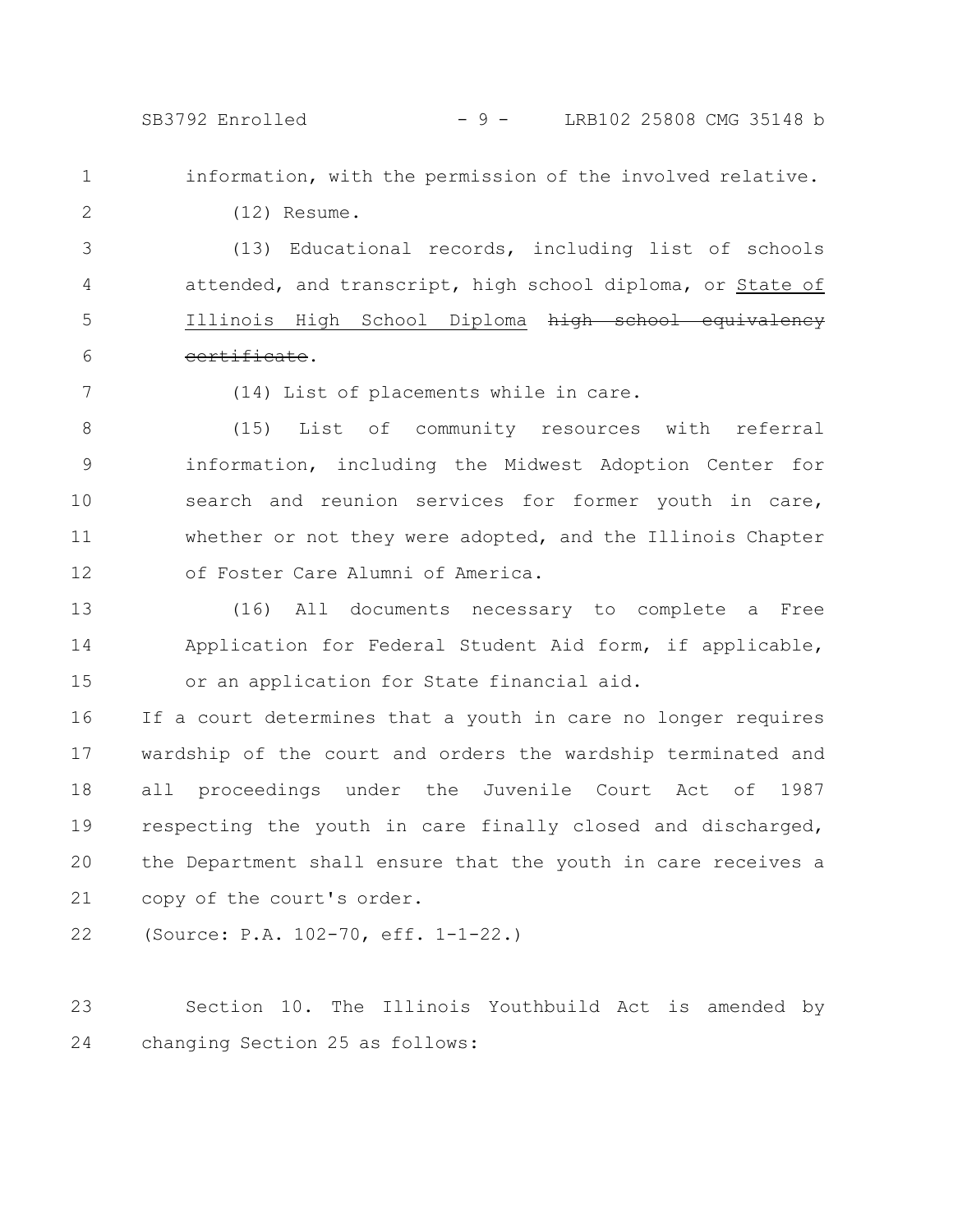SB3792 Enrolled - 10 - LRB102 25808 CMG 35148 b

(20 ILCS 1315/25) 1

6

7

Sec. 25. Eligible participants. Eligible participants are youth 16 to 24 years old who are economically disadvantaged as defined in United States Code, Title 29, Section 1503, and who are part of one of the following groups: 2 3 4 5

(a) Persons who are not attending any school and have not received a secondary school diploma or its equivalent.

(b) Persons currently enrolled in a traditional or alternative school setting or a high school equivalency testing program and who are in danger of dropping out of school. 8 9 10 11

(c) A member of a low-income family, a youth in foster care (including a youth aging-out of foster care), a youth offender, a youth with a disability, a child of incarcerated parents, or a migrant youth. 12 13 14 15

Not more than 25% of the participants in the program may be individuals who do not meet the requirements of subsections (a) or (b), but who are deficient in basic skills despite having attained a secondary school diploma, State of Illinois High School Diploma high school equivalency certificate, or other State-recognized equivalent, or who have been referred by a local secondary school for participation in a Youthbuild program leading to the attainment of a secondary school diploma. 16 17 18 19 20 21 22 23 24

(Source: P.A. 98-718, eff. 1-1-15.) 25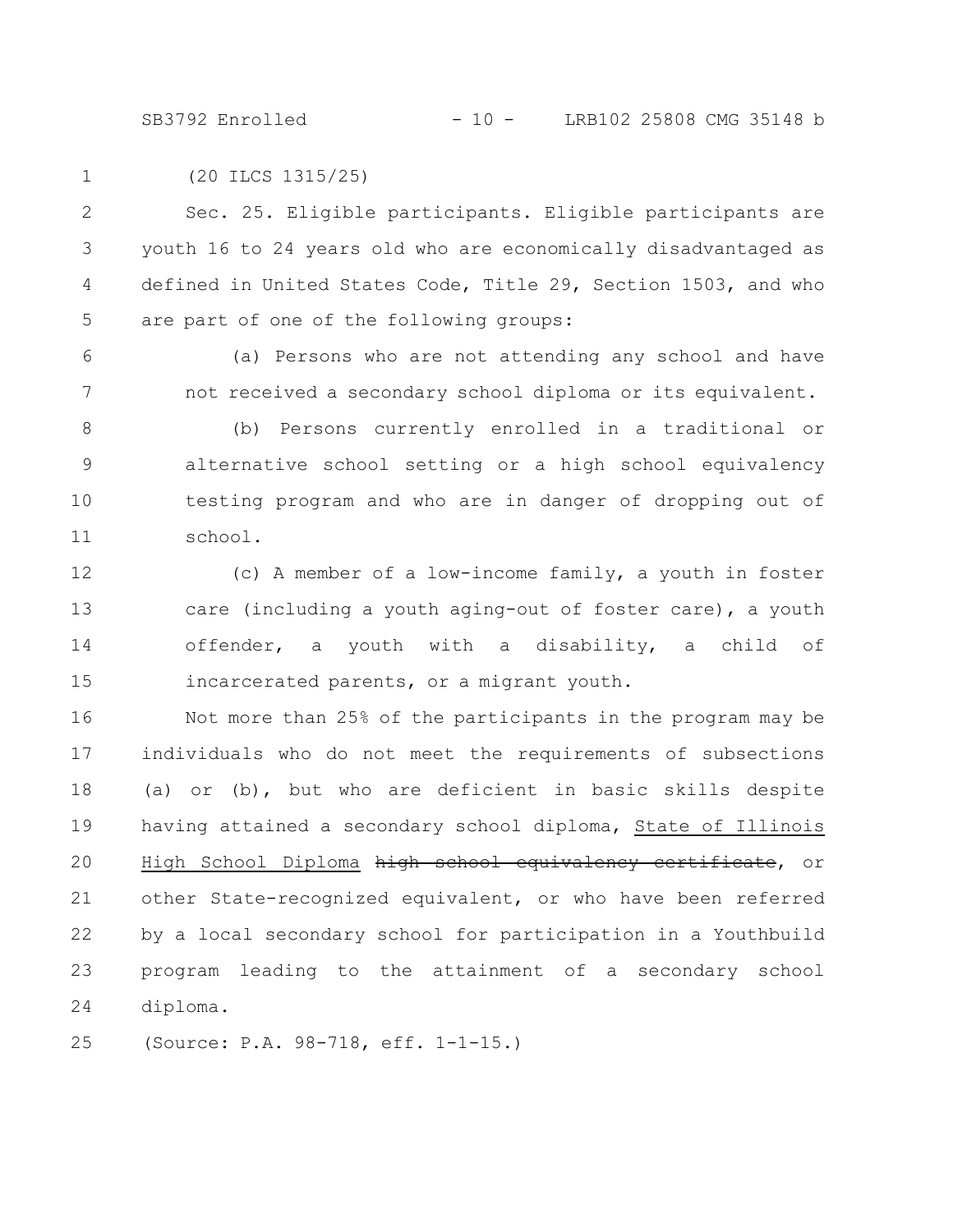SB3792 Enrolled - 11 - LRB102 25808 CMG 35148 b

Section 15. The Mental Health and Developmental Disabilities Administrative Act is amended by changing Section 15.4 as follows: 1 2 3

4

(20 ILCS 1705/15.4)

Sec. 15.4. Authorization for nursing delegation to permit direct care staff to administer medications. 5 6

(a) This Section applies to (i) all residential programs for persons with a developmental disability in settings of 16 persons or fewer that are funded or licensed by the Department of Human Services and that distribute or administer medications, (ii) all intermediate care facilities for persons with developmental disabilities with 16 beds or fewer that are licensed by the Department of Public Health, and (iii) all day programs certified to serve persons with developmental disabilities by the Department of Human Services. The Department of Human Services shall develop a training program for authorized direct care staff to administer medications under the supervision and monitoring of a registered professional nurse. The training program for authorized direct care staff shall include educational and oversight components for staff who work in day programs that are similar to those for staff who work in residential programs. This training program shall be developed in consultation with professional associations representing (i) physicians licensed to practice medicine in all its branches, (ii) registered professional 7 8 9 10 11 12 13 14 15 16 17 18 19 20 21 22 23 24 25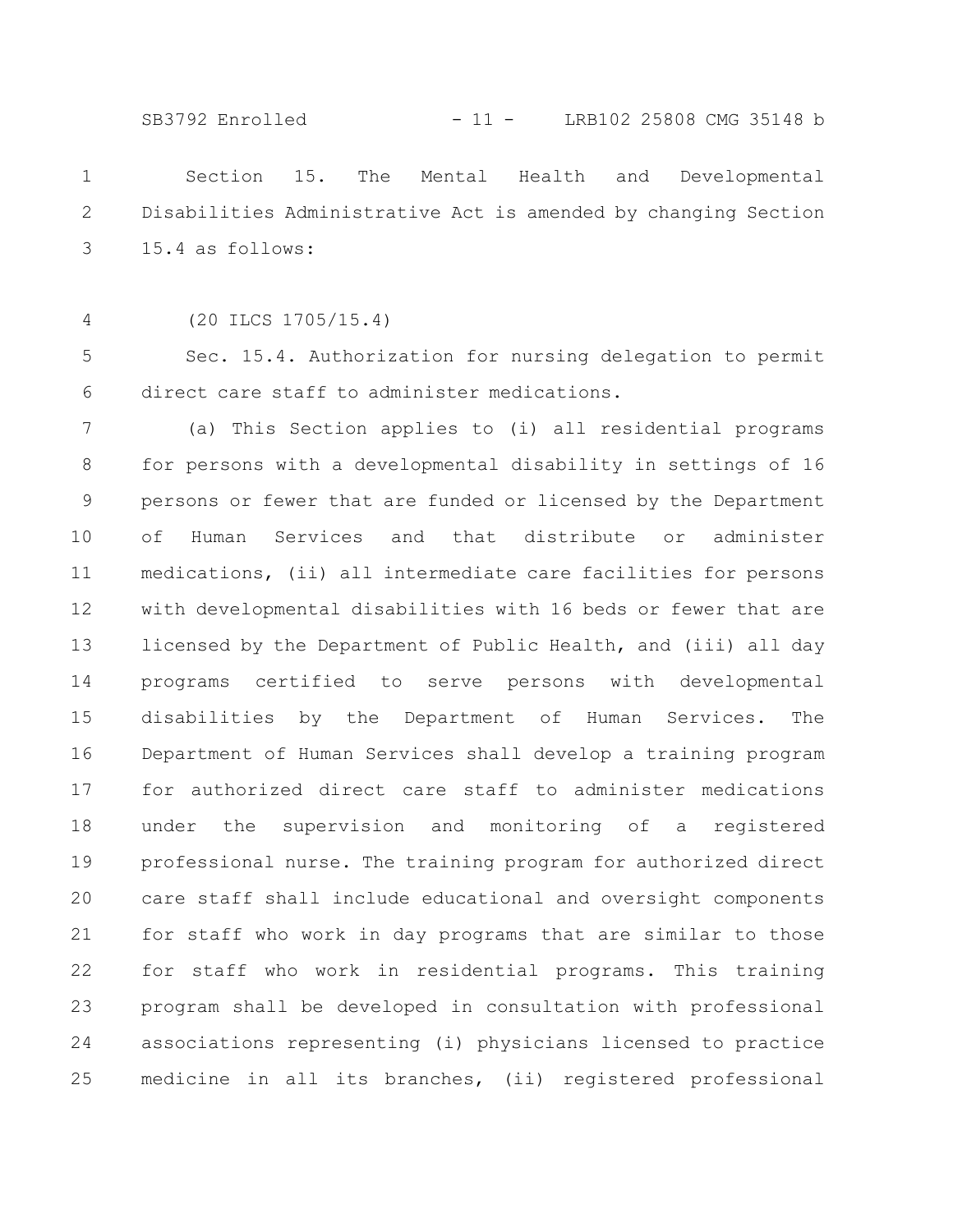SB3792 Enrolled - 12 - LRB102 25808 CMG 35148 b

nurses, and (iii) pharmacists. 1

2

(b) For the purposes of this Section:

"Authorized direct care staff" means non-licensed persons who have successfully completed a medication administration training program approved by the Department of Human Services and conducted by a nurse-trainer. This authorization is specific to an individual receiving service in a specific agency and does not transfer to another agency. 3 4 5 6 7 8

"Medications" means oral and topical medications, insulin in an injectable form, oxygen, epinephrine auto-injectors, and vaginal and rectal creams and suppositories. "Oral" includes inhalants and medications administered through enteral tubes, utilizing aseptic technique. "Topical" includes eye, ear, and nasal medications. Any controlled substances must be packaged specifically for an identified individual. 9 10 11 12 13 14 15

"Insulin in an injectable form" means a subcutaneous injection via an insulin pen pre-filled by the manufacturer. Authorized direct care staff may administer insulin, as ordered by a physician, advanced practice registered nurse, or physician assistant, if: (i) the staff has successfully completed a Department-approved advanced training program specific to insulin administration developed in consultation with professional associations listed in subsection (a) of this Section, and (ii) the staff consults with the registered nurse, prior to administration, of any insulin dose that is determined based on a blood glucose test result. The 16 17 18 19 20 21 22 23 24 25 26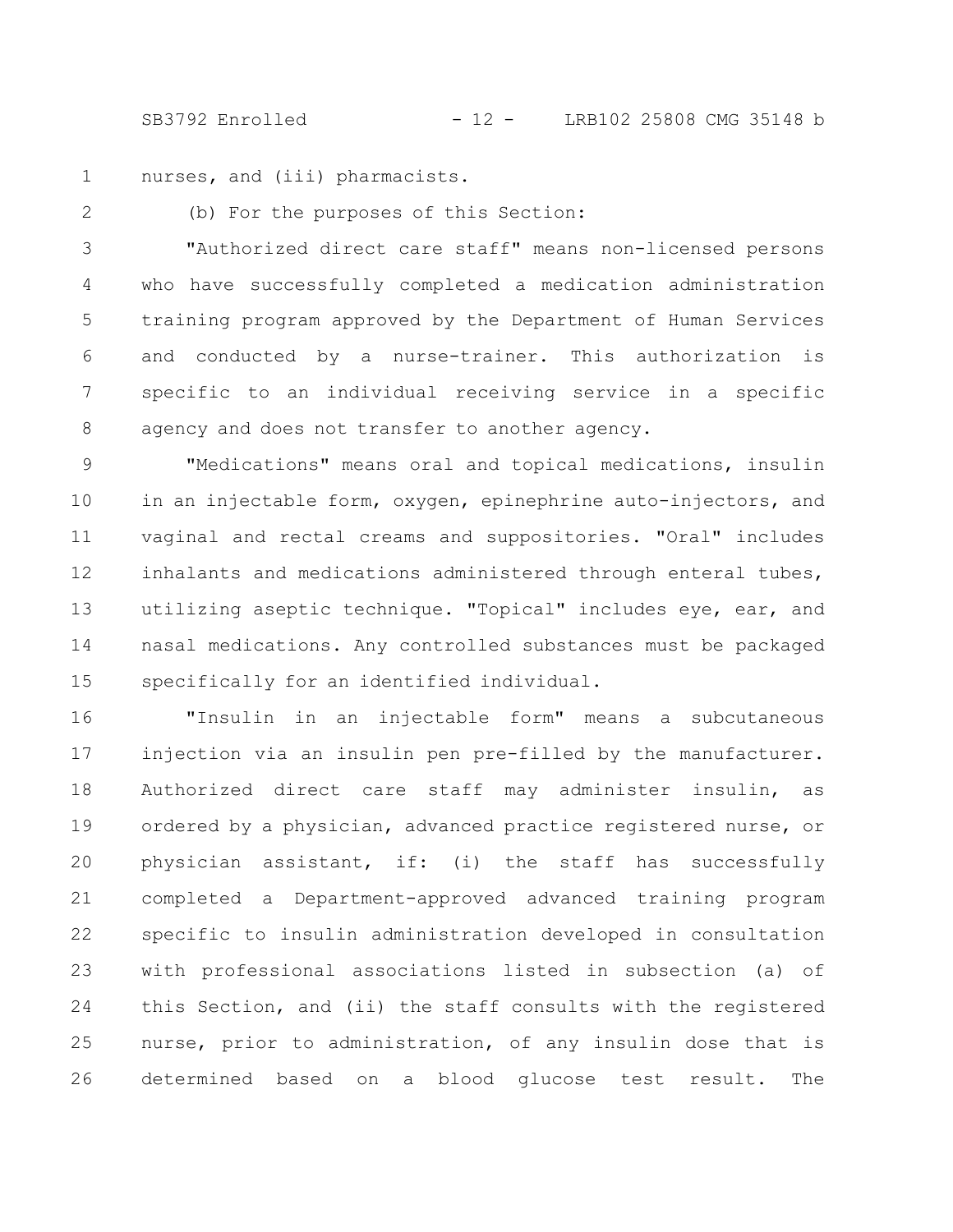SB3792 Enrolled - 13 - LRB102 25808 CMG 35148 b

authorized direct care staff shall not: (i) calculate the insulin dosage needed when the dose is dependent upon a blood glucose test result, or (ii) administer insulin to individuals who require blood glucose monitoring greater than 3 times daily, unless directed to do so by the registered nurse. 1 2 3 4 5

"Nurse-trainer training program" means a standardized, competency-based medication administration train-the-trainer program provided by the Department of Human Services and conducted by a Department of Human Services master nurse-trainer for the purpose of training nurse-trainers to train persons employed or under contract to provide direct care or treatment to individuals receiving services to administer medications and provide self-administration of medication training to individuals under the supervision and monitoring of the nurse-trainer. The program incorporates adult learning styles, teaching strategies, classroom management, and a curriculum overview, including the ethical and legal aspects of supervising those administering medications. 6 7 8 9 10 11 12 13 14 15 16 17 18 19

"Self-administration of medications" means an individual administers his or her own medications. To be considered capable to self-administer their own medication, individuals must, at a minimum, be able to identify their medication by size, shape, or color, know when they should take the medication, and know the amount of medication to be taken each time. 20 21 22 23 24 25 26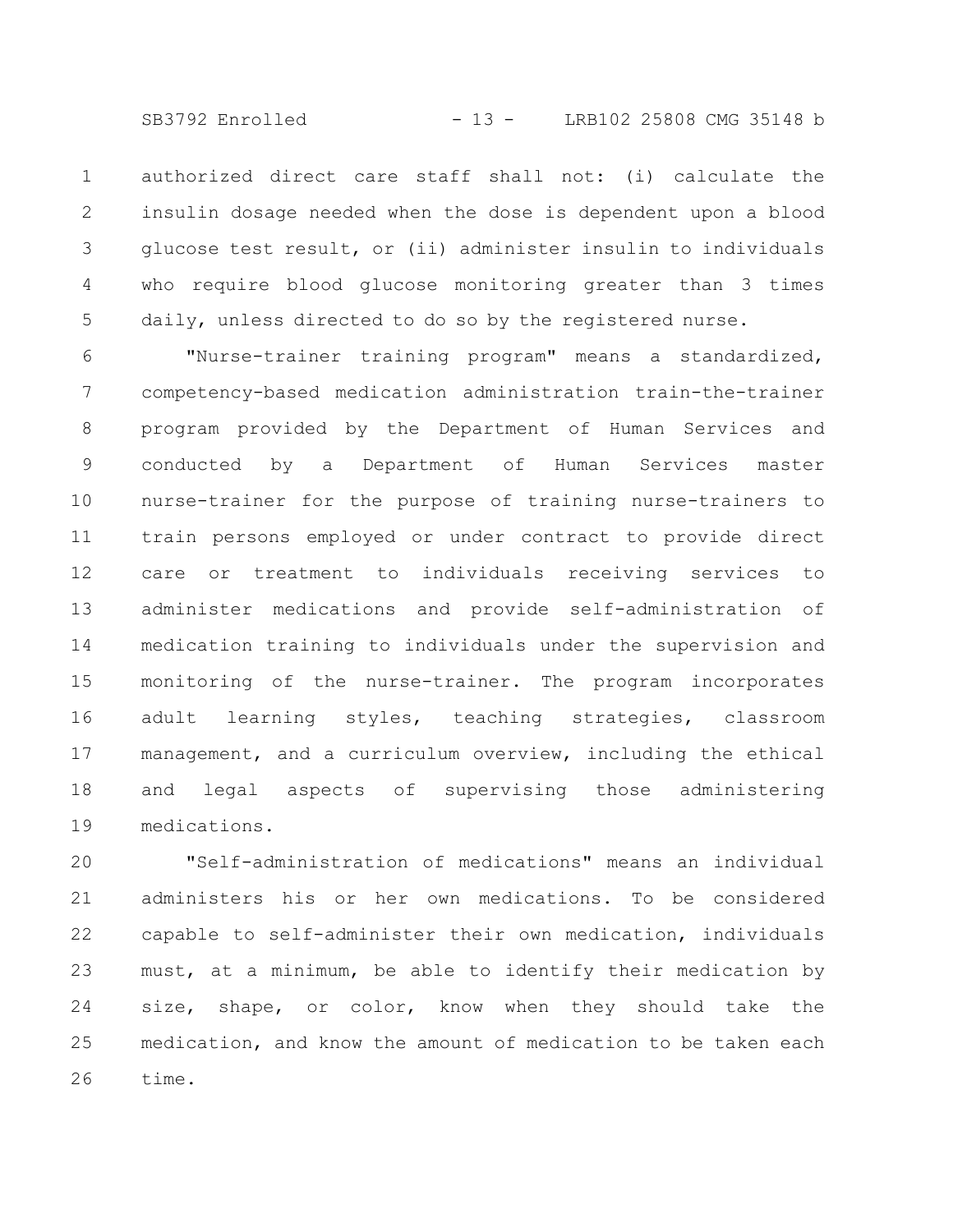SB3792 Enrolled - 14 - LRB102 25808 CMG 35148 b

"Training program" means a standardized medication administration training program approved by the Department of Human Services and conducted by a registered professional nurse for the purpose of training persons employed or under contract to provide direct care or treatment to individuals receiving services to administer medications and provide self-administration of medication training to individuals under the delegation and supervision of a nurse-trainer. The program incorporates adult learning styles, teaching strategies, classroom management, curriculum overview, including ethical-legal aspects, and standardized competency-based evaluations on administration of medications and self-administration of medication training programs. 1 2 3 4 5 6 7 8 9 10 11 12 13

(c) Training and authorization of non-licensed direct care staff by nurse-trainers must meet the requirements of this subsection. 14 15 16

(1) Prior to training non-licensed direct care staff to administer medication, the nurse-trainer shall perform the following for each individual to whom medication will be administered by non-licensed direct care staff: 17 18 19 20

(A) An assessment of the individual's health history and physical and mental status. 21 22

(B) An evaluation of the medications prescribed. (2) Non-licensed authorized direct care staff shall meet the following criteria: 23 24 25

$$
26\,
$$

(A) Be 18 years of age or older.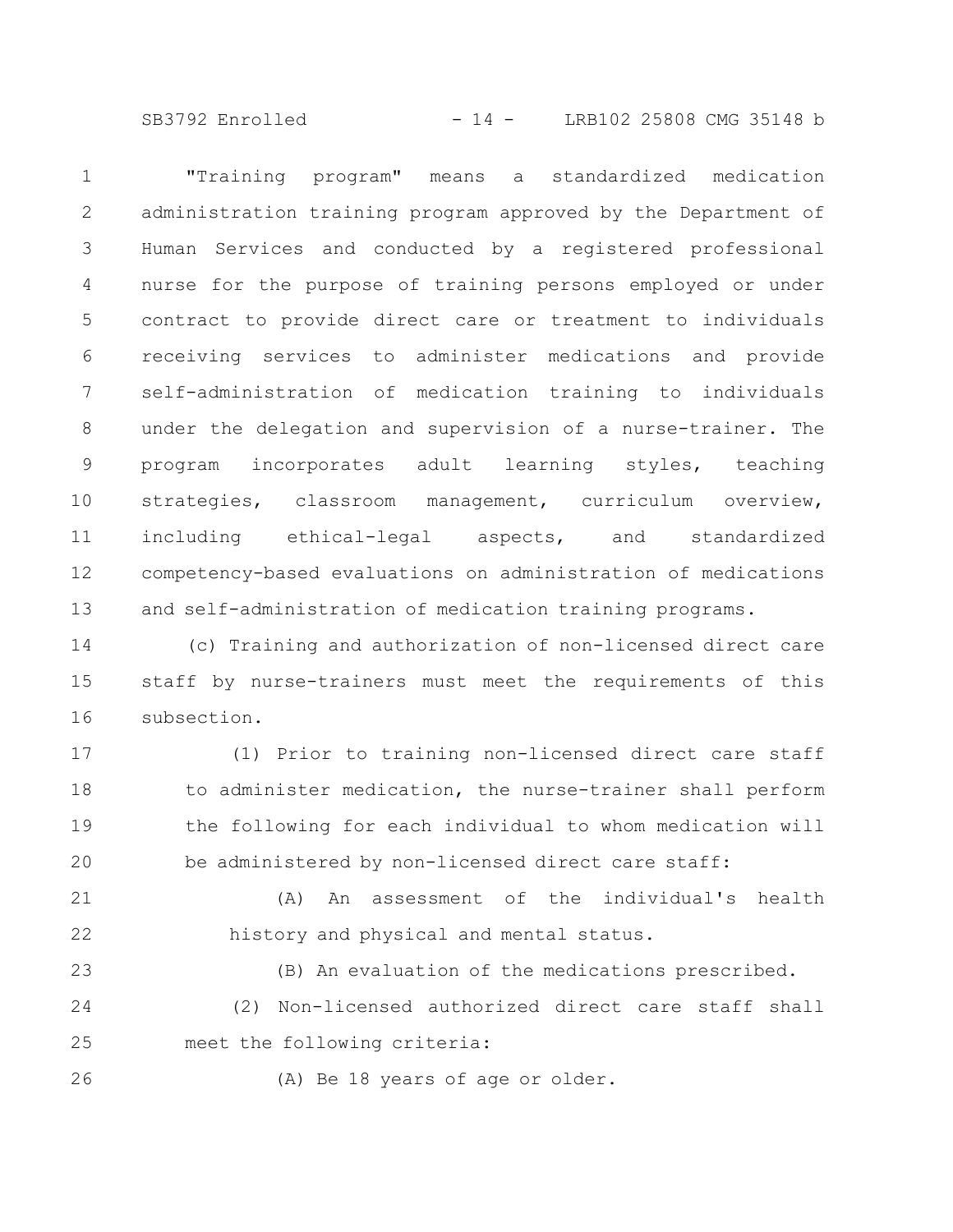(B) Have completed high school or have a State of Illinois High School Diploma high school equivalency certificate. 1 2 3

(C) Have demonstrated functional literacy.

(D) Have satisfactorily completed the Health and Safety component of a Department of Human Services authorized direct care staff training program. 5 6 7

4

(E) Have successfully completed the training program, pass the written portion of the comprehensive exam, and score 100% on the competency-based assessment specific to the individual and his or her medications. 8 9 10 11 12

(F) Have received additional competency-based assessment by the nurse-trainer as deemed necessary by the nurse-trainer whenever a change of medication occurs or a new individual that requires medication administration enters the program. 13 14 15 16 17

(3) Authorized direct care staff shall be re-evaluated by a nurse-trainer at least annually or more frequently at the discretion of the registered professional nurse. Any necessary retraining shall be to the extent that is necessary to ensure competency of the authorized direct care staff to administer medication. 18 19 20 21 22 23

(4) Authorization of direct care staff to administer medication shall be revoked if, in the opinion of the registered professional nurse, the authorized direct care 24 25 26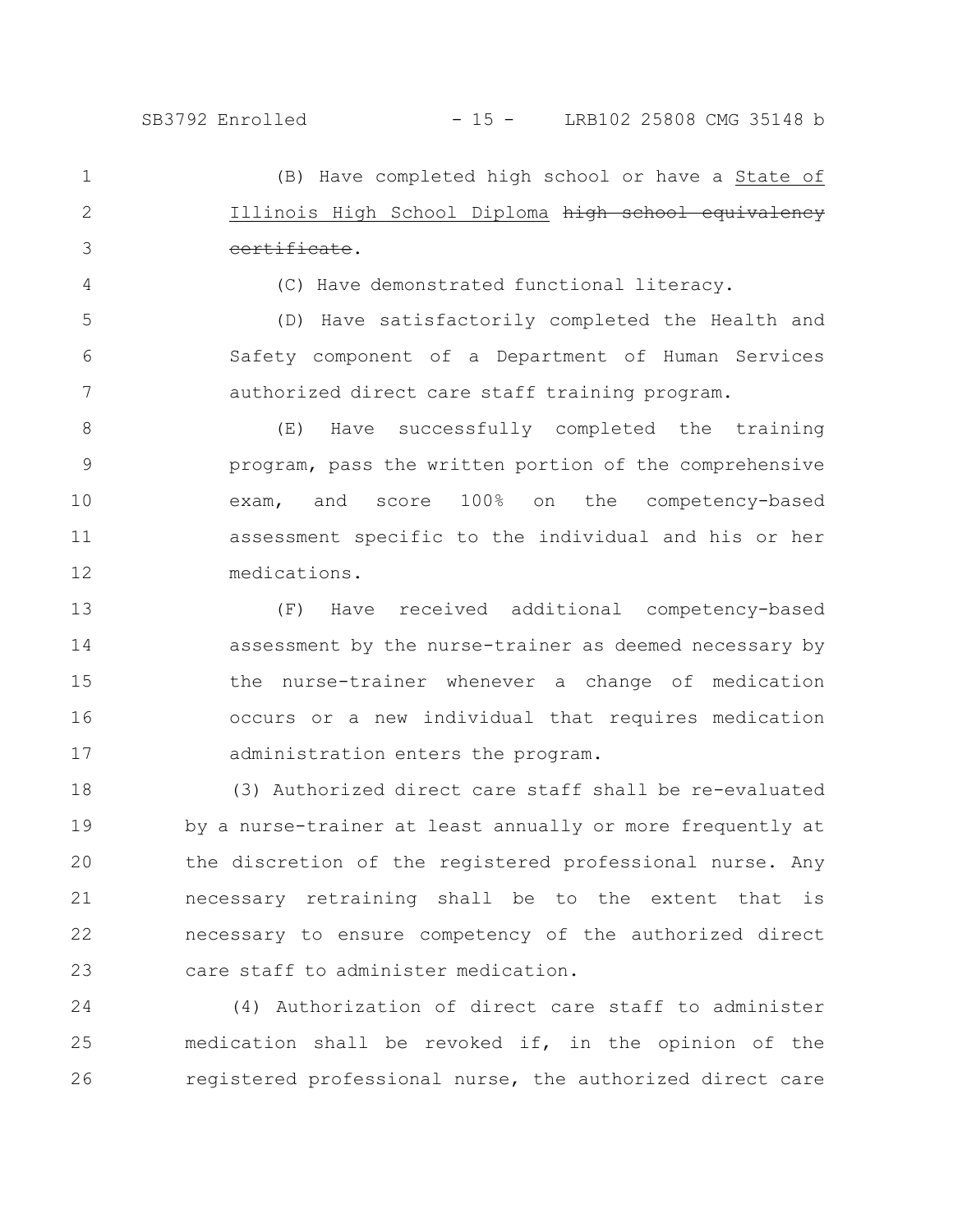SB3792 Enrolled - 16 - LRB102 25808 CMG 35148 b

staff is no longer competent to administer medication. 1

(5) The registered professional nurse shall assess an individual's health status at least annually or more frequently at the discretion of the registered professional nurse. 2 3 4 5

(d) Medication self-administration shall meet the following requirements: 6 7

(1) As part of the normalization process, in order for each individual to attain the highest possible level of independent functioning, all individuals shall be permitted to participate in their total health care program. This program shall include, but not be limited to, individual training in preventive health and self-medication procedures. 8 9 10 11 12 13 14

(A) Every program shall adopt written policies and procedures for assisting individuals in obtaining preventative health and self-medication skills in consultation with a registered professional nurse, advanced practice registered nurse, physician assistant, or physician licensed to practice medicine in all its branches. 15 16 17 18 19 20 21

(B) Individuals shall be evaluated to determine their ability to self-medicate by the nurse-trainer through the use of the Department's required, standardized screening and assessment instruments. 22 23 24 25

26

(C) When the results of the screening and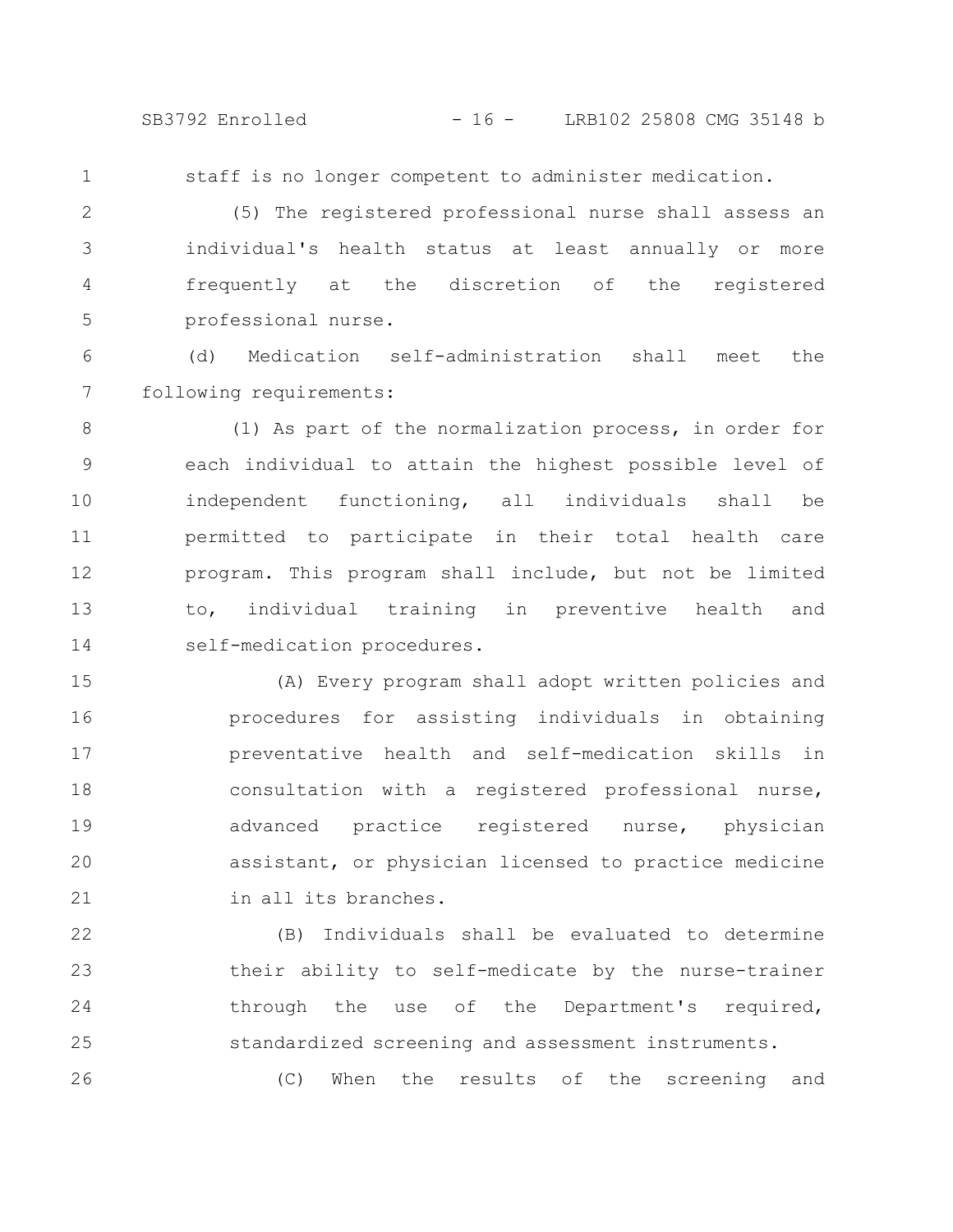SB3792 Enrolled - 17 - LRB102 25808 CMG 35148 b

assessment indicate an individual not to be capable to self-administer his or her own medications, programs shall be developed in consultation with the Community Support Team or Interdisciplinary Team to provide individuals with self-medication administration. 1 2 3 4 5

(2) Each individual shall be presumed to be competent to self-administer medications if:

(A) authorized by an order of a physician licensed to practice medicine in all its branches, an advanced practice registered nurse, or a physician assistant; and 8 9 10 11

(B) approved to self-administer medication by the individual's Community Support Team or Interdisciplinary Team, which includes a registered professional nurse or an advanced practice registered nurse. 12 13 14 15 16

(e) Quality Assurance. 17

(1) A registered professional nurse, advanced practice registered nurse, licensed practical nurse, physician licensed to practice medicine in all its branches, physician assistant, or pharmacist shall review the following for all individuals: 18 19 20 21 22

23

6

7

(A) Medication orders.

(B) Medication labels, including medications listed on the medication administration record for persons who are not self-medicating to ensure the 24 25 26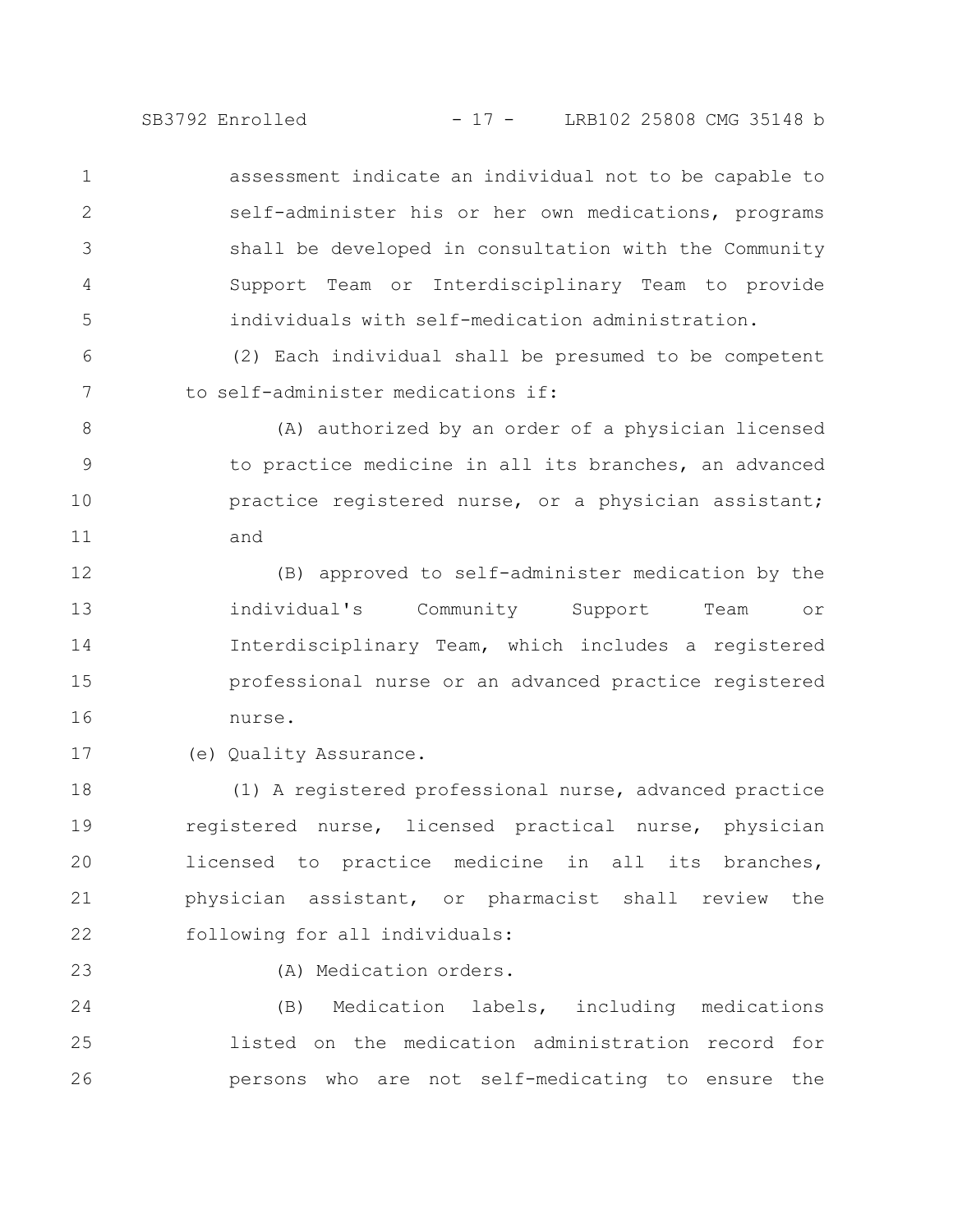SB3792 Enrolled - 18 - LRB102 25808 CMG 35148 b

labels match the orders issued by the physician licensed to practice medicine in all its branches, advanced practice registered nurse, or physician assistant. 1 2 3 4

(C) Medication administration records for persons who are not self-medicating to ensure that the records are completed appropriately for: 5 6 7

(i) medication administered as prescribed; 8

9

(ii) refusal by the individual; and

(iii) full signatures provided for all initials used. 10 11

(2) Reviews shall occur at least quarterly, but may be done more frequently at the discretion of the registered professional nurse or advanced practice registered nurse. 12 13 14

(3) A quality assurance review of medication errors and data collection for the purpose of monitoring and recommending corrective action shall be conducted within 7 days and included in the required annual review. 15 16 17 18

(f) Programs using authorized direct care staff to administer medications are responsible for documenting and maintaining records on the training that is completed. 19 20 21

(g) The absence of this training program constitutes a threat to the public interest, safety, and welfare and necessitates emergency rulemaking by the Departments of Human Services and Public Health under Section 5-45 of the Illinois Administrative Procedure Act. 22 23 24 25 26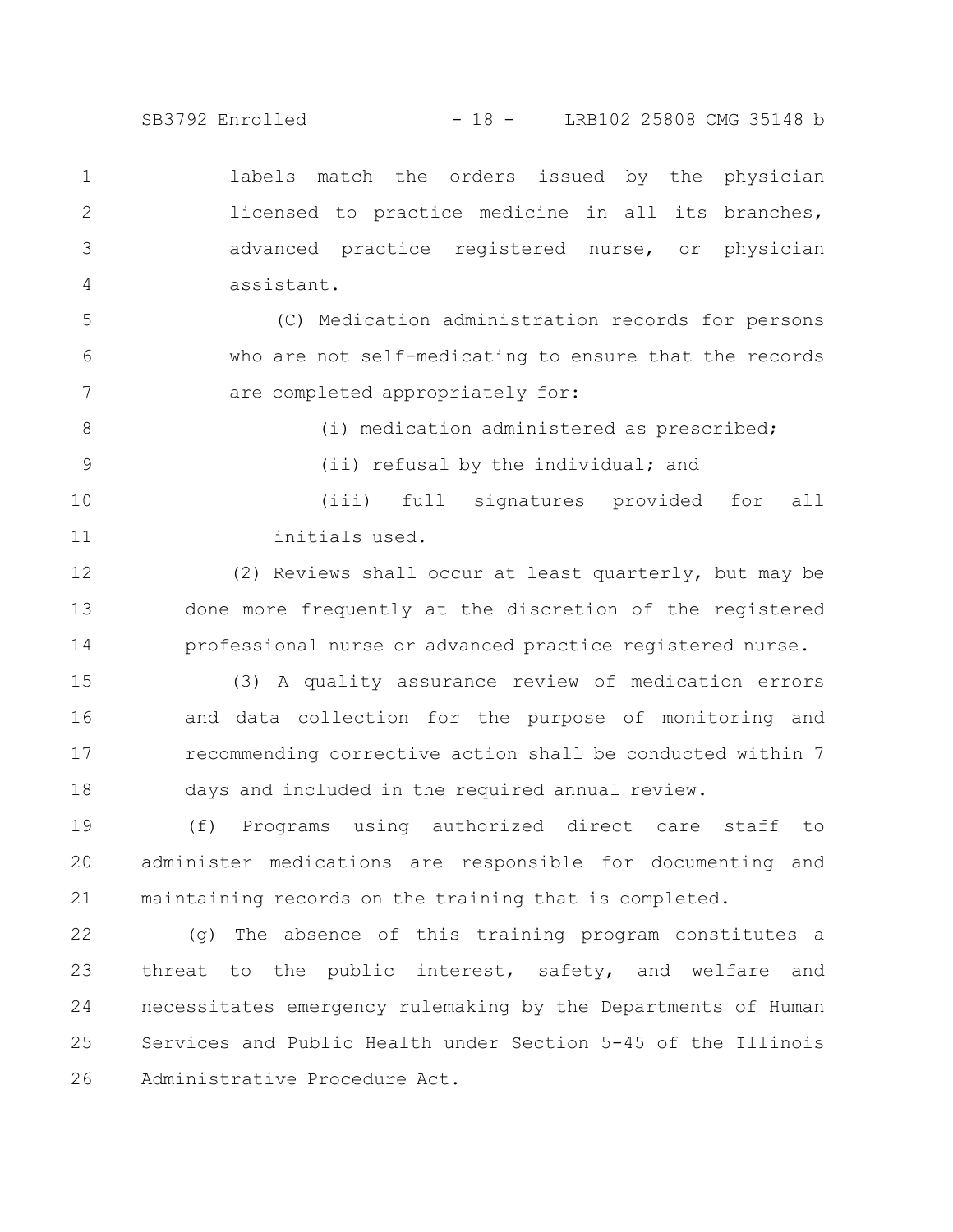SB3792 Enrolled - 19 - LRB102 25808 CMG 35148 b

(h) Direct care staff who fail to qualify for delegated authority to administer medications pursuant to the provisions of this Section shall be given additional education and testing to meet criteria for delegation authority to administer medications. Any direct care staff person who fails to qualify as an authorized direct care staff after initial training and testing must within 3 months be given another opportunity for retraining and retesting. A direct care staff person who fails to meet criteria for delegated authority to administer medication, including, but not limited to, failure of the written test on 2 occasions shall be given consideration for shift transfer or reassignment, if possible. No employee shall be terminated for failure to qualify during the 3-month time period following initial testing. Refusal to complete training and testing required by this Section may be grounds for immediate dismissal. 1 2 3 4 5 6 7 8 9 10 11 12 13 14 15 16

(i) No authorized direct care staff person delegated to administer medication shall be subject to suspension or discharge for errors resulting from the staff person's acts or omissions when performing the functions unless the staff person's actions or omissions constitute willful and wanton conduct. Nothing in this subsection is intended to supersede paragraph (4) of subsection (c). 17 18 19 20 21 22 23

(j) A registered professional nurse, advanced practice registered nurse, physician licensed to practice medicine in all its branches, or physician assistant shall be on duty or on 24 25 26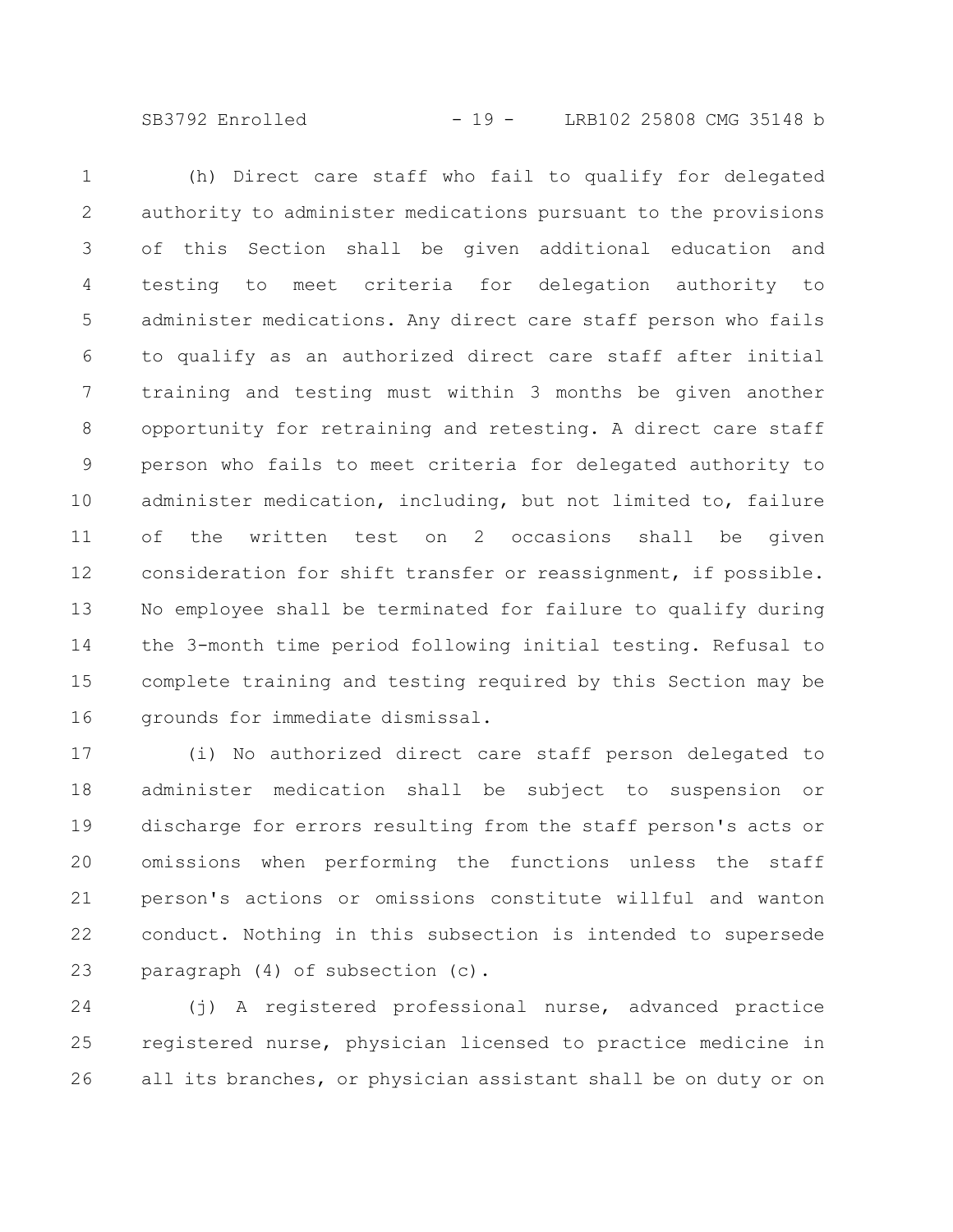SB3792 Enrolled - 20 - LRB102 25808 CMG 35148 b

call at all times in any program covered by this Section. 1

(k) The employer shall be responsible for maintaining liability insurance for any program covered by this Section. 2 3

(l) Any direct care staff person who qualifies as authorized direct care staff pursuant to this Section shall be granted consideration for a one-time additional salary differential. The Department shall determine and provide the necessary funding for the differential in the base. This subsection (l) is inoperative on and after June 30, 2000. (Source: P.A. 99-78, eff. 7-20-15; 99-143, eff. 7-27-15; 99-581, eff. 1-1-17; 100-50, eff. 1-1-18; 100-513, eff. 4 5 6 7 8 9 10 11

1-1-18; 100-863, eff. 8-14-18.) 12

Section 20. The School Code is amended by changing Sections 3-15.12, 13-40, and 26-2 as follows: 13 14

(105 ILCS 5/3-15.12) (from Ch. 122, par. 3-15.12) 15

Sec. 3-15.12. High school equivalency. The regional superintendent of schools and the Illinois Community College Board shall make available for qualified individuals residing within the region a High School Equivalency Testing Program and alternative methods of credentialing, as identified under this Section. For that purpose the regional superintendent alone or with other regional superintendents may establish and supervise a testing center or centers to administer the secure forms for high school equivalency testing to qualified 16 17 18 19 20 21 22 23 24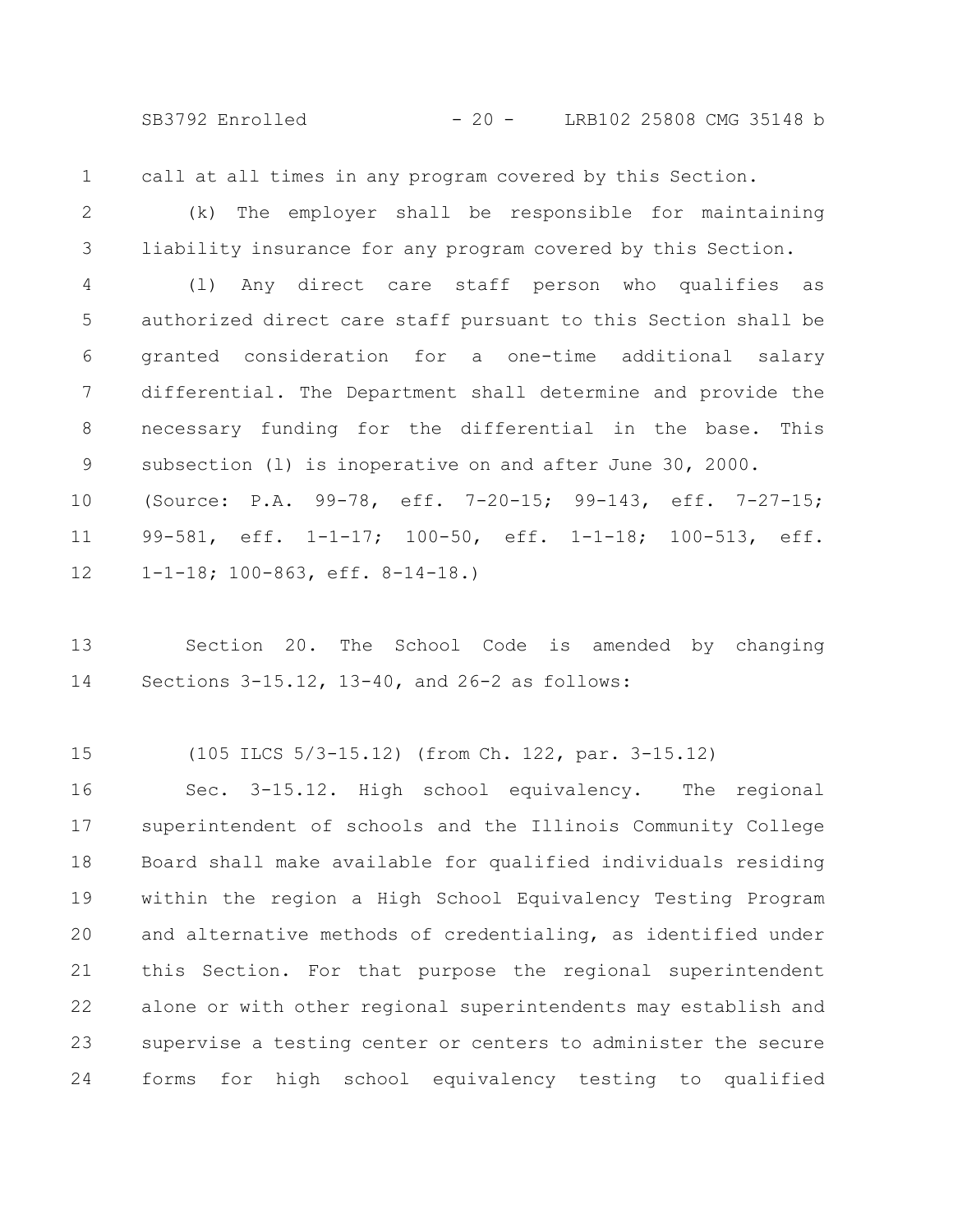persons. Such centers shall be under the supervision of the regional superintendent in whose region such centers are located, subject to the approval of the Executive Director of the Illinois Community College Board. The Illinois Community College Board shall also establish criteria and make available alternative methods of credentialing throughout the State. 1 2 3 4 5 6

An individual is eligible to apply to the regional superintendent of schools for the region in which he or she resides if he or she is: (a) a person who is 17 years of age or older, has maintained residence in the State of Illinois, and is not a high school graduate; (b) a person who is successfully completing an alternative education program under Section 2-3.81, Article 13A, or Article 13B; or (c) a person who is enrolled in a youth education program sponsored by the Illinois National Guard. For purposes of this Section, residence is that abode which the applicant considers his or her home. Applicants may provide as sufficient proof of such residence and as an acceptable form of identification a driver's license, valid passport, military ID, or other form of government-issued national or foreign identification that shows the applicant's name, address, date of birth, signature, and photograph or other acceptable identification as may be allowed by law or as regulated by the Illinois Community College Board. Such regional superintendent shall determine if the applicant meets statutory and regulatory state standards. If qualified the applicant shall at the time of such 7 8 9 10 11 12 13 14 15 16 17 18 19 20 21 22 23 24 25 26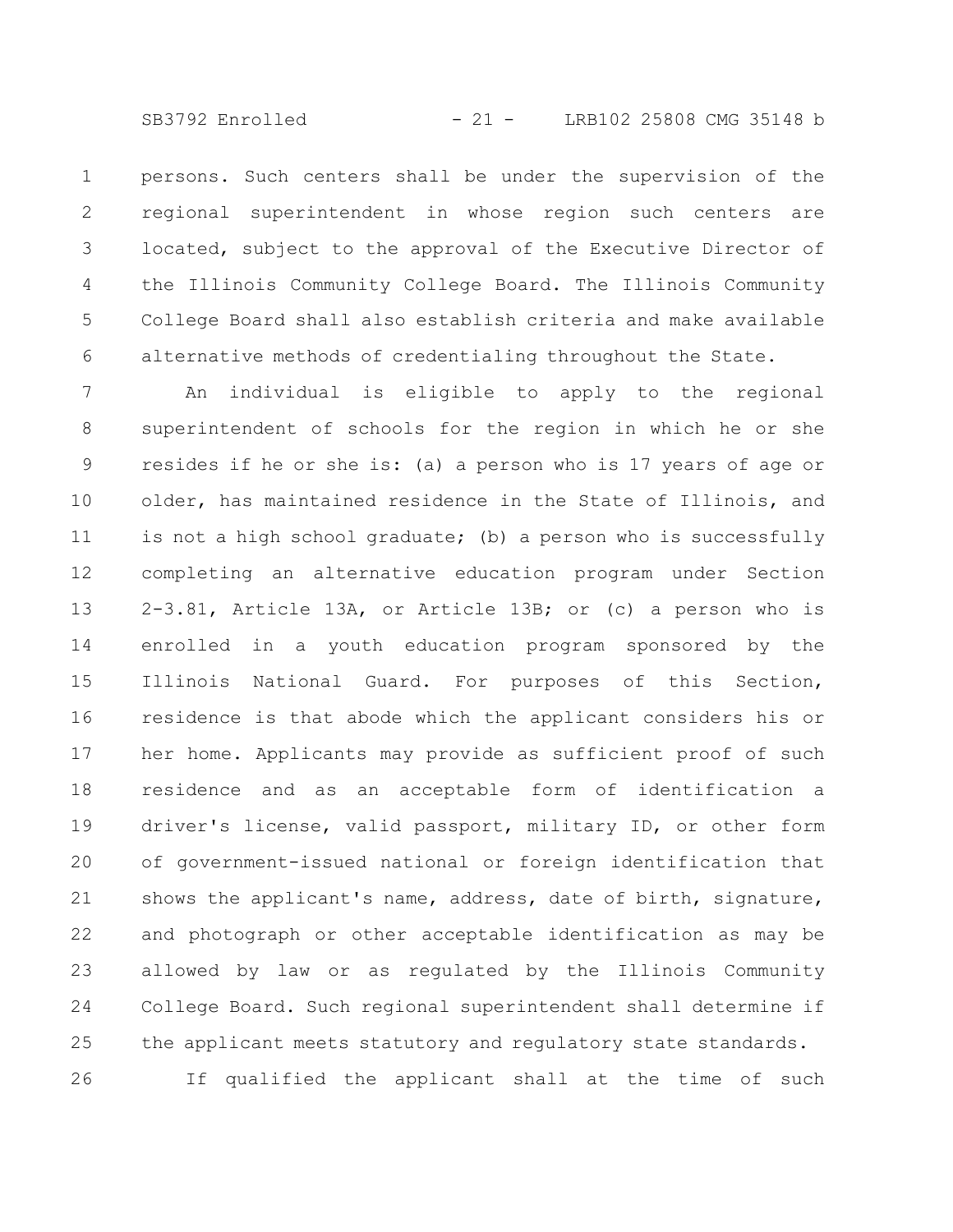SB3792 Enrolled - 22 - LRB102 25808 CMG 35148 b

application pay a fee established by the Illinois Community College Board, which fee shall be paid into a special fund under the control and supervision of the regional superintendent. Such moneys received by the regional superintendent shall be used, first, for the expenses incurred in administering and scoring the examination, and next for other educational programs that are developed and designed by the regional superintendent of schools to assist those who successfully complete high school equivalency testing or meet the criteria for alternative methods of credentialing in furthering their academic development or their ability to secure and retain gainful employment, including programs for the competitive award based on test scores of college or adult education scholarship grants or similar educational incentives. Any excess moneys shall be paid into the institute fund. 1 2 3 4 5 6 7 8 9 10 11 12 13 14 15 16

Any applicant who has achieved the minimum passing standards as established by the Illinois Community College Board shall be notified in writing by the regional superintendent and shall be issued a State of Illinois High School Diploma high school equivalency certificate on the forms provided by the Illinois Community College Board. The regional superintendent shall then certify to the Illinois Community College Board the score of the applicant and such other and additional information that may be required by the Illinois Community College Board. The moneys received 17 18 19 20 21 22 23 24 25 26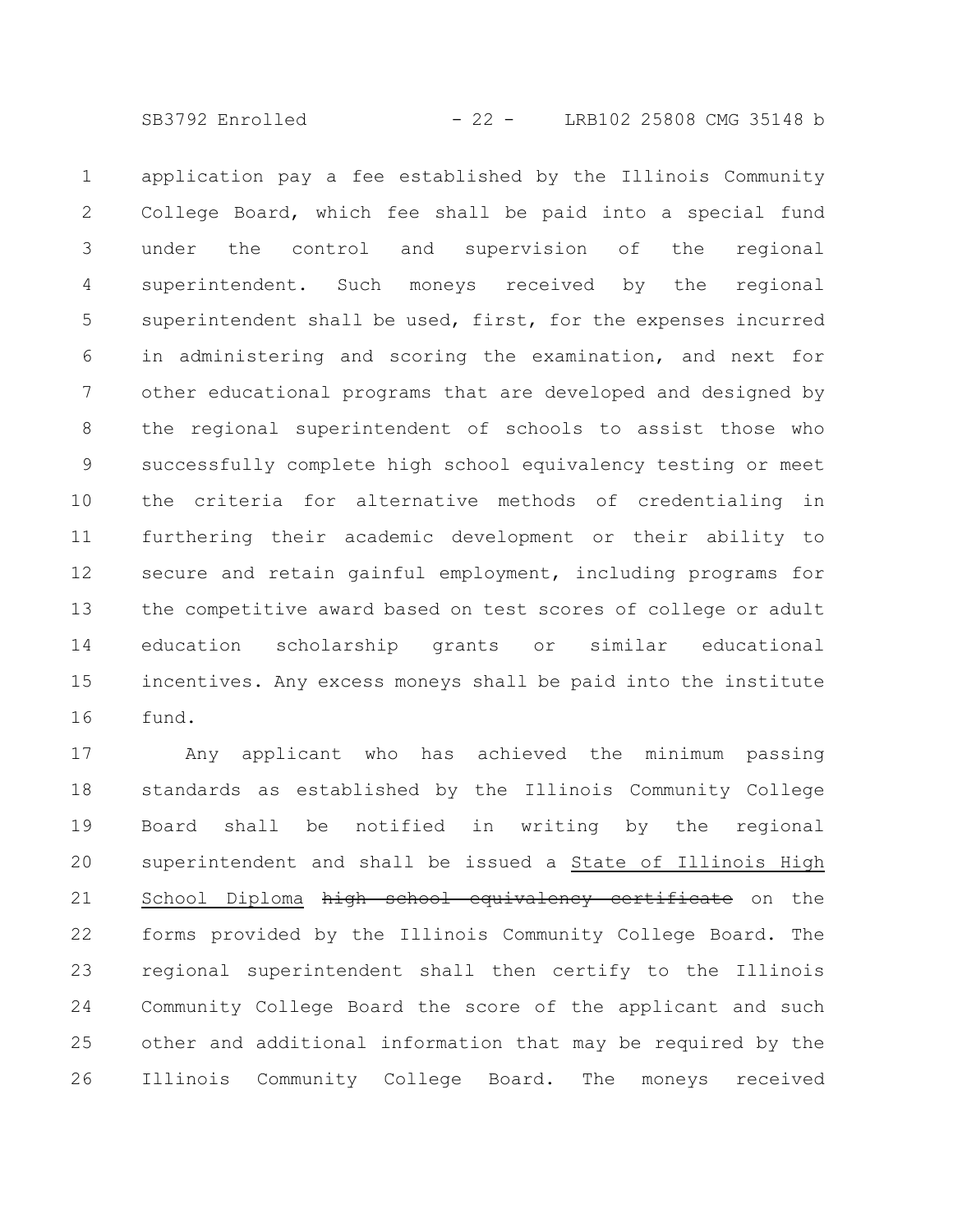SB3792 Enrolled - 23 - LRB102 25808 CMG 35148 b

therefrom shall be used in the same manner as provided for in this Section. 1 2

The Illinois Community College Board shall establish alternative methods of credentialing for the issuance of a State of Illinois High School Diploma high school equivalency eertification. In addition to high school equivalency testing, the following alternative methods of receiving a State of Illinois High School Diploma high school equivalency eredential shall be made available to qualified individuals on or after January 1, 2018: 3 4 5 6 7 8 9 10

(A) High School Equivalency based on High School Credit. A qualified candidate may petition to have his or her high school transcripts evaluated to determine what the candidate needs to meet criteria as established by the Illinois Community College Board. 11 12 13 14 15

(B) High School Equivalency based on Post-Secondary Credit. A qualified candidate may petition to have his or her post-secondary transcripts evaluated to determine what the candidate needs to meet criteria established by the Illinois Community College Board. 16 17 18 19 20

(C) High School Equivalency based on a Foreign Diploma. A qualified candidate may petition to have his or her foreign high school or post-secondary transcripts evaluated to determine what the candidate needs to meet criteria established by the Illinois Community College Board. 21 22 23 24 25 26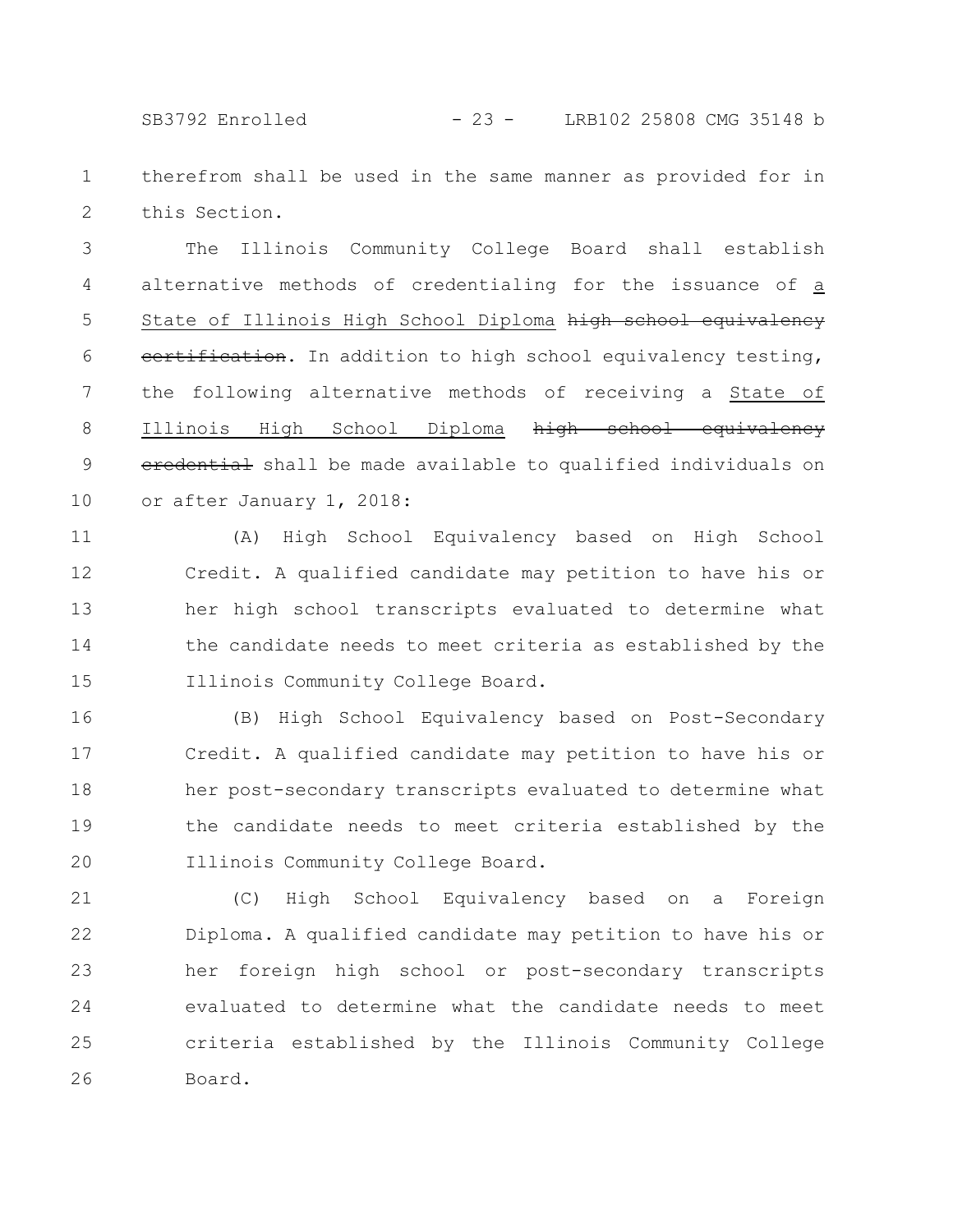SB3792 Enrolled - 24 - LRB102 25808 CMG 35148 b

(D) High School Equivalency based on Completion of a Competency-Based Program as approved by the Illinois Community College Board. The Illinois Community College Board shall establish guidelines for competency-based high school equivalency programs. 1 2 3 4 5

Any applicant who has attained the age of 17 years and maintained residence in the State of Illinois and is not a high school graduate, any person who has enrolled in a youth education program sponsored by the Illinois National Guard, or any person who has successfully completed an alternative education program under Section 2-3.81, Article 13A, or Article 13B is eligible to apply for a State of Illinois High School Diploma high school equivalency certificate (if he or she meets the requirements prescribed by the Illinois Community College Board) upon showing evidence that he or she has completed, successfully, high school equivalency testing, administered by the United States Armed Forces Institute, official high school equivalency testing centers established in other states, Veterans' Administration Hospitals, or the office of the State Superintendent of Education for the Illinois State Penitentiary System and the Department of Corrections. Such applicant shall apply to the regional superintendent of the region wherein he or she has maintained residence, and, upon payment of a fee established by the Illinois Community College Board, the regional superintendent shall issue a State of Illinois High School Diploma high 6 7 8 9 10 11 12 13 14 15 16 17 18 19 20 21 22 23 24 25 26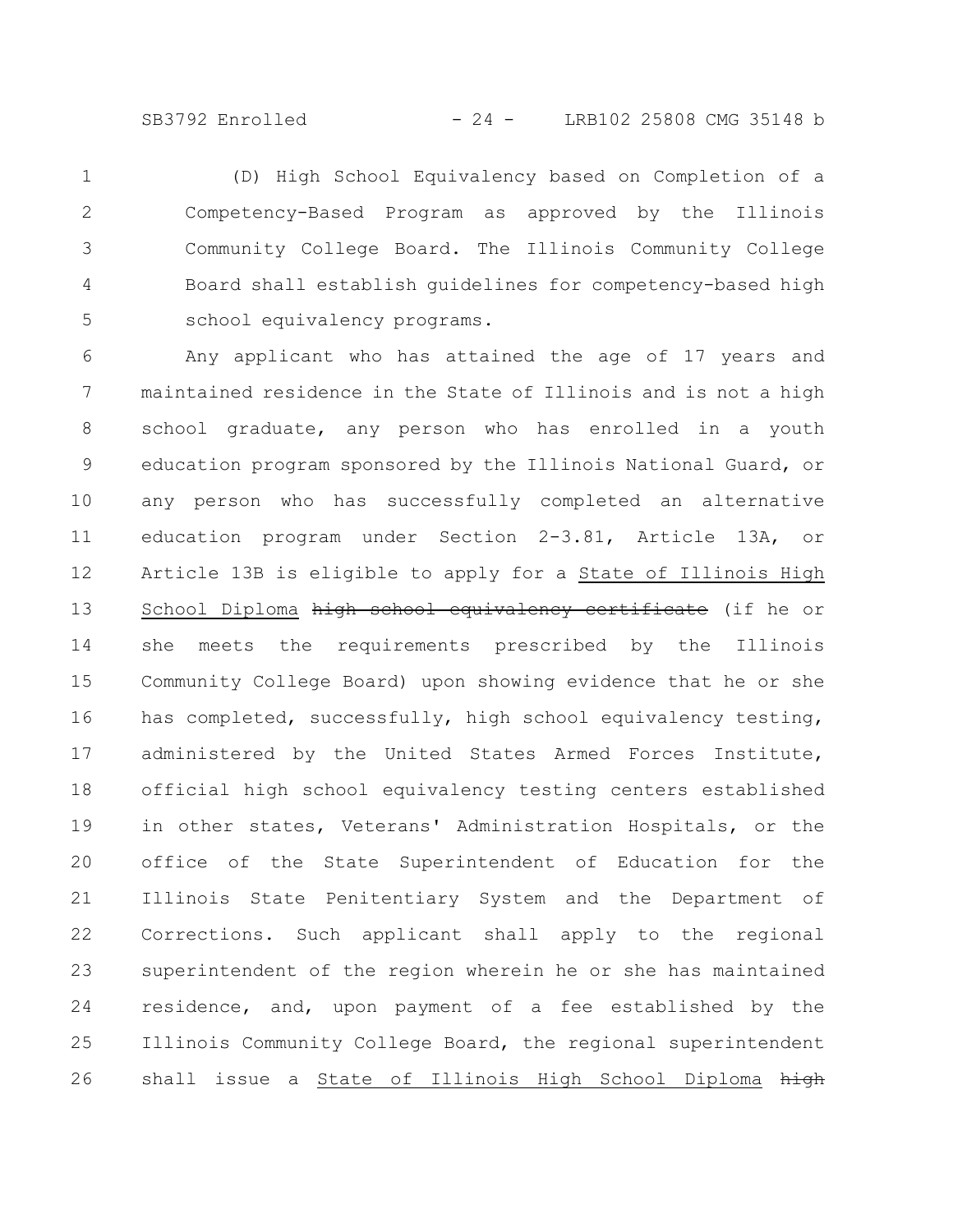SB3792 Enrolled - 25 - LRB102 25808 CMG 35148 b

school equivalency certificate and immediately thereafter certify to the Illinois Community College Board the score of the applicant and such other and additional information as may be required by the Illinois Community College Board. 1 2 3 4

Notwithstanding the provisions of this Section, any applicant who has been out of school for at least one year may request the regional superintendent of schools to administer restricted high school equivalency testing upon written request of: the director of a program who certifies to the Chief Examiner of an official high school equivalency testing center that the applicant has completed a program of instruction provided by such agencies as the Job Corps, the Postal Service Academy, or an apprenticeship training program; an employer or program director for purposes of entry into apprenticeship programs; another state's department of education in order to meet regulations established by that department of education; or a post high school educational institution for purposes of admission, the Department of Financial and Professional Regulation for licensing purposes, or the Armed Forces for induction purposes. The regional superintendent shall administer such testing, and the applicant shall be notified in writing that he or she is eligible to receive a State of Illinois High School Diploma high school equivalency certificate upon reaching age 17, provided he or she meets the standards established by the Illinois Community College Board. 5 6 7 8 9 10 11 12 13 14 15 16 17 18 19 20 21 22 23 24 25 26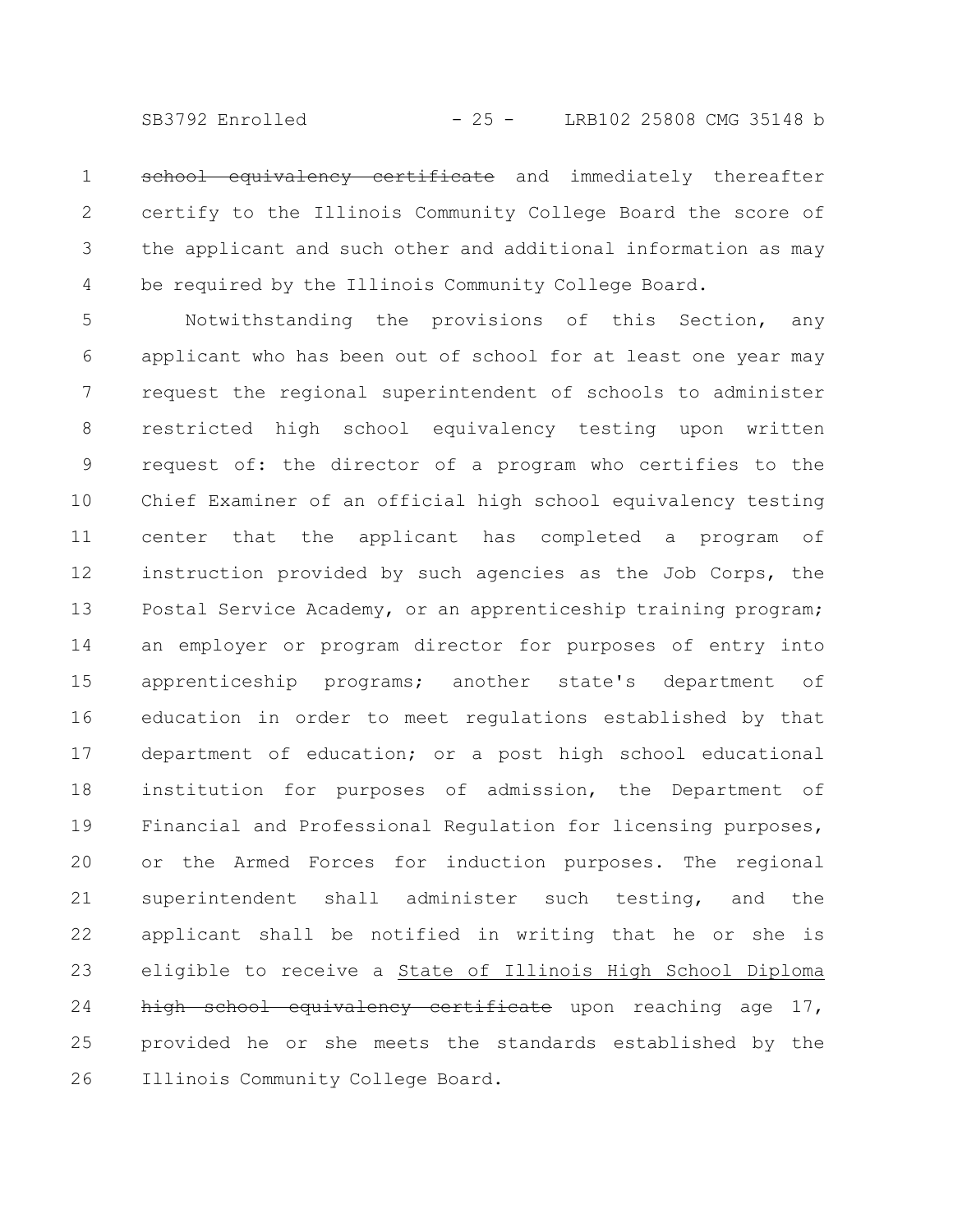SB3792 Enrolled - 26 - LRB102 25808 CMG 35148 b

Any test administered under this Section to an applicant who does not speak and understand English may at the discretion of the administering agency be given and answered in any language in which the test is printed. The regional superintendent of schools may waive any fees required by this Section in case of hardship. The regional superintendent of schools and the Illinois Community College Board shall waive any fees required by this Section for an applicant who meets all of the following criteria: 1 2 3 4 5 6 7 8 9

(1) The applicant qualifies as a homeless person, child, or youth as defined in the Education for Homeless Children Act. 10 11 12

(2) The applicant has not attained 25 years of age as of the date of the scheduled test. 13 14

(3) The applicant can verify his or her status as a homeless person, child, or youth. A homeless services provider that is qualified to verify an individual's housing status, as determined by the Illinois Community College Board, and that has knowledge of the applicant's housing status may verify the applicant's status for purposes of this subdivision (3). 15 16 17 18 19 20 21

(4) The applicant has completed a high school equivalency preparation course through an Illinois Community College Board-approved provider. 22 23 24

(5) The applicant is taking the test at a testing center operated by a regional superintendent of schools or 25 26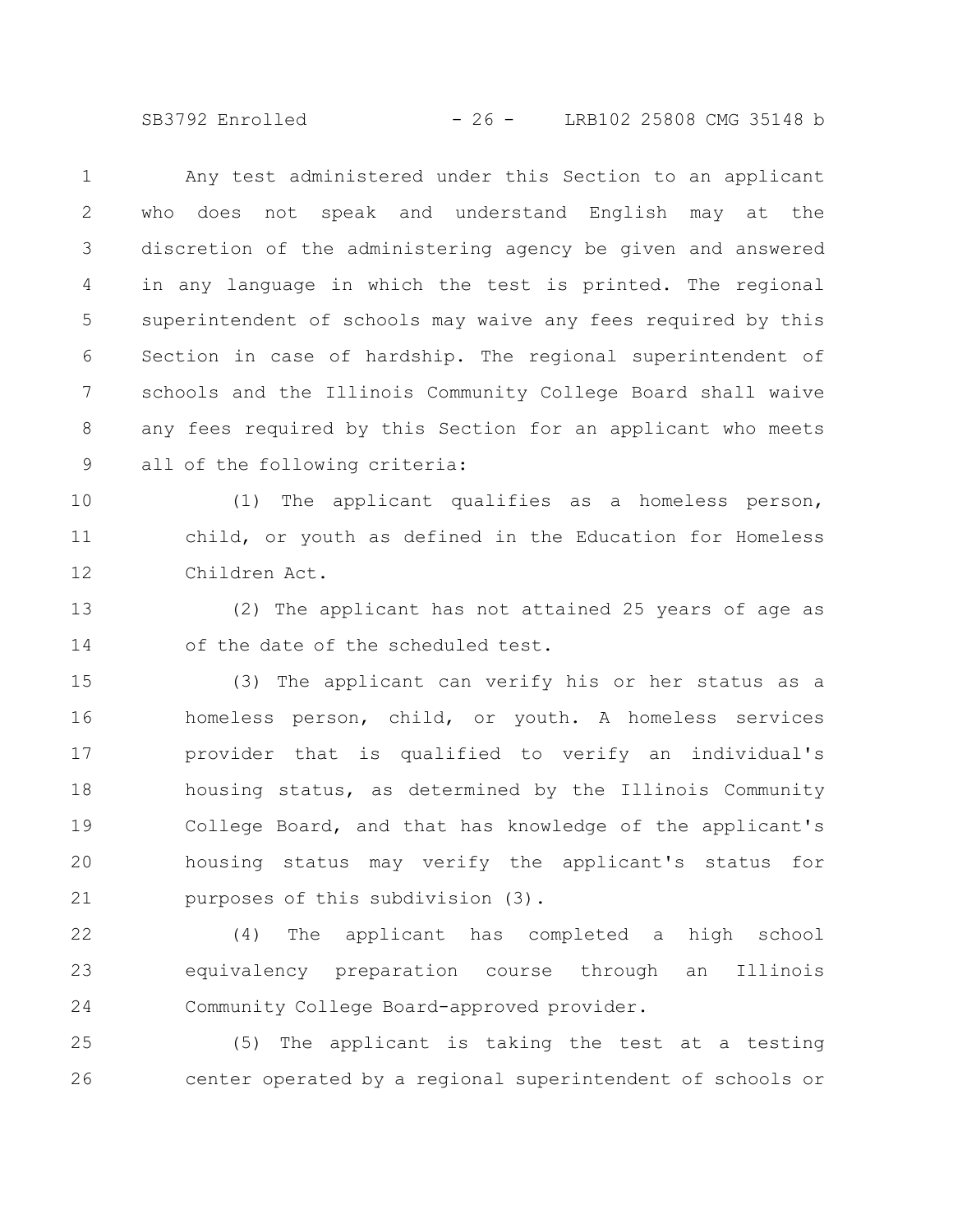SB3792 Enrolled - 27 - LRB102 25808 CMG 35148 b

1

the Cook County High School Equivalency Office.

In counties of over 3,000,000 population, a State of Illinois High School Diploma high school equivalency eertificate shall contain the signatures of the Executive Director of the Illinois Community College Board and the superintendent, president, or other chief executive officer of the institution where high school equivalency testing instruction occurred and any other signatures authorized by the Illinois Community College Board. 2 3 4 5 6 7 8 9

The regional superintendent of schools shall furnish the Illinois Community College Board with any information that the Illinois Community College Board requests with regard to testing and diplomas cortificates under this Section. 10 11 12 13

A State of Illinois High School Diploma is a recognized high school equivalency certificate for purposes of reciprocity with other states. A high school equivalency certificate from another state is equivalent to a State of Illinois High School Diploma. 14 15 16 17 18

(Source: P.A. 99-78, eff. 7-20-15; 99-742, eff. 1-1-17; 100-130, eff. 1-1-18.) 19 20

(105 ILCS 5/13-40) (from Ch. 122, par. 13-40) Sec. 13-40. To increase the effectiveness of the Department of Juvenile Justice and thereby to better serve the interests of the people of Illinois the following bill is presented. 21 22 23 24 25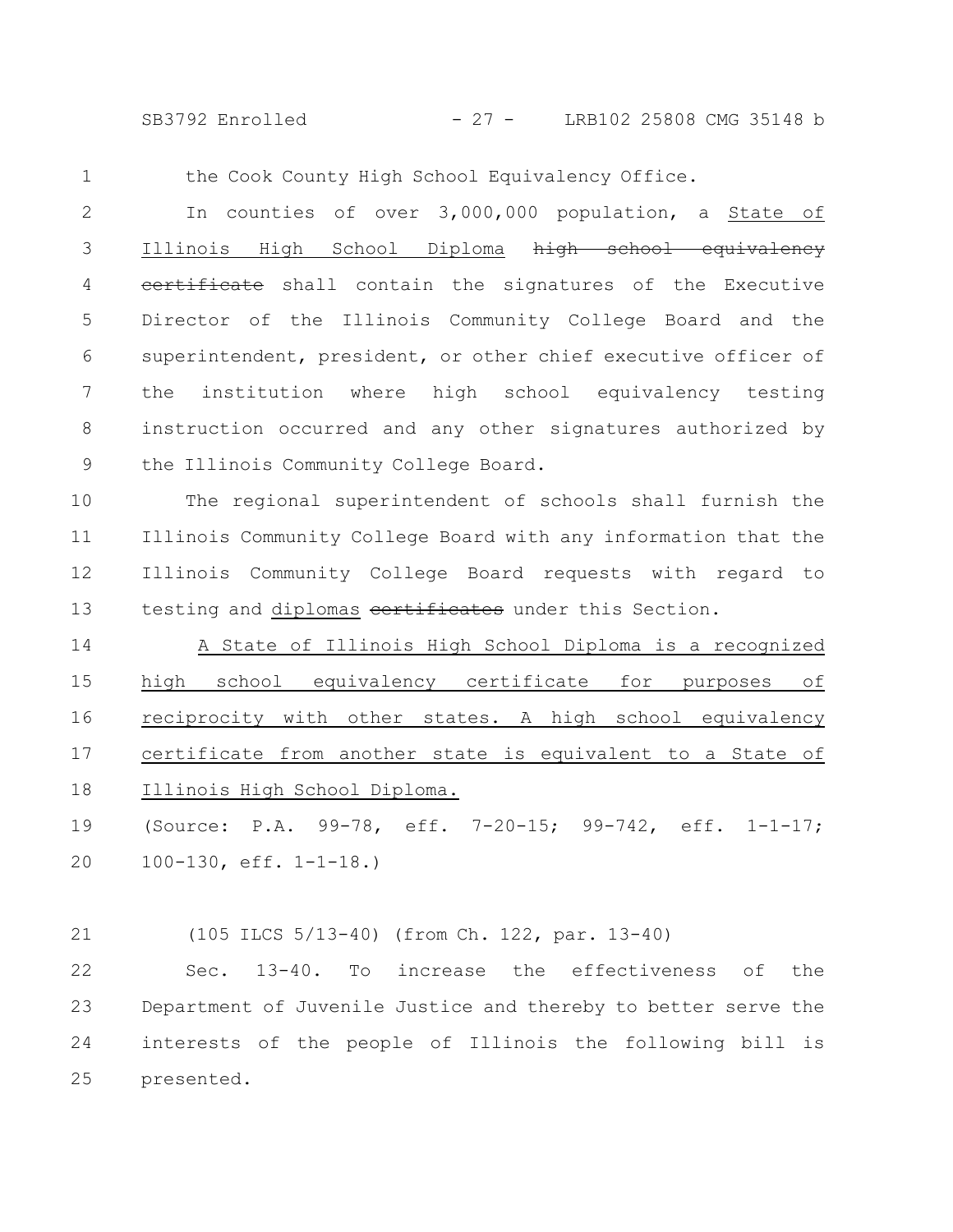SB3792 Enrolled - 28 - LRB102 25808 CMG 35148 b

Its purpose is to enhance the quality and scope of education for inmates and wards within the Department of Juvenile Justice so that they will be better motivated and better equipped to restore themselves to constructive and law abiding lives in the community. The specific measure sought is the creation of a school district within the Department so that its educational programs can meet the needs of persons committed and so the resources of public education at the state and federal levels are best used, all of the same being contemplated within the provisions of the Illinois State Constitution of 1970 which provides that "A fundamental goal of the People of the State is the educational development of all persons to the limits of their capacities." Therefore, on July 1, 2006, the Department of Corrections school district shall be transferred to the Department of Juvenile Justice. It shall be responsible for the education of youth within the Department of Juvenile Justice and inmates age 21 or under within the Department of Corrections who have not yet earned a high school diploma or a State of Illinois High School Diploma high school equivalency certificate, and the district may establish primary, secondary, vocational, adult, special, and advanced educational schools as provided in this Act. The Department of Corrections retains authority as provided for in subsection (d) of Section 3-6-2 of the Unified Code of Corrections. The Board of Education for this district shall with the aid and advice of professional educational personnel 1 2 3 4 5 6 7 8 9 10 11 12 13 14 15 16 17 18 19 20 21 22 23 24 25 26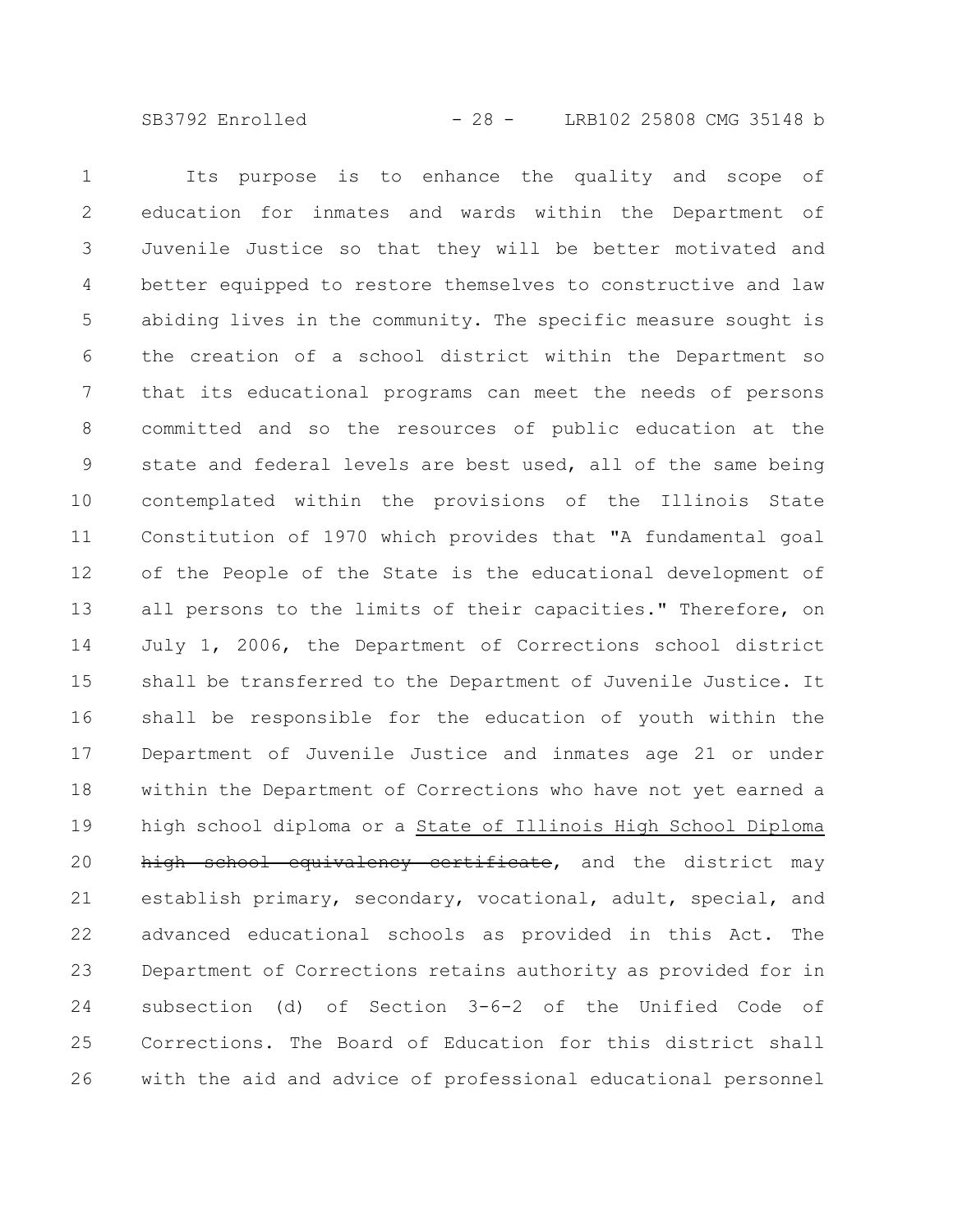SB3792 Enrolled - 29 - LRB102 25808 CMG 35148 b

of the Department of Juvenile Justice and the State Board of Education determine the needs and type of schools and the curriculum for each school within the school district and may proceed to establish the same through existing means within present and future appropriations, federal and state school funds, vocational rehabilitation grants and funds and all other funds, gifts and grants, private or public, including federal funds, but not exclusive to the said sources but inclusive of all funds which might be available for school purposes. 1 2 3 4 5 6 7 8 9 10

(Source: P.A. 98-718, eff. 1-1-15.) 11

(105 ILCS 5/26-2) (from Ch. 122, par. 26-2) 12

Sec. 26-2. Enrolled pupils not of compulsory school age. 13

(a) For school years before the 2014-2015 school year, any person having custody or control of a child who is below the age of 7 years or is 17 years of age or above and who is enrolled in any of grades kindergarten through 12 in the public school shall cause him to attend the public school in the district wherein he resides when it is in session during the regular school term, unless he is excused under paragraph 2, 3, 4, 5, or 6 of Section 26-1. Beginning with the 2014-2015 school year, any person having custody or control of a child who is below the age of 6 years or is 17 years of age or above and who is enrolled in any of grades kindergarten through 12 in the public school shall cause the child to attend the public 14 15 16 17 18 19 20 21 22 23 24 25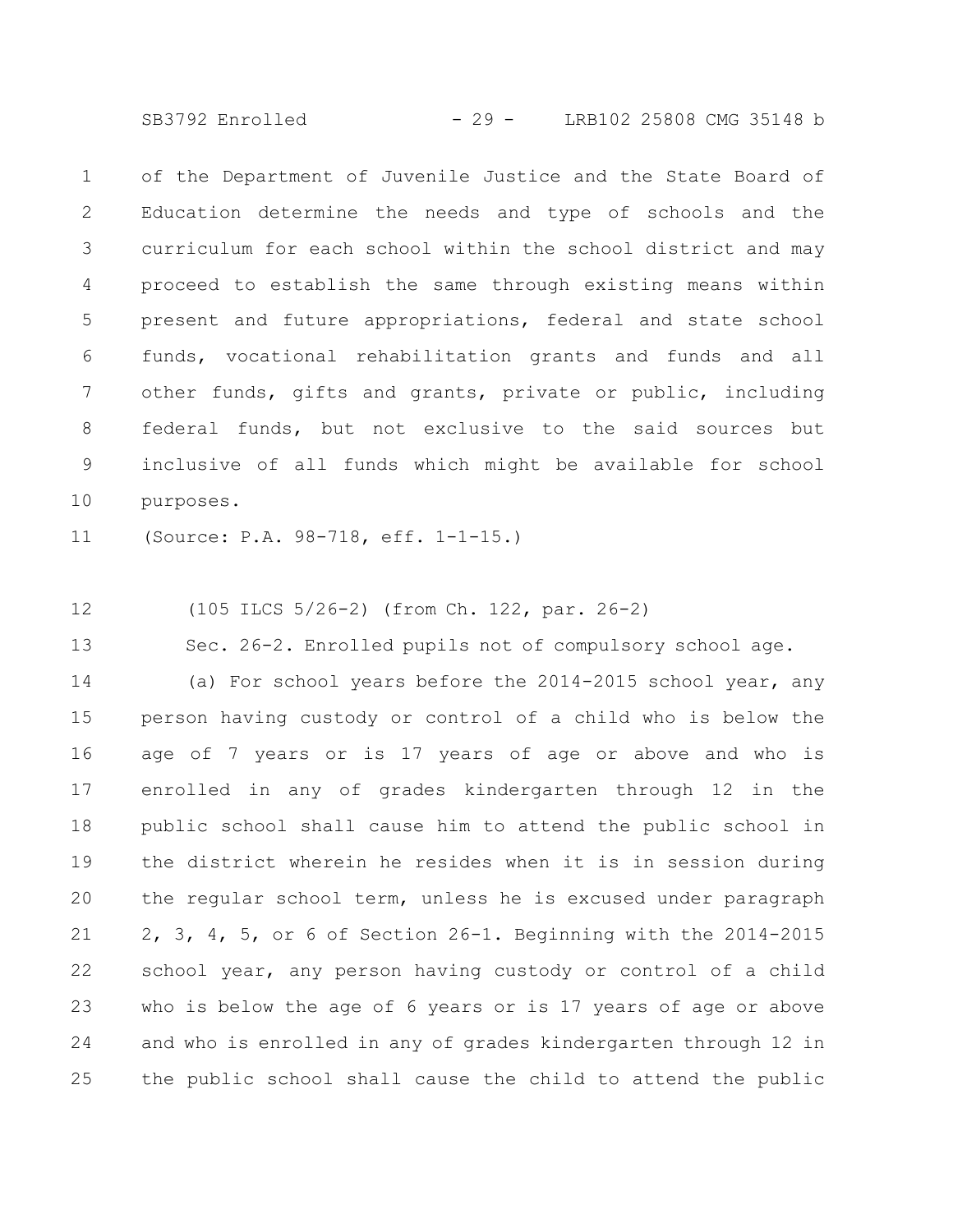SB3792 Enrolled - 30 - LRB102 25808 CMG 35148 b

school in the district wherein he or she resides when it is in session during the regular school term, unless the child is excused under paragraph 2, 3, 4, 5, or 6 of Section 26-1 of this Code. 1 2 3 4

(b) A school district shall deny reenrollment in its secondary schools to any child 19 years of age or above who has dropped out of school and who could not, because of age and lack of credits, attend classes during the normal school year and graduate before his or her twenty-first birthday. A district may, however, enroll the child in a graduation incentives program under Section 26-16 of this Code or an alternative learning opportunities program established under Article 13B. No child shall be denied reenrollment for the above reasons unless the school district first offers the child due process as required in cases of expulsion under Section 10-22.6. If a child is denied reenrollment after being provided with due process, the school district must provide counseling to that child and must direct that child to alternative educational programs, including adult education programs, that lead to graduation or receipt of a State of Illinois High School Diploma high school equivalency certificate. 5 6 7 8 9 10 11 12 13 14 15 16 17 18 19 20 21 22

(c) A school or school district may deny enrollment to a student 17 years of age or older for one semester for failure to meet minimum attendance standards if all of the following conditions are met: 23 24 25 26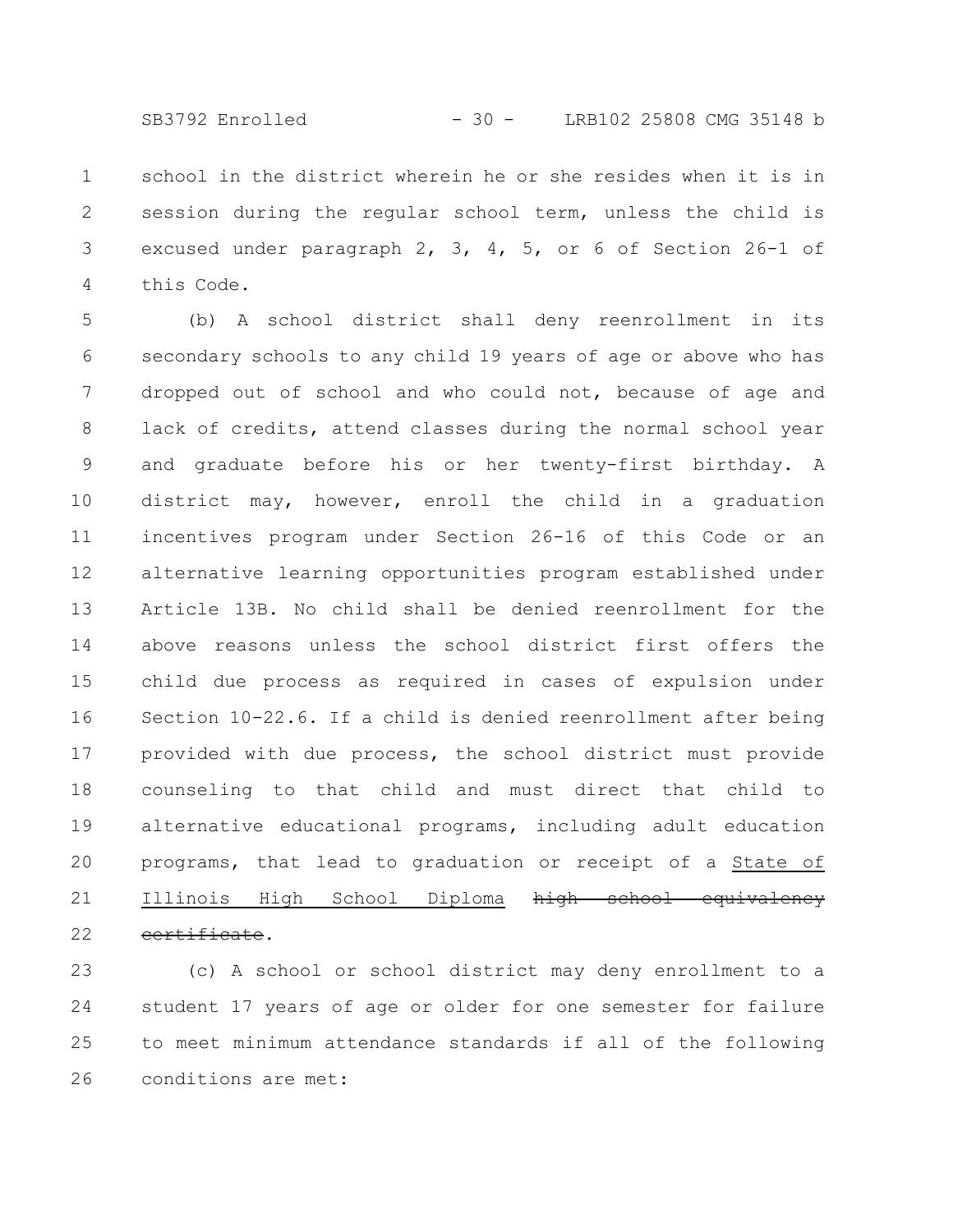SB3792 Enrolled - 31 - LRB102 25808 CMG 35148 b

(1) The student was absent without valid cause for 20% or more of the attendance days in the semester immediately prior to the current semester. 1 2 3

(2) The student and the student's parent or guardian are given written notice warning that the student is subject to denial from enrollment for one semester unless the student is absent without valid cause less than 20% of the attendance days in the current semester. 4 5 6 7 8

(3) The student's parent or guardian is provided with the right to appeal the notice, as determined by the State Board of Education in accordance with due process. 9 10 11

(4) The student is provided with attendance remediation services, including without limitation assessment, counseling, and support services. 12 13 14

(5) The student is absent without valid cause for 20% or more of the attendance days in the current semester. 15 16

A school or school district may not deny enrollment to a student (or reenrollment to a dropout) who is at least 17 years of age or older but below 19 years for more than one consecutive semester for failure to meet attendance standards. 17 18 19 20

(d) No child may be denied reenrollment under this Section in violation of the federal Individuals with Disabilities Education Act or the Americans with Disabilities Act. 21 22 23

(e) In this subsection (e), "reenrolled student" means a dropout who has reenrolled full-time in a public school. Each school district shall identify, track, and report on the 24 25 26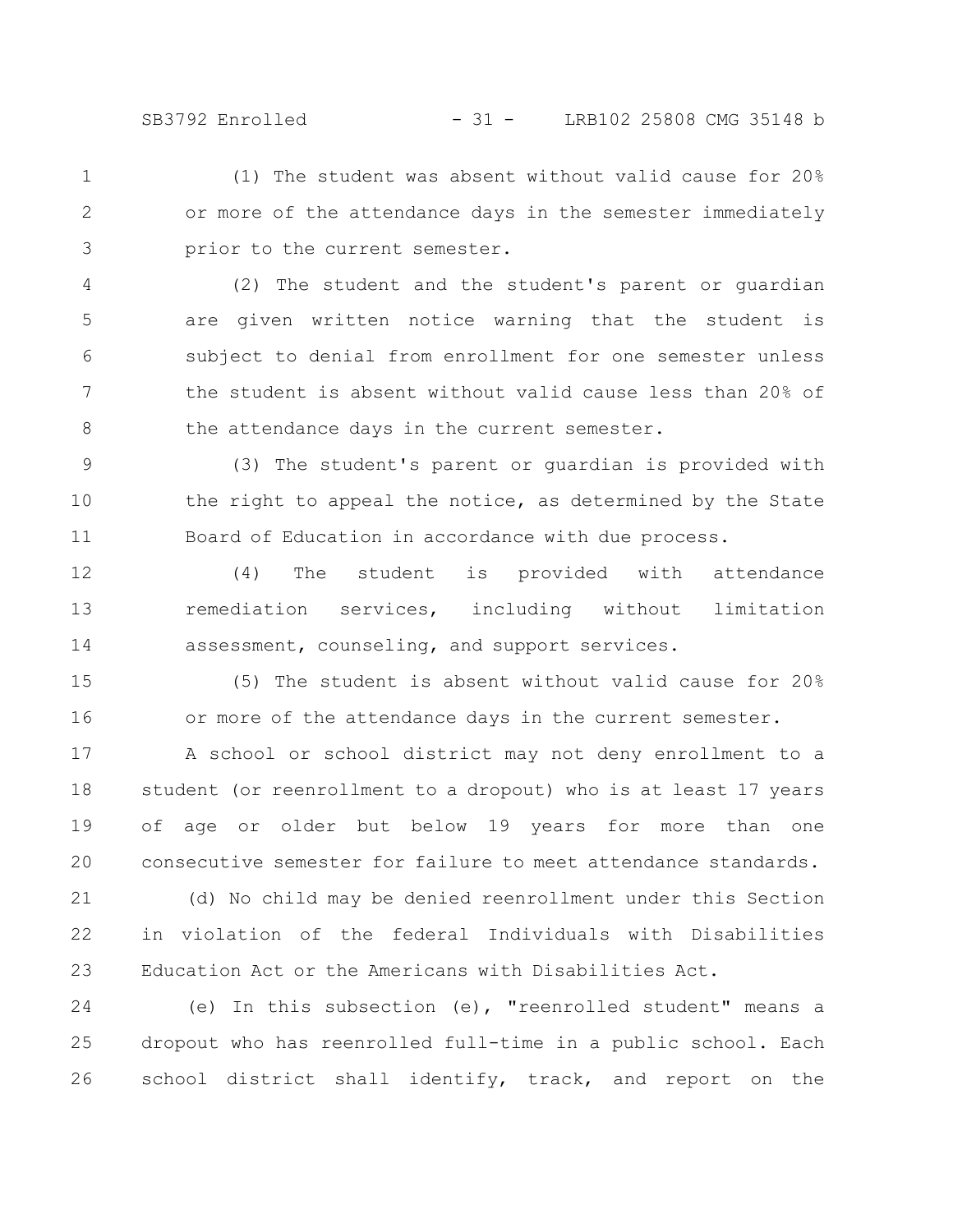SB3792 Enrolled - 32 - LRB102 25808 CMG 35148 b

educational progress and outcomes of reenrolled students as a subset of the district's required reporting on all enrollments. A reenrolled student who again drops out must not be counted again against a district's dropout rate performance measure. The State Board of Education shall set performance standards for programs serving reenrolled students. 1 2 3 4 5 6

(f) The State Board of Education shall adopt any rules necessary to implement the changes to this Section made by Public Act 93-803. 7 8 9

(Source: P.A. 100-825, eff. 8-13-18.) 10

Section 25. The Public University Uniform Admission Pilot Program Act is amended by changing Section 25 as follows: 11 12

(110 ILCS 118/25) 13

(Section scheduled to be repealed on July 1, 2027) 14

Sec. 25. Graduates of nonaccredited private schools. 15

(a) As used in this Section, "nonaccredited secondary education" means a course of study at the secondary school level in a nonaccredited private school setting. 16 17 18

(b) Because the State of Illinois considers successful completion of a nonaccredited secondary education to be equivalent to graduation from a public high school, an institution, in complying with this Act and for all other purposes, must treat an applicant for admission to the institution as an undergraduate student who presents evidence 19 20 21 22 23 24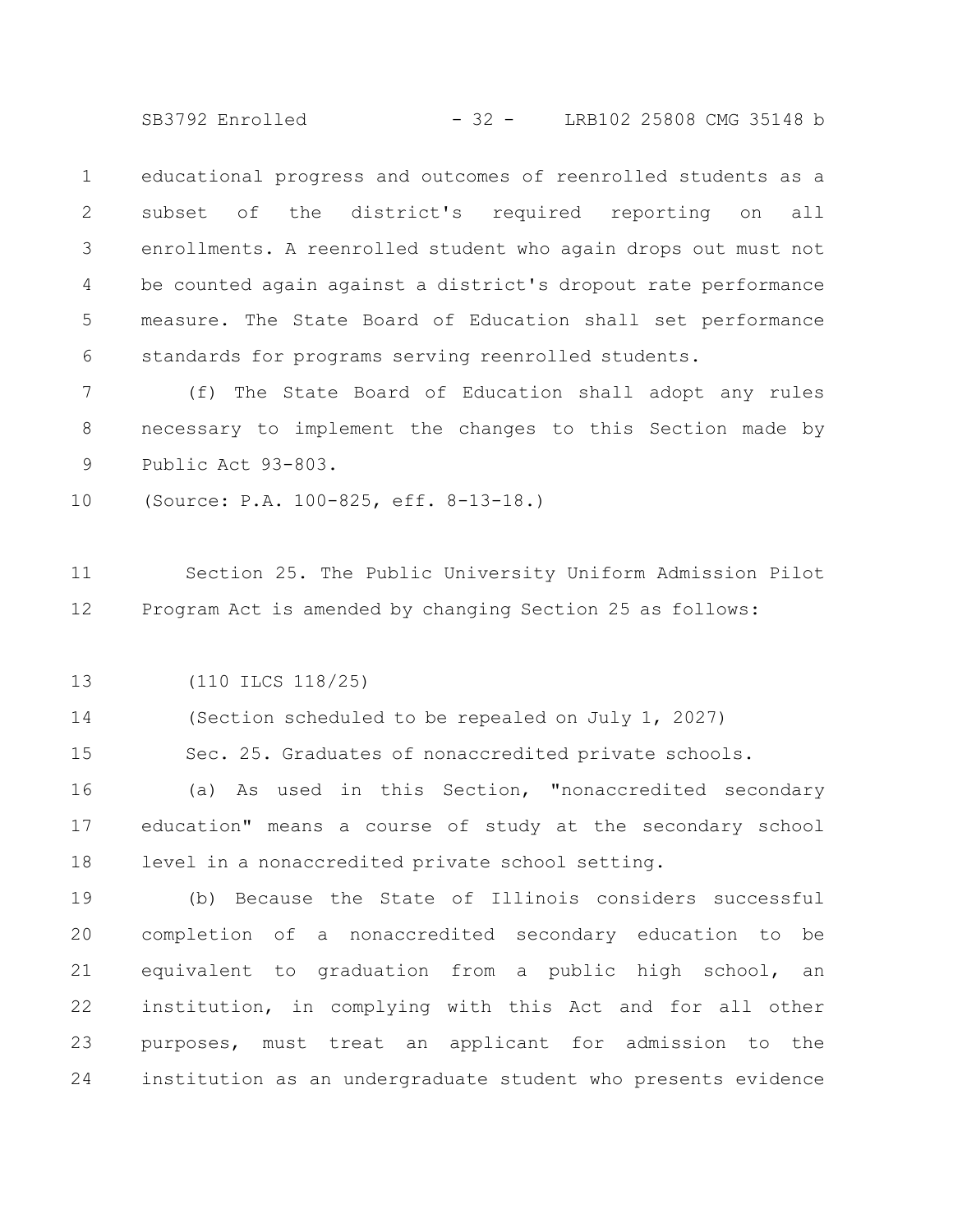SB3792 Enrolled - 33 - LRB102 25808 CMG 35148 b

that he or she has successfully completed a nonaccredited secondary education according to the same general standards, including specific standardized testing score requirements, as other applicants for undergraduate admission who have graduated from a public high school. 1 2 3 4 5

(c) An institution may not require an applicant for admission to the institution as an undergraduate student who presents evidence that he or she has successfully completed a nonaccredited secondary education to: 6 7 8 9

(1) obtain or submit evidence that the person has obtained a general educational development certificate, State of Illinois High School Diploma eertificate of high school equivalency, or other credentials equivalent to a public high school degree; or 10 11 12 13 14

(2) take an examination or comply with any other application or admission requirement not generally applicable to other applicants for undergraduate admission to the institution. 15 16 17 18

(d) In complying with this Act or otherwise, when an institution in its undergraduate admission review process sorts or is required to sort applicants by high school graduating class rank, the institution shall place any applicant who presents evidence that the applicant has successfully completed a nonaccredited secondary education that does not include a high school graduating class ranking at the average high school graduating class rank of 19 20 21 22 23 24 25 26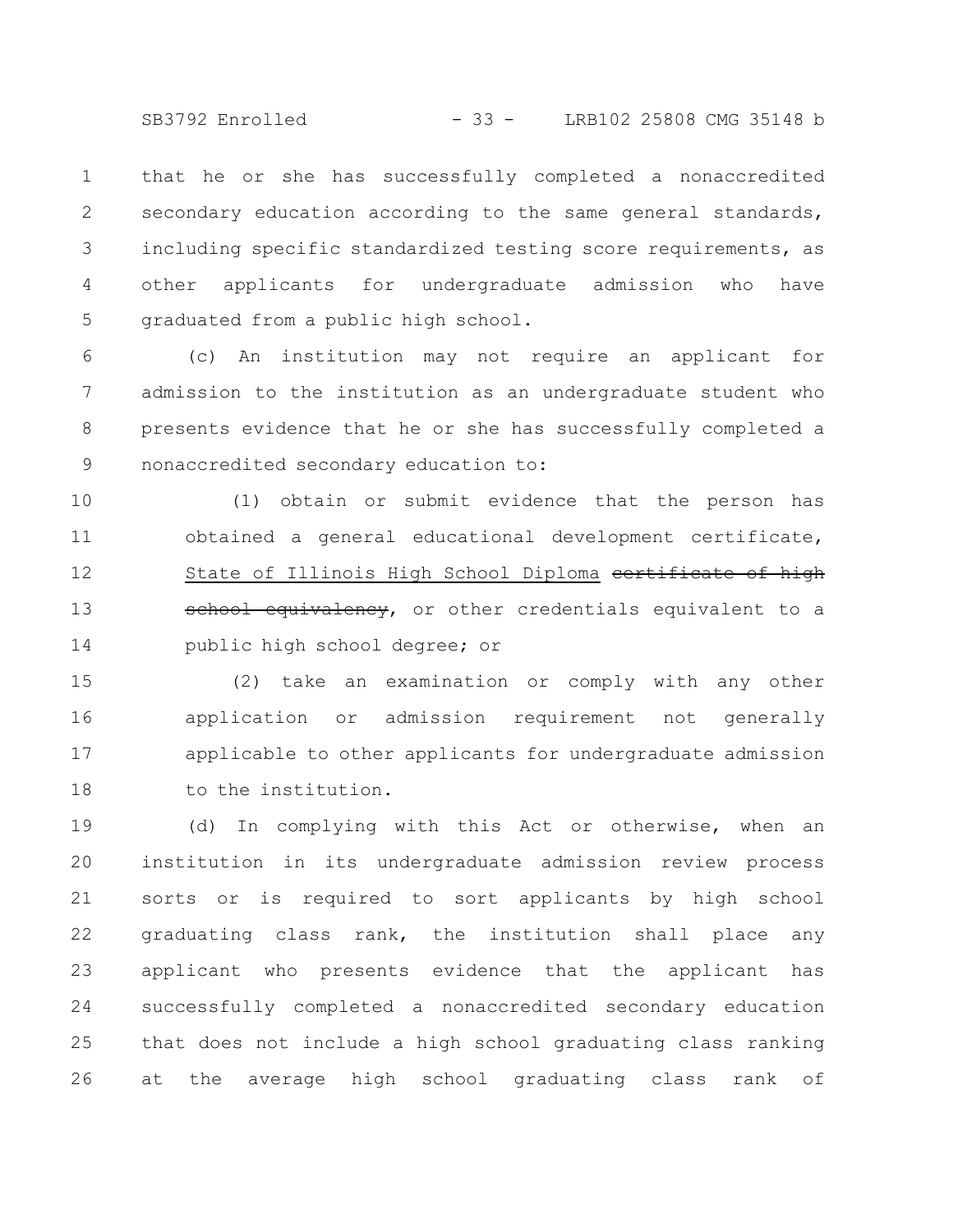SB3792 Enrolled - 34 - LRB102 25808 CMG 35148 b

undergraduate applicants to the institution who have equivalent standardized testing scores as the applicant. 1 2

(e) Notwithstanding any other provision of this Act, with respect to admission into the institution or any program within the institution, with respect to scholarship programs, and with respect to other terms and conditions, and in complying with this Act, an institution may not treat an applicant who has successfully completed a nonaccredited secondary education that does not include a high school graduating class ranking differently than an applicant who graduated from an accredited public school. 3 4 5 6 7 8 9 10 11

(Source: P.A. 101-448, eff. 1-1-20.) 12

Section 30. The Public Community College Act is amended by changing Section 2-22 as follows: 13 14

(110 ILCS 805/2-22) 15

Sec. 2-22. High school equivalency testing certificates. On the effective date of this amendatory Act of the 94th General Assembly, all powers and duties of the State Board of Education and State Superintendent of Education with regard to high school equivalency testing eertificates under the School Code shall be transferred to the Illinois Community College Board. Within a reasonable period of time after that date, all assets, liabilities, contracts, property, records, pending business, and unexpended appropriations of the State Board of 16 17 18 19 20 21 22 23 24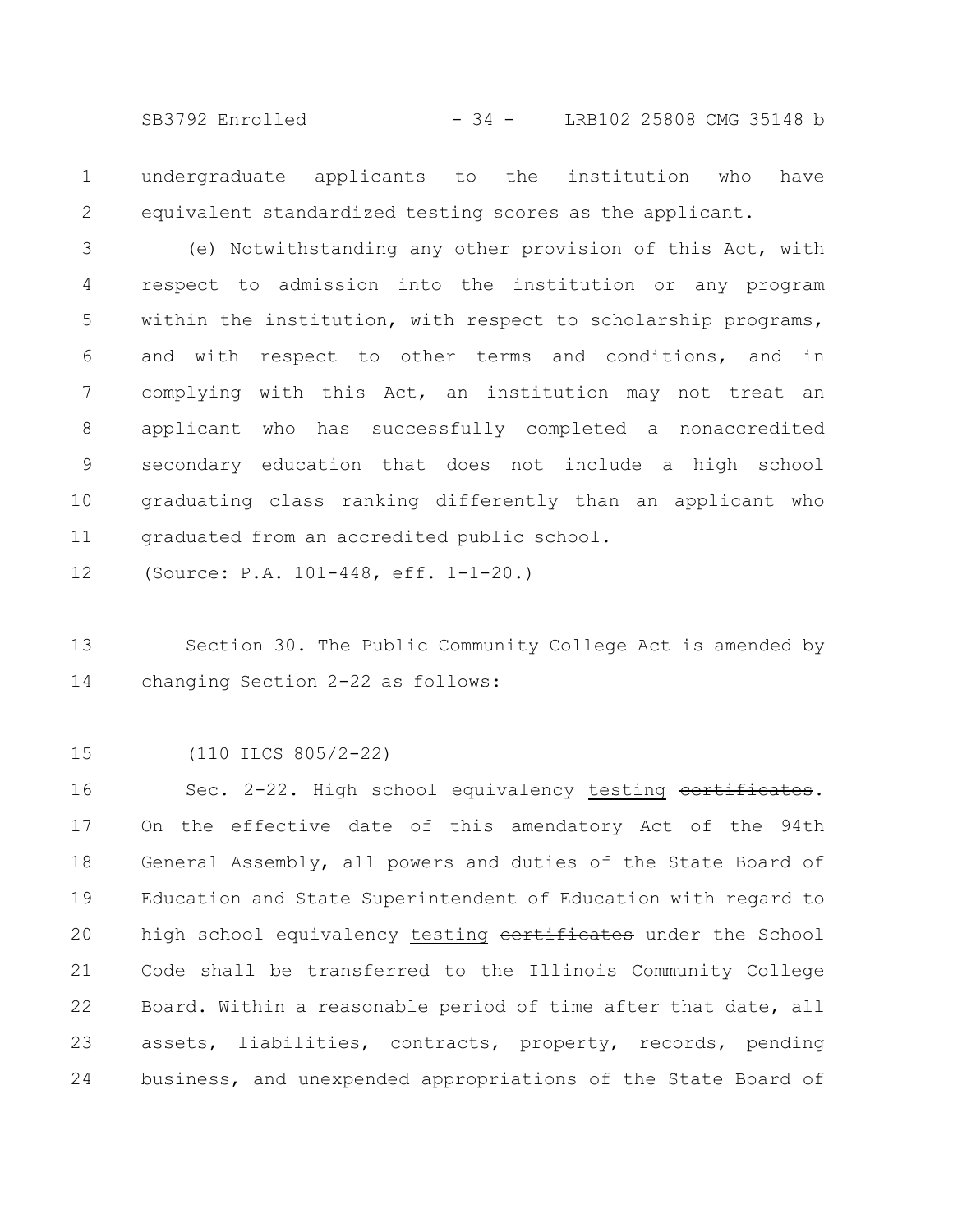SB3792 Enrolled - 35 - LRB102 25808 CMG 35148 b

Education with regard to high school equivalency testing eertificates shall be transferred to the Illinois Community College Board. The Illinois Community College Board may adopt any rules necessary to carry out its responsibilities under the School Code with regard to high school equivalency testing certificates and to carry into efficient and uniform effect the provisions for the issuance of State of Illinois High School Diplomas high school equivalency certificates in this State. All rules, standards, and procedures adopted by the State Board of Education under the School Code with regard to high school equivalency testing eertificates shall continue in effect as the rules, standards, and procedures of the Illinois Community College Board, until they are modified by the Illinois Community College Board. 1 2 3 4 5 6 7 8 9 10 11 12 13 14

(Source: P.A. 94-108, eff. 7-1-05.) 15

Section 35. The Higher Education Student Assistance Act is amended by changing Sections 50, 52, and 62 as follows: 16 17

(110 ILCS 947/50) 18

Sec. 50. Minority Teachers of Illinois scholarship program. 19 20

(a) As used in this Section: 21

"Eligible applicant" means a minority student who has graduated from high school or has received a State of Illinois High School Diploma high school equivalency 22 23 24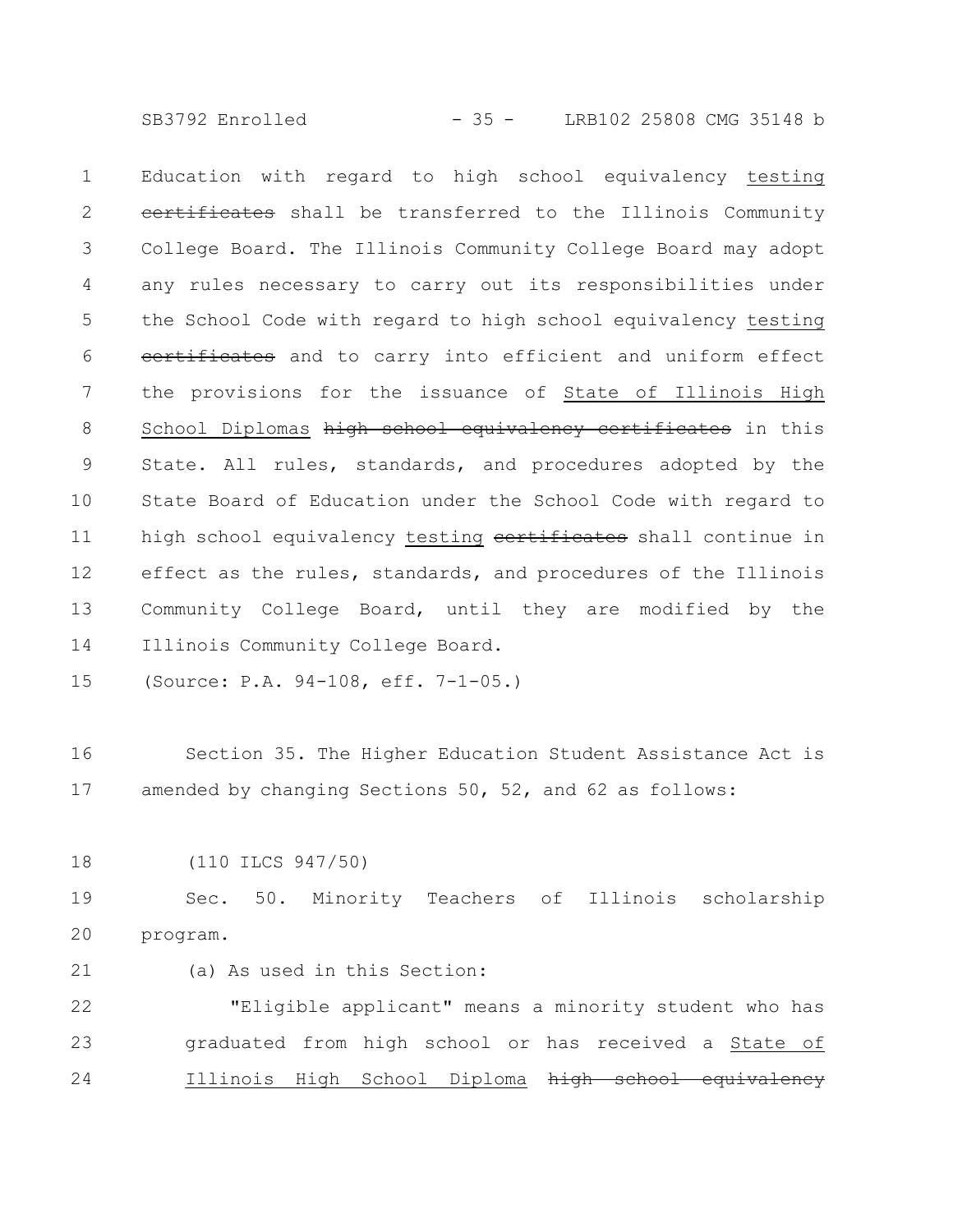SB3792 Enrolled - 36 - LRB102 25808 CMG 35148 b

eertificate and has maintained a cumulative grade point average of no less than 2.5 on a 4.0 scale, and who by reason thereof is entitled to apply for scholarships to be awarded under this Section. 1 2 3 4

"Minority student" means a student who is any of the following: 5 6

7

8

9

10

17

18

(1) American Indian or Alaska Native (a person having origins in any of the original peoples of North and South America, including Central America, and who maintains tribal affiliation or community attachment).

(2) Asian (a person having origins in any of the original peoples of the Far East, Southeast Asia, or the Indian subcontinent, including, but not limited to, Cambodia, China, India, Japan, Korea, Malaysia, Pakistan, the Philippine Islands, Thailand, and Vietnam). 11 12 13 14 15 16

(3) Black or African American (a person having origins in any of the black racial groups of Africa).

(4) Hispanic or Latino (a person of Cuban, Mexican, Puerto Rican, South or Central American, or other Spanish culture or origin, regardless of race). 19 20 21

(5) Native Hawaiian or Other Pacific Islander (a person having origins in any of the original peoples of Hawaii, Guam, Samoa, or other Pacific Islands). 22 23 24

"Qualified bilingual minority applicant" means a qualified student who demonstrates proficiency in a 25 26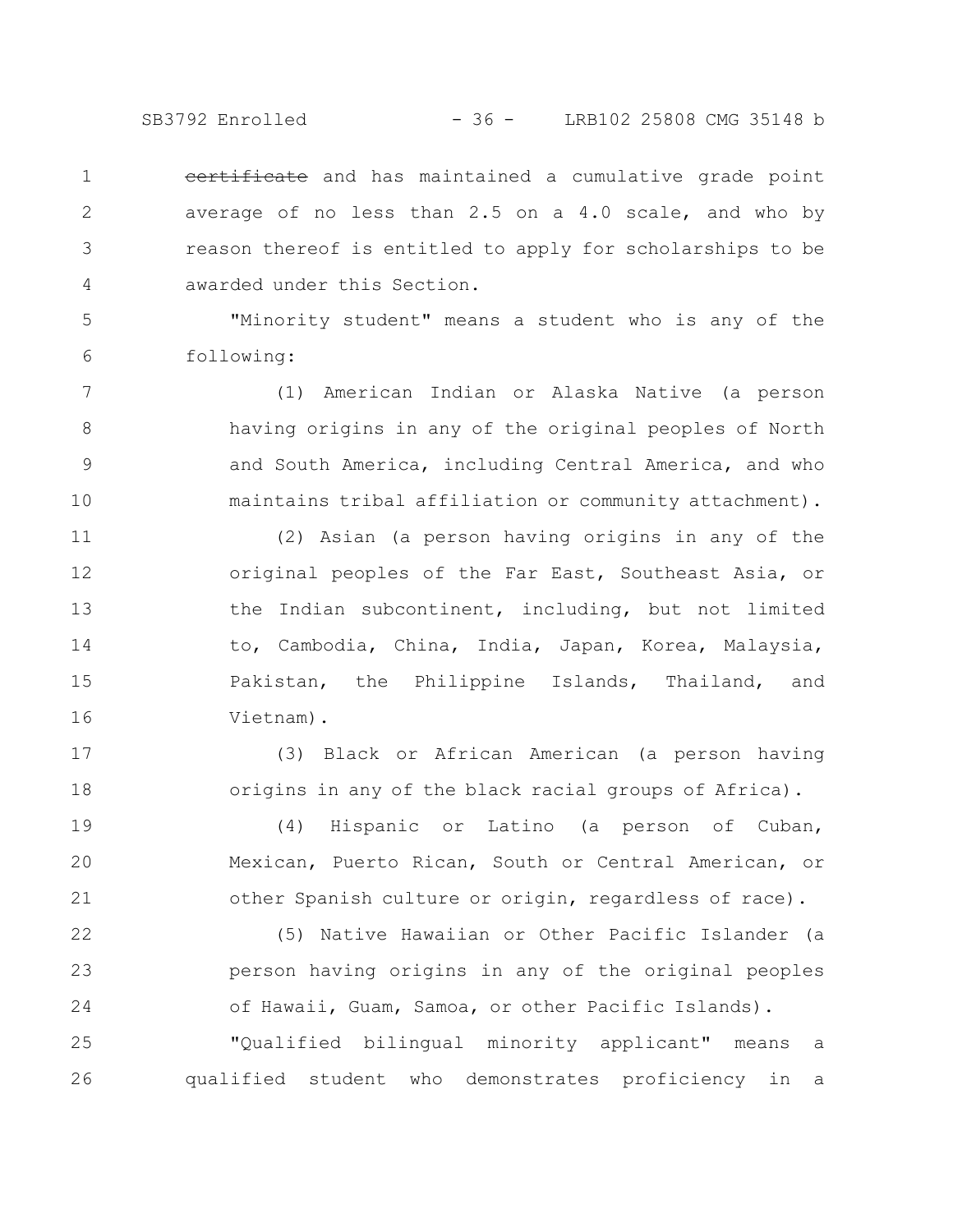SB3792 Enrolled - 37 - LRB102 25808 CMG 35148 b

language other than English by (i) receiving a State Seal of Biliteracy from the State Board of Education or (ii) receiving a passing score on an educator licensure target language proficiency test. 1 2 3 4

"Qualified student" means a person (i) who is a resident of this State and a citizen or permanent resident of the United States; (ii) who is a minority student, as defined in this Section; (iii) who, as an eligible applicant, has made a timely application for a minority teaching scholarship under this Section; (iv) who is enrolled on at least a half-time basis at a qualified Illinois institution of higher learning; (v) who is enrolled in a course of study leading to teacher licensure, including alternative teacher licensure, or, if the student is already licensed to teach, in a course of study leading to an additional teaching endorsement or a master's degree in an academic field in which he or she is teaching or plans to teach or who has received one or more College and Career Pathway Endorsements pursuant to Section 80 of the Postsecondary and Workforce Readiness Act and commits to enrolling in a course of study leading to teacher licensure, including alternative teacher licensure; (vi) who maintains a grade point average of no less than 2.5 on a 4.0 scale; and (vii) who continues to advance satisfactorily toward the attainment of a degree. (b) In order to encourage academically talented Illinois 5 6 7 8 9 10 11 12 13 14 15 16 17 18 19 20 21 22 23 24 25 26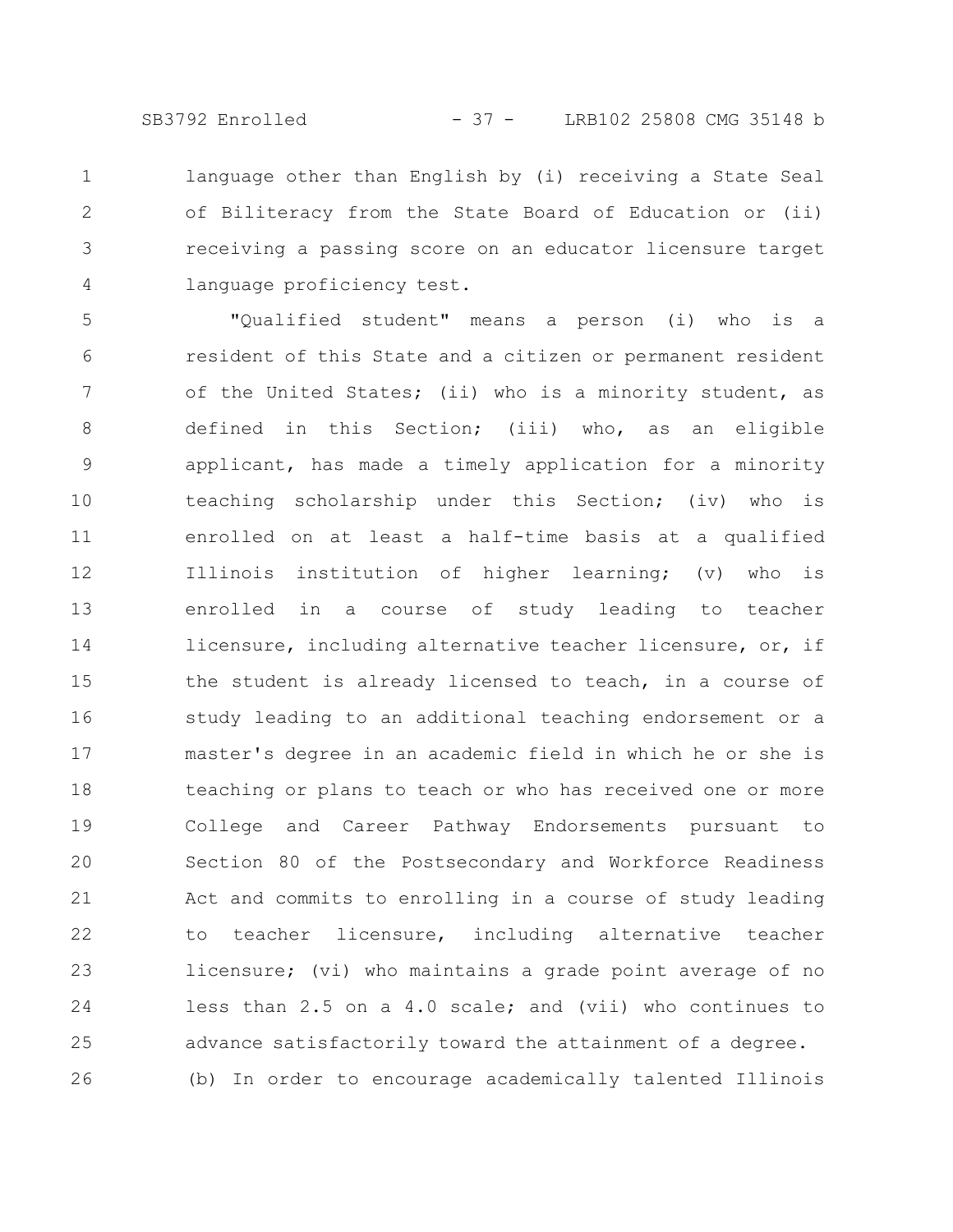SB3792 Enrolled - 38 - LRB102 25808 CMG 35148 b

minority students to pursue teaching careers at the preschool or elementary or secondary school level and to address and alleviate the teacher shortage crisis in this State described under the provisions of the Transitions in Education Act, each qualified student shall be awarded a minority teacher scholarship to any qualified Illinois institution of higher learning. However, preference may be given to qualified applicants enrolled at or above the junior level. 1 2 3 4 5 6 7 8

(c) Each minority teacher scholarship awarded under this Section shall be in an amount sufficient to pay the tuition and fees and room and board costs of the qualified Illinois institution of higher learning at which the recipient is enrolled, up to an annual maximum of \$5,000; except that in the case of a recipient who does not reside on-campus at the institution at which he or she is enrolled, the amount of the scholarship shall be sufficient to pay tuition and fee expenses and a commuter allowance, up to an annual maximum of \$5,000. However, if at least \$2,850,000 is appropriated in a given fiscal year for the Minority Teachers of Illinois scholarship program, then, in each fiscal year thereafter, each scholarship awarded under this Section shall be in an amount sufficient to pay the tuition and fees and room and board costs of the qualified Illinois institution of higher learning at which the recipient is enrolled, up to an annual maximum of \$7,500; except that in the case of a recipient who does not reside on-campus at the institution at which he or she 9 10 11 12 13 14 15 16 17 18 19 20 21 22 23 24 25 26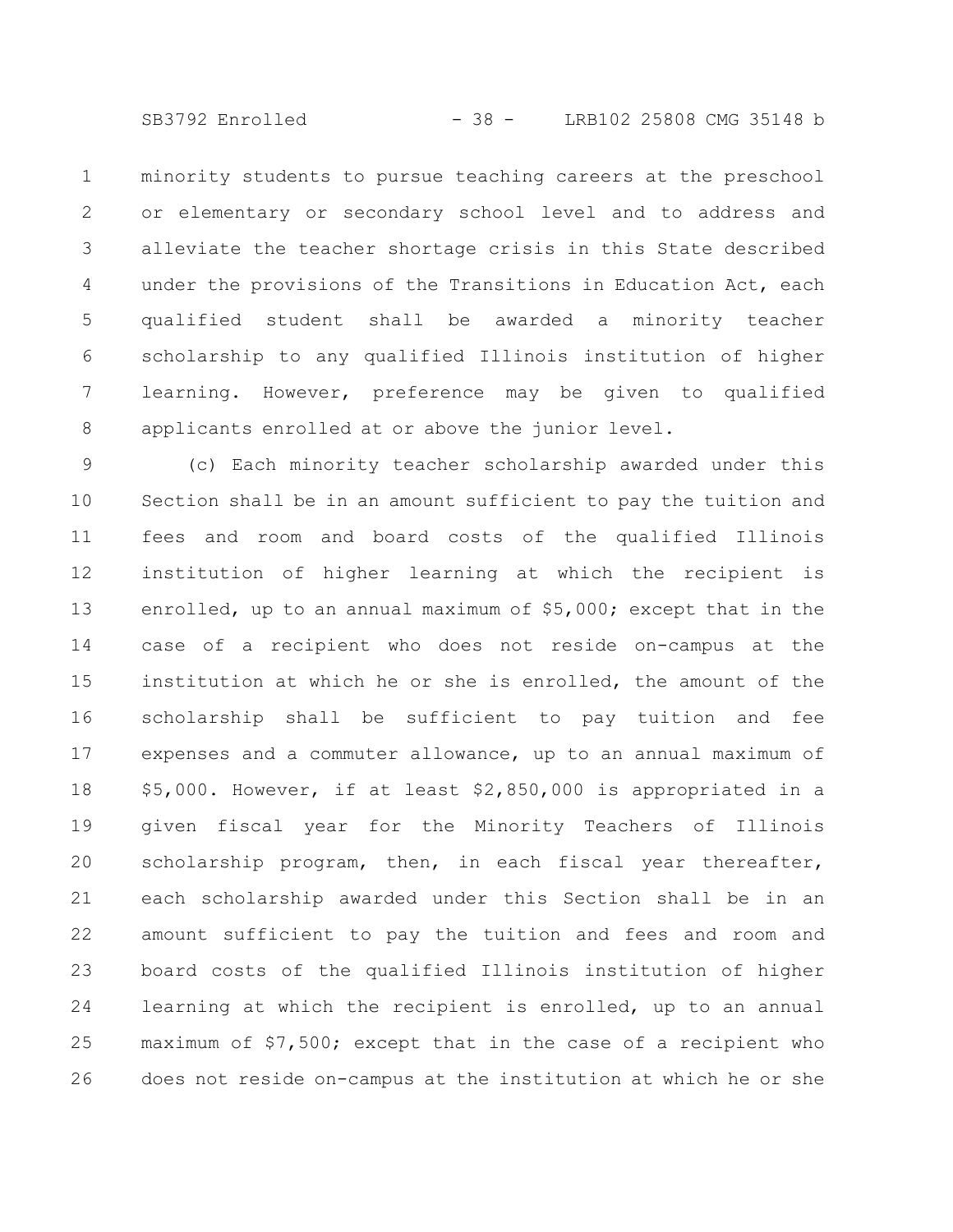SB3792 Enrolled - 39 - LRB102 25808 CMG 35148 b

is enrolled, the amount of the scholarship shall be sufficient to pay tuition and fee expenses and a commuter allowance, up to an annual maximum of \$7,500. 1 2 3

(d) The total amount of minority teacher scholarship assistance awarded by the Commission under this Section to an individual in any given fiscal year, when added to other financial assistance awarded to that individual for that year, shall not exceed the cost of attendance at the institution at which the student is enrolled. If the amount of minority teacher scholarship to be awarded to a qualified student as provided in subsection (c) of this Section exceeds the cost of attendance at the institution at which the student is enrolled, the minority teacher scholarship shall be reduced by an amount equal to the amount by which the combined financial assistance available to the student exceeds the cost of attendance. 4 5 6 7 8 9 10 11 12 13 14 15 16

(e) The maximum number of academic terms for which a qualified student can receive minority teacher scholarship assistance shall be 8 semesters or 12 quarters. 17 18 19

(f) In any academic year for which an eligible applicant under this Section accepts financial assistance through the Paul Douglas Teacher Scholarship Program, as authorized by Section 551 et seq. of the Higher Education Act of 1965, the applicant shall not be eligible for scholarship assistance awarded under this Section. 20 21 22 23 24 25

26

(g) All applications for minority teacher scholarships to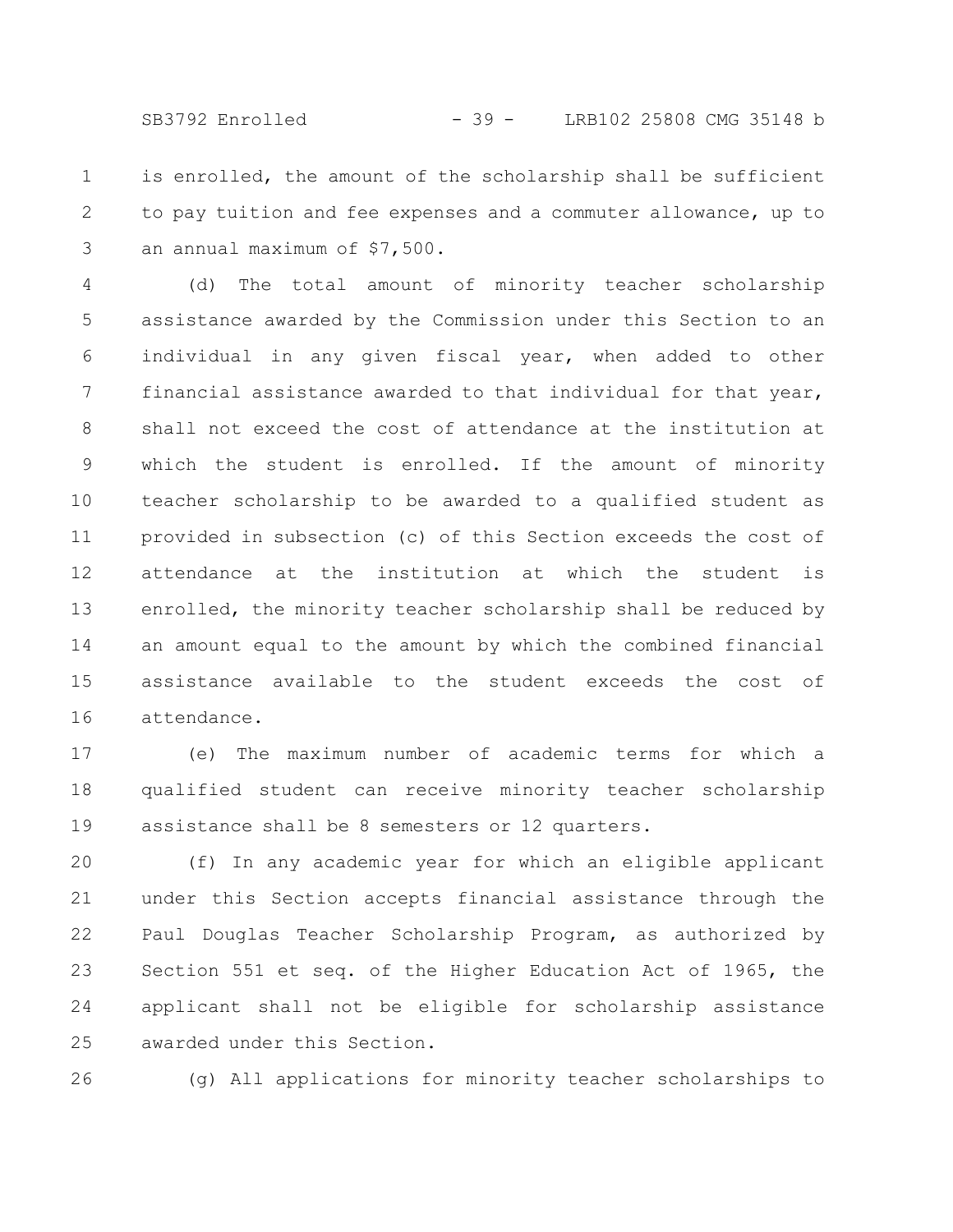SB3792 Enrolled - 40 - LRB102 25808 CMG 35148 b

be awarded under this Section shall be made to the Commission on forms which the Commission shall provide for eligible applicants. The form of applications and the information required to be set forth therein shall be determined by the Commission, and the Commission shall require eligible applicants to submit with their applications such supporting documents or recommendations as the Commission deems necessary. 1 2 3 4 5 6 7 8

(h) Subject to a separate appropriation for such purposes, payment of any minority teacher scholarship awarded under this Section shall be determined by the Commission. All scholarship funds distributed in accordance with this subsection shall be paid to the institution and used only for payment of the tuition and fee and room and board expenses incurred by the student in connection with his or her attendance at a qualified Illinois institution of higher learning. Any minority teacher scholarship awarded under this Section shall be applicable to 2 semesters or 3 quarters of enrollment. If a qualified student withdraws from enrollment prior to completion of the first semester or quarter for which the minority teacher scholarship is applicable, the school shall refund to the Commission the full amount of the minority teacher scholarship. 9 10 11 12 13 14 15 16 17 18 19 20 21 22 23

(i) The Commission shall administer the minority teacher scholarship aid program established by this Section and shall make all necessary and proper rules not inconsistent with this 24 25 26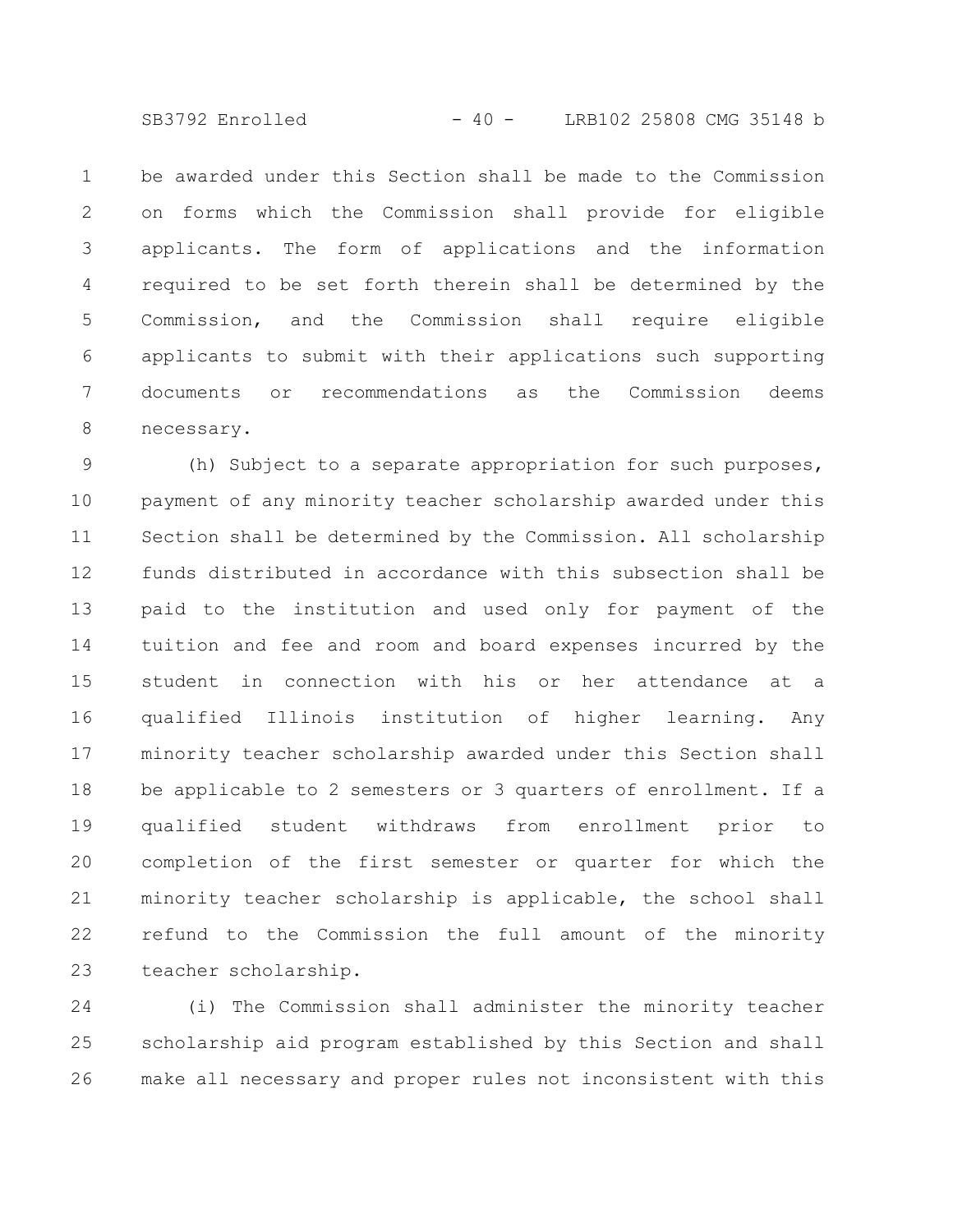SB3792 Enrolled - 41 - LRB102 25808 CMG 35148 b

Section for its effective implementation. 1

(j) When an appropriation to the Commission for a given fiscal year is insufficient to provide scholarships to all qualified students, the Commission shall allocate the appropriation in accordance with this subsection. If funds are insufficient to provide all qualified students with a scholarship as authorized by this Section, the Commission shall allocate the available scholarship funds for that fiscal year to qualified students who submit a complete application form on or before a date specified by the Commission based on the following order of priority: 2 3 4 5 6 7 8 9 10 11

12

13

14

(1) To students who received a scholarship under this Section in the prior academic year and who remain eligible for a minority teacher scholarship under this Section.

(2) Except as otherwise provided in subsection (k), to students who demonstrate financial need, as determined by the Commission. 15 16 17

(k) Notwithstanding paragraph (2) of subsection (j), at least 35% of the funds appropriated for scholarships awarded under this Section in each fiscal year shall be reserved for qualified male minority applicants, with priority being given to qualified Black male applicants beginning with fiscal year 2023. If the Commission does not receive enough applications from qualified male minorities on or before January 1 of each fiscal year to award 35% of the funds appropriated for these scholarships to qualified male minority applicants, then the 18 19 20 21 22 23 24 25 26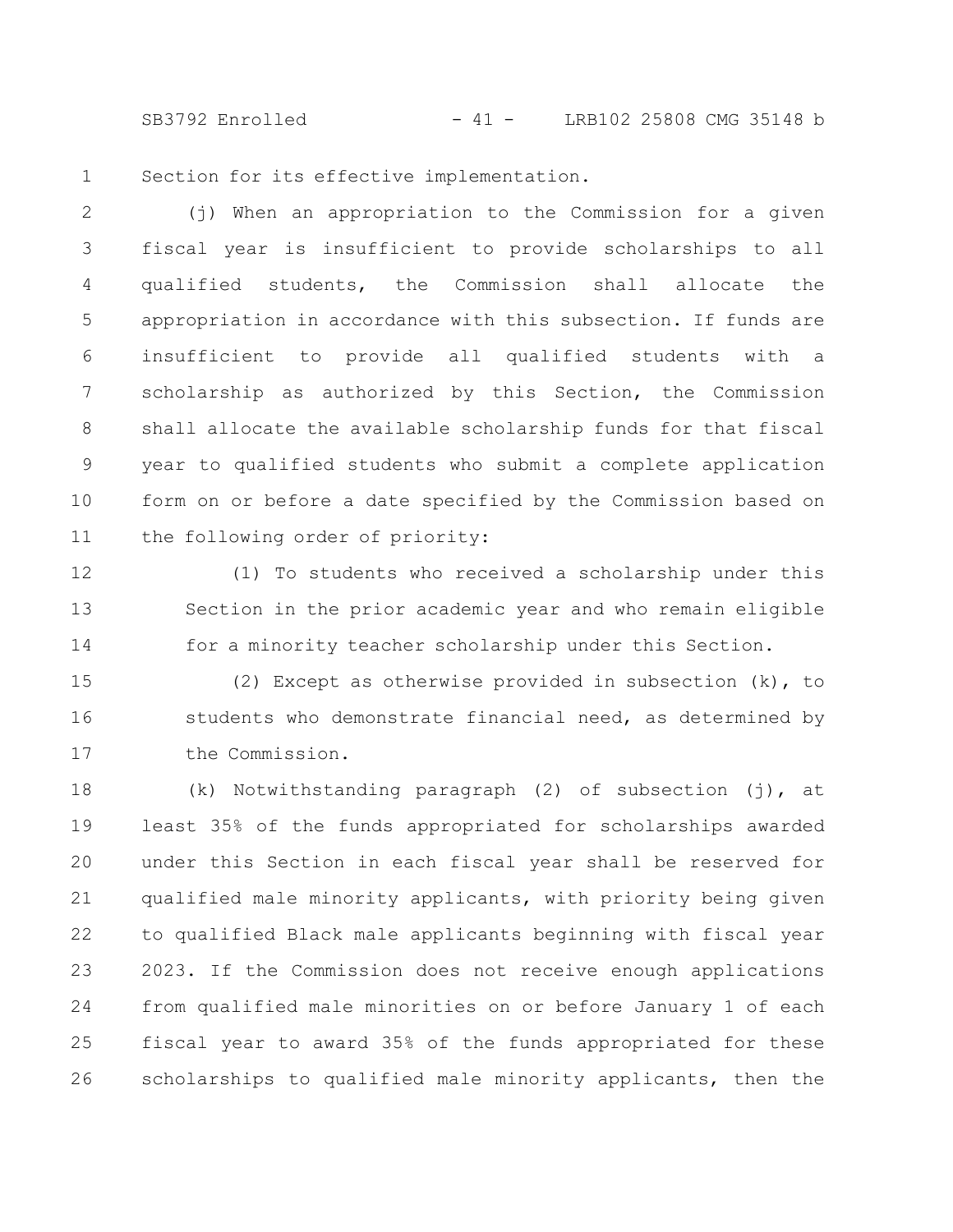SB3792 Enrolled - 42 - LRB102 25808 CMG 35148 b

Commission may award a portion of the reserved funds to qualified female minority applicants in accordance with subsection (j). 1 2 3

Beginning with fiscal year 2023, if at least \$2,850,000 but less than \$4,200,000 is appropriated in a given fiscal year for scholarships awarded under this Section, then at least 10% of the funds appropriated shall be reserved for qualified bilingual minority applicants, with priority being given to qualified bilingual minority applicants who are enrolled in an educator preparation program with a concentration in bilingual, bicultural education. Beginning with fiscal year 2023, if at least \$4,200,000 is appropriated in a given fiscal year for the Minority Teachers of Illinois scholarship program, then at least 30% of the funds appropriated shall be reserved for qualified bilingual minority applicants, with priority being given to qualified bilingual minority applicants who are enrolled in an educator preparation program with a concentration in bilingual, bicultural education. Beginning with fiscal year 2023, if at least \$2,850,000 is appropriated in a given fiscal year for scholarships awarded under this Section but the Commission does not receive enough applications from qualified bilingual minority applicants on or before January 1 of that fiscal year to award at least 10% of the funds appropriated to qualified bilingual minority applicants, then the Commission may, in its discretion, award a portion of the reserved funds to other 4 5 6 7 8 9 10 11 12 13 14 15 16 17 18 19 20 21 22 23 24 25 26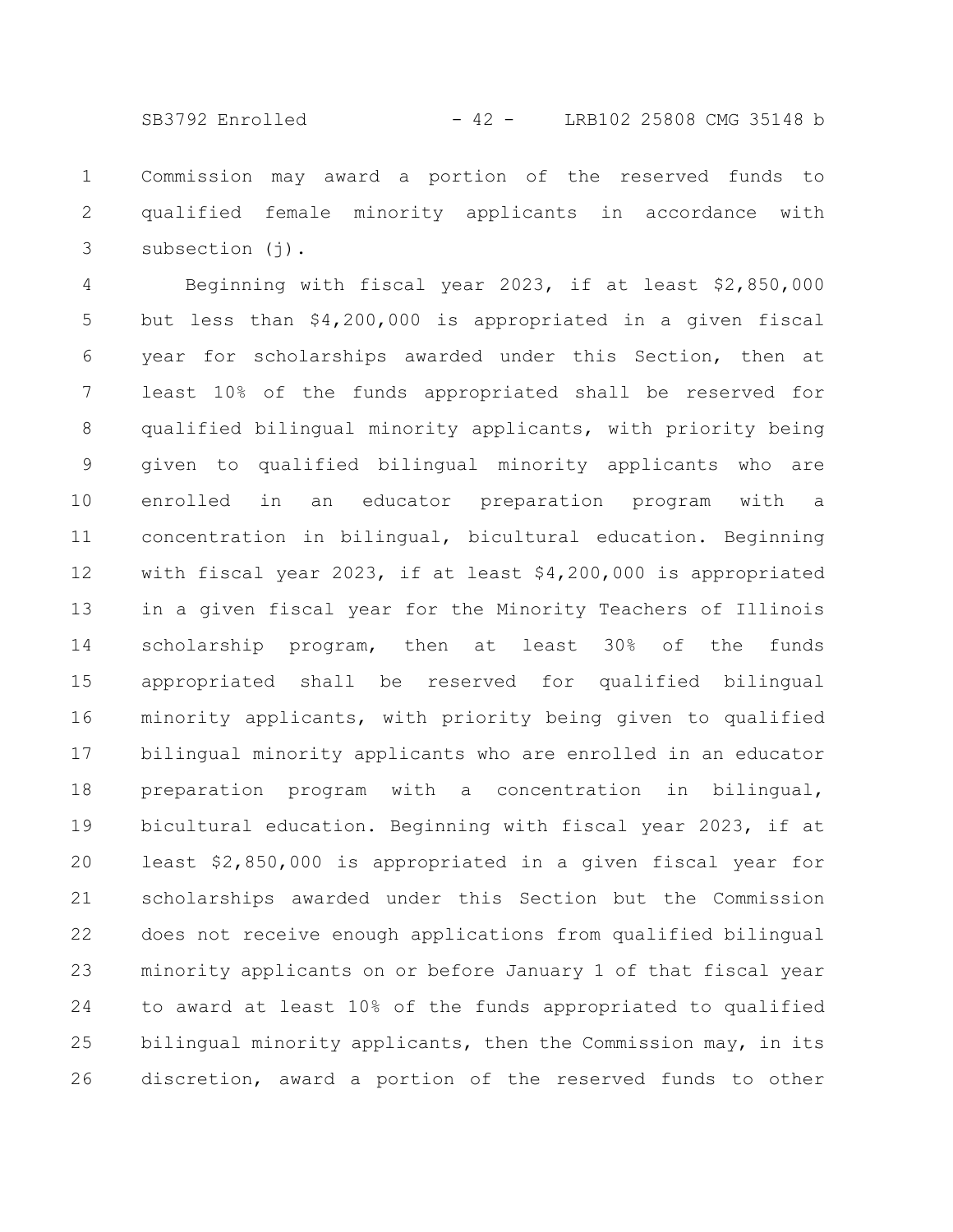SB3792 Enrolled - 43 - LRB102 25808 CMG 35148 b

qualified students in accordance with subsection  $(j)$ . 1

(l) Prior to receiving scholarship assistance for any academic year, each recipient of a minority teacher scholarship awarded under this Section shall be required by the Commission to sign an agreement under which the recipient pledges that, within the one-year period following the termination of the program for which the recipient was awarded a minority teacher scholarship, the recipient (i) shall begin teaching for a period of not less than one year for each year of scholarship assistance he or she was awarded under this Section; (ii) shall fulfill this teaching obligation at a nonprofit Illinois public, private, or parochial preschool, elementary school, or secondary school at which no less than 30% of the enrolled students are minority students in the year during which the recipient begins teaching at the school or may instead, if the recipient received a scholarship as a qualified bilingual minority applicant, fulfill this teaching obligation in a program in transitional bilingual education pursuant to Article 14C of the School Code or in a school in which 20 or more English learner students in the same language classification are enrolled; and (iii) shall, upon request by the Commission, provide the Commission with evidence that he or she is fulfilling or has fulfilled the terms of the teaching agreement provided for in this subsection. 2 3 4 5 6 7 8 9 10 11 12 13 14 15 16 17 18 19 20 21 22 23 24

(m) If a recipient of a minority teacher scholarship awarded under this Section fails to fulfill the teaching 25 26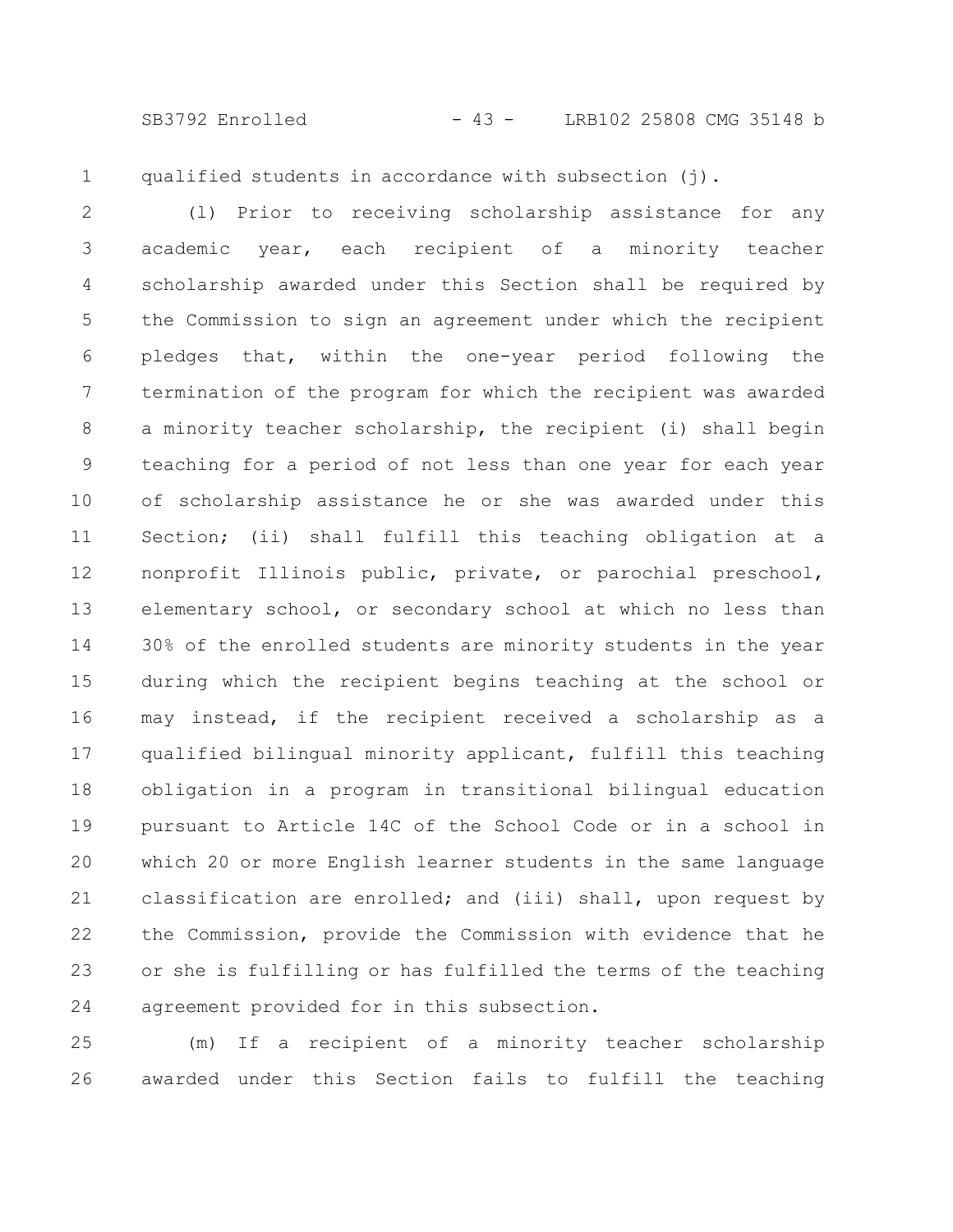SB3792 Enrolled - 44 - LRB102 25808 CMG 35148 b

obligation set forth in subsection (l) of this Section, the Commission shall require the recipient to repay the amount of the scholarships received, prorated according to the fraction of the teaching obligation not completed, at a rate of interest equal to 5%, and, if applicable, reasonable collection fees. The Commission is authorized to establish rules relating to its collection activities for repayment of scholarships under this Section. All repayments collected under this Section shall be forwarded to the State Comptroller for deposit into the State's General Revenue Fund. 1 2 3 4 5 6 7 8 9 10

(n) A recipient of minority teacher scholarship shall not be considered in violation of the agreement entered into pursuant to subsection (l) if the recipient (i) enrolls on a full time basis as a graduate student in a course of study related to the field of teaching at a qualified Illinois institution of higher learning; (ii) is serving, not in excess of 3 years, as a member of the armed services of the United States; (iii) is a person with a temporary total disability for a period of time not to exceed 3 years as established by sworn affidavit of a qualified physician; (iv) is seeking and unable to find full time employment as a teacher at an Illinois public, private, or parochial preschool or elementary or secondary school that satisfies the criteria set forth in subsection (l) of this Section and is able to provide evidence of that fact; (v) becomes a person with a permanent total disability as established by sworn affidavit of a qualified 11 12 13 14 15 16 17 18 19 20 21 22 23 24 25 26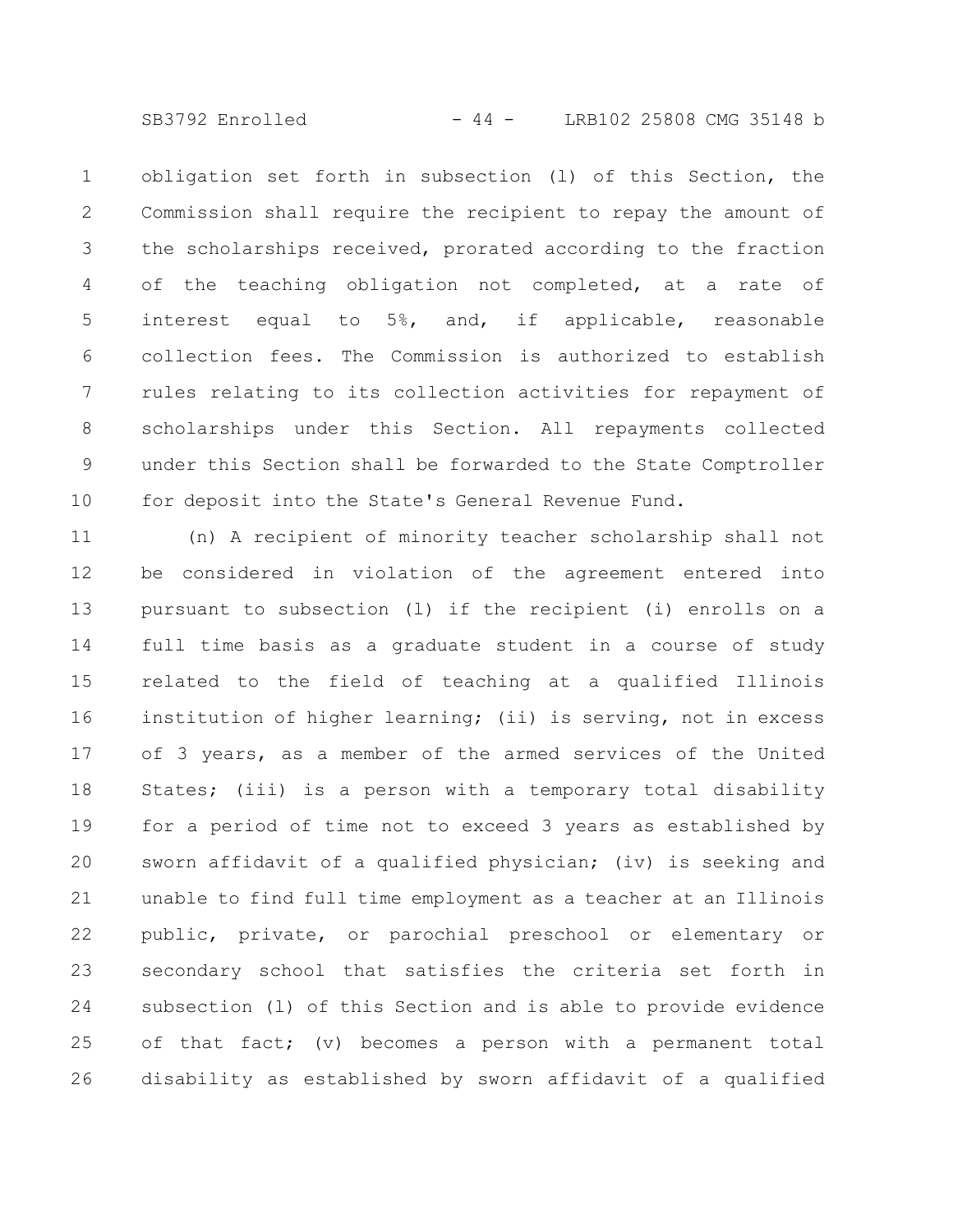physician; (vi) is taking additional courses, on at least a half-time basis, needed to obtain licensure as a teacher in Illinois; or (vii) is fulfilling teaching requirements associated with other programs administered by the Commission and cannot concurrently fulfill them under this Section in a period of time equal to the length of the teaching obligation. 1 2 3 4 5 6

(o) Scholarship recipients under this Section who withdraw from a program of teacher education but remain enrolled in school to continue their postsecondary studies in another academic discipline shall not be required to commence repayment of their Minority Teachers of Illinois scholarship so long as they remain enrolled in school on a full-time basis or if they can document for the Commission special circumstances that warrant extension of repayment. 7 8 9 10 11 12 13 14

(p) If the Minority Teachers of Illinois scholarship program does not expend at least 90% of the amount appropriated for the program in a given fiscal year for 3 consecutive fiscal years and the Commission does not receive enough applications from the groups identified in subsection (k) on or before January 1 in each of those fiscal years to meet the percentage reserved for those groups under subsection (k), then up to 3% of amount appropriated for the program for each of next 3 fiscal years shall be allocated to increasing awareness of the program and for the recruitment of Black male applicants. The Commission shall make a recommendation to the General Assembly by January 1 of the year immediately 15 16 17 18 19 20 21 22 23 24 25 26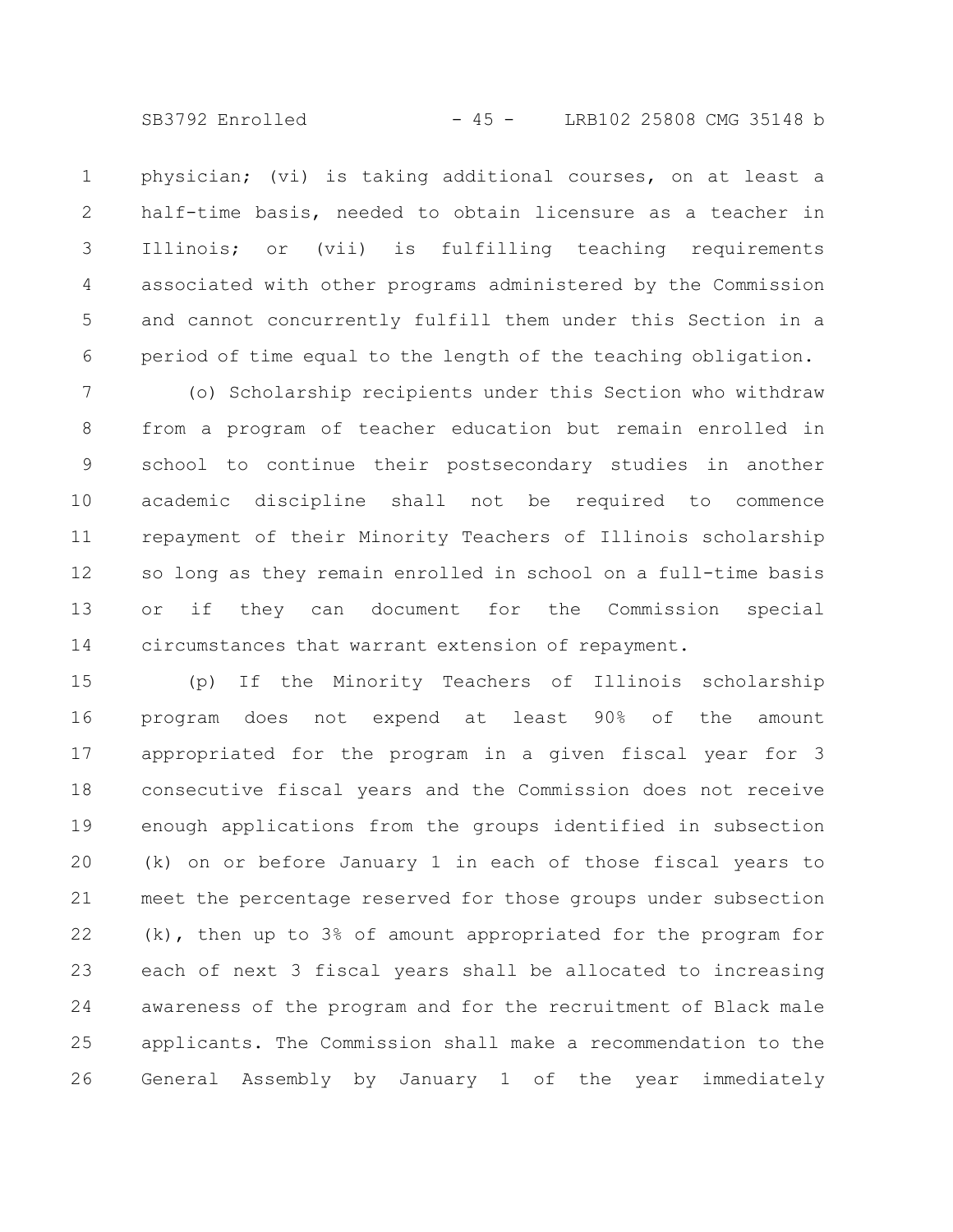following the end of that third fiscal year regarding whether the amount allocated to increasing awareness and recruitment should continue. 1 2 3

(q) Each qualified Illinois institution of higher learning that receives funds from the Minority Teachers of Illinois scholarship program shall host an annual information session at the institution about the program for teacher candidates of color in accordance with rules adopted by the Commission. Additionally, the institution shall ensure that each scholarship recipient enrolled at the institution meets with an academic advisor at least once per academic year to facilitate on-time completion of the recipient's educator preparation program. 4 5 6 7 8 9 10 11 12 13

(r) The changes made to this Section by Public Act 101-654 this amendatory Act of the 101st General Assembly will first take effect with awards made for the 2022-2023 academic year. (Source: P.A. 101-654, eff. 3-8-21; 102-465, eff. 1-1-22; revised 9-28-21.) 14 15 16 17 18

(110 ILCS 947/52) 19

Sec. 52. Golden Apple Scholars of Illinois Program; Golden Apple Foundation for Excellence in Teaching. 20 21

(a) In this Section, "Foundation" means the Golden Apple Foundation for Excellence in Teaching, a registered 501(c)(3) not-for-profit corporation. 22 23 24

(a-2) In order to encourage academically talented Illinois 25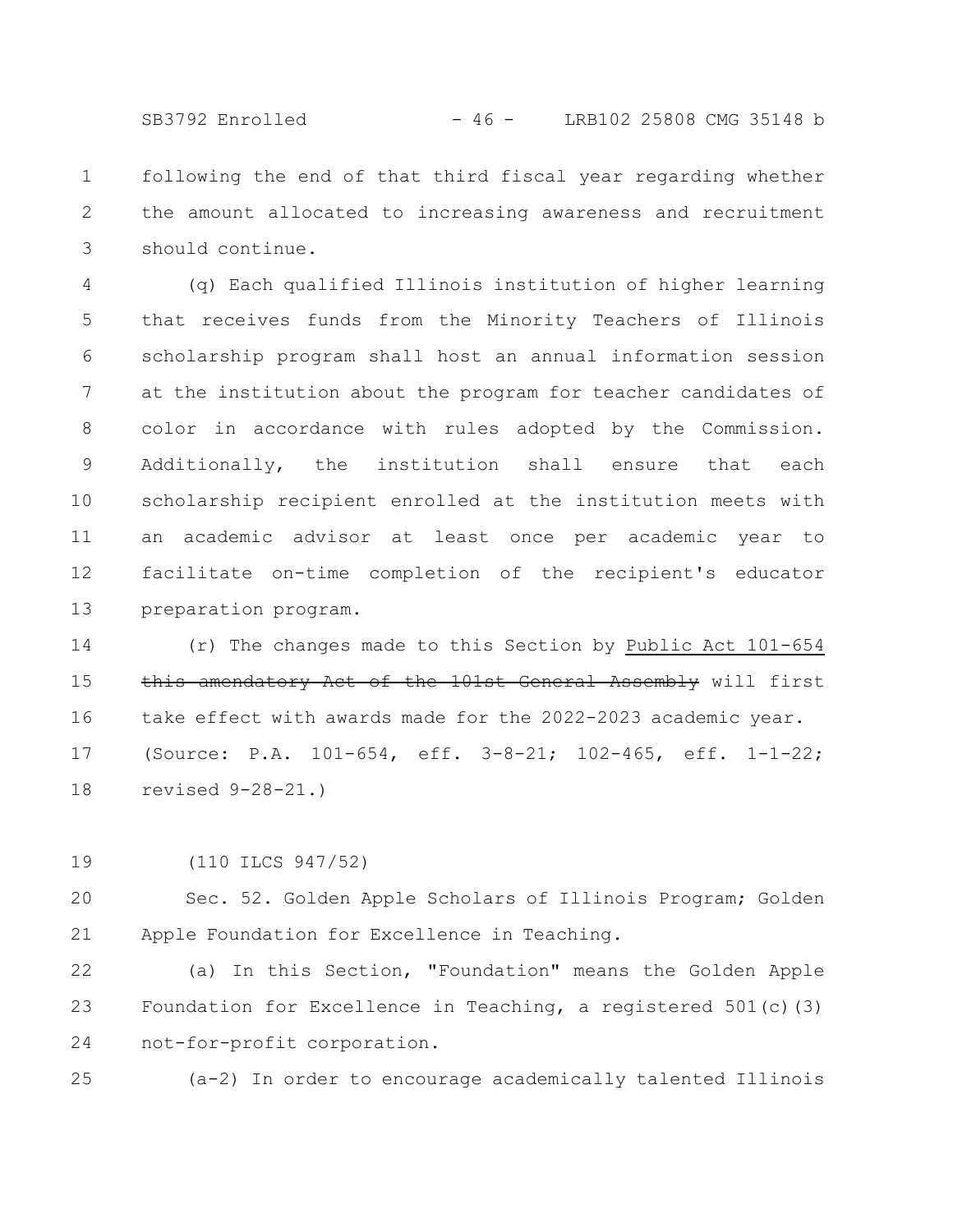SB3792 Enrolled - 47 - LRB102 25808 CMG 35148 b

students, especially minority students, to pursue teaching careers, especially in teacher shortage disciplines (which shall be defined to include early childhood education) or at hard-to-staff schools (as defined by the Commission in consultation with the State Board of Education), to provide those students with the crucial mentoring, guidance, and in-service support that will significantly increase the likelihood that they will complete their full teaching commitments and elect to continue teaching in targeted disciplines and hard-to-staff schools, and to ensure that students in this State will continue to have access to a pool of highly-qualified teachers, each qualified student shall be awarded a Golden Apple Scholars of Illinois Program scholarship to any Illinois institution of higher learning. The Commission shall administer the Golden Apple Scholars of Illinois Program, which shall be managed by the Foundation pursuant to the terms of a grant agreement meeting the requirements of Section 4 of the Illinois Grant Funds Recovery Act. 1 2 3 4 5 6 7 8 9 10 11 12 13 14 15 16 17 18 19

(a-3) For purposes of this Section, a qualified student shall be a student who meets the following qualifications: 20 21

(1) is a resident of this State and a citizen or eligible noncitizen of the United States; 22 23

(2) is a high school graduate or a person who has received a State of Illinois High School Diploma high school equivalency certificate; 24 25 26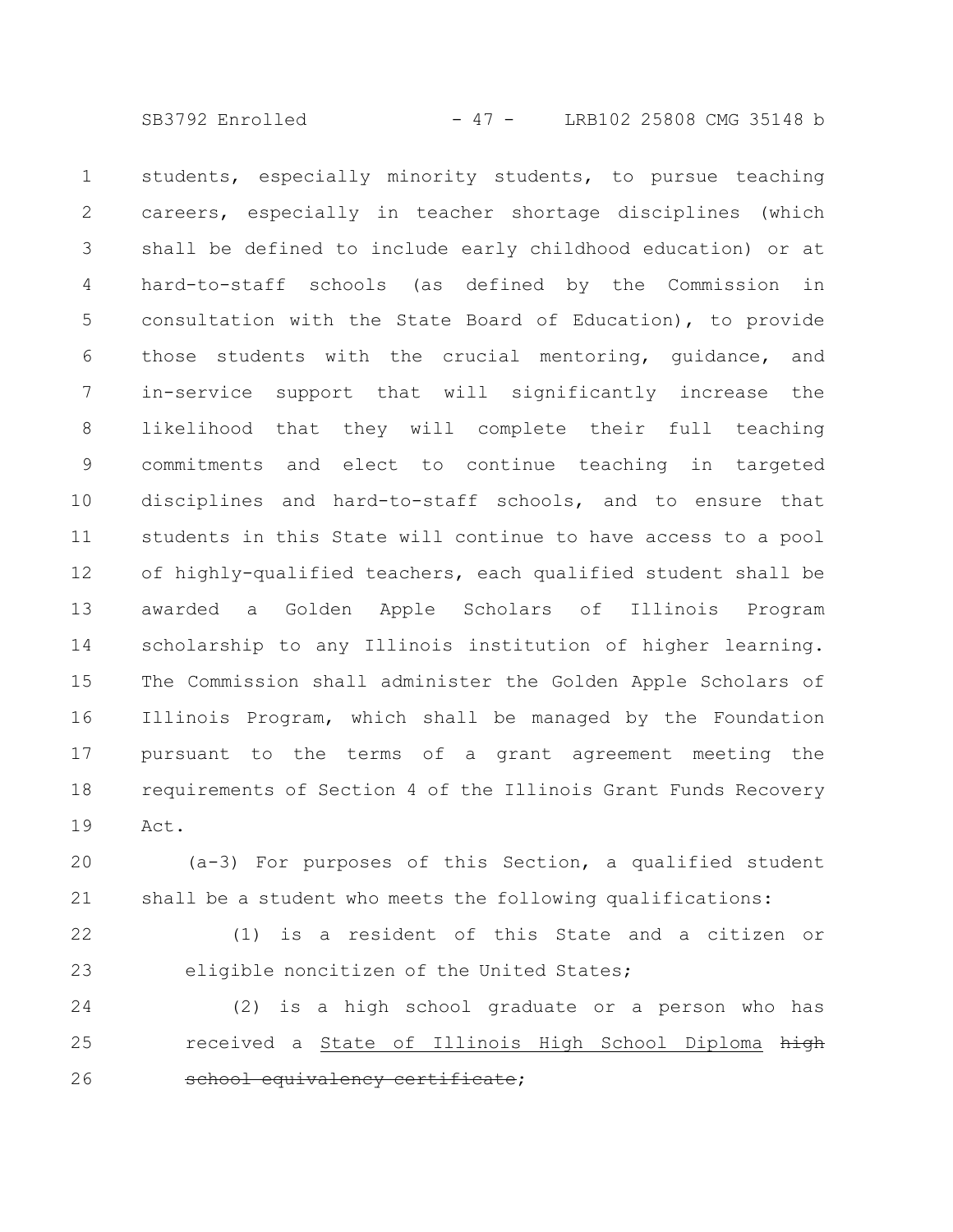SB3792 Enrolled - 48 - LRB102 25808 CMG 35148 b

1 2

(3) is enrolled or accepted, on at least a half-time basis, at an institution of higher learning;

(4) is pursuing a postsecondary course of study leading to initial certification or pursuing additional course work needed to gain State Board of Education approval to teach, including alternative teacher licensure; and 3 4 5 6 7

(5) is a participant in programs managed by and is approved to receive a scholarship from the Foundation. 8 9

 $(a-5)$  (Blank). 10

(b) (Blank). 11

(b-5) Funds designated for the Golden Apple Scholars of Illinois Program shall be used by the Commission for the payment of scholarship assistance under this Section or for the award of grant funds, subject to the Illinois Grant Funds Recovery Act, to the Foundation. Subject to appropriation, awards of grant funds to the Foundation shall be made on an annual basis and following an application for grant funds by the Foundation. 12 13 14 15 16 17 18 19

(b-10) Each year, the Foundation shall include in its application to the Commission for grant funds an estimate of the amount of scholarship assistance to be provided to qualified students during the grant period. Any amount of appropriated funds exceeding the estimated amount of scholarship assistance may be awarded by the Commission to the Foundation for management expenses expected to be incurred by 20 21 22 23 24 25 26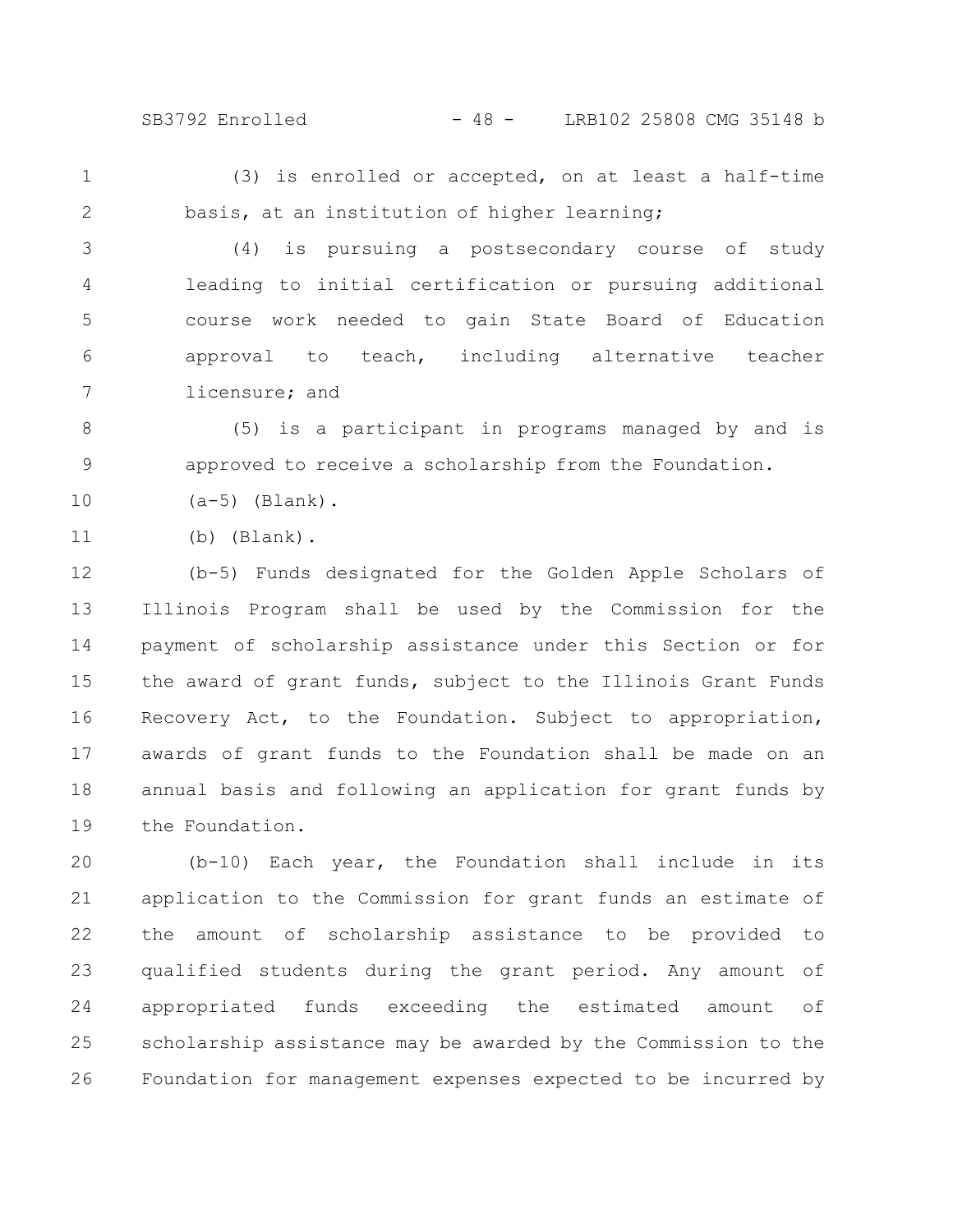SB3792 Enrolled - 49 - LRB102 25808 CMG 35148 b

the Foundation in providing the mentoring, guidance, and in-service supports that will increase the likelihood that qualified students will complete their teaching commitments and elect to continue teaching in hard-to-staff schools. If the estimate of the amount of scholarship assistance described in the Foundation's application is less than the actual amount required for the award of scholarship assistance to qualified students, the Foundation shall be responsible for using awarded grant funds to ensure all qualified students receive scholarship assistance under this Section. 1 2 3 4 5 6 7 8 9 10

(b-15) All grant funds not expended or legally obligated within the time specified in a grant agreement between the Foundation and the Commission shall be returned to the Commission within 45 days. Any funds legally obligated by the end of a grant agreement shall be liquidated within 45 days or otherwise returned to the Commission within 90 days after the end of the grant agreement that resulted in the award of grant funds. 11 12 13 14 15 16 17 18

(c) Each scholarship awarded under this Section shall be in an amount sufficient to pay the tuition and fees and room and board costs of the Illinois institution of higher learning at which the recipient is enrolled, up to an annual maximum of \$5,000; except that in the case of a recipient who does not reside on-campus at the institution of higher learning at which he or she is enrolled, the amount of the scholarship shall be sufficient to pay tuition and fee expenses and a 19 20 21 22 23 24 25 26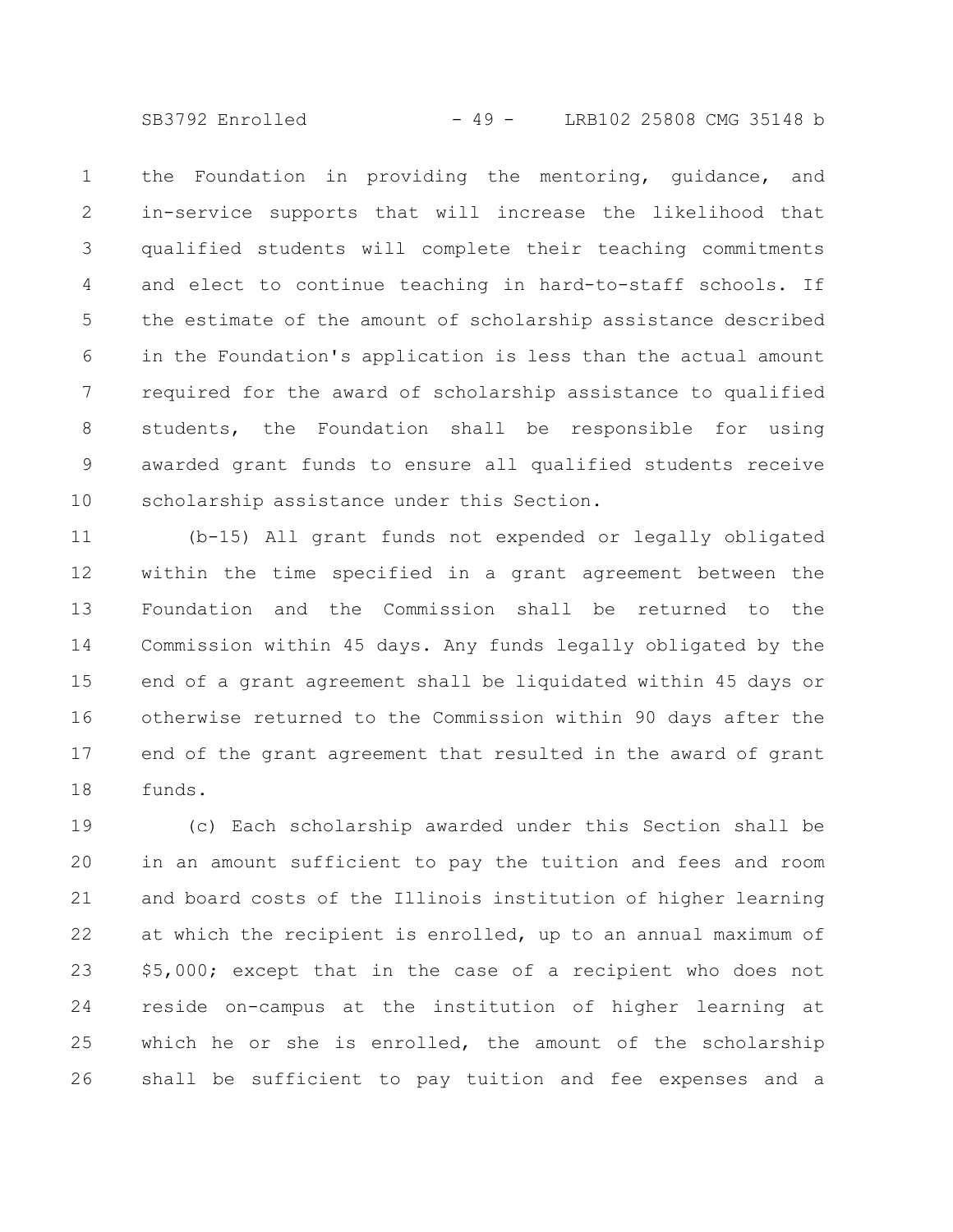SB3792 Enrolled - 50 - LRB102 25808 CMG 35148 b

commuter allowance, up to an annual maximum of \$5,000. All scholarship funds distributed in accordance with this Section shall be paid to the institution on behalf of recipients. 1 2 3

(d) The total amount of scholarship assistance awarded by the Commission under this Section to an individual in any given fiscal year, when added to other financial assistance awarded to that individual for that year, shall not exceed the cost of attendance at the institution of higher learning at which the student is enrolled. In any academic year for which a qualified student under this Section accepts financial assistance through any other teacher scholarship program administered by the Commission, a qualified student shall not be eligible for scholarship assistance awarded under this Section. 4 5 6 7 8 9 10 11 12 13 14

(e) A recipient may receive up to 8 semesters or 12 quarters of scholarship assistance under this Section. Scholarship funds are applicable toward 2 semesters or 3 quarters of enrollment each academic year. 15 16 17 18

(f) All applications for scholarship assistance to be awarded under this Section shall be made to the Foundation in a form determined by the Foundation. Each year, the Foundation shall notify the Commission of the individuals awarded scholarship assistance under this Section. Each year, at least 30% of the Golden Apple Scholars of Illinois Program scholarships shall be awarded to students residing in counties having a population of less than 500,000. 19 20 21 22 23 24 25 26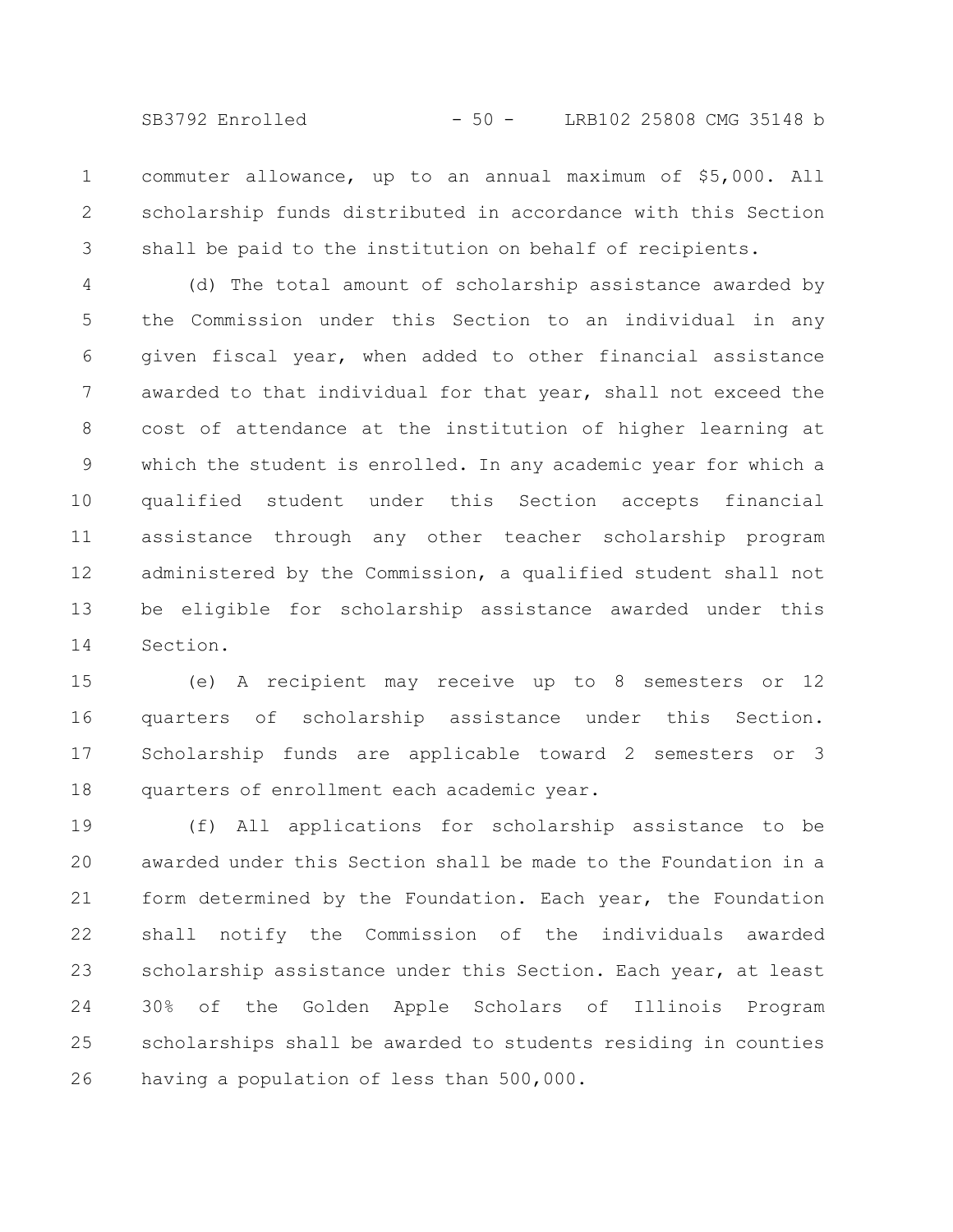SB3792 Enrolled - 51 - LRB102 25808 CMG 35148 b

(g) (Blank). 1

(h) The Commission shall administer the payment of scholarship assistance provided through the Golden Apple Scholars of Illinois Program and shall make all necessary and proper rules not inconsistent with this Section for the effective implementation of this Section. 2 3 4 5 6

(i) Prior to receiving scholarship assistance for any academic year, each recipient of a scholarship awarded under this Section shall be required by the Foundation to sign an agreement under which the recipient pledges that, within the 2-year period following the termination of the academic program for which the recipient was awarded a scholarship, the recipient: (i) shall begin teaching for a period of not less than 5 years, (ii) shall fulfill this teaching obligation at a nonprofit Illinois public, private, or parochial preschool or an Illinois public elementary or secondary school that qualifies for teacher loan cancellation under Section 465(a)(2)(A) of the federal Higher Education Act of 1965 (20 U.S.C. 1087ee(a)(2)(A)) or other Illinois schools deemed eligible for fulfilling the teaching commitment as designated by the Foundation, and (iii) shall, upon request of the Foundation, provide the Foundation with evidence that he or she is fulfilling or has fulfilled the terms of the teaching agreement provided for in this subsection. Upon request, the Foundation shall provide evidence of teacher fulfillment to the Commission. 7 8 9 10 11 12 13 14 15 16 17 18 19 20 21 22 23 24 25 26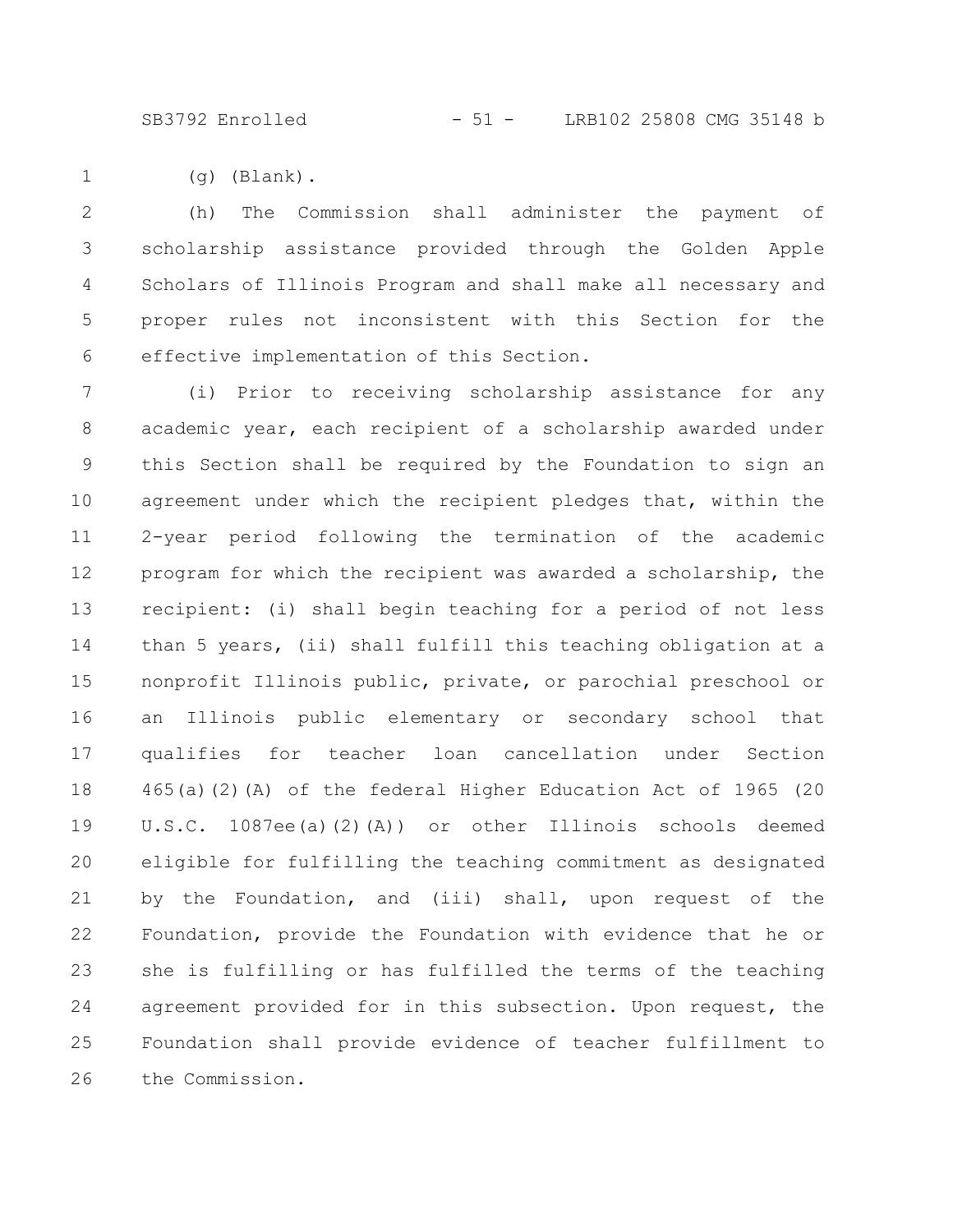SB3792 Enrolled - 52 - LRB102 25808 CMG 35148 b

(j) If a recipient of a scholarship awarded under this Section fails to fulfill the teaching obligation set forth in subsection (i) of this Section, the Commission shall require the recipient to repay the amount of the scholarships received, prorated according to the fraction of the teaching obligation not completed, plus interest at a rate of 5% and if applicable, reasonable collection fees. Payments received by the Commission under this subsection (j) shall be remitted to the State Comptroller for deposit into the General Revenue Fund, except that that portion of a recipient's repayment that equals the amount in expenses that the Commission has reasonably incurred in attempting collection from that recipient shall be remitted to the State Comptroller for deposit into the Commission's Accounts Receivable Fund. 1 2 3 4 5 6 7 8 9 10 11 12 13 14

(k) A recipient of a scholarship awarded by the Foundation under this Section shall not be considered to have failed to fulfill the teaching obligations of the agreement entered into pursuant to subsection (i) if the recipient (i) enrolls on a full-time basis as a graduate student in a course of study related to the field of teaching at an institution of higher learning; (ii) is serving as a member of the armed services of the United States; (iii) is a person with a temporary total disability, as established by sworn affidavit of a qualified physician; (iv) is seeking and unable to find full-time employment as a teacher at a school that satisfies the criteria set forth in subsection (i) and is able to provide 15 16 17 18 19 20 21 22 23 24 25 26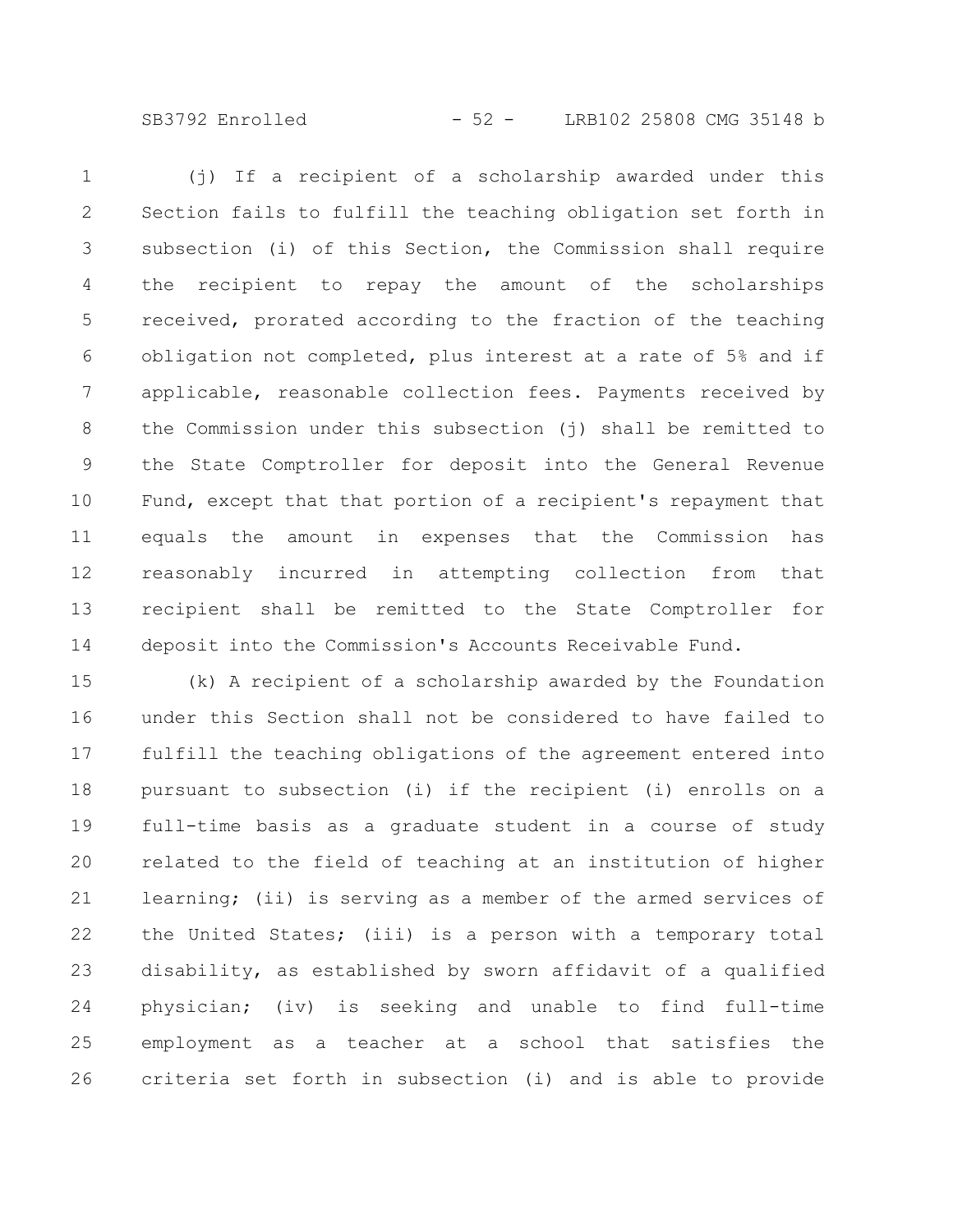SB3792 Enrolled - 53 - LRB102 25808 CMG 35148 b

evidence of that fact; (v) is taking additional courses, on at least a half-time basis, needed to obtain certification as a teacher in Illinois; (vi) is fulfilling teaching requirements associated with other programs administered by the Commission and cannot concurrently fulfill them under this Section in a period of time equal to the length of the teaching obligation; or (vii) is participating in a program established under Executive Order 10924 of the President of the United States or the federal National Community Service Act of 1990 (42 U.S.C. 12501 et seq.). Any such extension of the period during which the teaching requirement must be fulfilled shall be subject to limitations of duration as established by the Commission. 1 2 3 4 5 6 7 8 9 10 11 12

(l) A recipient who fails to fulfill the teaching obligations of the agreement entered into pursuant to subsection (i) of this Section shall repay the amount of scholarship assistance awarded to them under this Section within 10 years. 13 14 15 16 17

(m) Annually, at a time determined by the Commission in consultation with the Foundation, the Foundation shall submit a report to assist the Commission in monitoring the Foundation's performance of grant activities. The report shall describe the following: 18 19 20 21 22

(1) the Foundation's anticipated expenditures for the next fiscal year; 23 24

(2) the number of qualified students receiving scholarship assistance at each institution of higher 25 26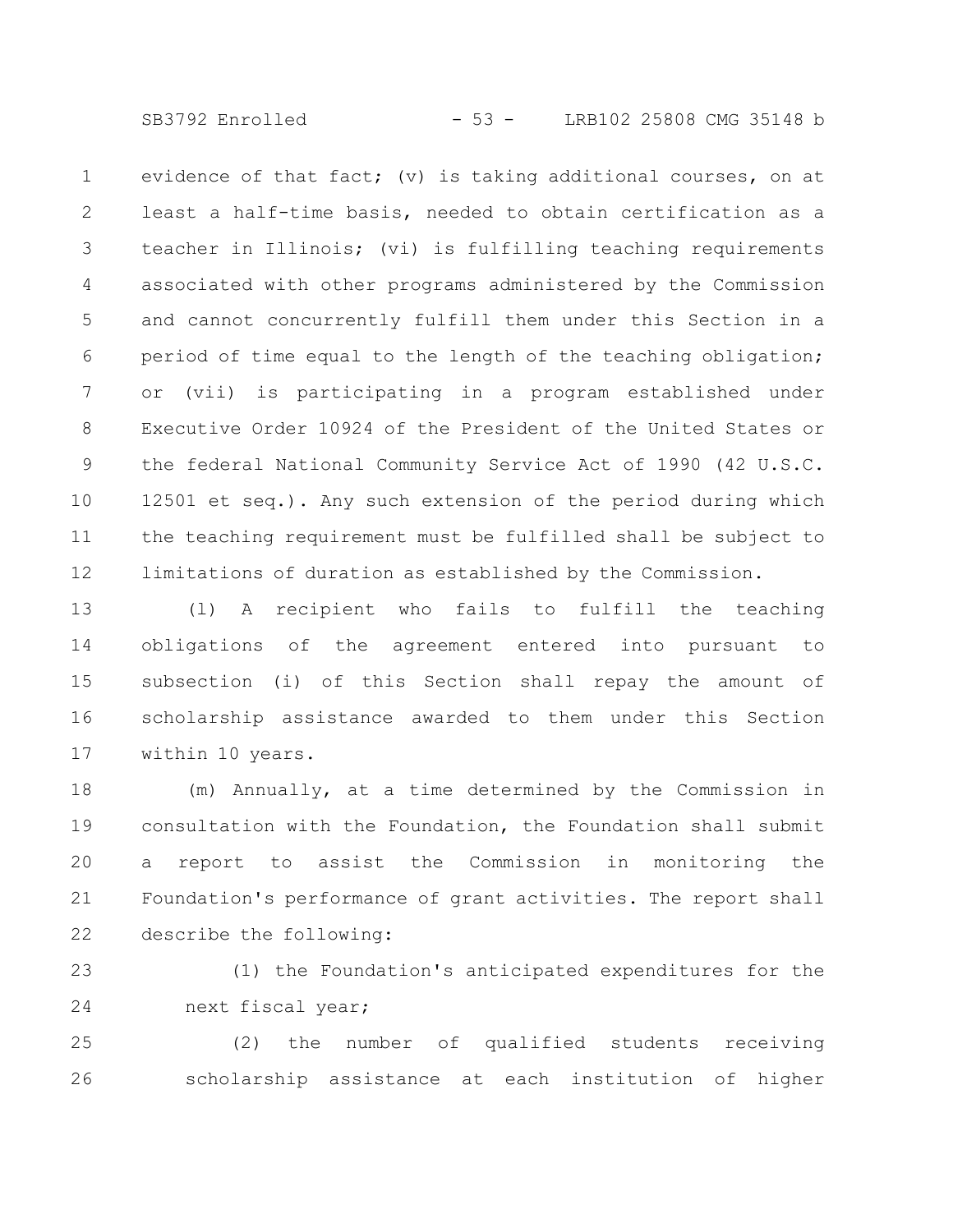learning where a qualified student was enrolled under this Section during the previous fiscal year; 1 2

(3) the total monetary value of scholarship funds paid to each institution of higher learning at which a qualified student was enrolled during the previous fiscal year; 3 4 5 6

(4) the number of scholarship recipients who completed a baccalaureate degree during the previous fiscal year; 7 8

(5) the number of scholarship recipients who fulfilled their teaching obligation during the previous fiscal year; 9 10

(6) the number of scholarship recipients who failed to fulfill their teaching obligation during the previous fiscal year; 11 12 13

(7) the number of scholarship recipients granted an extension described in subsection (k) of this Section during the previous fiscal year; 14 15 16

(8) the number of scholarship recipients required to repay scholarship assistance in accordance with subsection (j) of this Section during the previous fiscal year; 17 18 19

(9) the number of scholarship recipients who successfully repaid scholarship assistance in full during the previous fiscal year; 20 21 22

(10) the number of scholarship recipients who defaulted on their obligation to repay scholarship assistance during the previous fiscal year; 23 24 25

26

(11) the amount of scholarship assistance subject to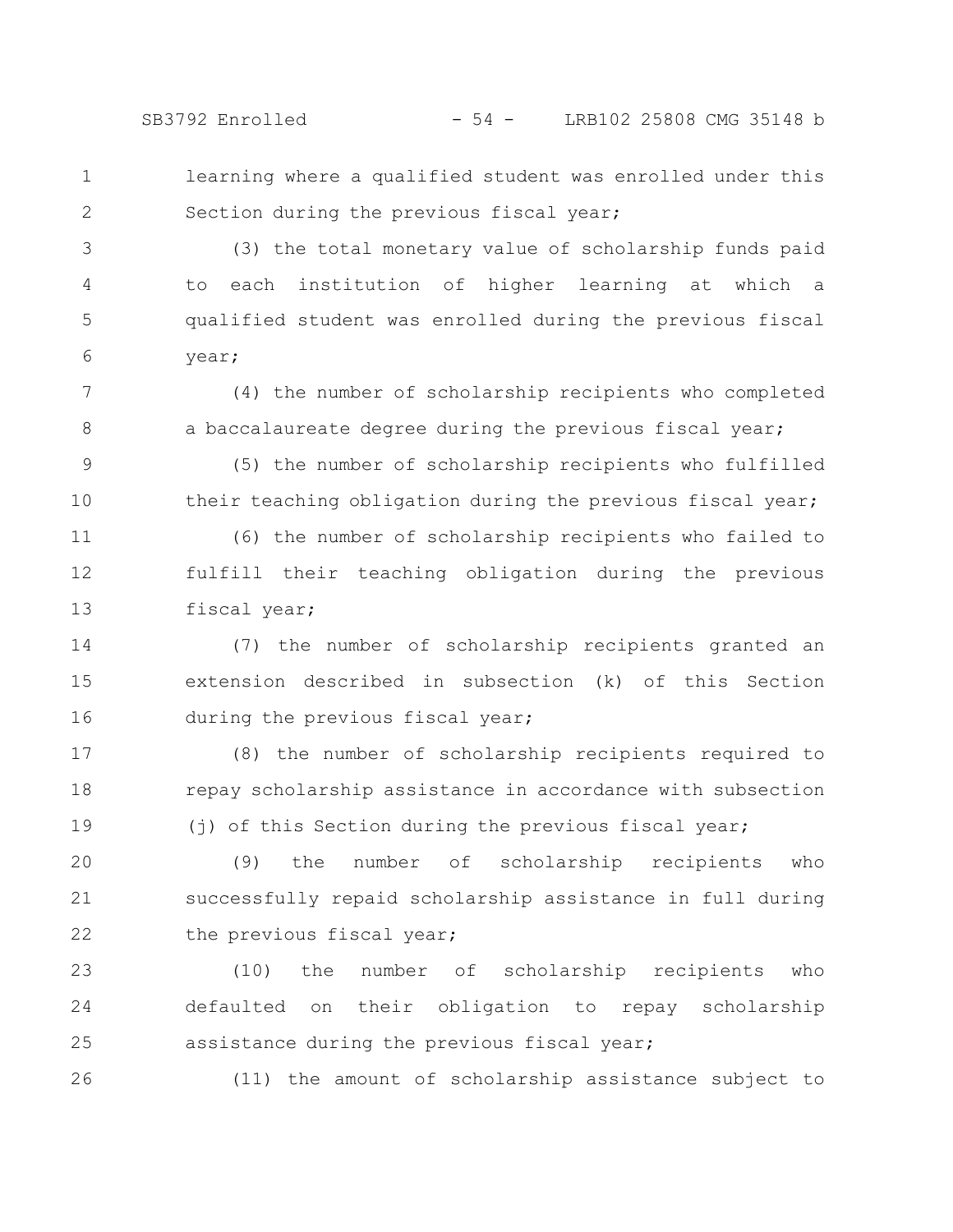SB3792 Enrolled - 55 - LRB102 25808 CMG 35148 b

1 2 collection in accordance with subsection (j) of this Section at the end of the previous fiscal year;

(12) the amount of collected funds to be remitted to the Comptroller in accordance with subsection (j) of this Section at the end of the previous fiscal year; and 3 4 5

(13) other information that the Commission may reasonably request. 6 7

(n) Nothing in this Section shall affect the rights of the Commission to collect moneys owed to it by recipients of scholarship assistance through the Illinois Future Teacher Corps Program, repealed by this amendatory Act of the 98th General Assembly. 8 9 10 11 12

(o) The Auditor General shall prepare an annual audit of the operations and finances of the Golden Apple Scholars of Illinois Program. This audit shall be provided to the Governor, General Assembly, and the Commission. 13 14 15 16

(p) The suspension of grant making authority found in Section 4.2 of the Illinois Grant Funds Recovery Act shall not apply to grants made pursuant to this Section. 17 18 19

(Source: P.A. 98-533, eff. 8-23-13; 98-718, eff. 1-1-15; 99-143, eff. 7-27-15.) 20 21

(110 ILCS 947/62) 22

Sec. 62. Grants for exonerated persons. 23

(a) In this Section: 24

"Exonerated person" means an individual who has received a 25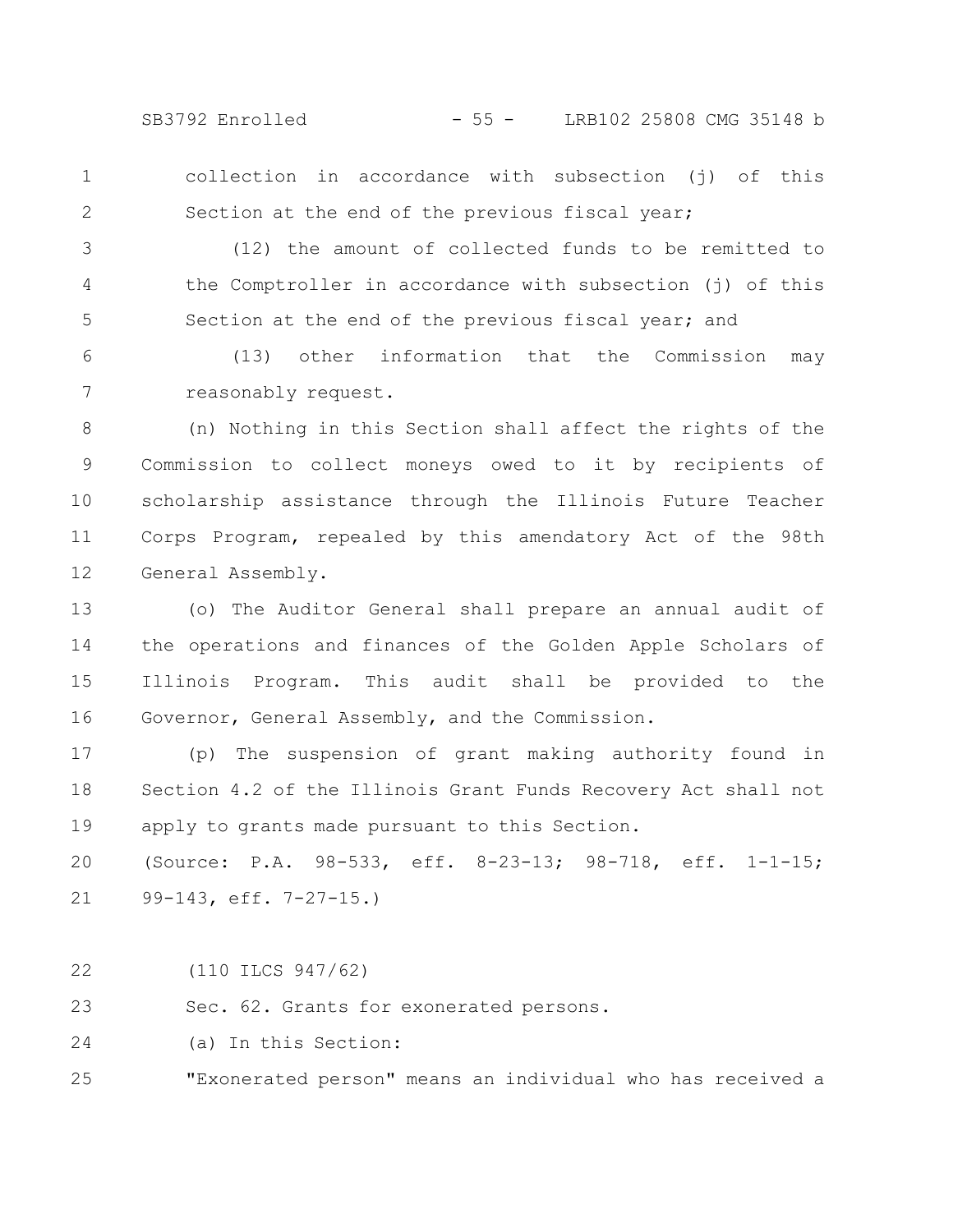SB3792 Enrolled - 56 - LRB102 25808 CMG 35148 b

pardon from the Governor of the State of Illinois stating that such a pardon is issued on the grounds of innocence of the crime for which he or she was imprisoned or an individual who has received a certificate of innocence from a circuit court pursuant to Section 2-702 of the Code of Civil Procedure. 1 2 3 4 5

"Satisfactory academic progress" means the qualified applicant's maintenance of minimum standards of academic performance, consistent with requirements for maintaining federal financial aid eligibility, as determined by the institution of higher learning. 6 7 8 9 10

(b) Subject to a separate appropriation for this purpose, the Commission shall, each year, receive and consider applications for grant assistance under this Section. Recipients of grants issued by the Commission in accordance with this Section must be exonerated persons. Provided that the recipient is maintaining satisfactory academic progress, the funds from the grant may be used to pay up to 8 semesters or 12 quarters of full payment of tuition and mandatory fees at any public university or public community college located in this State for either full or part-time study. This benefit may be used for undergraduate or graduate study. 11 12 13 14 15 16 17 18 19 20 21

In addition, an exonerated person who has not yet received a high school diploma or a State of Illinois High School Diploma high school equivalency certificate and completes a high school equivalency preparation course through an Illinois Community College Board-approved provider may use grant funds 22 23 24 25 26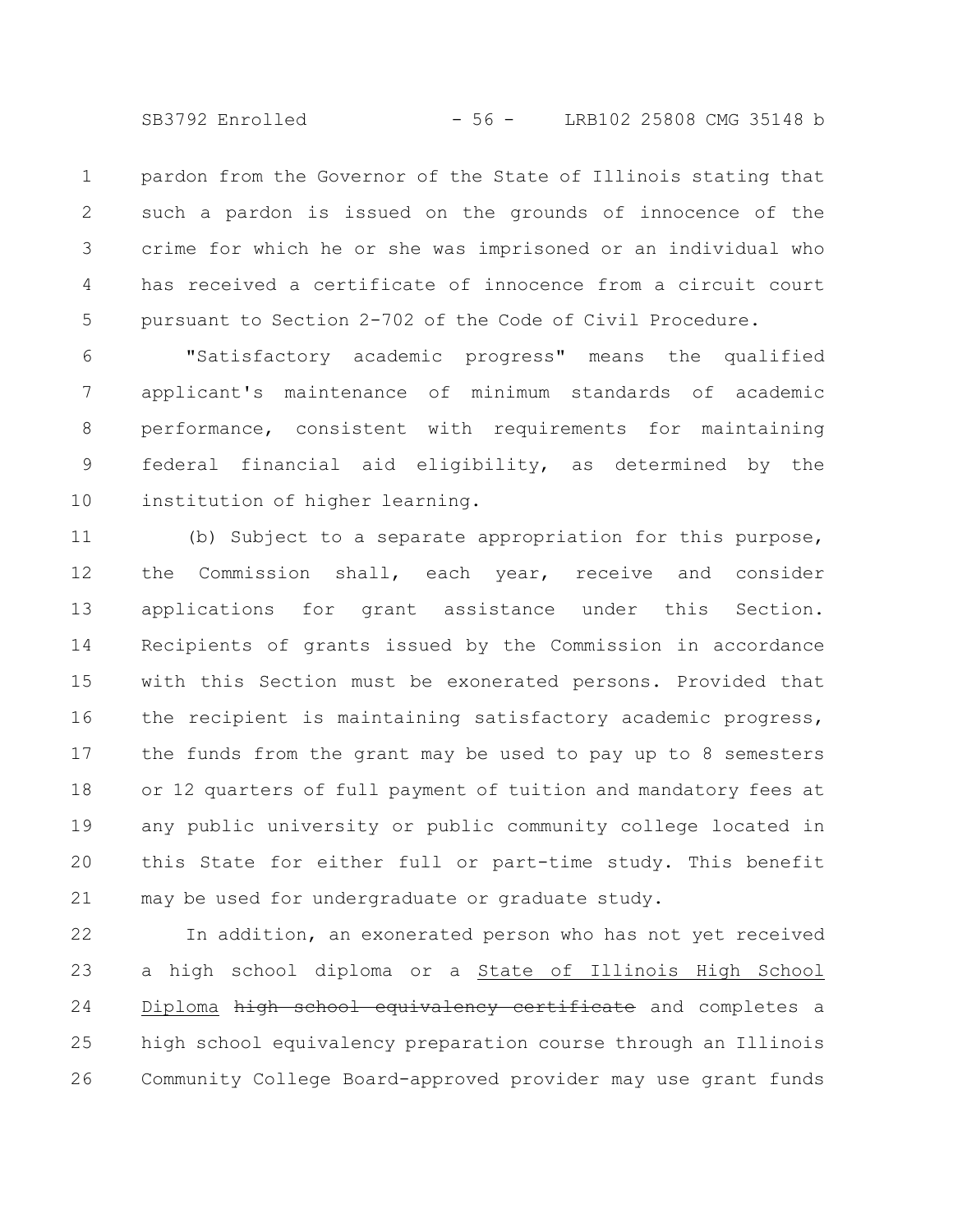SB3792 Enrolled - 57 - LRB102 25808 CMG 35148 b

to pay costs associated with obtaining a State of Illinois High School Diploma high school equivalency certificate, including payment of the cost of the high school equivalency test and up to one retest on each test module, and any additional fees that may be required in order to obtain a State of Illinois High School Diploma an Illinois High School Equivalency Certificate or an official transcript of test scores after successful completion of the high school equivalency test. 1 2 3 4 5 6 7 8 9

(c) An applicant for a grant under this Section need not demonstrate financial need to qualify for the benefits. 10 11

(d) The Commission may adopt any rules necessary to implement and administer this Section. 12 13

(Source: P.A. 99-199, eff. 1-1-16.) 14

Section 40. The Illinois Insurance Code is amended by changing Section 500-50 as follows: 15 16

(215 ILCS 5/500-50) 17

(Section scheduled to be repealed on January 1, 2027) 18

Sec. 500-50. Insurance producers; examination statistics. 19

(a) The use of examinations for the purpose of determining qualifications of persons to be licensed as insurance producers has a direct and far-reaching effect on persons seeking those licenses, on insurance companies, and on the public. It is in the public interest and it will further the 20 21 22 23 24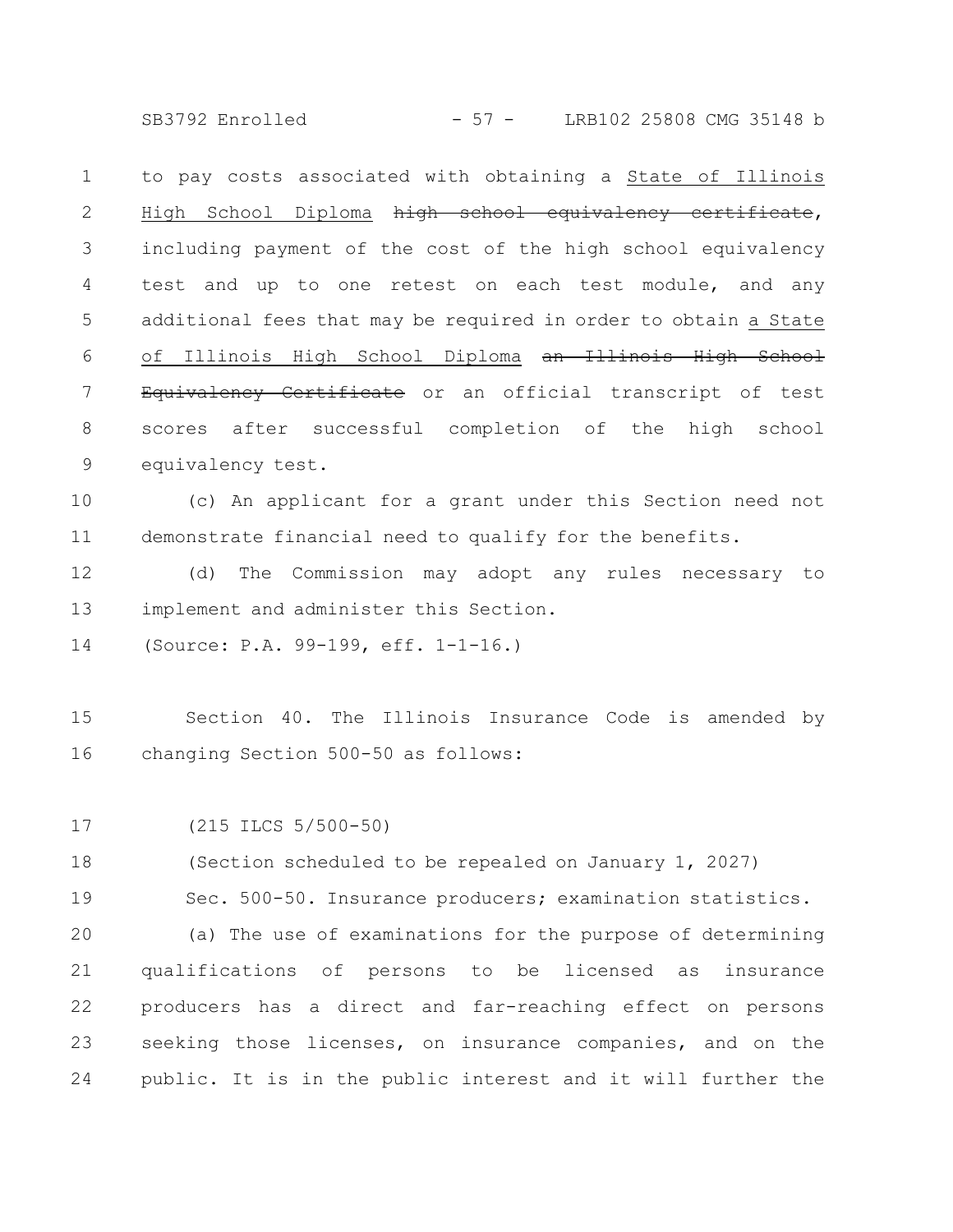SB3792 Enrolled - 58 - LRB102 25808 CMG 35148 b

public welfare to insure that examinations for licensing do not have the effect of unlawfully discriminating against applicants for licensing as insurance producers on the basis of race, color, national origin, or sex. 1 2 3 4

(b) As used in this Section, the following words have the meanings given in this subsection. 5 6

Examination. "Examination" means the examination in each line of insurance administered pursuant to Section 500-30. 7 8

Examinee. "Examinee" means a person who takes an examination. 9 10

Part. "Part" means a portion of an examination for which a score is calculated. 11 12

Operational item. "Operational item" means a test question considered in determining an examinee's score. 13 14

Test form. "Test form" means the test booklet or instrument used for a part of an examination. 15 16

Pretest item. "Pretest item" means a prospective test question that is included in a test form in order to assess its performance, but is not considered in determining an examinee's score. 17 18 19 20

Minority group or examinees. "Minority group" or "minority examinees" means examinees who are American Indian or Alaska Native, Asian, Black or African American, Hispanic or Latino, or Native Hawaiian or Other Pacific Islander. 21 22 23 24

Correct-answer rate. "Correct-answer rate" for an item means the number of examinees who provided the correct answer 25 26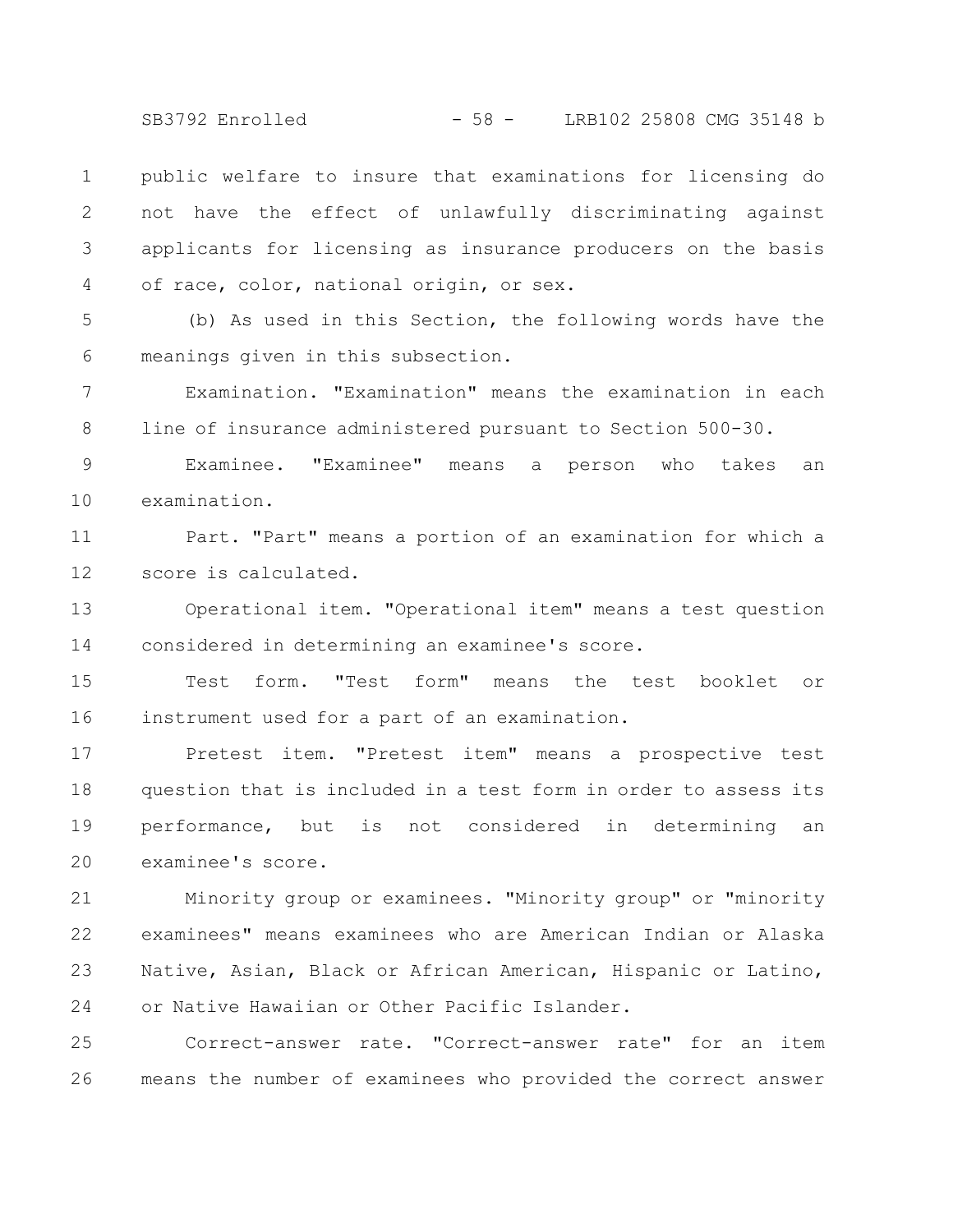on an item divided by the number of examinees who answered the item. 1 2

Correlation. "Correlation" means a statistical measure of the relationship between performance on an item and performance on a part of the examination. 3 4 5

(c) The Director shall ask each examinee to self-report on a voluntary basis on the answer sheet, application form, or by other appropriate means, the following information: 6 7 8

(1) race or ethnicity (American Indian or Alaska Native, Asian, Black or African American, Hispanic or Latino, Native Hawaiian or Other Pacific Islander, or White); 9 10 11 12

(2) education (8th grade or less; less than 12th grade; high school diploma or State of Illinois High School Diploma high school equivalency certificate; some college, but no 4-year degree; or 4-year degree or more); and 13 14 15 16 17

18

(3) gender (male or female).

The Director must advise all examinees that they are not required to provide this information, that they will not be penalized for not doing so, and that the Director will use the information provided exclusively for research and statistical purposes and to improve the quality and fairness of the examinations. 19 20 21 22 23 24

(d) No later than May 1 of each year, the Director must prepare, publicly announce, and publish an Examination Report 25 26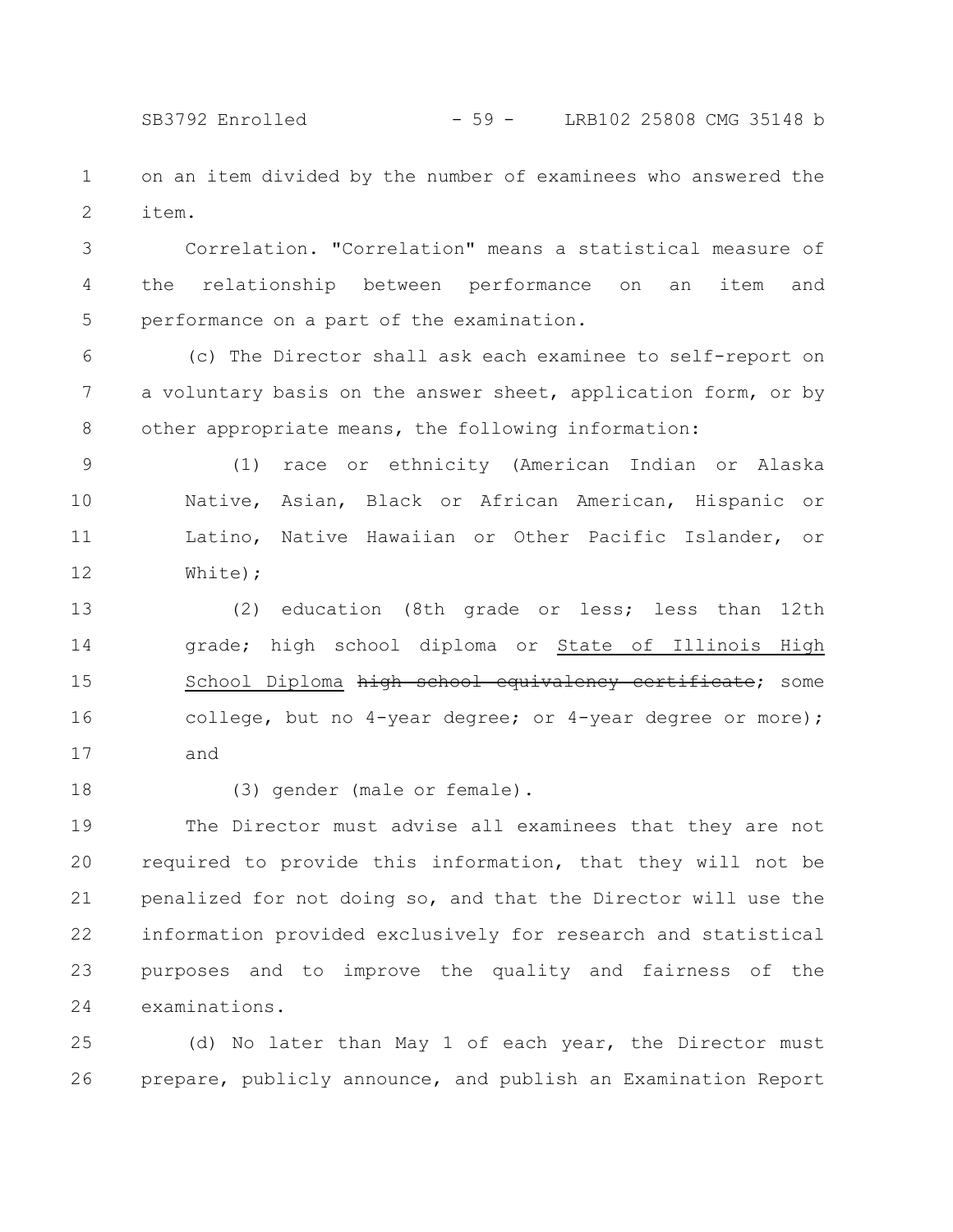SB3792 Enrolled - 60 - LRB102 25808 CMG 35148 b

of summary statistical information relating to each examination administered during the preceding calendar year. Each Examination Report shall show with respect to each examination: 1 2 3 4

(1) For all examinees combined and separately by race or ethnicity, by educational level, by gender, by educational level within race or ethnicity, by education level within gender, and by race or ethnicity within gender: 5 6 7 8 9

10

15

(A) number of examinees;

(B) percentage and number of examinees who passed each part; 11 12

(C) percentage and number of examinees who passed all parts; 13 14

(D) mean scaled scores on each part; and

(E) standard deviation of scaled scores on each part. 16 17

(2) For male examinees, female examinees, Black or African American examinees, white examinees, American Indian or Alaska Native examinees, Asian examinees, Hispanic or Latino examinees, and Native Hawaiian or Other Pacific Islander, respectively, with a high school diploma or State of Illinois High School Diploma high school equivalency certificate, the distribution of scaled scores on each part. 18 19 20 21 22 23 24 25

No later than May 1 of each year, the Director must prepare 26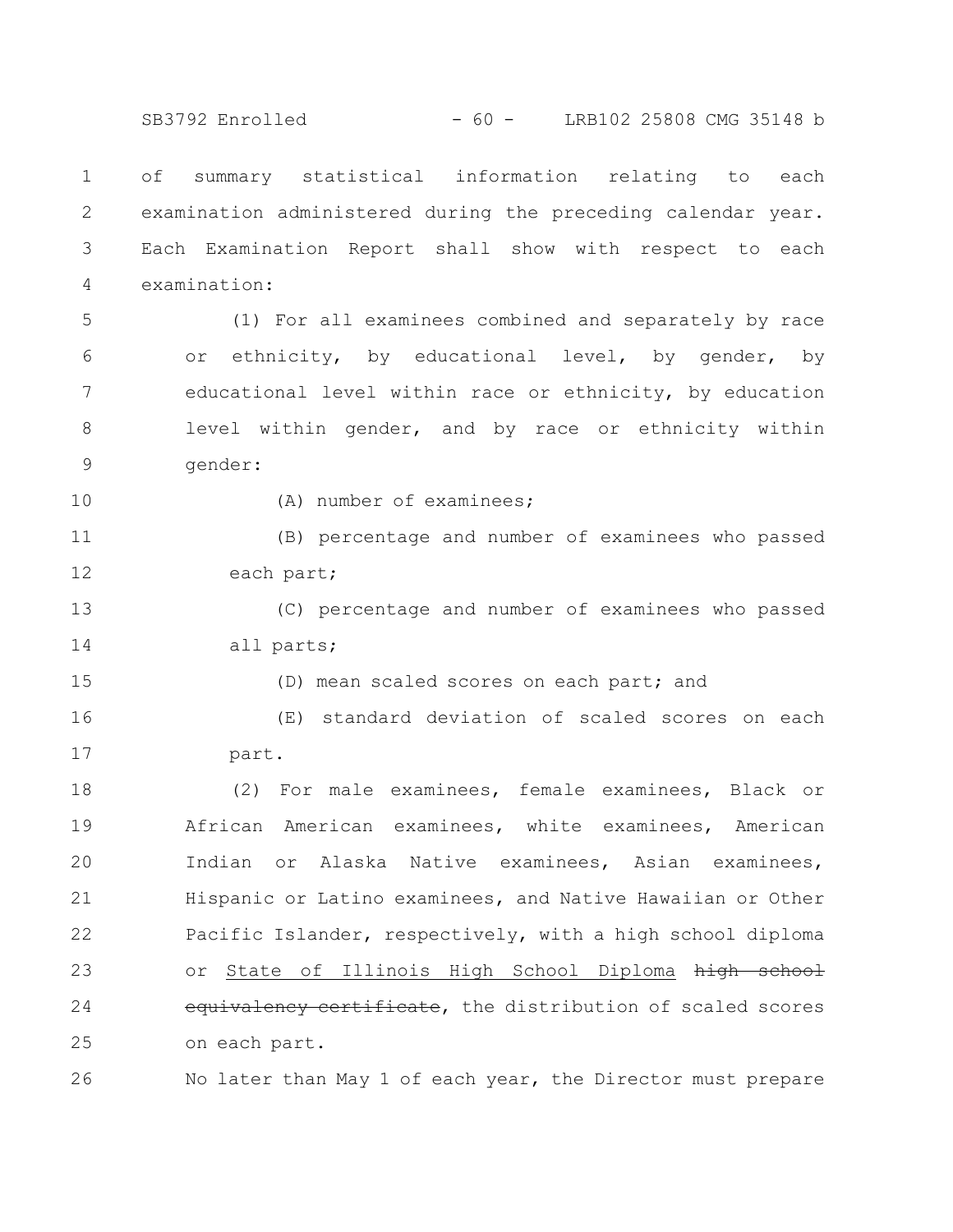SB3792 Enrolled - 61 - LRB102 25808 CMG 35148 b

and make available on request an Item Report of summary statistical information relating to each operational item on each test form administered during the preceding calendar year. The Item Report shall show, for each operational item, for all examinees combined and separately for Black or African American examinees, white examinees, American Indian or Alaska Native examinees, Asian examinees, Hispanic or Latino examinees, and Native Hawaiian or Other Pacific Islander, the correct-answer rates and correlations. 1 2 3 4 5 6 7 8 9

The Director is not required to report separate statistical information for any group or subgroup comprising fewer than 50 examinees. 10 11 12

(e) The Director must obtain a regular analysis of the data collected under this Section, and any other relevant information, for purposes of the development of new test forms. The analysis shall continue the implementation of the item selection methodology as recommended in the Final Report of the Illinois Insurance Producer's Licensing Examination Advisory Committee dated November 19, 1991, and filed with the Department unless some other methodology is determined by the Director to be as effective in minimizing differences between white and minority examinee pass-fail rates. 13 14 15 16 17 18 19 20 21 22

(f) The Director has the discretion to set cutoff scores for the examinations, provided that scaled scores on test forms administered after July 1, 1993, shall be made comparable to scaled scores on test forms administered in 1991 23 24 25 26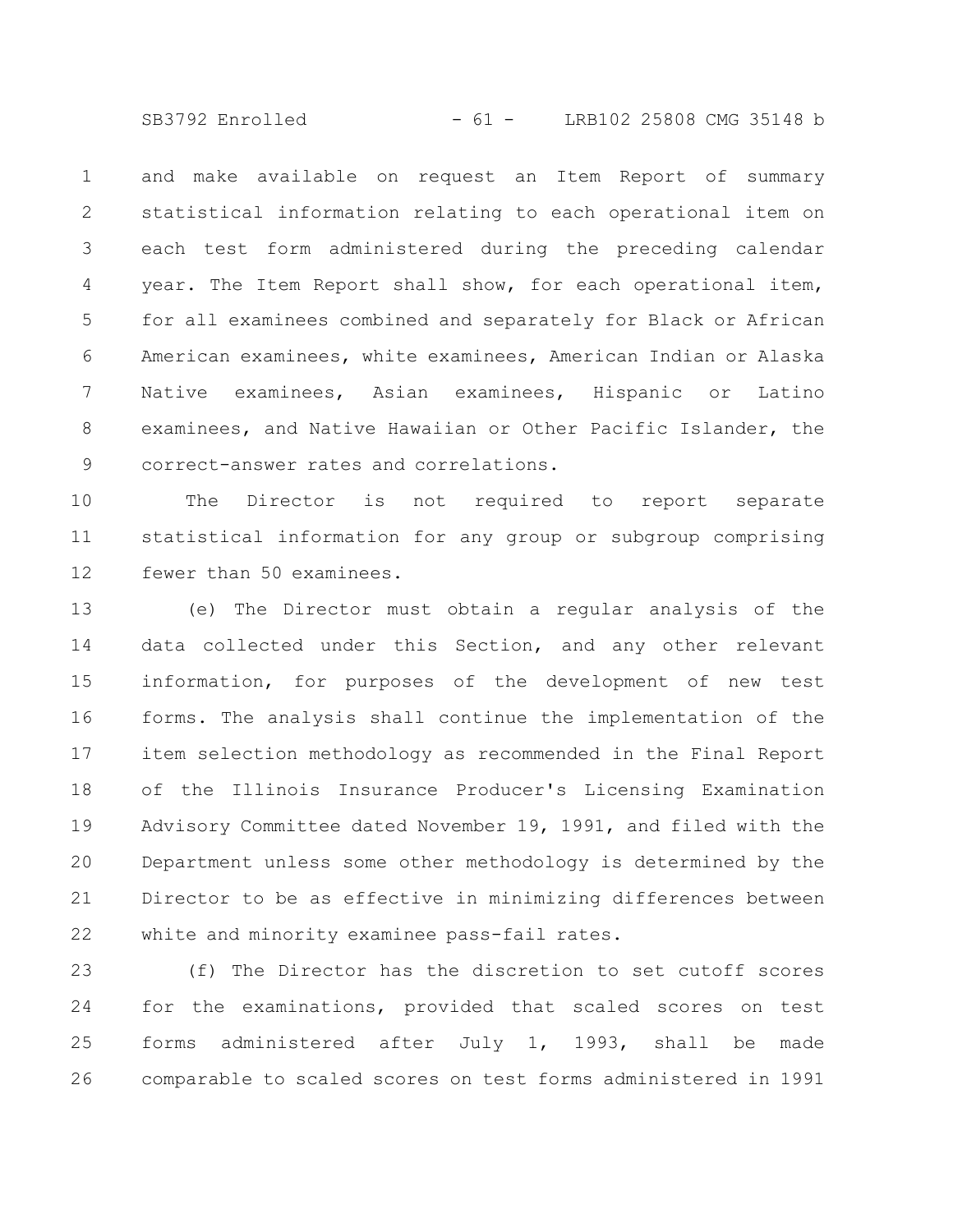SB3792 Enrolled - 62 - LRB102 25808 CMG 35148 b

by use of professionally acceptable methods so as to minimize changes in passing rates related to the presence or absence of or changes in equating or scaling equations or methods or content outlines. Each calendar year, the scaled cutoff score for each part of each examination shall fluctuate by no more than the standard error of measurement from the scaled cutoff score employed during the preceding year. 1 2 3 4 5 6 7

(g) No later than May 1, 2003 and no later than May 1 of every fourth year thereafter, the Director must release to the public and make generally available one representative test form and set of answer keys for each part of each examination. 8 9 10 11

(h) The Director must maintain, for a period of 3 years after they are prepared or used, all registration forms, test forms, answer sheets, operational items and pretest items, item analyses, and other statistical analyses relating to the examinations. All personal identifying information regarding examinees and the content of test items must be maintained confidentially as necessary for purposes of protecting the personal privacy of examinees and the maintenance of test security. 12 13 14 15 16 17 18 19 20

(i) In administering the examinations, the Director must make such accommodations for examinees with disabilities as are reasonably warranted by the particular disability involved, including the provision of additional time if necessary to complete an examination or special assistance in taking an examination. 21 22 23 24 25 26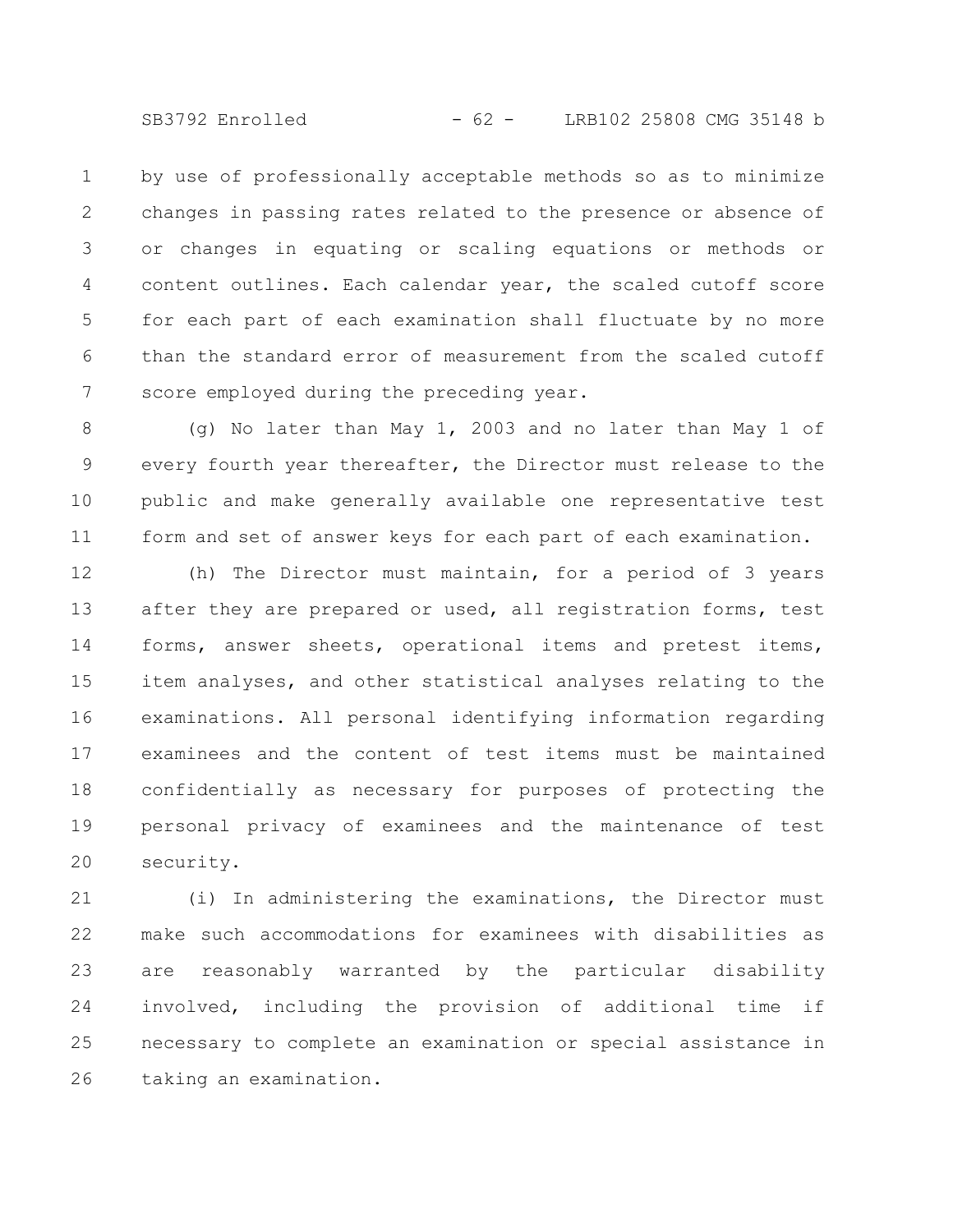SB3792 Enrolled - 63 - LRB102 25808 CMG 35148 b

1

(j) For the purposes of this Section:

(1) "American Indian or Alaska Native" means a person having origins in any of the original peoples of North and South America, including Central America, and who maintains tribal affiliation or community attachment. 2 3 4 5

(2) "Asian" means a person having origins in any of the original peoples of the Far East, Southeast Asia, or the Indian subcontinent, including, but not limited to, Cambodia, China, India, Japan, Korea, Malaysia, Pakistan, the Philippine Islands, Thailand, and Vietnam. 6 7 8 9 10

(3) "Black or African American" means a person having origins in any of the black racial groups of Africa. 11 12

(4) "Hispanic or Latino" means a person of Cuban, Mexican, Puerto Rican, South or Central American, or other Spanish culture or origin, regardless of race. 13 14 15

(5) "Native Hawaiian or Other Pacific Islander" means a person having origins in any of the original peoples of Hawaii, Guam, Samoa, or other Pacific Islands. 16 17 18

(6) "White" means a person having origins in any of the original peoples of Europe, the Middle East, or North Africa. 19 20 21

(Source: P.A. 102-465, eff. 1-1-22.) 22

Section 45. The Nurse Practice Act is amended by changing Section 80-40 as follows: 23 24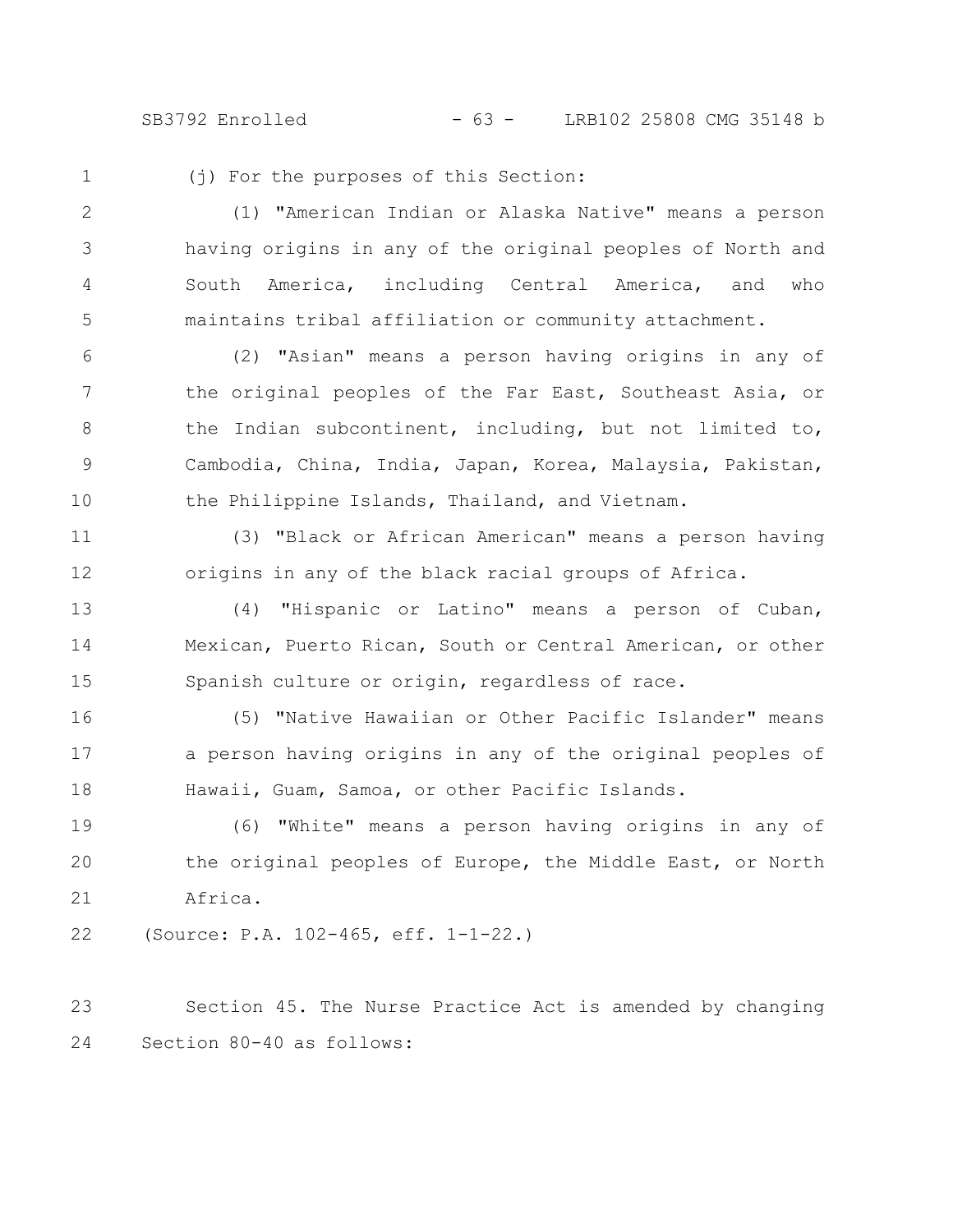SB3792 Enrolled - 64 - LRB102 25808 CMG 35148 b

(225 ILCS 65/80-40) (Section scheduled to be repealed on January 1, 2028) Sec. 80-40. Licensure by examination. An applicant for licensure by examination to practice as a licensed medication aide must: (1) submit a completed written application on forms provided by the Department and fees as established by the Department; (2) be age 18 or older; (3) have a high school diploma or a State of Illinois High School Diploma high school equivalency certificate; (4) demonstrate the ability to speak, read, and write the English language, as determined by rule; (5) demonstrate competency in math, as determined by rule; (6) be currently certified in good standing as a certified nursing assistant and provide proof of 2,000 hours of practice as a certified nursing assistant within 3 years before application for licensure; (7) submit to the criminal history records check required under Section 50-35 of this Act; (8) have not engaged in conduct or behavior determined to be grounds for discipline under this Act; (9) be currently certified to perform cardiopulmonary resuscitation by the American Heart Association or American Red Cross; 1 2 3 4 5 6 7 8 9 10 11 12 13 14 15 16 17 18 19 20 21 22 23 24 25 26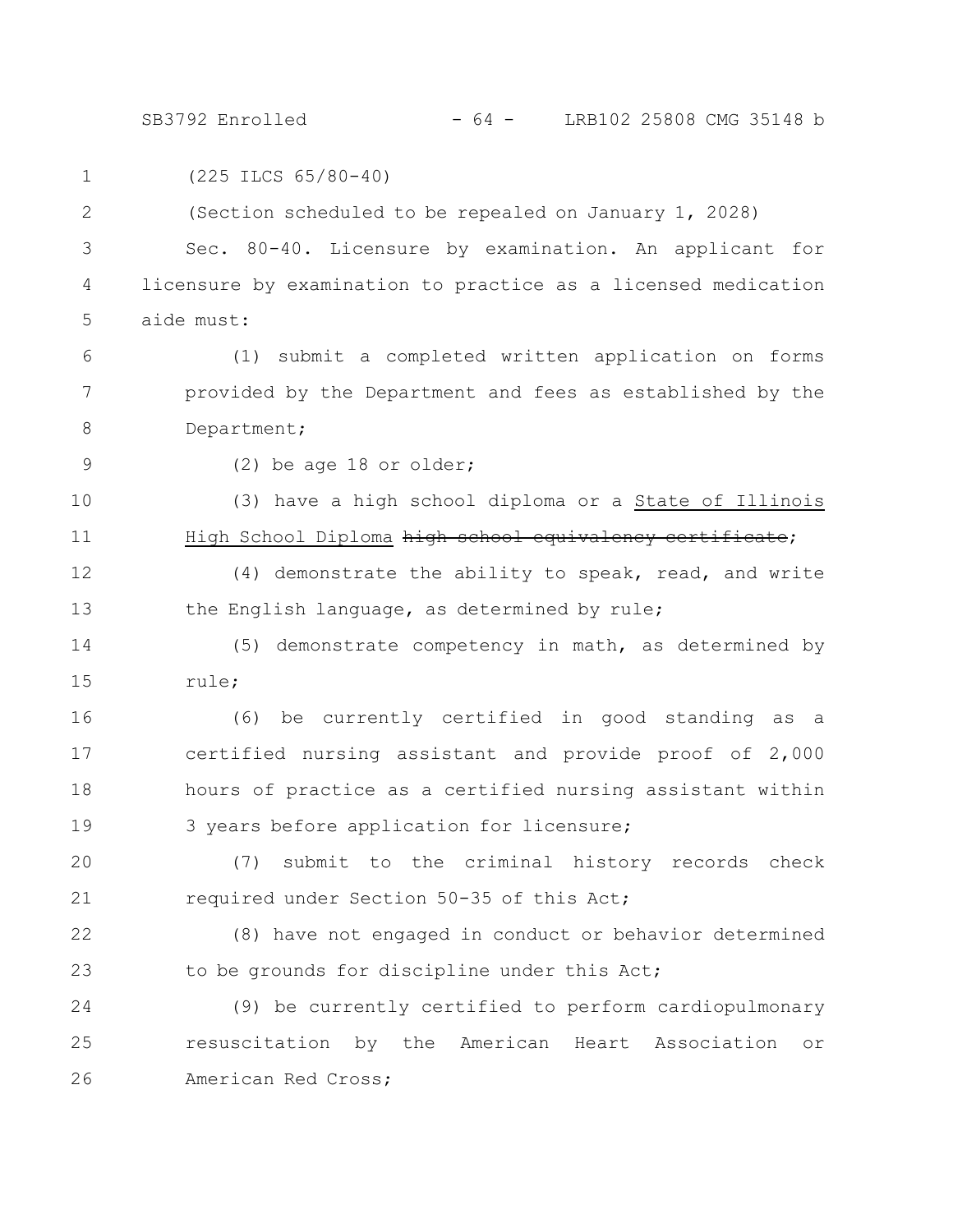SB3792 Enrolled - 65 - LRB102 25808 CMG 35148 b

(10) have successfully completed a course of study approved by the Department as defined by rule; to be approved, the program must include a minimum of 60 hours of classroom-based medication aide education, a minimum of 10 hours of simulation laboratory study, and a minimum of 30 hours of registered nurse-supervised clinical practicum with progressive responsibility of patient medication assistance; 1 2 3 4 5 6 7 8

(11) have successfully completed the Medication Aide Certification Examination or other examination authorized by the Department; and 9 10 11

(12) submit proof of employment by a qualifying facility. 12 13

(Source: P.A. 98-990, eff. 8-18-14; 99-78, eff. 7-20-15.) 14

Section 50. The Pharmacy Practice Act is amended by changing Section 9 as follows: 15 16

(225 ILCS 85/9) (from Ch. 111, par. 4129) 17

(Section scheduled to be repealed on January 1, 2023) 18

Sec. 9. Licensure as registered pharmacy technician. 19

(a) Any person shall be entitled to licensure as a registered pharmacy technician who is of the age of 16 or over, has not engaged in conduct or behavior determined to be grounds for discipline under this Act, is attending or has graduated from an accredited high school or comparable school 20 21 22 23 24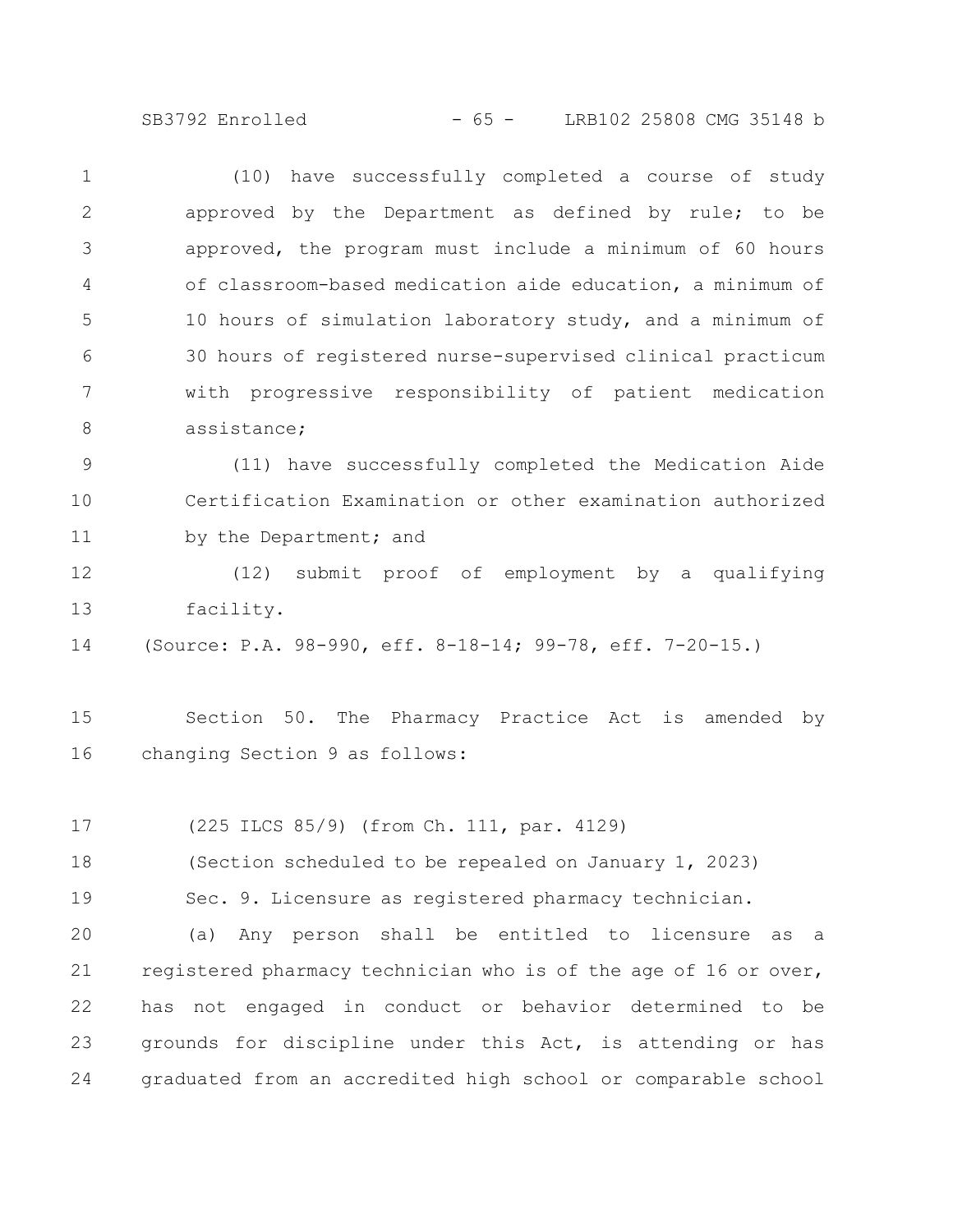SB3792 Enrolled - 66 - LRB102 25808 CMG 35148 b

or educational institution or received a State of Illinois High School Diploma high school equivalency certificate, and has filed a written or electronic application for licensure on a form to be prescribed and furnished by the Department for that purpose. The Department shall issue a license as a registered pharmacy technician to any applicant who has qualified as aforesaid, and such license shall be the sole authority required to assist licensed pharmacists in the practice of pharmacy, under the supervision of a licensed pharmacist. A registered pharmacy technician may be delegated to perform any task within the practice of pharmacy if specifically trained for that task, except for patient counseling, drug regimen review, or clinical conflict resolution. 1 2 3 4 5 6 7 8 9 10 11 12 13 14

(b) Beginning on January 1, 2017, within 2 years after initial licensure as a registered pharmacy technician, the licensee must meet the requirements described in Section 9.5 of this Act and become licensed as a registered certified pharmacy technician. If the licensee has not yet attained the age of 18, then upon the next renewal as a registered pharmacy technician, the licensee must meet the requirements described in Section 9.5 of this Act and become licensed as a registered certified pharmacy technician. This requirement does not apply to pharmacy technicians registered prior to January 1, 2008. 15 16 17 18 19 20 21 22 23 24

(c) Any person registered as a pharmacy technician who is also enrolled in a first professional degree program in 25 26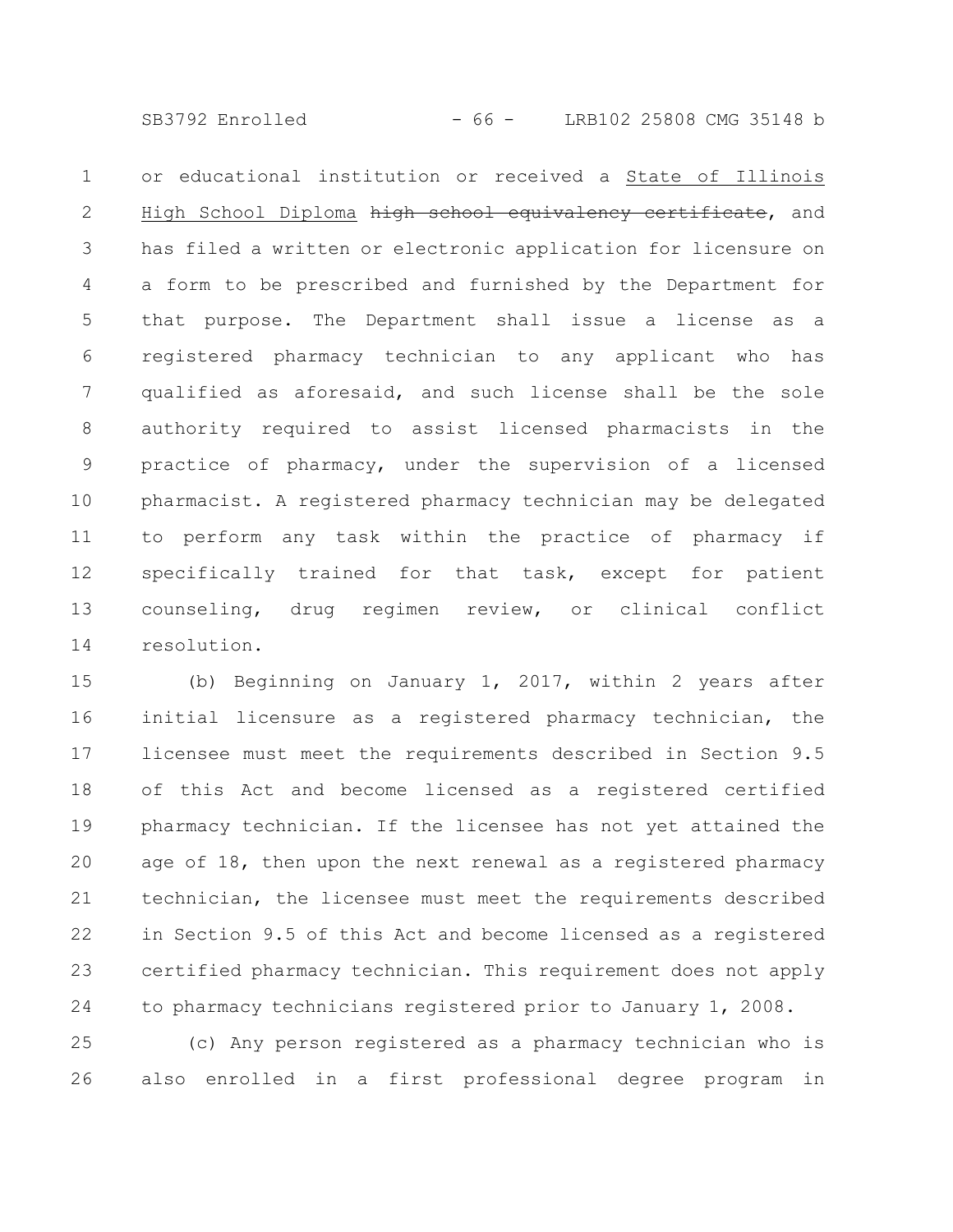SB3792 Enrolled - 67 - LRB102 25808 CMG 35148 b

pharmacy in a school or college of pharmacy or a department of pharmacy of a university approved by the Department or has graduated from such a program within the last 18 months, shall be considered a "student pharmacist" and entitled to use the title "student pharmacist". A student pharmacist must meet all of the requirements for licensure as a registered pharmacy technician set forth in this Section excluding the requirement of certification prior to the second license renewal and pay the required registered pharmacy technician license fees. A student pharmacist may, under the supervision of a pharmacist, assist in the practice of pharmacy and perform any and all functions delegated to him or her by the pharmacist. 1 2 3 4 5 6 7 8 9 10 11 12

(d) Any person seeking licensure as a pharmacist who has graduated from a pharmacy program outside the United States must register as a pharmacy technician and shall be considered a "student pharmacist" and be entitled to use the title "student pharmacist" while completing the 1,200 clinical hours of training approved by the Board of Pharmacy described and for no more than 18 months after completion of these hours. These individuals are not required to become registered certified pharmacy technicians while completing their Board approved clinical training, but must become licensed as a pharmacist or become licensed as a registered certified pharmacy technician before the second pharmacy technician license renewal following completion of the Board approved clinical training. 13 14 15 16 17 18 19 20 21 22 23 24 25 26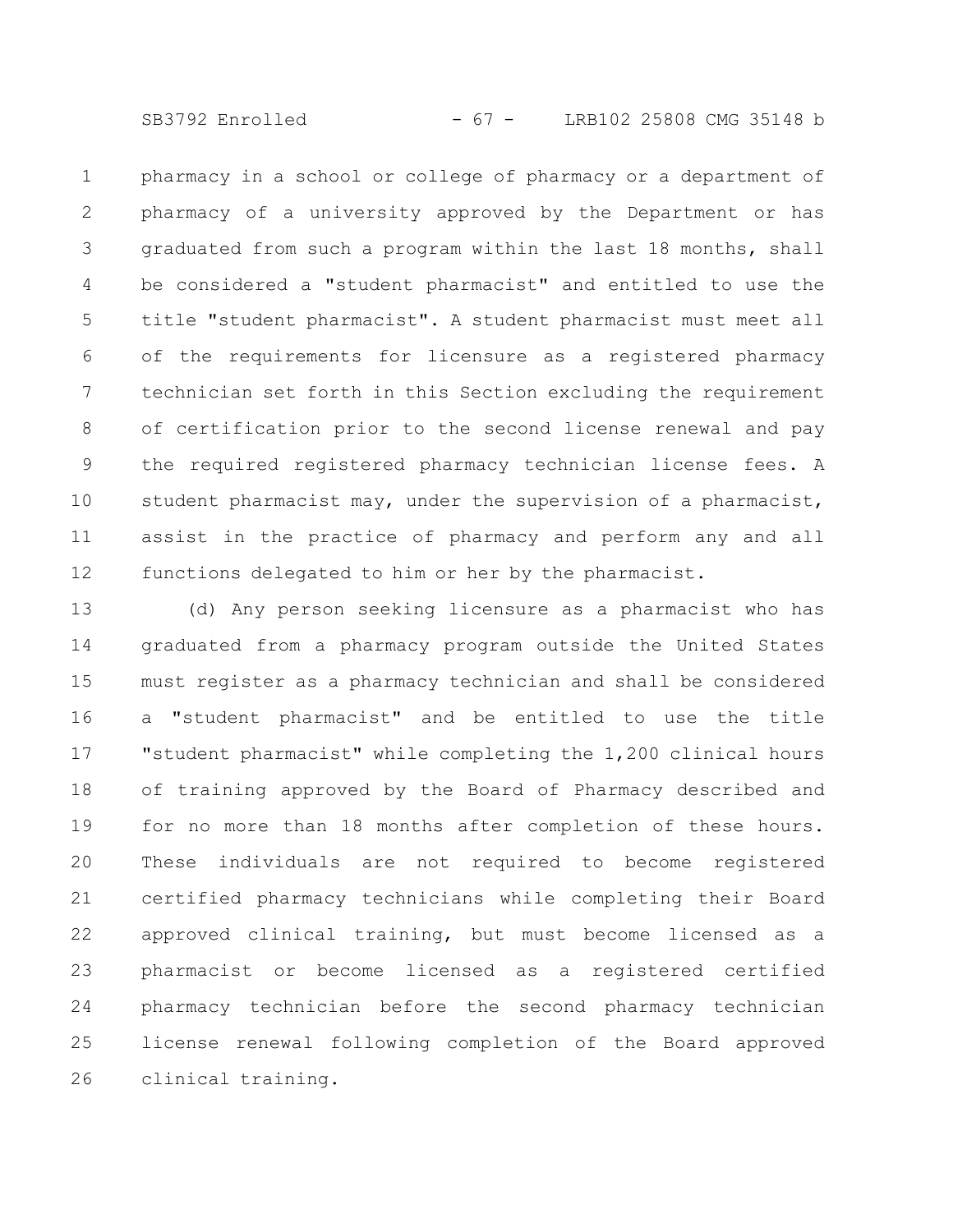SB3792 Enrolled - 68 - LRB102 25808 CMG 35148 b

(e) The Department shall not renew the registered pharmacy technician license of any person who has been licensed as a registered pharmacy technician with the designation "student pharmacist" who: (1) has dropped out of or been expelled from an ACPE accredited college of pharmacy; (2) has failed to complete his or her 1,200 hours of Board approved clinical training within 24 months; or (3) has failed the pharmacist licensure examination 3 times. The Department shall require these individuals to meet the requirements of and become licensed as a registered certified pharmacy technician. 1 2 3 4 5 6 7 8 9 10

(f) The Department may take any action set forth in Section 30 of this Act with regard to a license pursuant to this Section. 11 12 13

(g) Any person who is enrolled in a non-traditional Pharm.D. program at an ACPE accredited college of pharmacy and is licensed as a registered pharmacist under the laws of another United States jurisdiction shall be permitted to engage in the program of practice experience required in the academic program by virtue of such license. Such person shall be exempt from the requirement of licensure as a registered pharmacy technician or registered certified pharmacy technician while engaged in the program of practice experience required in the academic program. 14 15 16 17 18 19 20 21 22 23

An applicant for licensure as a registered pharmacy technician may assist a pharmacist in the practice of pharmacy for a period of up to 60 days prior to the issuance of a 24 25 26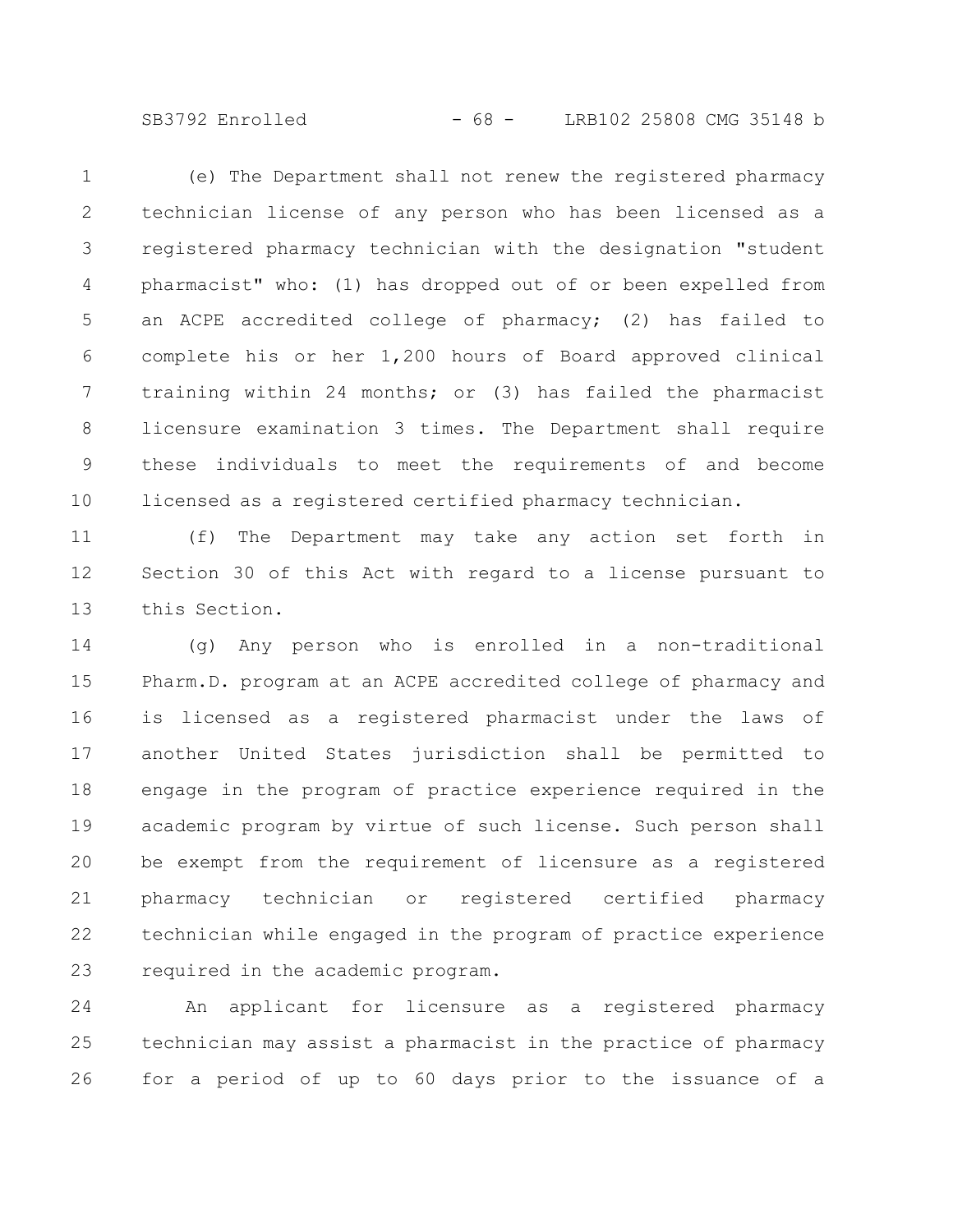SB3792 Enrolled - 69 - LRB102 25808 CMG 35148 b

license if the applicant has submitted the required fee and an application for licensure to the Department. The applicant shall keep a copy of the submitted application on the premises where the applicant is assisting in the practice of pharmacy. The Department shall forward confirmation of receipt of the application with start and expiration dates of practice pending licensure. 1 2 3 4 5 6 7

(Source: P.A. 100-497, eff. 9-8-17; 101-621, eff. 1-1-20.) 8

Section 55. The Structural Pest Control Act is amended by changing Section 5 as follows: 9 10

(225 ILCS 235/5) (from Ch. 111 1/2, par. 2205) 11

(Section scheduled to be repealed on December 31, 2029) 12

Sec. 5. Certification requirements. No individual shall apply any general use or restricted pesticide while engaged in commercial structural pest control in this State unless the individual is engaged in or has completed the training requirements prescribed by the Department and is certified, or supervised by someone who is certified, by the Department in accordance with this Section. 13 14 15 16 17 18 19

No individual shall apply any restricted pesticide while engaged in non-commercial structural pest control in this State unless the individual is engaged in or has completed the training requirements prescribed by the Department and is certified or supervised by someone who is certified in 20 21 22 23 24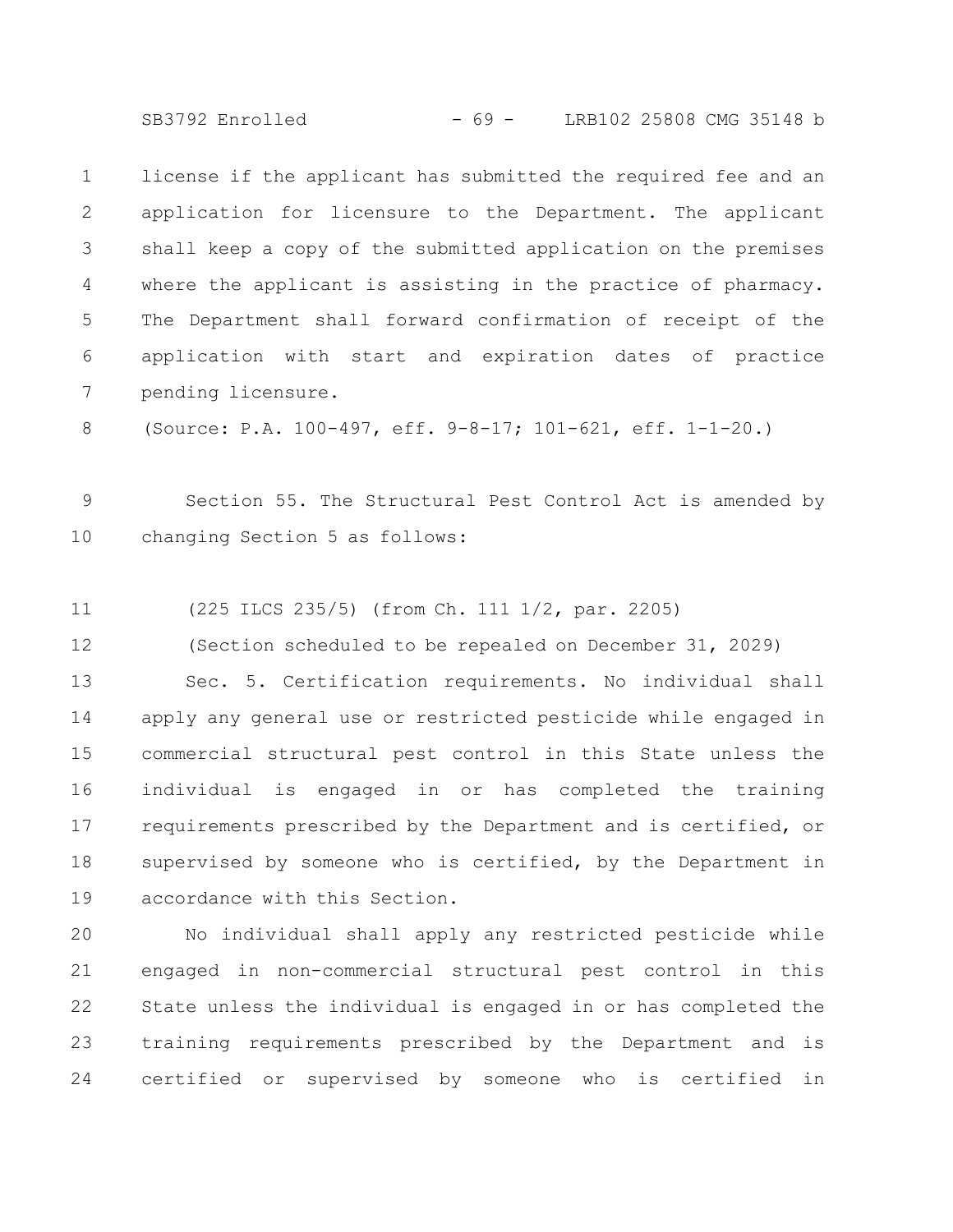SB3792 Enrolled - 70 - LRB102 25808 CMG 35148 b

accordance with this Section. In addition, any individual at any non-commercial structural pest control location using general use pesticides shall comply with the labeling requirements of the pesticides used at that location. 1 2 3 4

Each commercial structural pest control location shall be required to employ at least one certified technician at each location. In addition, each non-commercial structural pest control location utilizing restricted pesticides shall be required to employ at least one certified technician at each location. Individuals who are not certified technicians may work under the supervision of a certified technician employed at the commercial or non-commercial location who shall be responsible for their pest control activities. Any technician providing supervision for the use of restricted pesticides must be certified in the sub-category for which he is providing supervision. 5 6 7 8 9 10 11 12 13 14 15 16

A. Any individual engaging in commercial structural pest control and utilizing general use pesticides must: 17 18

19

1. be at least 18 years of age;

2. hold a high school diploma or State of Illinois High School Diploma high school equivalency certificate; and 20 21 22

3. have filed an original application, paid the fee required for examination, and have passed the General Standards examination. 23 24 25

B. Any individual engaging in commercial or non-commercial 26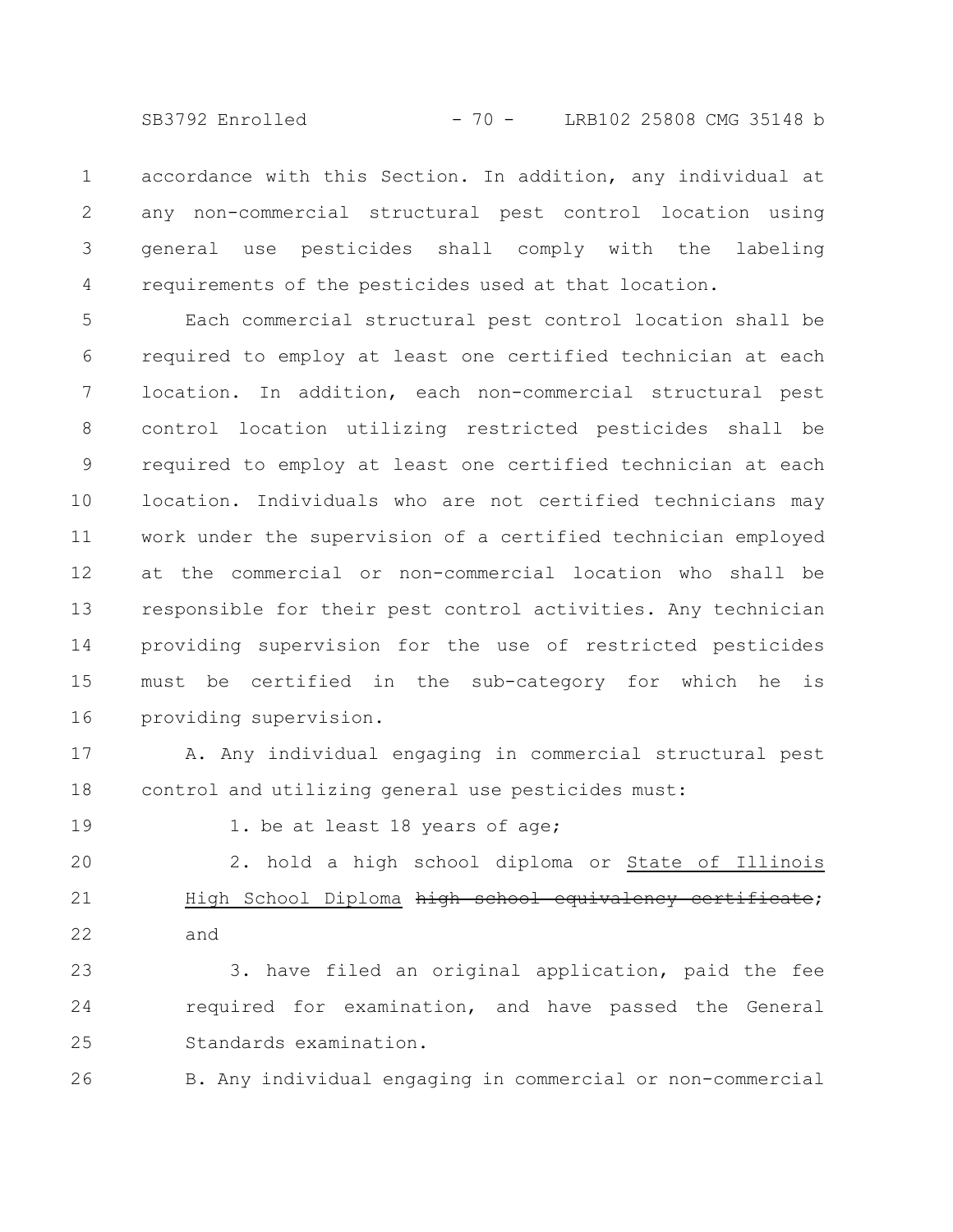SB3792 Enrolled - 71 - LRB102 25808 CMG 35148 b

structural pest control and supervising the use of restricted pesticides in any one of the sub-categories in Section 7 of this Act must: 1 2 3

4

1. be at least 18 years of age;

2. hold a high school diploma or a State of Illinois High School Diploma high school equivalency certificate; and 5 6 7

3. have: 8

a. six months of practical experience in structural pest control; or 9 10

b. successfully completed a minimum of 16 semester hours, or their equivalent, in entomology or related fields from a recognized college or university; or 11 12 13

c. successfully completed a pest control course, approved by the Department, from a recognized educational institution or other entity. 14 15 16

Each applicant shall have filed an original application and paid the fee required for examination. Every applicant who successfully passes the General Standards examination and at least one sub-category examination shall be certified in each sub-category which he has successfully passed. 17 18 19 20 21

A certified technician who wishes to be certified in sub-categories for which he has not been previously certified may apply for any sub-category examination provided he meets the requirements set forth in this Section, files an original application, and pays the fee for examination. 22 23 24 25 26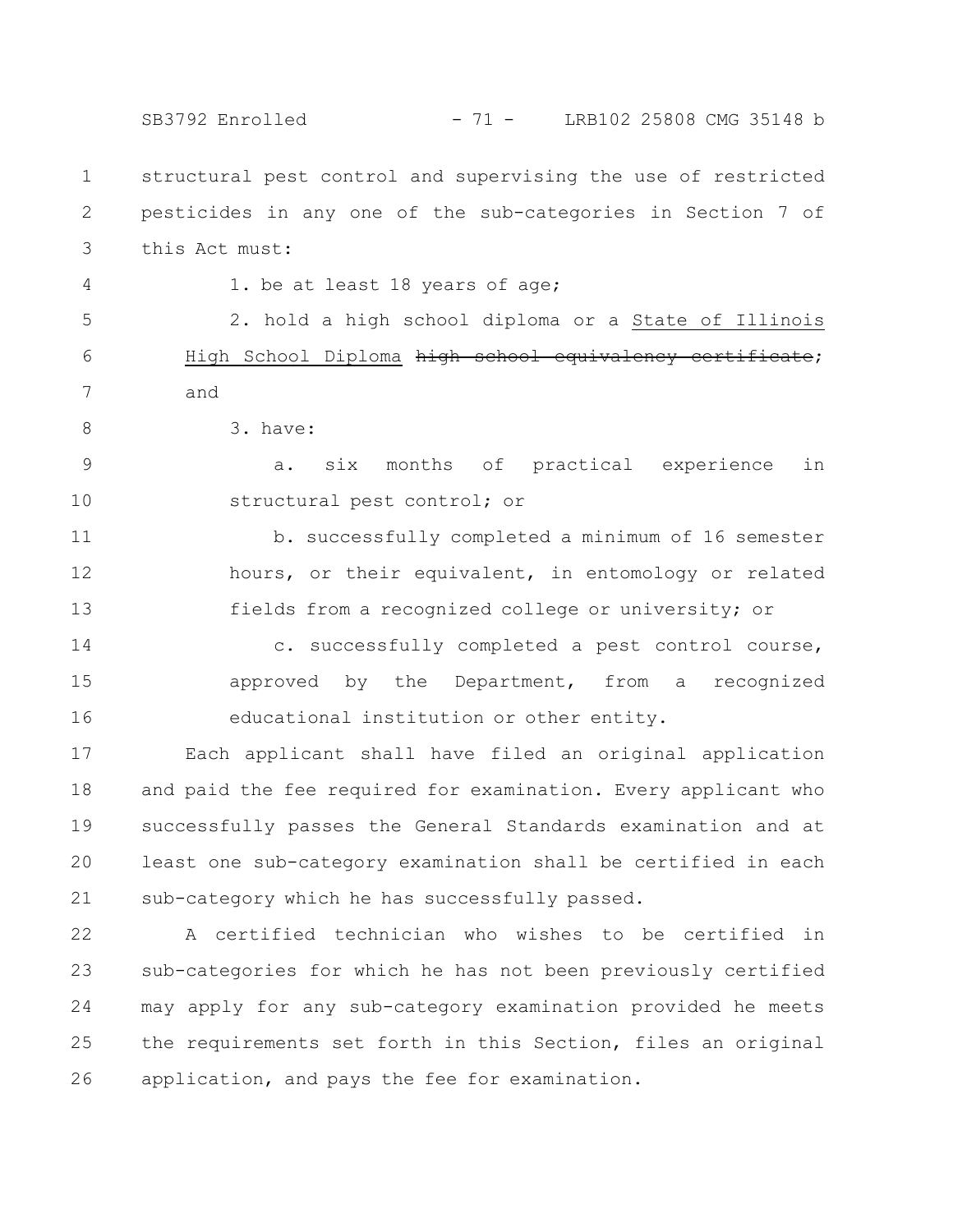SB3792 Enrolled - 72 - LRB102 25808 CMG 35148 b

An applicant who fails to pass the General Standards examination or any sub-category examination may reapply for that examination, provided that he files an application and pays the fee required for an original examination. Re-examination applications shall be on forms prescribed by the Department. 1 2 3 4 5 6

(Source: P.A. 100-716, eff. 8-3-18.) 7

Section 60. The Community Association Manager Licensing and Disciplinary Act is amended by changing Section 40 as follows: 8 9 10

(225 ILCS 427/40) 11

(Section scheduled to be repealed on January 1, 2027) 12

Sec. 40. Qualifications for licensure as a community association manager. 13 14

(a) No person shall be qualified for licensure as a community association manager under this Act unless the person has applied in writing on the prescribed forms and has paid the required, nonrefundable fees and has met all of the following qualifications: 15 16 17 18 19

20

(1) Is at least 18 years of age.

(1.5) Successfully completed a 4-year course of study in a high school, secondary school, or an equivalent course of study approved by the state in which the school is located, or possess a State of Illinois High School 21 22 23 24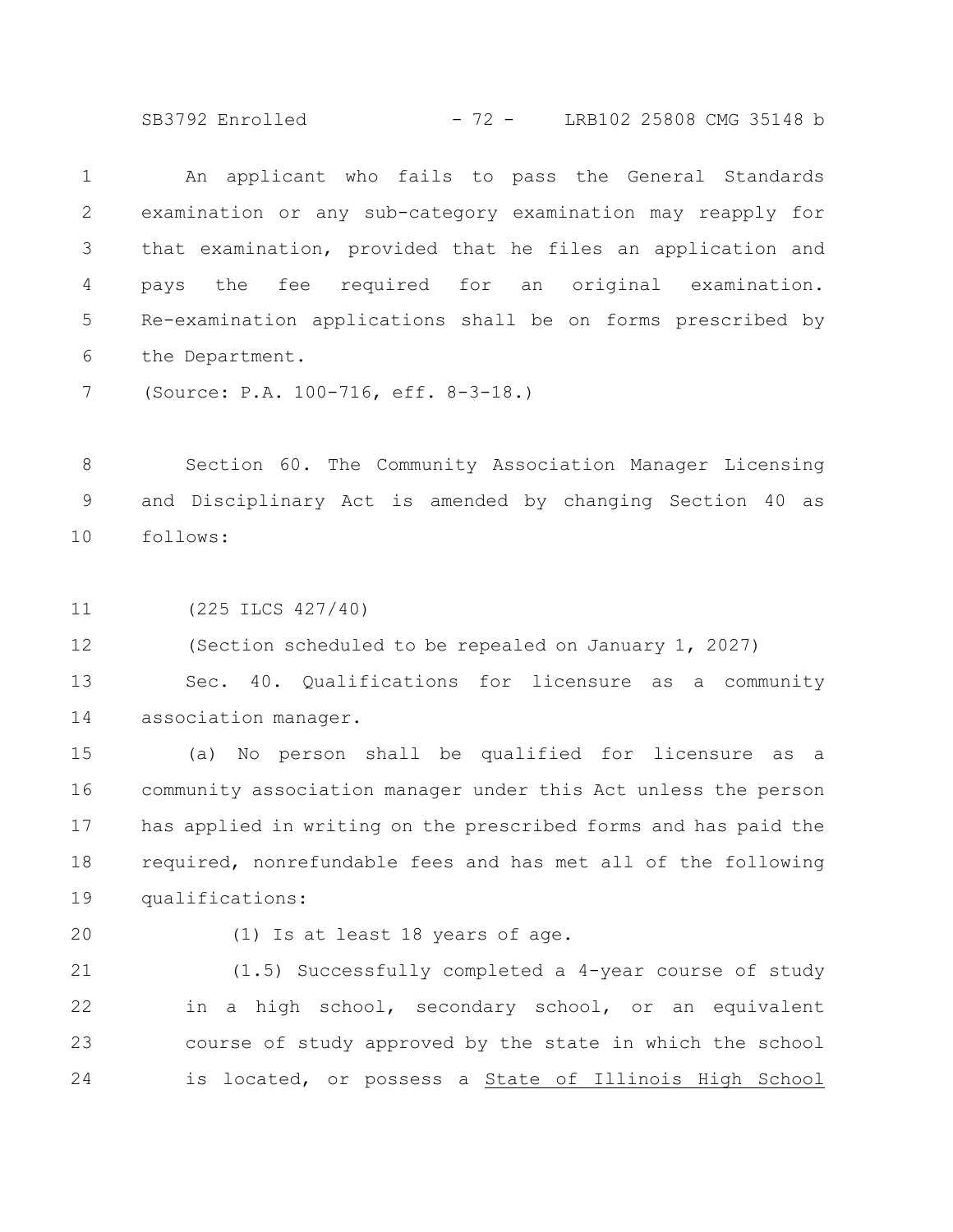Diploma high school equivalency certificate, which shall be verified under oath by the applicant. 1 2

(2) Provided satisfactory evidence of having completed at least 20 classroom hours in community association management courses approved by the Board. 3 4 5

(3) Passed an examination authorized by the Department. 6 7

(4) Has not committed an act or acts, in this or any other jurisdiction, that would be a violation of this Act. 8 9

(5) Is of good moral character. In determining moral character under this Section, the Department may take into consideration whether the applicant has engaged in conduct or activities that would constitute grounds for discipline under this Act. Good moral character is a continuing requirement of licensure. Conviction of crimes may be used in determining moral character, but shall not constitute an absolute bar to licensure. 10 11 12 13 14 15 16 17

(6) Has not been declared by any court of competent jurisdiction to be incompetent by reason of mental or physical defect or disease, unless subsequently declared by a court to be competent. 18 19 20 21

(7) Complies with any additional qualifications for licensure as determined by rule of the Department. 22 23

(b) (Blank). 24

(c) (Blank). 25

(d) Applicants have 3 years from the date of application 26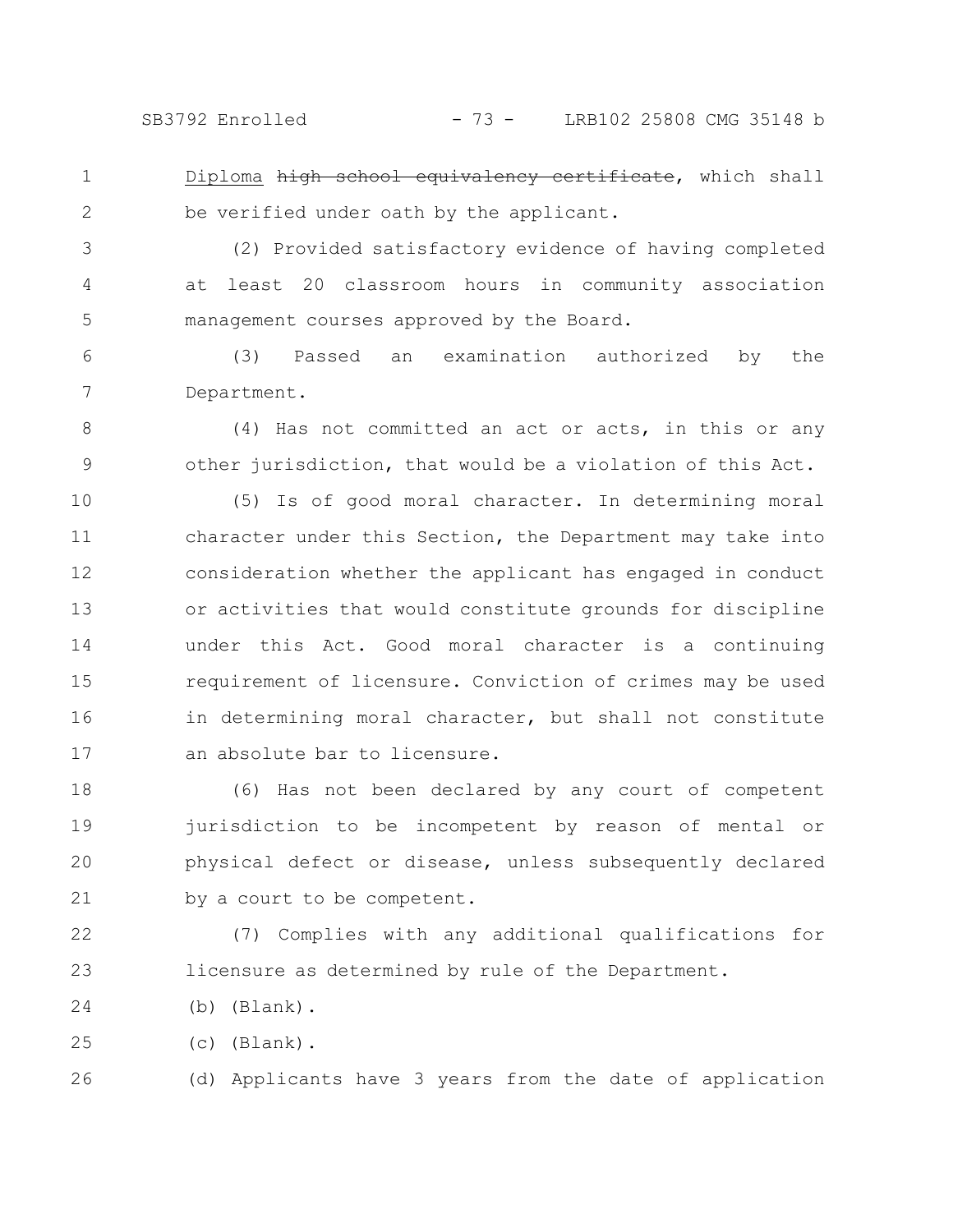to complete the application process. If the process has not been completed within the 3 years, the application shall be denied, the fee shall be forfeited, and the applicant must reapply and meet the requirements in effect at the time of re-application. 1 2 3 4 5

(e) The Department shall not require applicants to report the following information and shall not consider the following criminal history records in connection with an application for licensure: 6 7 8 9

(1) juvenile adjudications of delinquent minors as defined in Section 5-105 of the Juvenile Court Act of 1987 subject to the restrictions set forth in Section 5-130 of that Act; 10 11 12 13

(2) law enforcement records, court records, and conviction records of an individual who was 17 years old at the time of the offense and before January 1, 2014, unless the nature of the offense required the individual to be tried as an adult; 14 15 16 17 18

(3) records of arrest not followed by a charge or conviction; 19 20

(4) records of arrest in which the charges were dismissed unless related to the practice of the profession; however, applicants shall not be asked to report any arrests, and an arrest not followed by a conviction shall not be the basis of a denial and may be used only to assess an applicant's rehabilitation; 21 22 23 24 25 26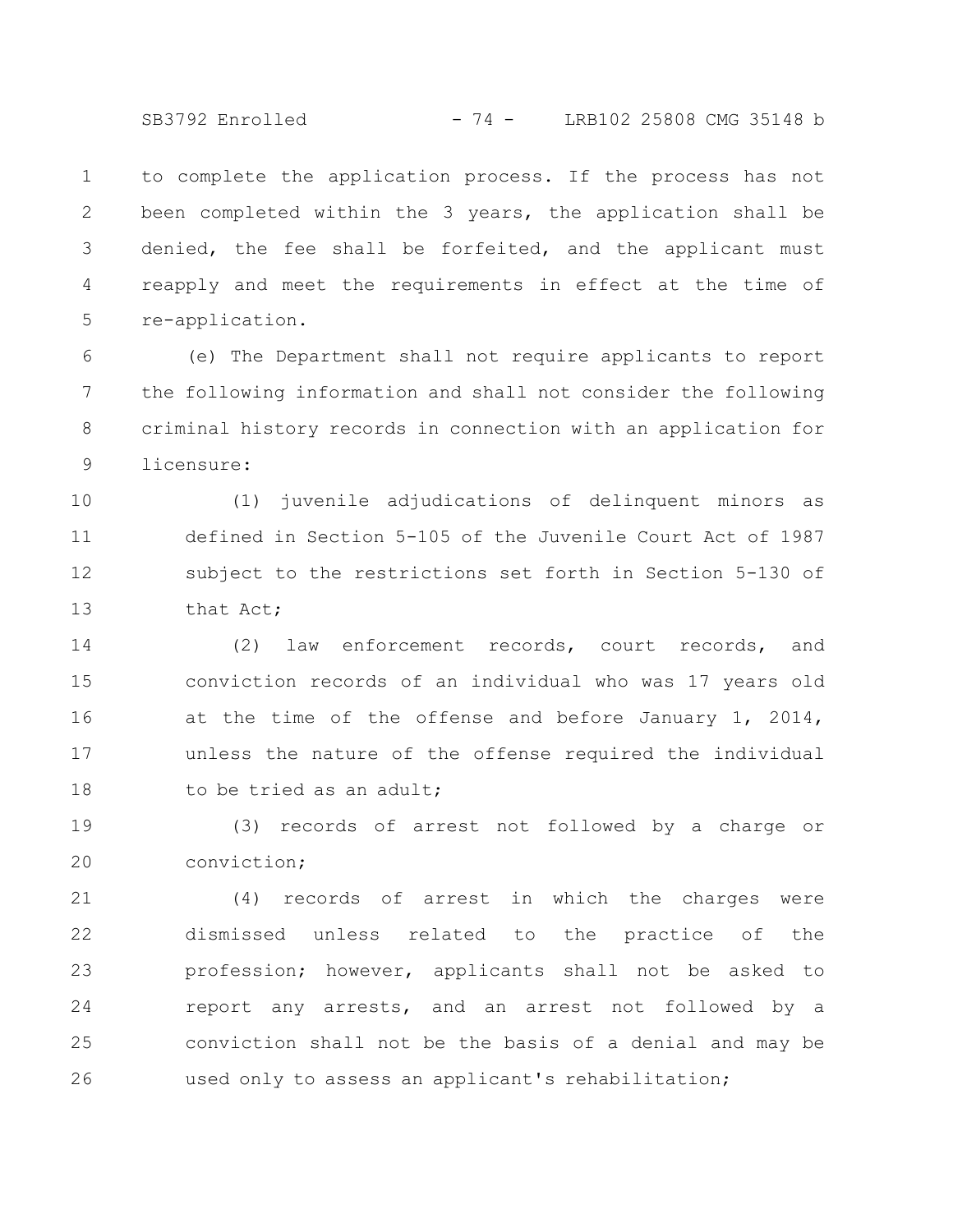## SB3792 Enrolled - 75 - LRB102 25808 CMG 35148 b

1

(5) convictions overturned by a higher court; or

(6) convictions or arrests that have been sealed or expunged. 2 3

(f) An applicant or licensee shall report to the Department, in a manner prescribed by the Department, and within 30 days after the occurrence if during the term of licensure: (i) any conviction of or plea of guilty or nolo contendere to forgery, embezzlement, obtaining money under false pretenses, larceny, extortion, conspiracy to defraud, or any similar offense or offenses or any conviction of a felony involving moral turpitude; (ii) the entry of an administrative sanction by a government agency in this State or any other jurisdiction that has as an essential element dishonesty or fraud or involves larceny, embezzlement, or obtaining money, property, or credit by false pretenses; or (iii) any conviction of or plea of guilty or nolo contendere to a crime that subjects the licensee to compliance with the requirements of the Sex Offender Registration Act. 4 5 6 7 8 9 10 11 12 13 14 15 16 17 18

(Source: P.A. 102-20, eff. 1-1-22.) 19

Section 65. The Home Inspector License Act is amended by changing Section 5-10 as follows: 20 21

(225 ILCS 441/5-10) 22

(Section scheduled to be repealed on January 1, 2027) 23

Sec. 5-10. Application for home inspector license. 24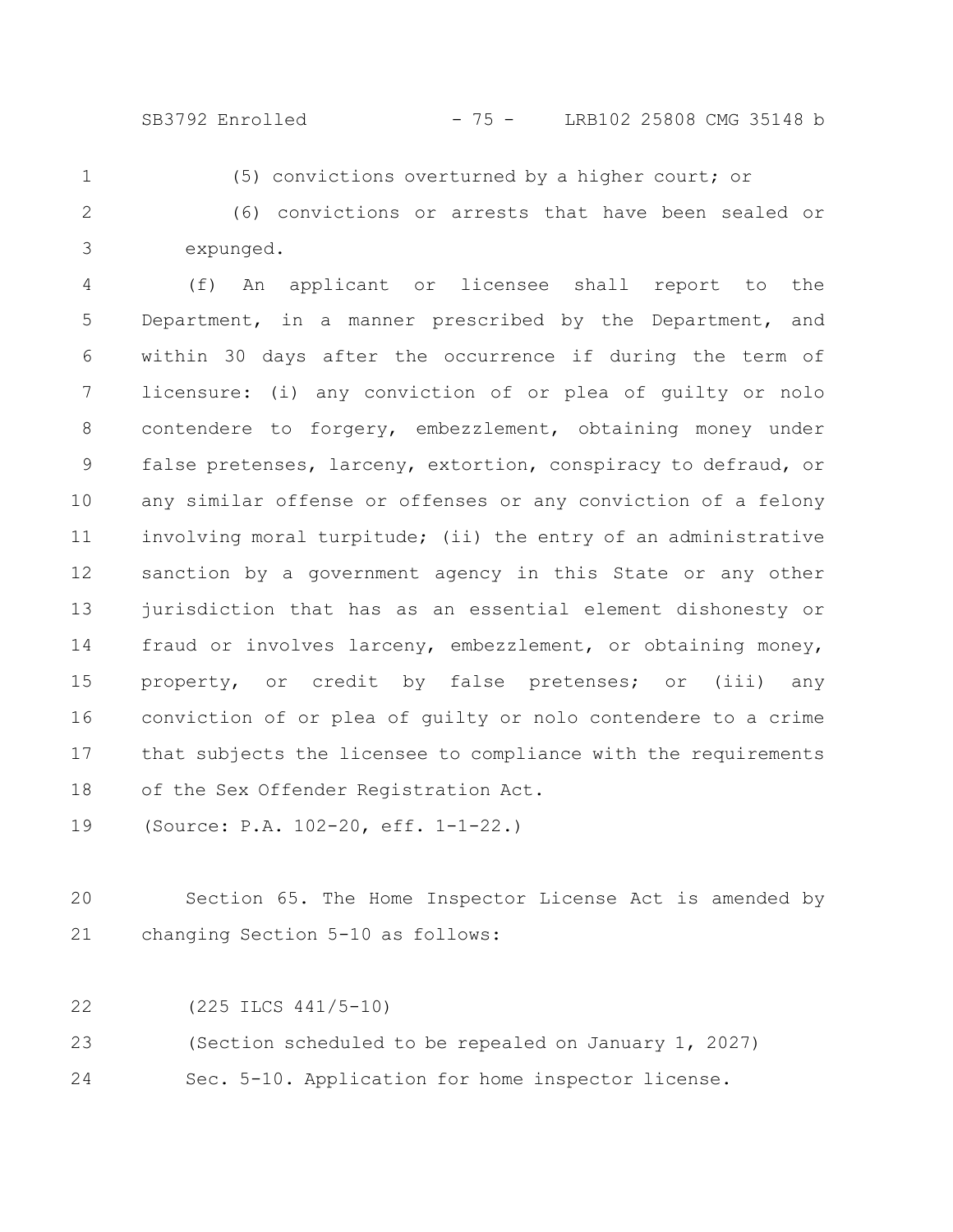SB3792 Enrolled - 76 - LRB102 25808 CMG 35148 b

(a) Every natural person who desires to obtain a home inspector license shall: 1 2

(1) apply to the Department in a manner prescribed by the Department and accompanied by the required fee; all applications shall contain the information that, in the judgment of the Department, enables the Department to pass on the qualifications of the applicant for a license to practice as a home inspector as set by rule; 3 4 5 6 7 8

9

(2) be at least 18 years of age;

(3) successfully complete a 4-year course of study in a high school or secondary school or an equivalent course of study approved by the state in which the school is located, or possess a State of Illinois High School Diploma high school equivalency certificate, which shall be verified under oath by the applicant; 10 11 12 13 14 15

(4) personally take and pass a written examination and a field examination authorized by the Department; and 16 17

(5) prior to taking the examination, provide evidence to the Department that the applicant has successfully completed the prerequisite classroom hours of instruction in home inspection, as established by rule. 18 19 20 21

(b) The Department shall not require applicants to report the following information and shall not consider the following criminal history records in connection with an application for licensure or registration: 22 23 24 25

26

(1) juvenile adjudications of delinquent minors as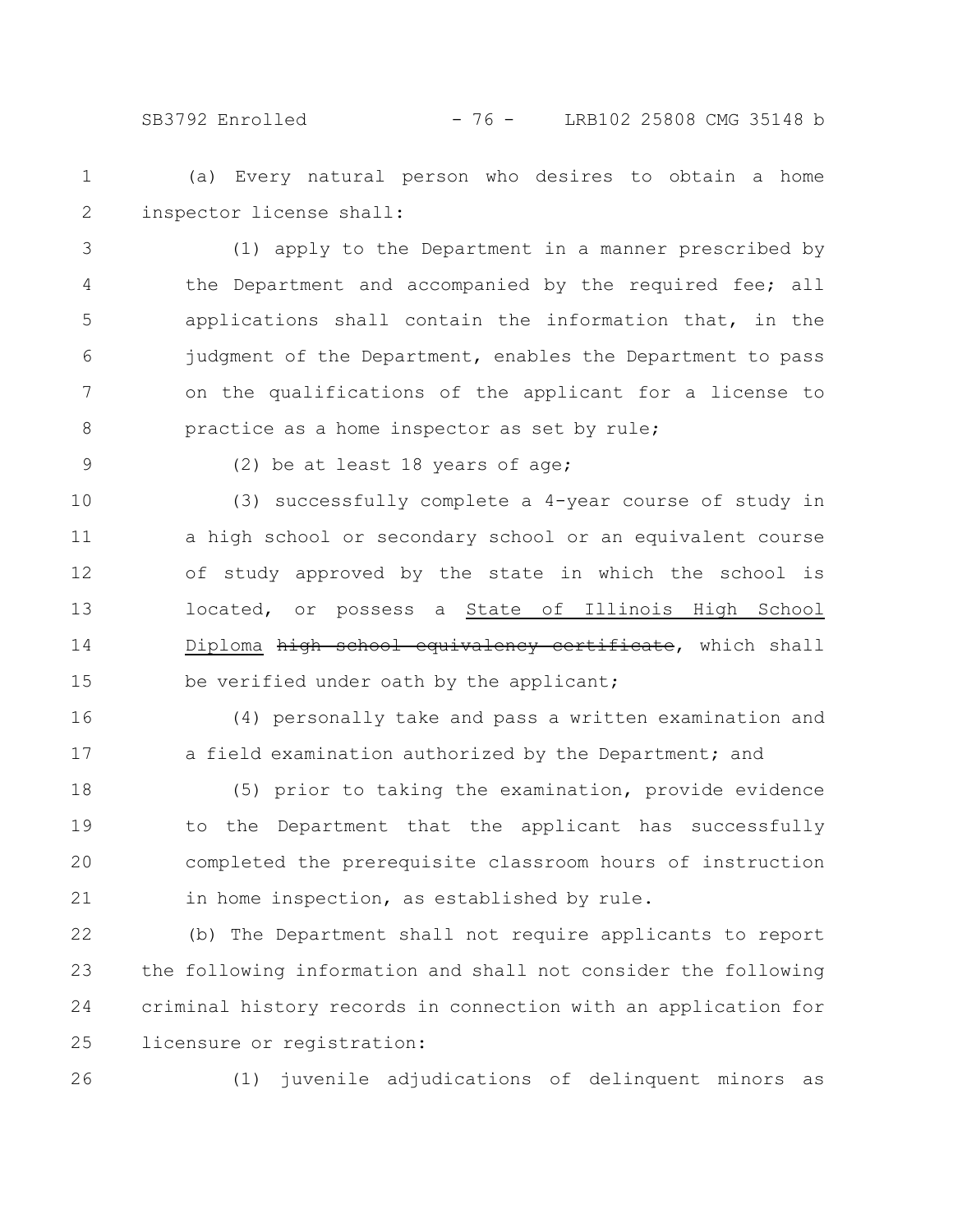SB3792 Enrolled - 77 - LRB102 25808 CMG 35148 b

defined in Section 5-105 of the Juvenile Court Act of 1987 subject to the restrictions set forth in Section 5-130 of that Act; 1 2 3

(2) law enforcement records, court records, and conviction records of an individual who was 17 years old at the time of the offense and before January 1, 2014, unless the nature of the offense required the individual to be tried as an adult; 4 5 6 7 8

(3) records of arrest not followed by a charge or conviction; 9 10

(4) records of arrest where the charges were dismissed unless related to the practice of the profession; however, applicants shall not be asked to report any arrests, and an arrest not followed by a conviction shall not be the basis of denial and may be used only to assess an applicant's rehabilitation; 11 12 13 14 15 16

17

(5) convictions overturned by a higher court; or

(6) convictions or arrests that have been sealed or expunged. 18 19

(c) An applicant or licensee shall report to the Department, in a manner prescribed by the Department, upon application and within 30 days after the occurrence, if during the term of licensure, (i) any conviction of or plea of guilty or nolo contendere to forgery, embezzlement, obtaining money under false pretenses, larceny, extortion, conspiracy to defraud, or any similar offense or offenses or any conviction 20 21 22 23 24 25 26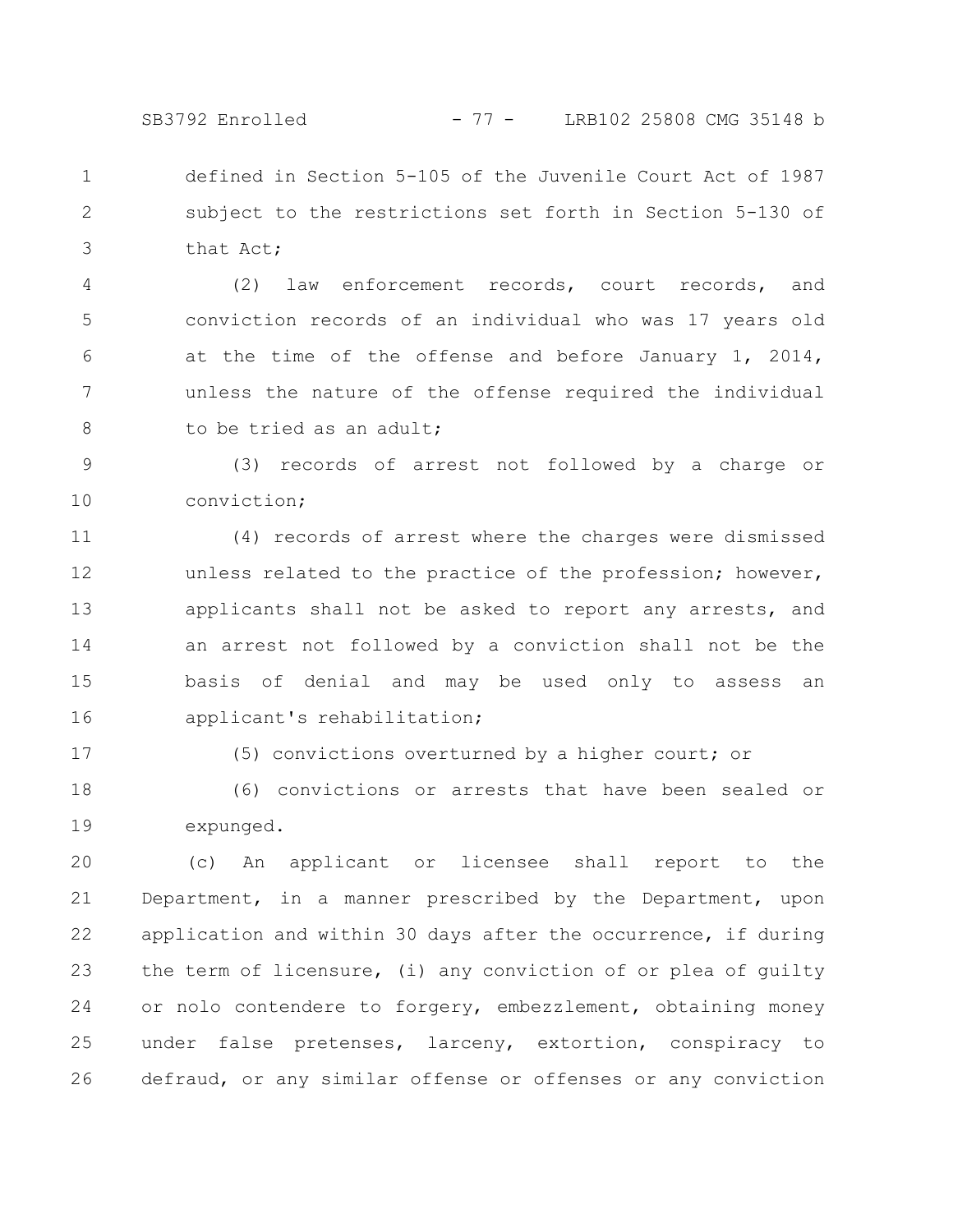SB3792 Enrolled - 78 - LRB102 25808 CMG 35148 b

of a felony involving moral turpitude, (ii) the entry of an administrative sanction by a government agency in this State or any other jurisdiction that has as an essential element dishonesty or fraud or involves larceny, embezzlement, or obtaining money, property, or credit by false pretenses, or (iii) a crime that subjects the licensee to compliance with the requirements of the Sex Offender Registration Act. 1 2 3 4 5 6 7

(d) Applicants have 3 years after the date of the application to complete the application process. If the process has not been completed within 3 years, the application shall be denied, the fee forfeited, and the applicant must reapply and meet the requirements in effect at the time of reapplication. 8 9 10 11 12 13

(Source: P.A. 102-20, eff. 1-1-22.) 14

Section 70. The Real Estate License Act of 2000 is amended by changing Sections 5-10, 5-27, and 5-28 as follows: 15 16

(225 ILCS 454/5-10) 17

(Section scheduled to be repealed on January 1, 2030) 18

Sec. 5-10. Requirements for license as a residential leasing agent; continuing education. 19 20

(a) Every applicant for licensure as a residential leasing agent must meet the following qualifications: 21 22

(1) be at least 18 years of age; 23

(2) be of good moral character; 24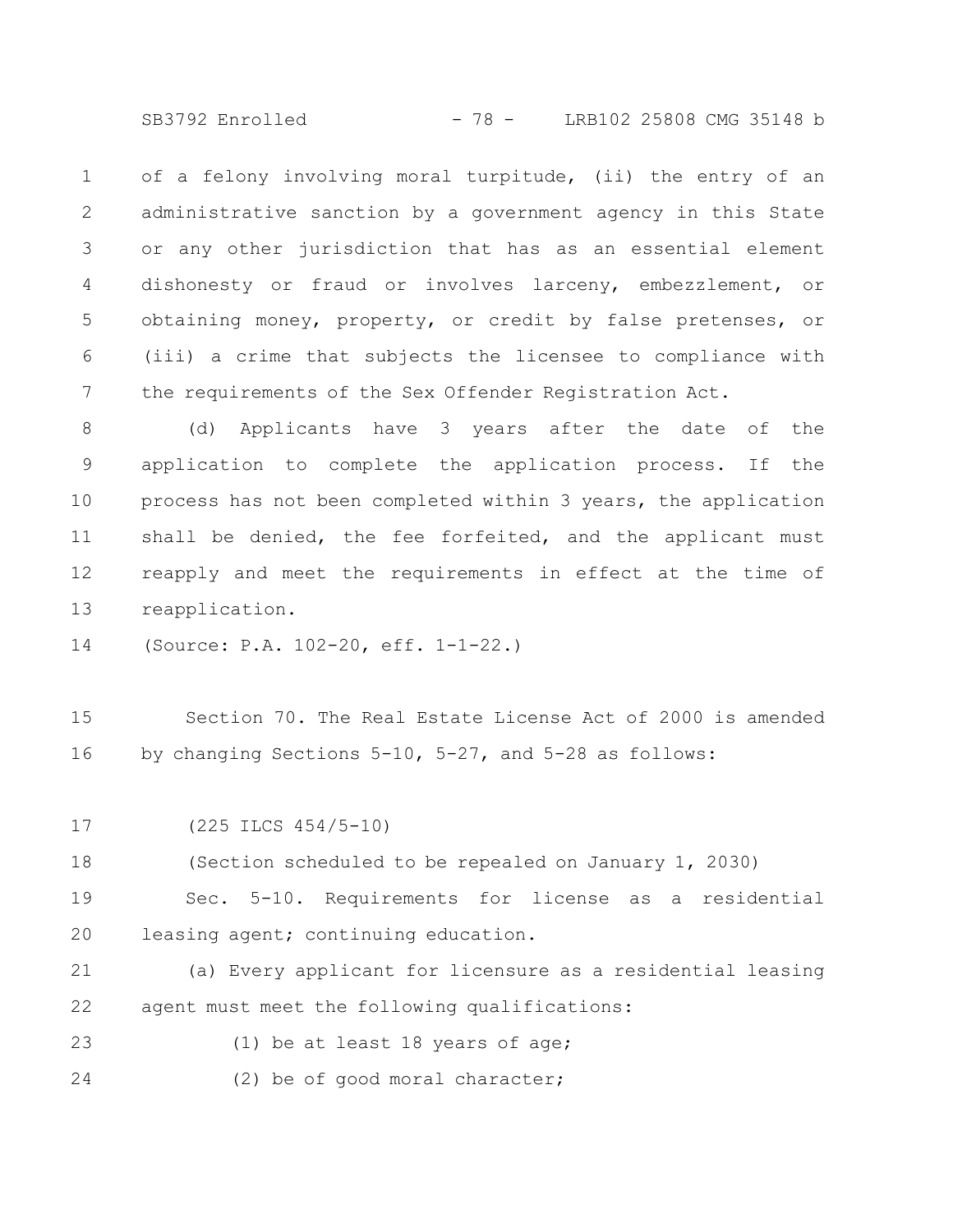SB3792 Enrolled - 79 - LRB102 25808 CMG 35148 b

(3) successfully complete a 4-year course of study in a high school or secondary school or an equivalent course of study approved by the state in which the school is located, or possess a State of Illinois High School Diploma high school equivalency certificate, which shall be verified under oath by the applicant; 1 2 3 4 5 6

(4) personally take and pass a written examination authorized by the Department sufficient to demonstrate the applicant's knowledge of the provisions of this Act relating to residential leasing agents and the applicant's competence to engage in the activities of a licensed residential leasing agent; 7 8 9 10 11 12

(5) provide satisfactory evidence of having completed 15 hours of instruction in an approved course of study relating to the leasing of residential real property. The Board may recommend to the Department the number of hours each topic of study shall require. The course of study shall, among other topics, cover the provisions of this Act applicable to residential leasing agents; fair housing and human rights issues relating to residential leasing; advertising and marketing issues; leases, applications, and credit and criminal background reports; owner-tenant relationships and owner-tenant laws; the handling of funds; and environmental issues relating to residential real property; 13 14 15 16 17 18 19 20 21 22 23 24 25

26

(6) complete any other requirements as set forth by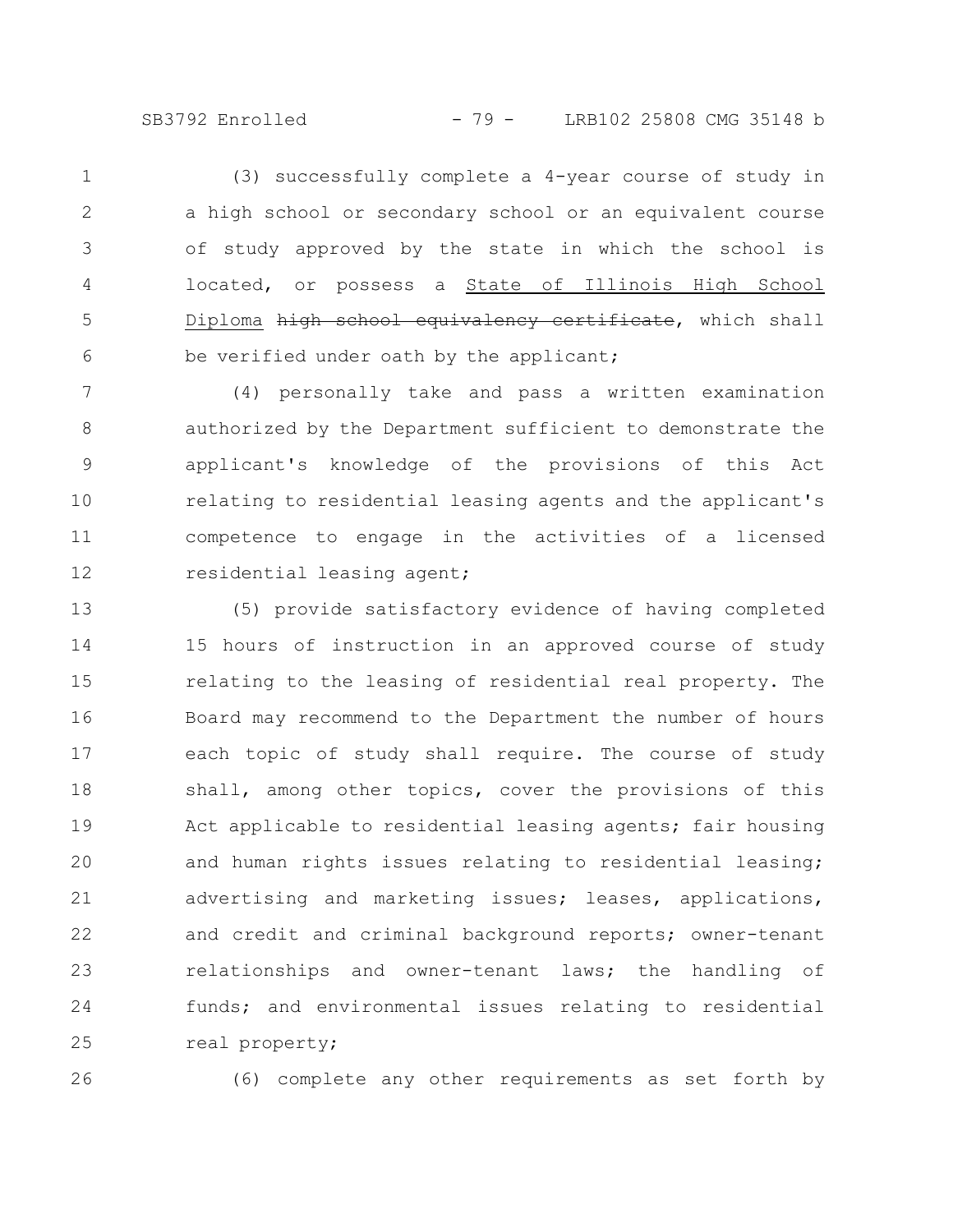SB3792 Enrolled - 80 - LRB102 25808 CMG 35148 b

rule; and 1

(7) present a valid application for issuance of an initial license accompanied by fees specified by rule. 2 3

(b) No applicant shall engage in any of the activities covered by this Act without a valid license and until a valid sponsorship has been registered with the Department. 4 5 6

(c) Successfully completed course work, completed pursuant to the requirements of this Section, may be applied to the course work requirements to obtain a managing broker's or broker's license as provided by rule. The Board may recommend to the Department and the Department may adopt requirements for approved courses, course content, and the approval of courses, instructors, and education providers, as well as education provider and instructor fees. The Department may establish continuing education requirements for residential licensed leasing agents, by rule, consistent with the language and intent of this Act, with the advice of the Board. 7 8 9 10 11 12 13 14 15 16 17

(d) The continuing education requirement for residential leasing agents shall consist of a single core curriculum to be prescribed by the Department as recommended by the Board. Leasing agents shall be required to complete no less than 8 hours of continuing education in the core curriculum for each 2-year renewal period. The curriculum shall, at a minimum, consist of a single course or courses on the subjects of fair housing and human rights issues related to residential leasing, advertising and marketing issues, leases, 18 19 20 21 22 23 24 25 26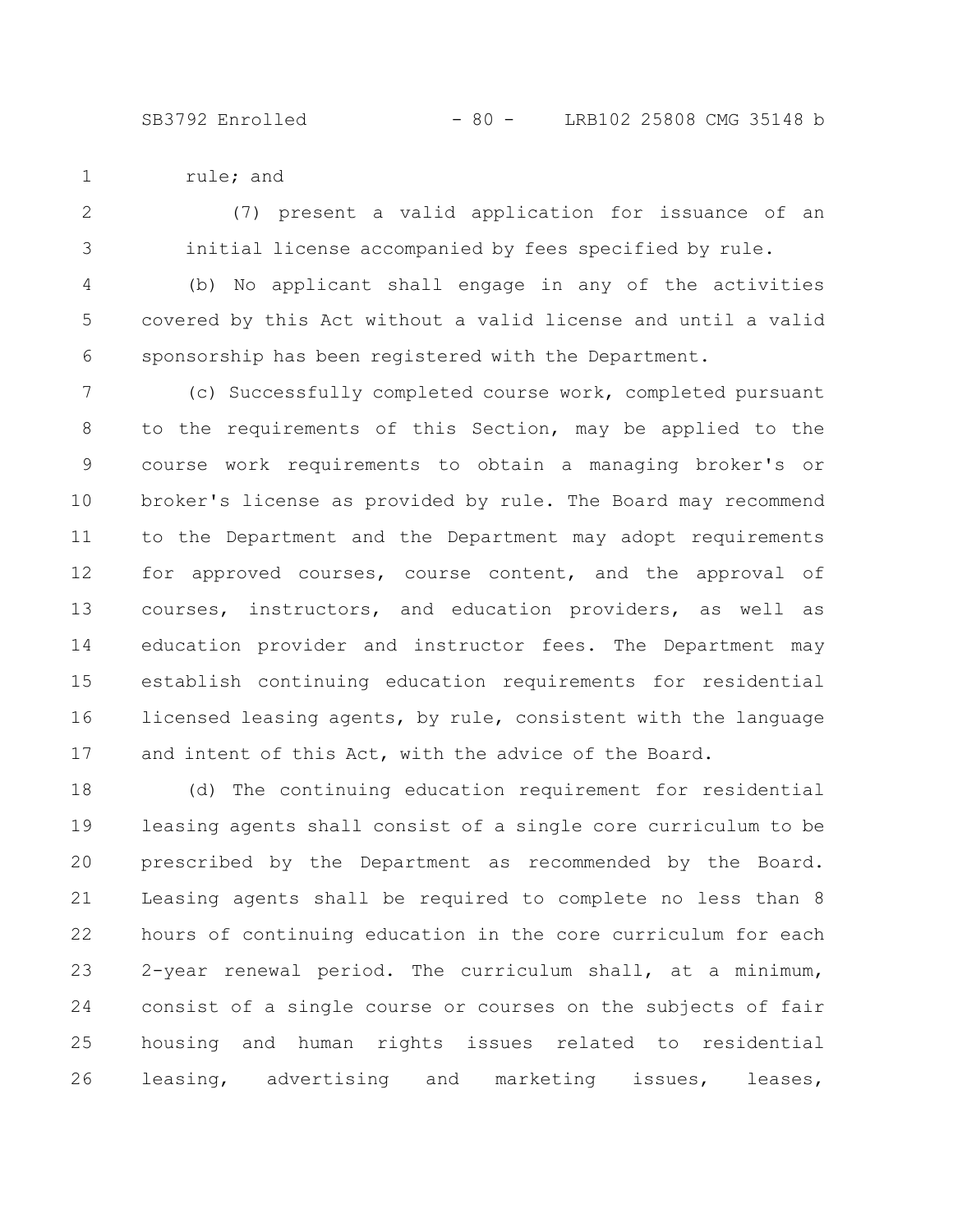|               | SB3792 Enrolled<br>$-81 -$<br>LRB102 25808 CMG 35148 b         |
|---------------|----------------------------------------------------------------|
| $\mathbf 1$   | applications, credit reports, and criminal history, the        |
| 2             | handling of funds, owner-tenant relationships and owner-tenant |
| 3             | laws, and environmental issues relating to residential real    |
| 4             | estate.                                                        |
| 5             | (Source: P.A. 100-188, eff. 1-1-18; 101-357, eff. 8-9-19.)     |
| 6             | $(225$ ILCS $454/5-27)$                                        |
| 7             | (Section scheduled to be repealed on January 1, 2030)          |
| 8             | Sec. 5-27. Requirements for licensure as a broker.             |
| $\mathcal{G}$ | (a) Every applicant for licensure as a broker must meet        |
| 10            | the following qualifications:                                  |
| 11            | (1) Be at least 18 years of age;                               |
| 12            | (2) Be of good moral character;                                |
| 13            | (3) Successfully complete a 4-year course of study in          |
| 14            | a high school or secondary school approved by the state in     |
| 15            | which the school is located, or possess a State of             |
| 16            | Illinois High School Diploma high school equivalency           |
| 17            | certificate, which shall be verified under oath by the         |
| 18            | applicant;                                                     |
| 19            | (Blank);<br>(4)                                                |
| 20            | (5) Provide satisfactory evidence of having completed          |
| 21            | 75 hours of instruction in real estate courses approved by     |
| 22            | Department, 15 hours of which must consist of<br>the           |
| 23            | situational and case studies presented in the classroom or     |
| 24            | by live, interactive webinar or online distance education      |

courses; 25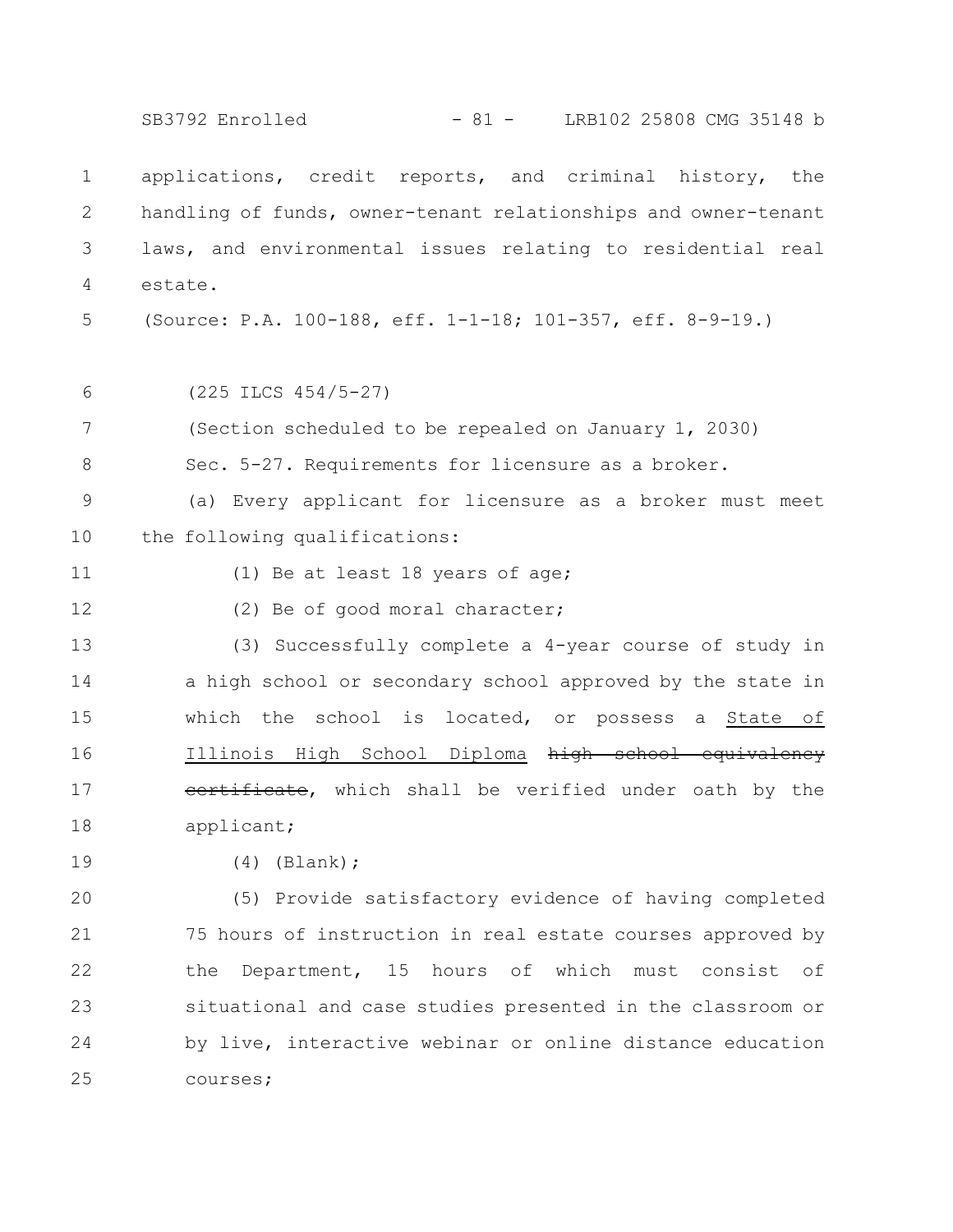SB3792 Enrolled - 82 - LRB102 25808 CMG 35148 b

(6) Personally take and pass a written examination authorized by the Department; 1 2

(7) Present a valid application for issuance of a license accompanied by the fees specified by rule. 3 4

(b) The requirements specified in items (3) and (5) of subsection (a) of this Section do not apply to applicants who are currently admitted to practice law by the Supreme Court of Illinois and are currently in active standing. 5 6 7 8

(c) No applicant shall engage in any of the activities covered by this Act until a valid sponsorship has been registered with the Department. 9 10 11

(d) All licenses should be readily available to the public at the licensee's place of business. 12 13

(e) An individual holding an active license as a managing broker may, upon written request to the Department, permanently and irrevocably place his or her managing broker license on inactive status and shall be issued a broker's license in exchange. Any individual obtaining a broker's license under this subsection (e) shall be considered as having obtained a broker's license by education and passing the required test and shall be treated as such in determining compliance with this Act. 14 15 16 17 18 19 20 21 22

(Source: P.A. 100-188, eff. 1-1-18; 101-357, eff. 8-9-19.) 23

24

(225 ILCS 454/5-28)

(Section scheduled to be repealed on January 1, 2030) 25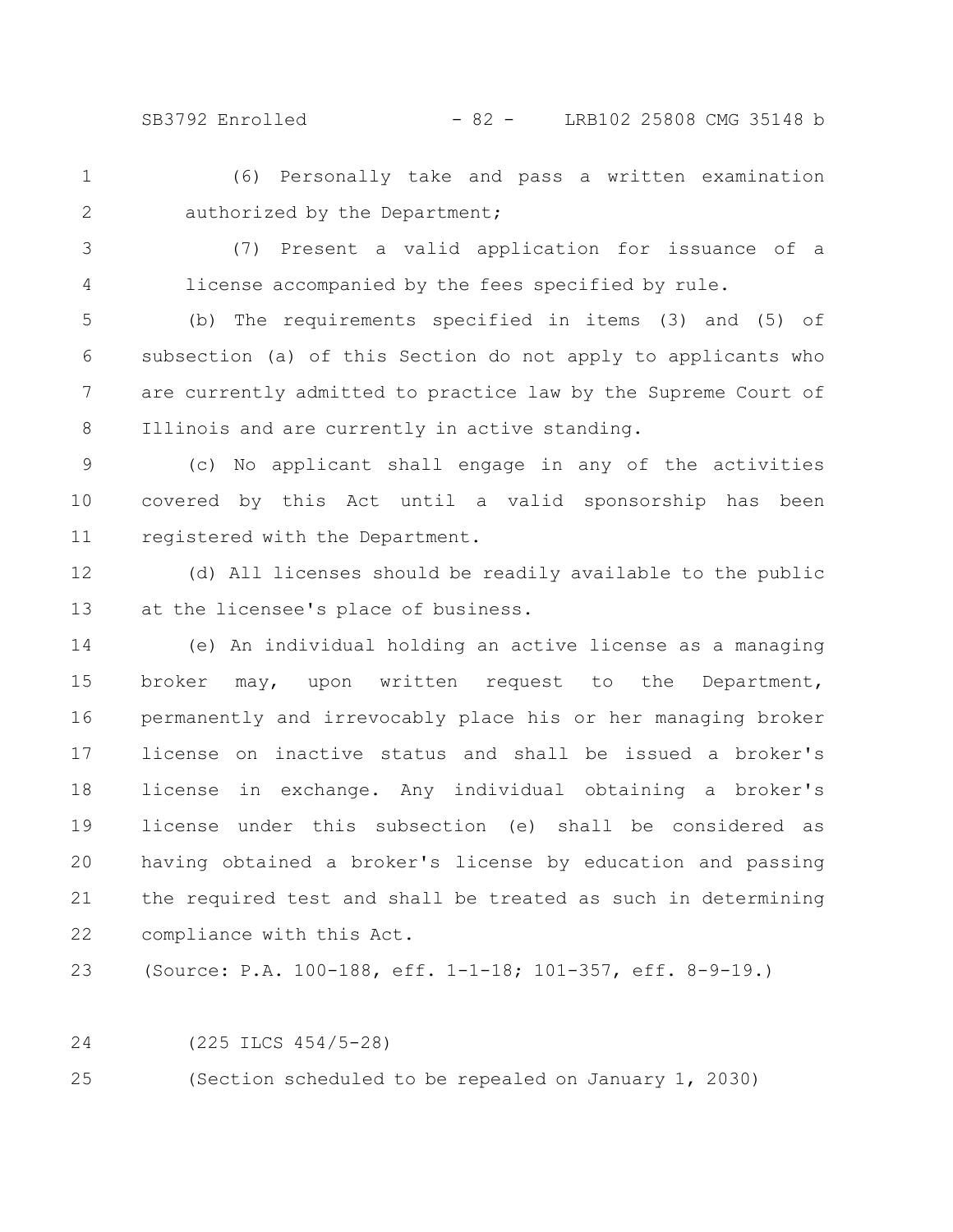## SB3792 Enrolled - 83 - LRB102 25808 CMG 35148 b

Sec. 5-28. Requirements for licensure as a managing broker. 1 2

(a) Every applicant for licensure as a managing broker must meet the following qualifications: 3 4

5

6

(1) be at least 20 years of age;

(2) be of good moral character;

(3) have been licensed at least 2 consecutive years out of the preceding 3 years as a broker; 7 8

(4) successfully complete a 4-year course of study in high school or secondary school approved by the state in which the school is located, or a State of Illinois High School Diploma high school equivalency certificate, which shall be verified under oath by the applicant; 9 10 11 12 13

(5) provide satisfactory evidence of having completed at least 165 hours, 120 of which shall be those hours required pre-licensure and post-licensure to obtain a broker's license, and 45 additional hours completed within the year immediately preceding the filing of an application for a managing broker's license, which hours shall focus on brokerage administration and management and residential leasing agent management and include at least 15 hours in the classroom or by live, interactive webinar or online distance education courses; 14 15 16 17 18 19 20 21 22 23

(6) personally take and pass a written examination authorized by the Department; and 24 25

26

(7) submit a valid application for issuance of a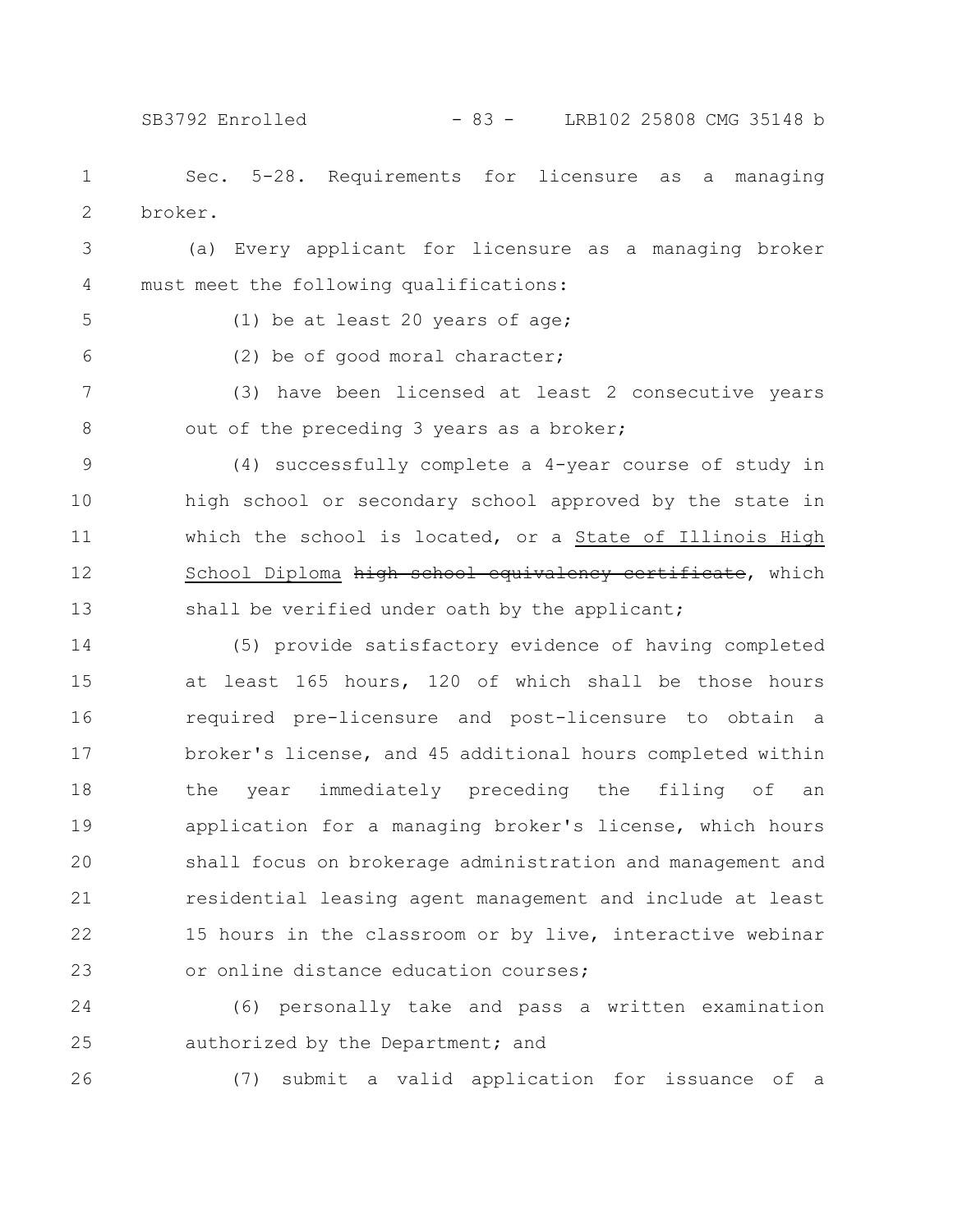SB3792 Enrolled - 84 - LRB102 25808 CMG 35148 b

license accompanied by the fees specified by rule. (b) The requirements specified in item (5) of subsection (a) of this Section do not apply to applicants who are currently admitted to practice law by the Supreme Court of Illinois and are currently in active standing. 1 2 3 4 5

(Source: P.A. 100-188, eff. 1-1-18; 101-357, eff. 8-9-19.) 6

Section 75. The Illinois Public Aid Code is amended by changing Sections 4-1.9 and 9A-8 as follows: 7 8

(305 ILCS 5/4-1.9) (from Ch. 23, par. 4-1.9) 9

Sec. 4-1.9. Participation in Educational and Vocational Training Programs. 10 11

(a) A parent or parents and a child age 16 or over not in regular attendance in school, as defined in Section 4-1.1 as that Section existed on August 26, 1969 (the effective date of Public Act 76-1047), for whom education and training is suitable, must participate in the educational and vocational training programs provided pursuant to Article IXA. 12 13 14 15 16 17

(b) A parent who is less than 20 years of age and who has not received a high school diploma or State of Illinois High School Diploma high school equivalency certificate is required to be enrolled in school or in an educational program that is expected to result in the receipt of a high school diploma or State of Illinois High School Diploma high school equivalency certificate, except 18 and 19 year old parents may be assigned 18 19 20 21 22 23 24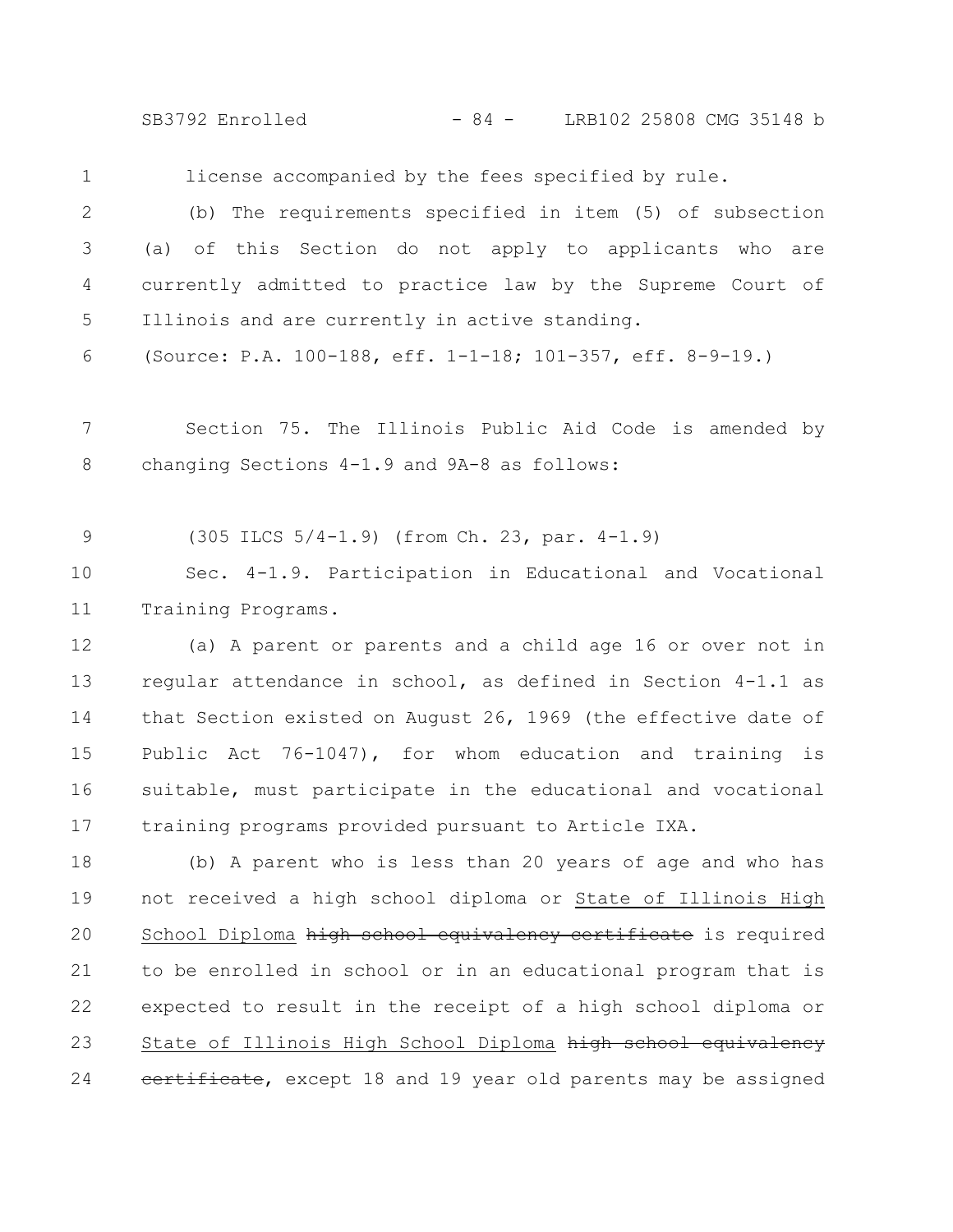to work activities or training if it is determined based on an individualized assessment that secondary school is inappropriate. (Source: P.A. 89-6, eff. 3-6-95; 90-17, eff. 7-1-97.) (305 ILCS 5/9A-8) (from Ch. 23, par. 9A-8) Sec. 9A-8. Operation of program. (a) At the time of application or redetermination of eligibility under Article IV, as determined by rule, the Illinois Department shall provide information in writing and orally regarding the education, training and employment program to all applicants and recipients. The information required shall be established by rule and shall include, but need not be limited to: (1) education (including literacy training), 1 2 3 4 5 6 7 8 9 10 11 12 13 14 SB3792 Enrolled - 85 - LRB102 25808 CMG 35148 b

employment and training opportunities available, the criteria for approval of those opportunities, and the right to request changes in the personal responsibility and services plan to include those opportunities; 15 16 17 18

(1.1) a complete list of all activities that are approvable activities, and the circumstances under which they are approvable, including work activities, substance use disorder or mental health treatment, activities to escape and prevent domestic violence, caring for a medically impaired family member, and any other approvable activities, together with the right to and procedures for 19 20 21 22 23 24 25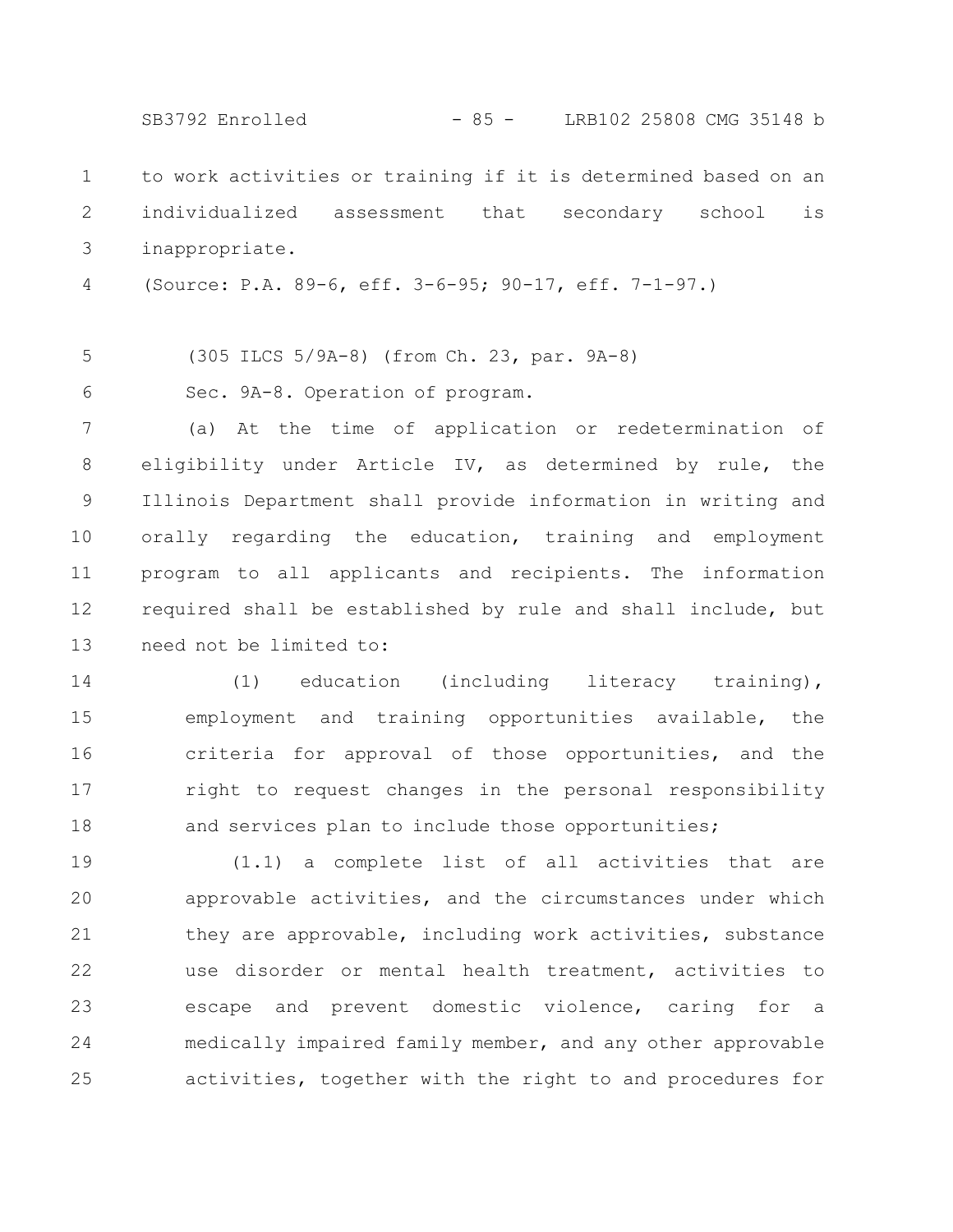1 2 amending the responsibility and services plan to include these activities;

(1.2) the rules concerning the lifetime limit on eligibility, including the current status of the applicant or recipient in terms of the months of remaining eligibility, the criteria under which a month will not count towards the lifetime limit, and the criteria under which a recipient may receive benefits beyond the end of the lifetime limit; 3 4 5 6 7 8 9

(2) supportive services including child care and the rules regarding eligibility for and access to the child care assistance program, transportation, initial expenses of employment, job retention, books and fees, and any other supportive services; 10 11 12 13 14

(3) the obligation of the Department to provide supportive services; 15 16

(4) the rights and responsibilities of participants, including exemption, sanction, reconciliation, and good cause criteria and procedures, termination for non-cooperation and reinstatement rules and procedures, and appeal and grievance procedures; and 17 18 19 20 21

22

(5) the types and locations of child care services.

(b) The Illinois Department shall notify the recipient in writing of the opportunity to volunteer to participate in the program. 23 24 25

(c) (Blank). 26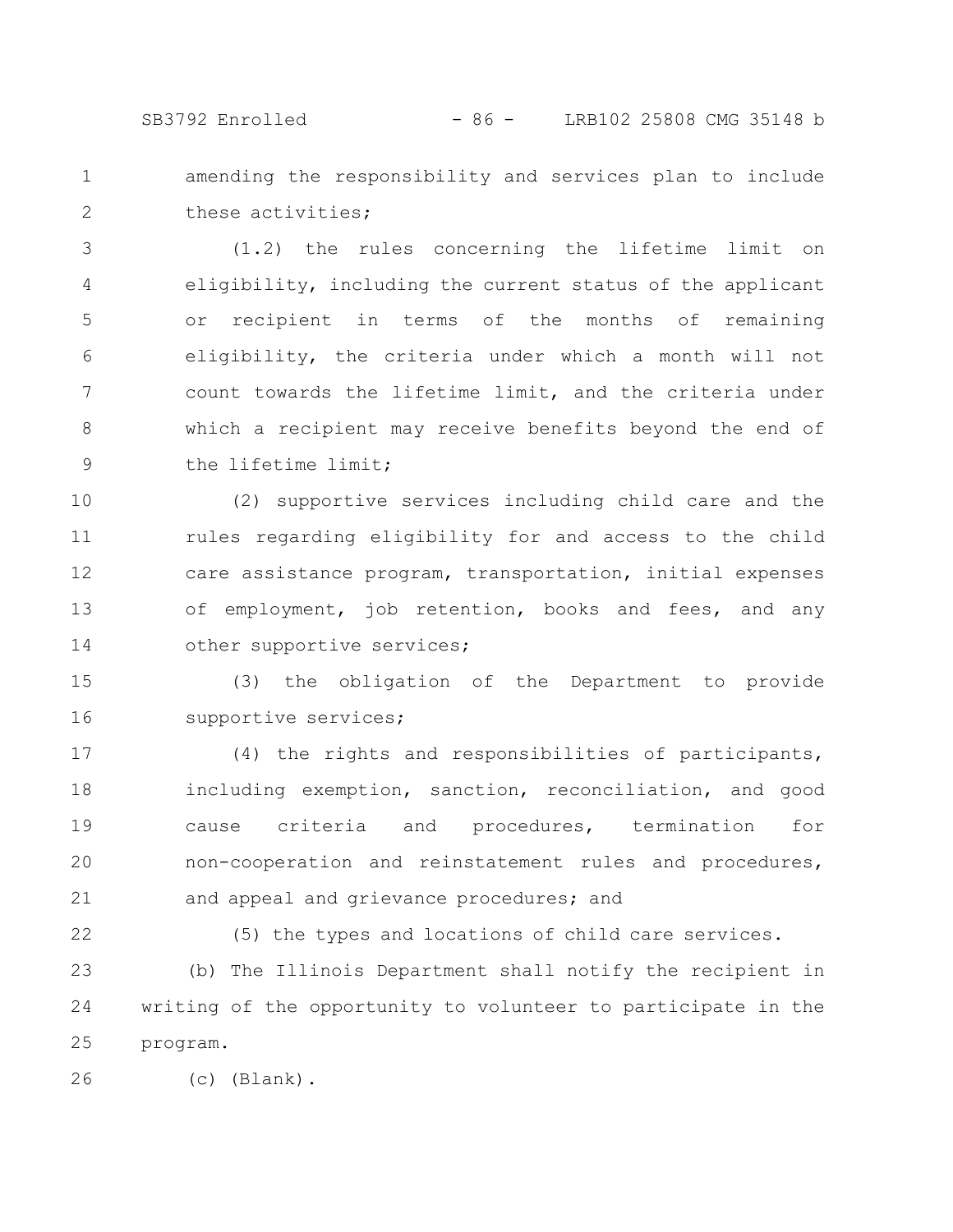SB3792 Enrolled - 87 - LRB102 25808 CMG 35148 b

(d) As part of the personal plan for achieving employment and self-sufficiency, the Department shall conduct an individualized assessment of the participant's employability. No participant may be assigned to any component of the education, training and employment activity prior to such assessment. The plan shall include collection of information on the individual's background, proficiencies, skills deficiencies, education level, work history, employment goals, interests, aptitudes, and employment preferences, as well as factors affecting employability or ability to meet participation requirements (e.g., health, physical or mental limitations, child care, family circumstances, domestic violence, sexual violence, substance use disorders, and special needs of any child of the individual). As part of the plan, individuals and Department staff shall work together to identify any supportive service needs required to enable the client to participate and meet the objectives of his or her employability plan. The assessment may be conducted through various methods such as interviews, testing, counseling, and self-assessment instruments. In the assessment process, the Department shall offer to include standard literacy testing and a determination of English language proficiency and shall provide it for those who accept the offer. Based on the assessment, the individual will be assigned to the appropriate activity. The decision will be based on a determination of the individual's level of preparation for employment as defined by 1 2 3 4 5 6 7 8 9 10 11 12 13 14 15 16 17 18 19 20 21 22 23 24 25 26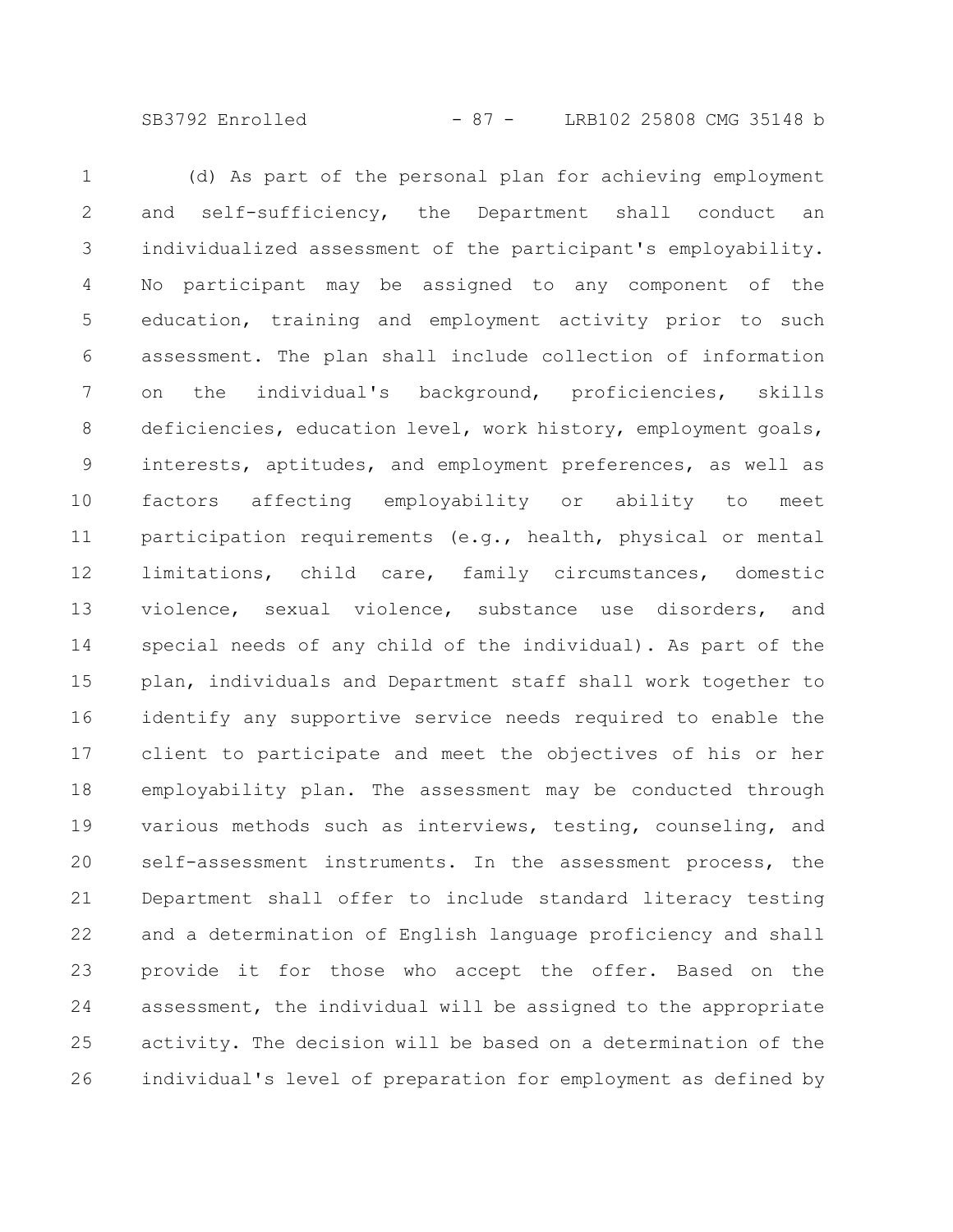rule. 1

(e) Recipients determined to be exempt may volunteer to participate pursuant to Section 9A-4 and must be assessed. 2 3

(f) As part of the personal plan for achieving employment and self-sufficiency under Section 4-1, an employability plan for recipients shall be developed in consultation with the participant. The Department shall have final responsibility for approving the employability plan. The employability plan shall: 4 5 6 7 8 9

10

(1) contain an employment goal of the participant;

(2) describe the services to be provided by the Department, including child care and other support services; 11 12 13

(3) describe the activities, such as component assignment, that will be undertaken by the participant to achieve the employment goal. The Department shall treat participation in high school and high school equivalency programs as a core activity and count participation in high school and high school equivalency programs toward the first 20 hours per week of participation. The Department shall approve participation in high school or high school equivalency programs upon written or oral request of the participant if he or she has not already earned a high school diploma or a State of Illinois High School Diploma high school equivalency certificate. However, participation in high school or high school 14 15 16 17 18 19 20 21 22 23 24 25 26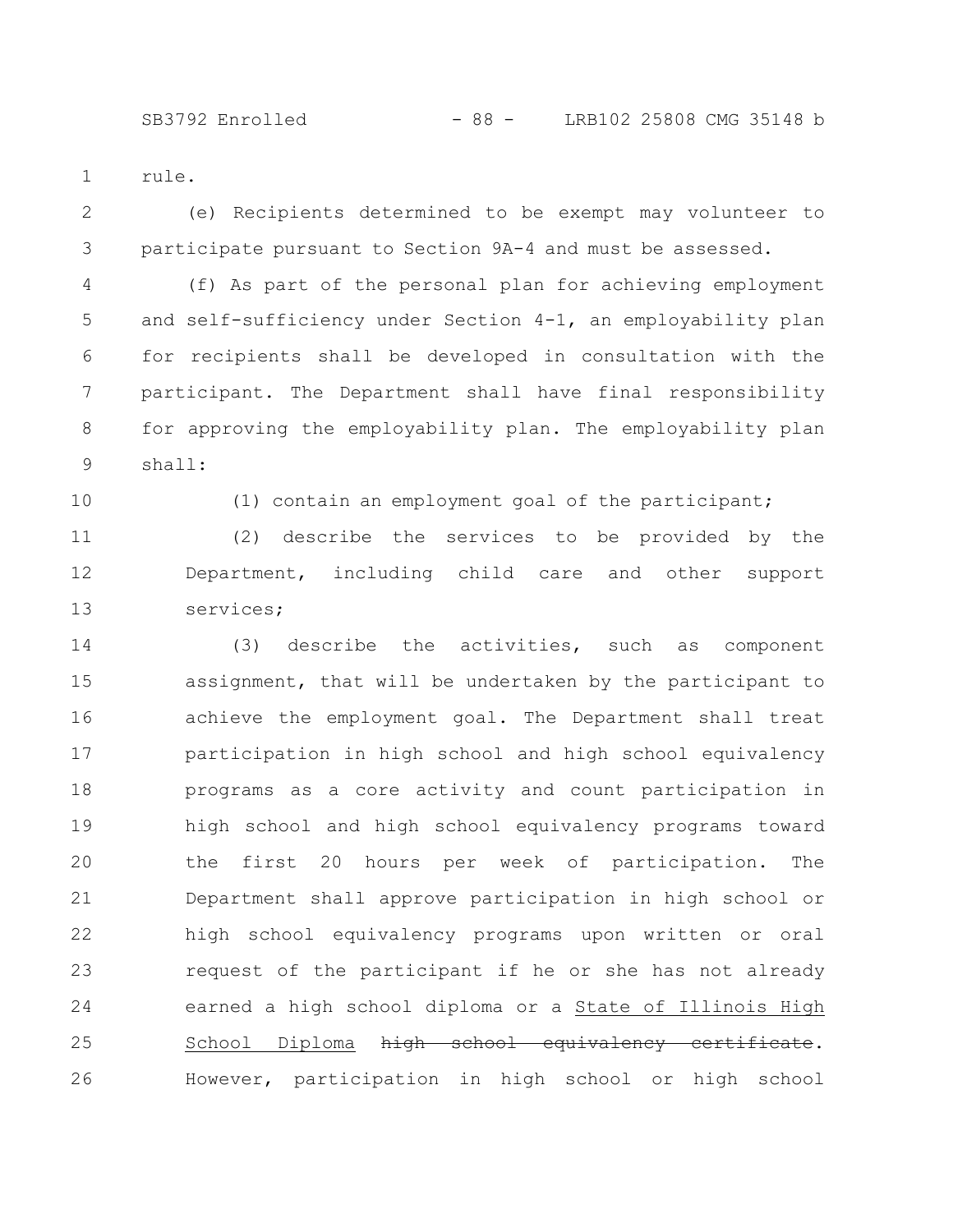SB3792 Enrolled - 89 - LRB102 25808 CMG 35148 b

equivalency programs may be delayed as part of an applicant's or recipient's personal plan for achieving employment and self-sufficiency if it is determined that the benefit from participating in another activity, such as, but not limited to, treatment for a substance use disorder or an English proficiency program, would be greater to the applicant or recipient than participation in high school or a high school equivalency program. The availability of high school and high school equivalency programs may also delay enrollment in those programs. The Department shall treat such activities as a core activity as long as satisfactory progress is made, as determined by the high school or high school equivalency program. Proof of satisfactory progress shall be provided by the participant or the school at the end of each academic term; and 1 2 3 4 5 6 7 8 9 10 11 12 13 14 15 16

(4) describe any other needs of the family that might be met by the Department. 17 18

(g) The employability plan shall take into account: 19

(1) available program resources;

20

23

(2) the participant's support service needs; 21

(3) the participant's skills level and aptitudes; 22

- (4) local employment opportunities; and
- (5) the preferences of the participant. 24

(h) A reassessment shall be conducted to assess a participant's progress and to review the employability plan on 25 26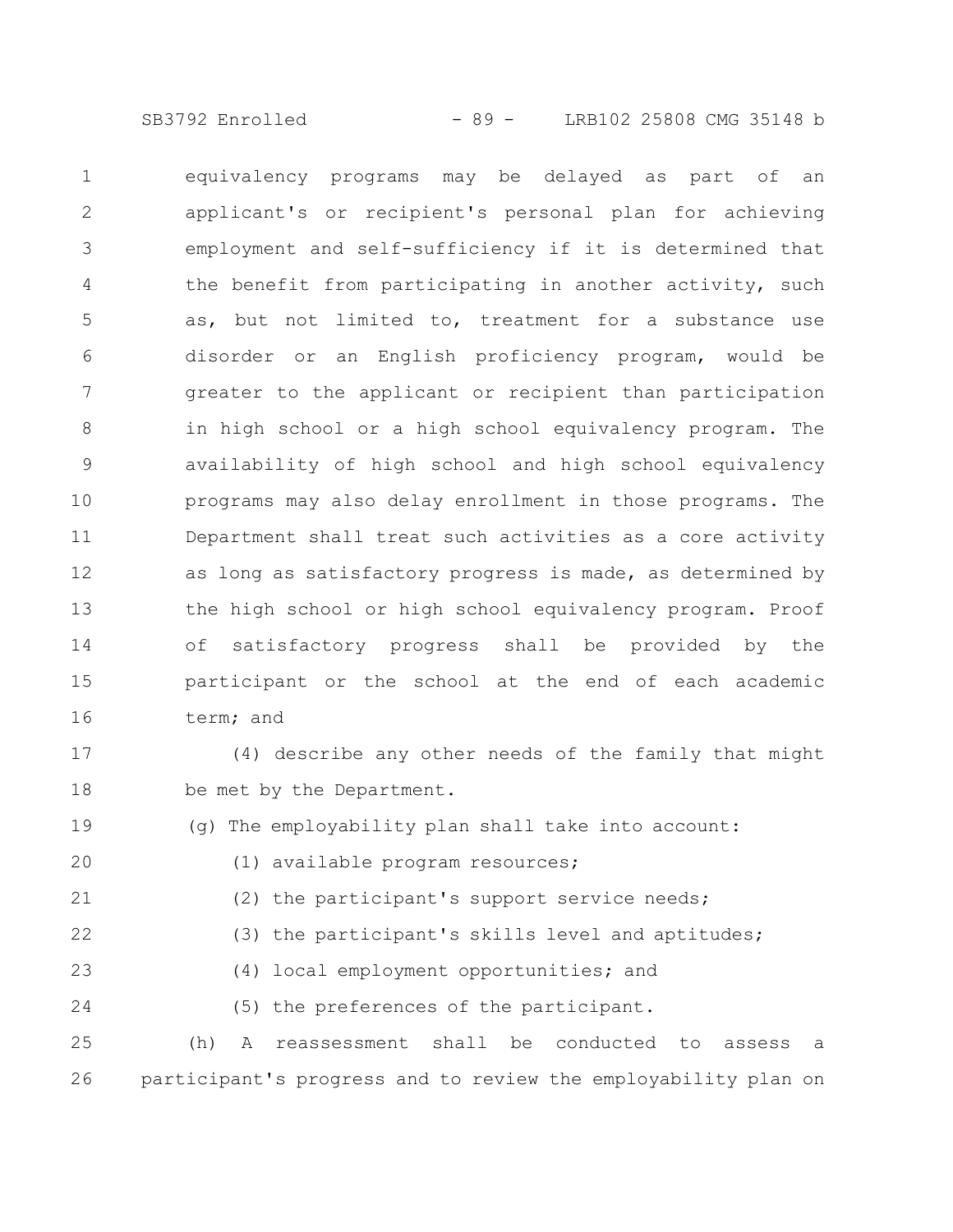SB3792 Enrolled - 90 - LRB102 25808 CMG 35148 b

the following occasions: 1

4

(1) upon completion of an activity and before assignment to an activity; 2 3

(2) upon the request of the participant;

(3) if the individual is not cooperating with the requirements of the program; and 5 6

(4) if the individual has failed to make satisfactory progress in an education or training program. 7 8

Based on the reassessment, the Department may revise the employability plan of the participant. 9 10

(Source: P.A. 99-746, eff. 1-1-17; 100-759, eff. 1-1-19.) 11

Section 80. The Firearm Concealed Carry Act is amended by changing Section 80 as follows: 12 13

(430 ILCS 66/80) 14

Sec. 80. Certified firearms instructors. 15

(a) Within 60 days of the effective date of this Act, the Illinois State Police shall begin approval of certified firearms instructors and enter certified firearms instructors into an online registry on the Illinois State Police's website. 16 17 18 19 20

(b) A person who is not a certified firearms instructor shall not teach applicant training courses or advertise or otherwise represent courses they teach as qualifying their students to meet the requirements to receive a license under 21 22 23 24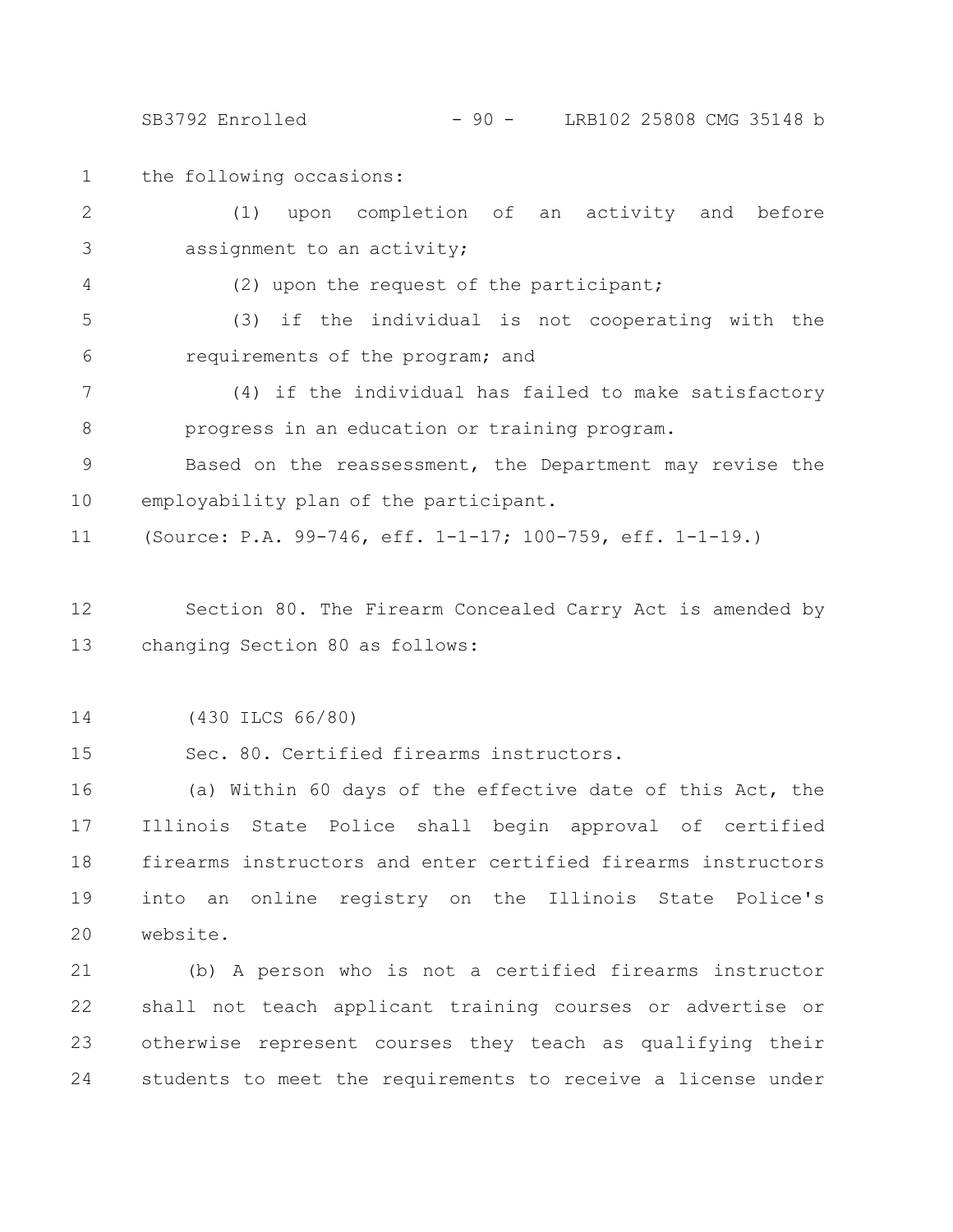SB3792 Enrolled - 91 - LRB102 25808 CMG 35148 b

this Act. Each violation of this subsection is a business offense with a fine of at least \$1,000 per violation. 1 2

(c) A person seeking to become a certified firearms instructor shall: 3 4

5

(1) be at least 21 years of age;

6

(2) be a legal resident of the United States; and

(3) meet the requirements of Section 25 of this Act, except for the Illinois residency requirement in item (xiv) of paragraph (2) of subsection (a) of Section 4 of the Firearm Owners Identification Card Act; and any additional uniformly applied requirements established by the Illinois State Police. 7 8 9 10 11 12

(d) A person seeking to become a certified firearms instructor, in addition to the requirements of subsection (c) of this Section, shall: 13 14 15

(1) possess a high school diploma or State of Illinois High School Diploma high school equivalency certificate; 16 17

(2) have at least one of the following valid firearms instructor certifications: 19 20

21

18

and

(A) certification from a law enforcement agency;

(B) certification from a firearm instructor course offered by a State or federal governmental agency; 22 23

(C) certification from a firearm instructor qualification course offered by the Illinois Law Enforcement Training Standards Board; or 24 25 26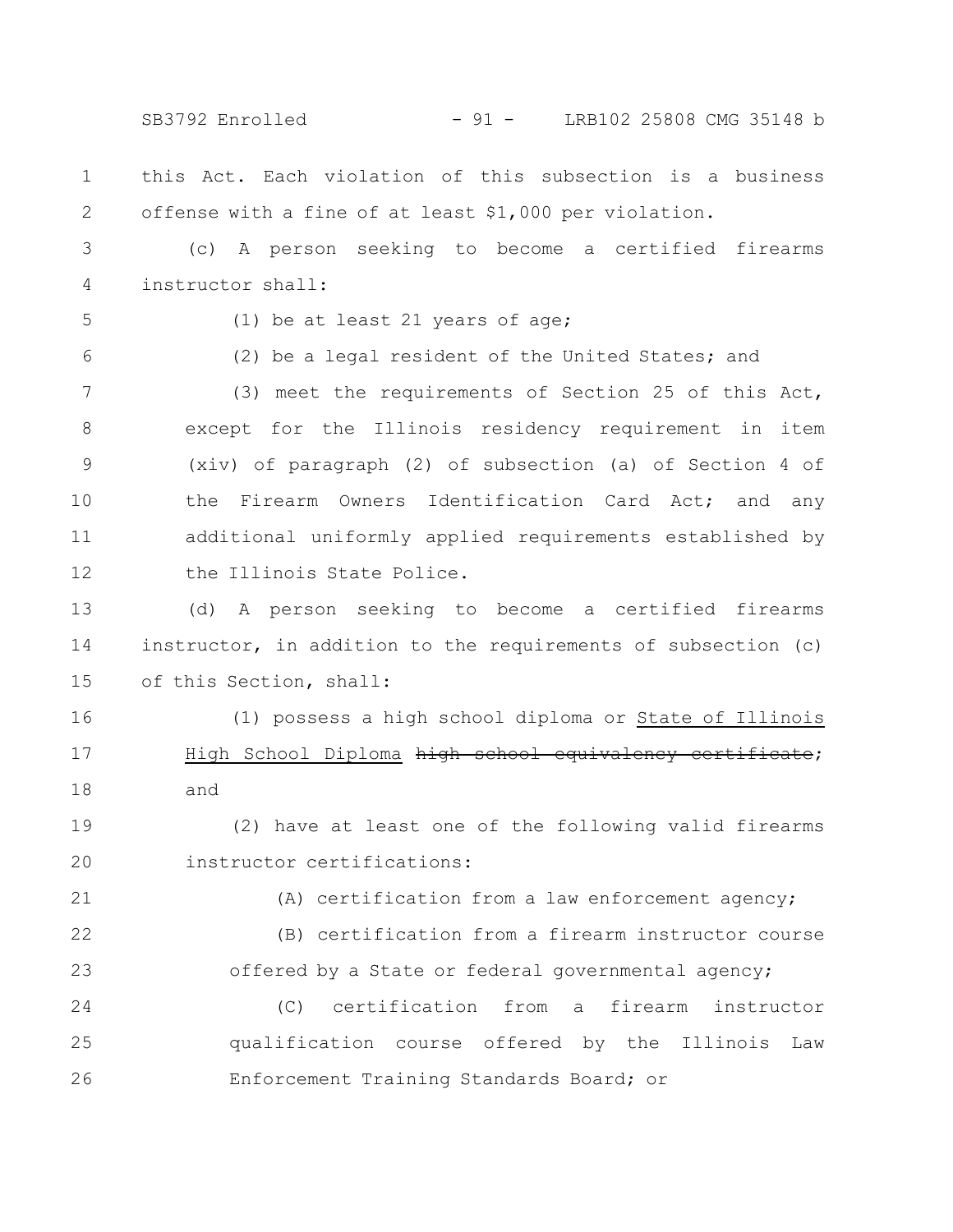SB3792 Enrolled - 92 - LRB102 25808 CMG 35148 b

(D) certification from an entity approved by the Illinois State Police that offers firearm instructor education and training in the use and safety of firearms. 1 2 3 4

(e) A person may have his or her firearms instructor certification denied or revoked if he or she does not meet the requirements to obtain a license under this Act, provides false or misleading information to the Illinois State Police, or has had a prior instructor certification revoked or denied by the Illinois State Police. 5 6 7 8 9 10

(Source: P.A. 102-538, eff. 8-20-21.) 11

Section 85. The Illinois Vehicle Code is amended by changing Sections 6-107 and 6-408.5 as follows: 12 13

(625 ILCS 5/6-107) (from Ch. 95 1/2, par. 6-107) 14

Sec. 6-107. Graduated license. 15

(a) The purpose of the Graduated Licensing Program is to develop safe and mature driving habits in young, inexperienced drivers and reduce or prevent motor vehicle accidents, fatalities, and injuries by: 16 17 18 19

(1) providing for an increase in the time of practice period before granting permission to obtain a driver's license; 20 21 22

(2) strengthening driver licensing and testing standards for persons under the age of 21 years; 23 24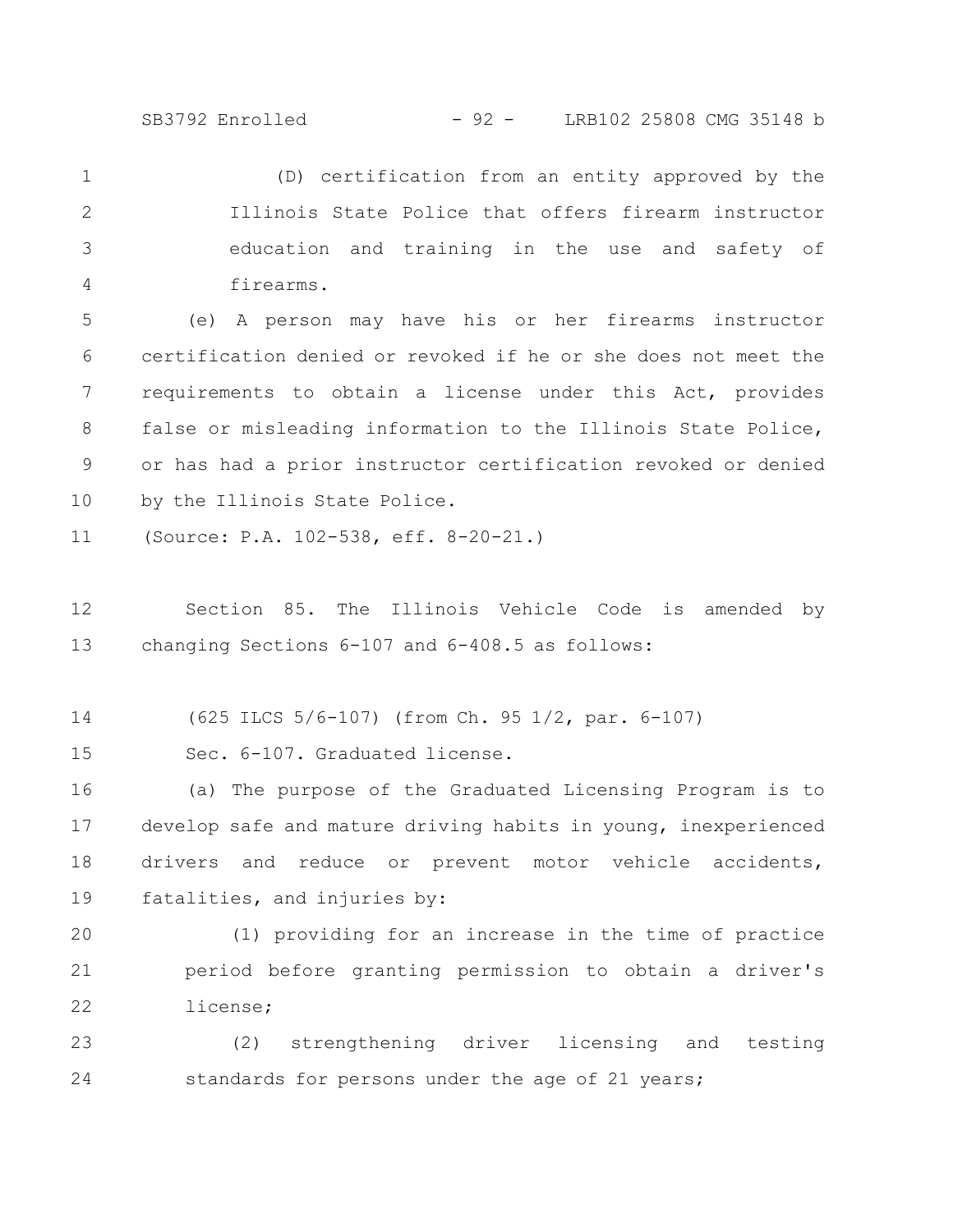SB3792 Enrolled - 93 - LRB102 25808 CMG 35148 b

- (3) sanctioning driving privileges of drivers under age 21 who have committed serious traffic violations or other specified offenses; and 1 2 3
- 4

5

(4) setting stricter standards to promote the public's health and safety.

(b) The application of any person under the age of 18 years, and not legally emancipated, for a drivers license or permit to operate a motor vehicle issued under the laws of this State, shall be accompanied by the written consent of either parent of the applicant; otherwise by the guardian having custody of the applicant, or in the event there is no parent or guardian, then by another responsible adult. The written consent must accompany any application for a driver's license under this subsection (b), regardless of whether or not the required written consent also accompanied the person's previous application for an instruction permit. 6 7 8 9 10 11 12 13 14 15 16

No graduated driver's license shall be issued to any applicant under 18 years of age, unless the applicant is at least 16 years of age and has: 17 18 19

(1) Held a valid instruction permit for a minimum of 9 months. 20 21

(2) Passed an approved driver education course and submits proof of having passed the course as may be required. 22 23 24

(3) Certification by the parent, legal guardian, or responsible adult that the applicant has had a minimum of 25 26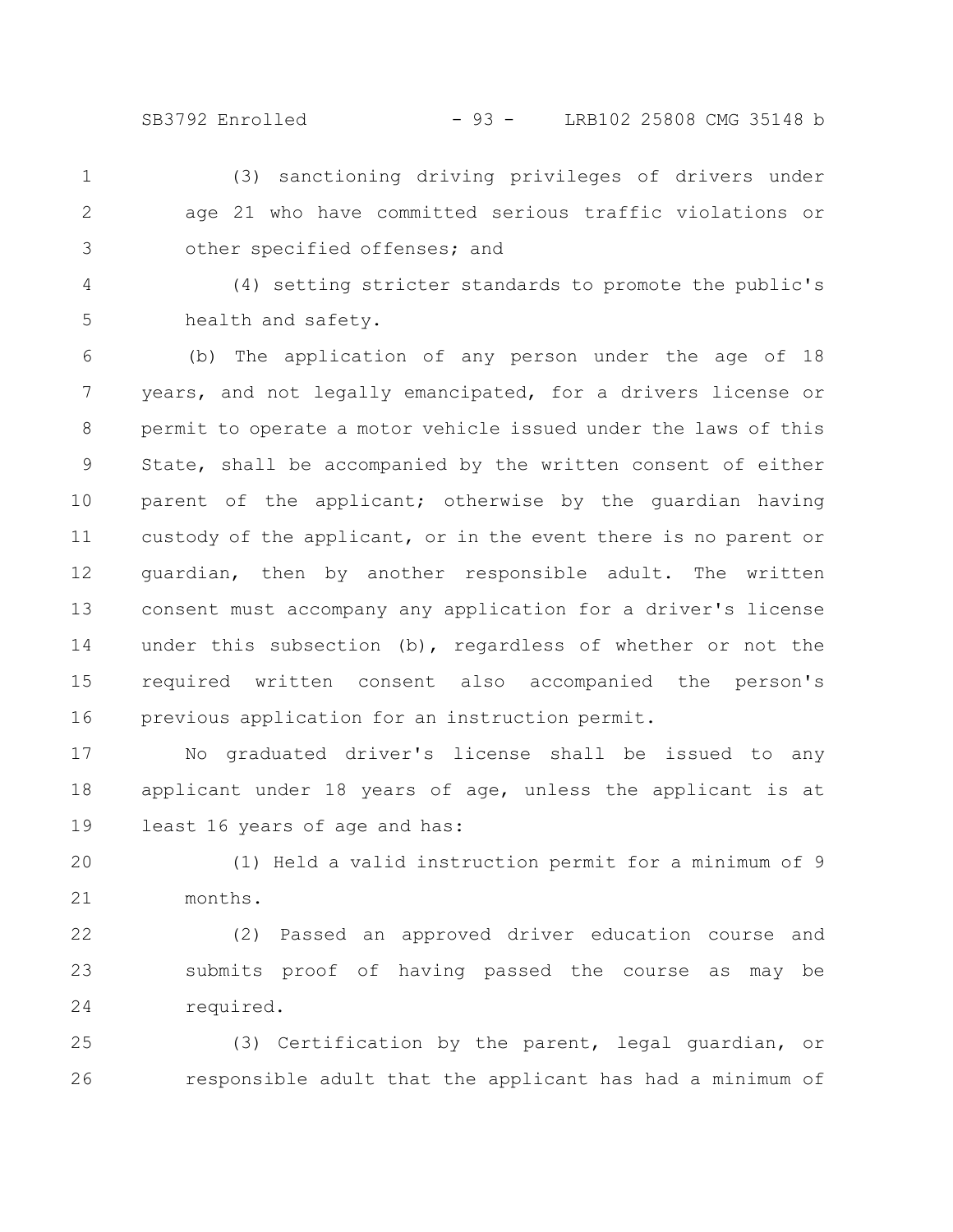SB3792 Enrolled - 94 - LRB102 25808 CMG 35148 b

50 hours of behind-the-wheel practice time, at least 10 hours of which have been at night, and is sufficiently prepared and able to safely operate a motor vehicle. 1 2 3

(b-1) No graduated driver's license shall be issued to any applicant who is under 18 years of age and not legally emancipated, unless the applicant has graduated from a secondary school of this State or any other state, is enrolled in a course leading to a State of Illinois High School Diploma high school equivalency certificate, has obtained a State of Illinois High School Diploma high school equivalency eertificate, is enrolled in an elementary or secondary school or college or university of this State or any other state and is not a chronic or habitual truant as provided in Section 26-2a of the School Code, or is receiving home instruction and submits proof of meeting any of those requirements at the time of application. 4 5 6 7 8 9 10 11 12 13 14 15 16

An applicant under 18 years of age who provides proof acceptable to the Secretary that the applicant has resumed regular school attendance or home instruction or that his or her application was denied in error shall be eligible to receive a graduated license if other requirements are met. The Secretary shall adopt rules for implementing this subsection  $(b-1)$ . 17 18 19 20 21 22 23

(c) No graduated driver's license or permit shall be issued to any applicant under 18 years of age who has committed the offense of operating a motor vehicle without a valid 24 25 26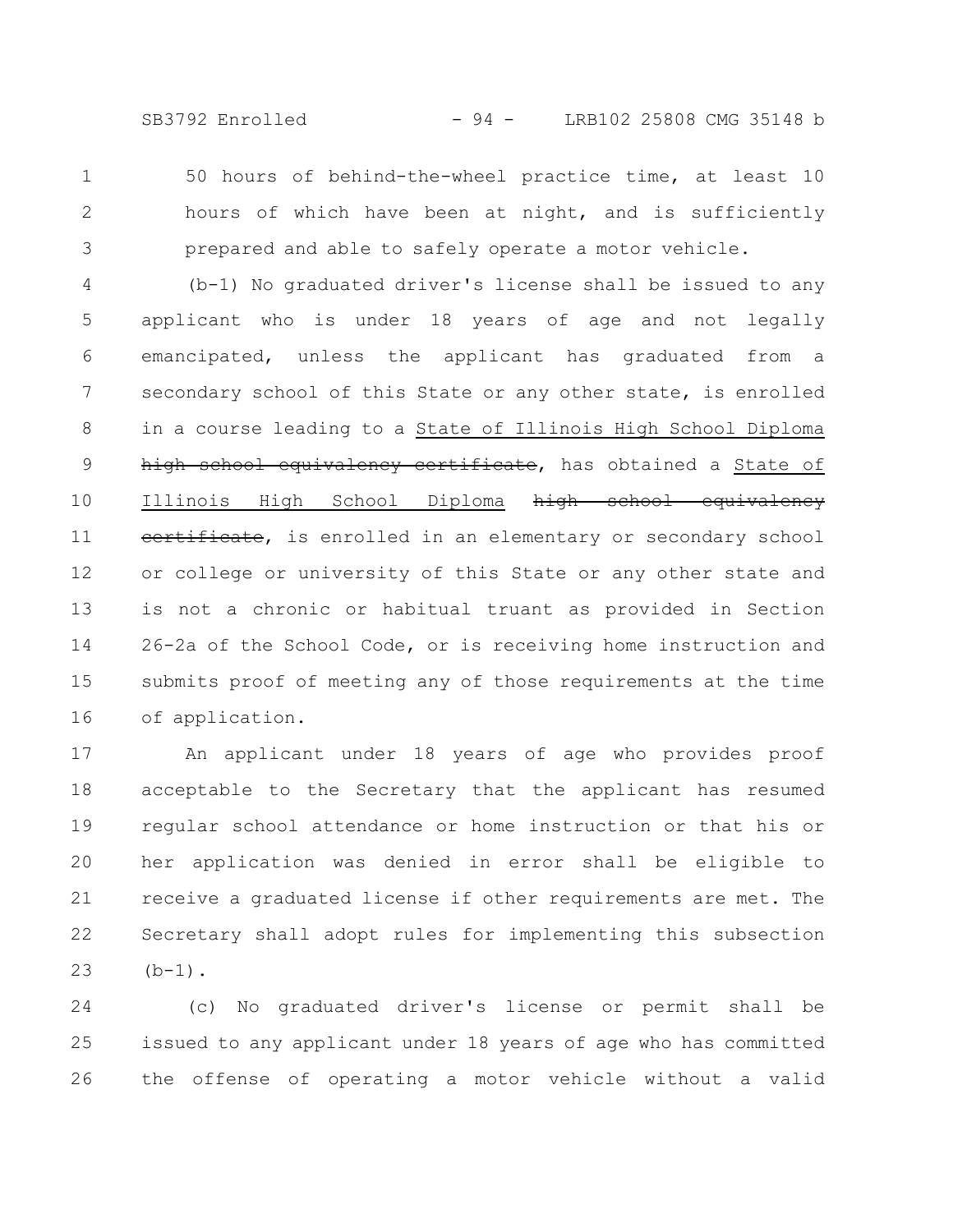license or permit in violation of Section 6-101 of this Code or a similar out of state offense and no graduated driver's license or permit shall be issued to any applicant under 18 years of age who has committed an offense that would otherwise result in a mandatory revocation of a license or permit as provided in Section 6-205 of this Code or who has been either convicted of or adjudicated a delinquent based upon a violation of the Cannabis Control Act, the Illinois Controlled Substances Act, the Use of Intoxicating Compounds Act, or the Methamphetamine Control and Community Protection Act while that individual was in actual physical control of a motor vehicle. For purposes of this Section, any person placed on probation under Section 10 of the Cannabis Control Act, Section 410 of the Illinois Controlled Substances Act, or Section 70 of the Methamphetamine Control and Community Protection Act shall not be considered convicted. Any person found guilty of this offense, while in actual physical control of a motor vehicle, shall have an entry made in the court record by the judge that this offense did occur while the person was in actual physical control of a motor vehicle and order the clerk of the court to report the violation to the Secretary of State as such. 1 2 3 4 5 6 7 8 9 10 11 12 13 14 15 16 17 18 19 20 21 22

(d) No graduated driver's license shall be issued for 9 months to any applicant under the age of 18 years who has committed and subsequently been convicted of an offense against traffic regulations governing the movement of 23 24 25 26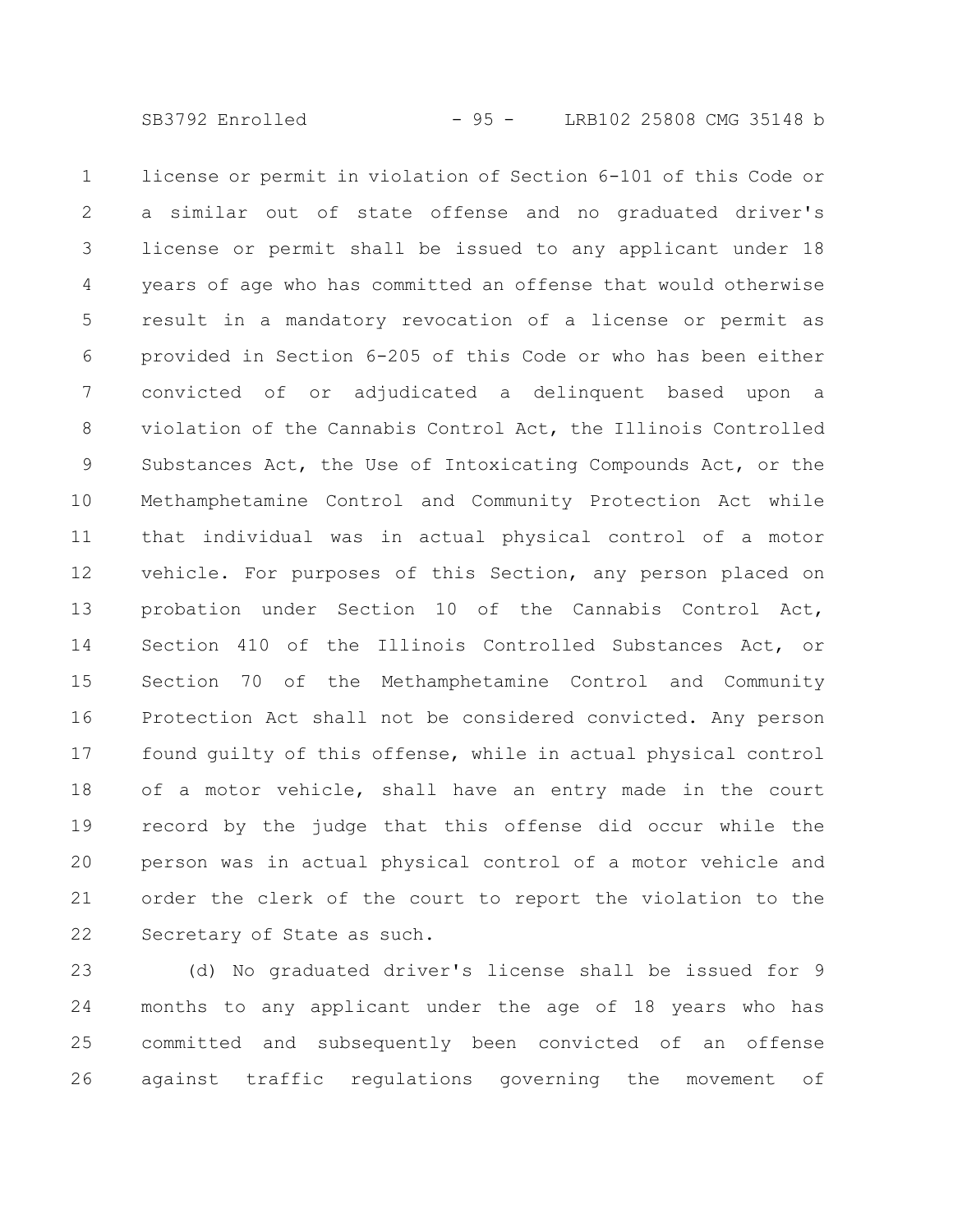vehicles, any violation of this Section or Section 12-603.1 of this Code, or who has received a disposition of court supervision for a violation of Section 6-20 of the Illinois Liquor Control Act of 1934 or a similar provision of a local ordinance. 1 2 3 4 5

(e) No graduated driver's license holder under the age of 18 years shall operate any motor vehicle, except a motor driven cycle or motorcycle, with more than one passenger in the front seat of the motor vehicle and no more passengers in the back seats than the number of available seat safety belts as set forth in Section 12-603 of this Code. If a graduated driver's license holder over the age of 18 committed an offense against traffic regulations governing the movement of vehicles or any violation of this Section or Section 12-603.1 of this Code in the 6 months prior to the graduated driver's license holder's 18th birthday, and was subsequently convicted of the violation, the provisions of this paragraph shall continue to apply until such time as a period of 6 consecutive months has elapsed without an additional violation and subsequent conviction of an offense against traffic regulations governing the movement of vehicles or any violation of this Section or Section 12-603.1 of this Code. 6 7 8 9 10 11 12 13 14 15 16 17 18 19 20 21 22

(f) (Blank). 23

(g) If a graduated driver's license holder is under the age of 18 when he or she receives the license, for the first 12 months he or she holds the license or until he or she reaches 24 25 26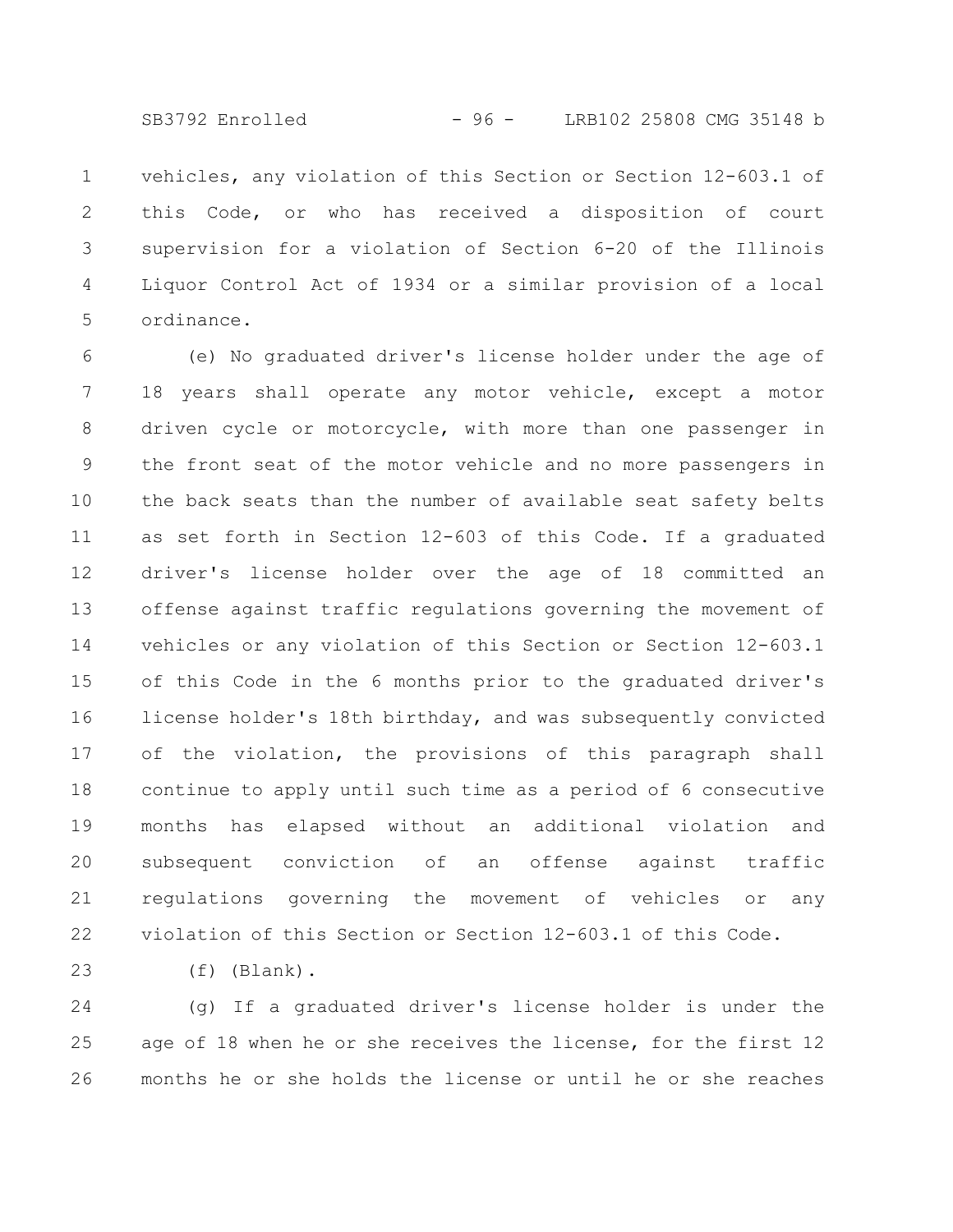SB3792 Enrolled - 97 - LRB102 25808 CMG 35148 b

the age of 18, whichever occurs sooner, the graduated license holder may not operate a motor vehicle with more than one passenger in the vehicle who is under the age of 20, unless any additional passenger or passengers are siblings, step-siblings, children, or stepchildren of the driver. If a graduated driver's license holder committed an offense against traffic regulations governing the movement of vehicles or any violation of this Section or Section 12-603.1 of this Code during the first 12 months the license is held and subsequently is convicted of the violation, the provisions of this paragraph shall remain in effect until such time as a period of 6 consecutive months has elapsed without an additional violation and subsequent conviction of an offense against traffic regulations governing the movement of vehicles or any violation of this Section or Section 12-603.1 of this Code. 1 2 3 4 5 6 7 8 9 10 11 12 13 14 15 16

(h) It shall be an offense for a person that is age 15, but under age 20, to be a passenger in a vehicle operated by a driver holding a graduated driver's license during the first 12 months the driver holds the license or until the driver reaches the age of 18, whichever occurs sooner, if another passenger under the age of 20 is present, excluding a sibling, step-sibling, child, or step-child of the driver. 17 18 19 20 21 22 23

(i) No graduated driver's license shall be issued to any applicant under the age of 18 years if the applicant has been issued a traffic citation for which a disposition has not been 24 25 26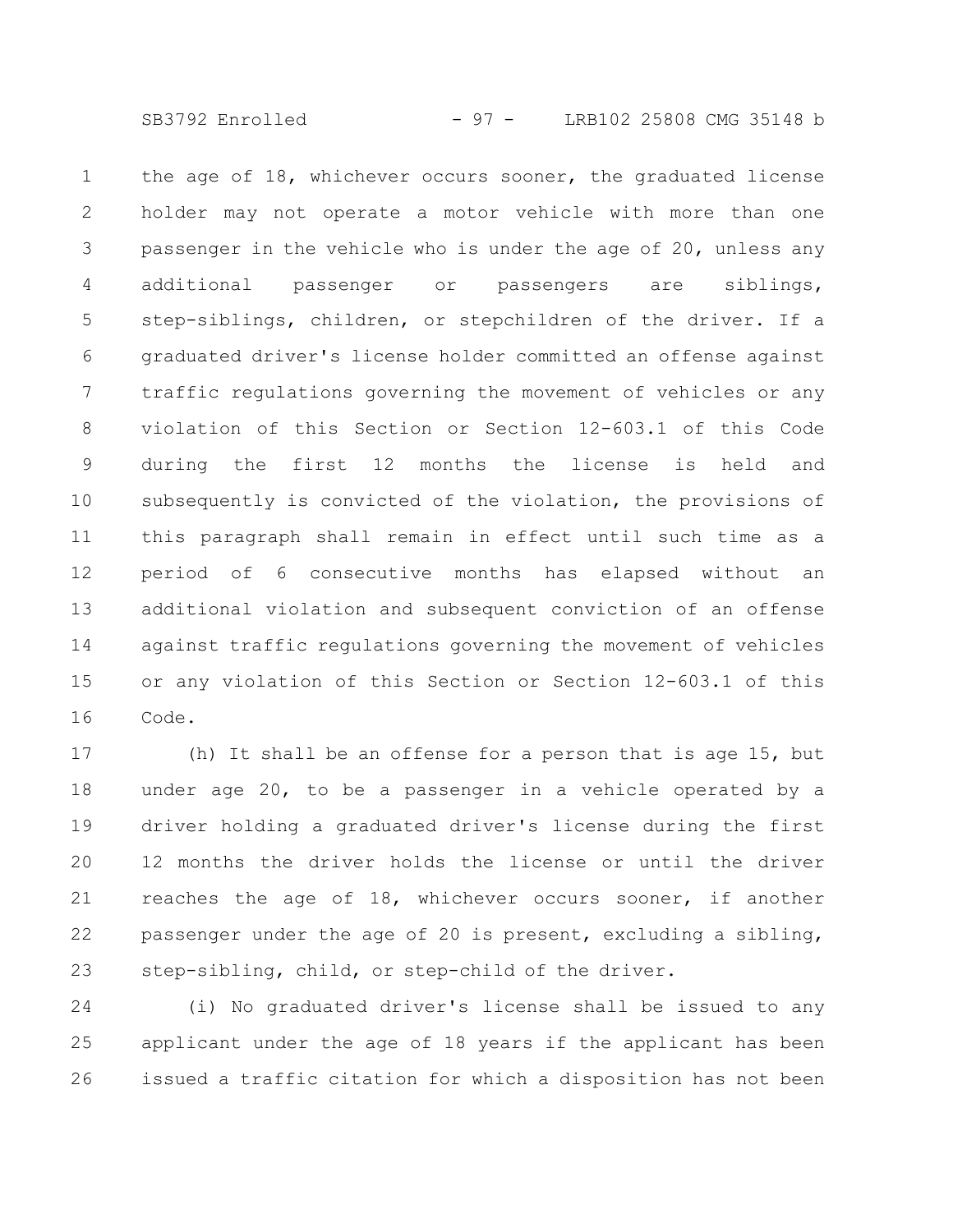SB3792 Enrolled - 98 - LRB102 25808 CMG 35148 b

rendered at the time of application. 1

(Source: P.A. 97-229, eff. 7-28-11; 97-835, eff. 7-20-12; 98-168, eff. 1-1-14; 98-718, eff. 1-1-15.) 2 3

(625 ILCS 5/6-408.5) 4

Sec. 6-408.5. Courses for students or high school dropouts; limitation. 5 6

(a) No driver training school or driving training instructor licensed under this Act may request a certificate of completion from the Secretary of State as provided in Section 6-411 for any person who is enrolled as a student in any public or non-public secondary school at the time such instruction is to be provided, or who was so enrolled during the semester last ended if that instruction is to be provided between semesters or during the summer after the regular school term ends, unless that student has received a passing grade in at least 8 courses during the 2 semesters last ending prior to requesting a certificate of completion from the Secretary of State for the student. 7 8 9 10 11 12 13 14 15 16 17 18

(b) No driver training school or driving training instructor licensed under this Act may request a certificate of completion from the Secretary of State as provided in Section 6-411 for any person who has dropped out of school and has not yet attained the age of 18 years unless the driver training school or driving training instructor has: 1) obtained written documentation verifying the dropout's 19 20 21 22 23 24 25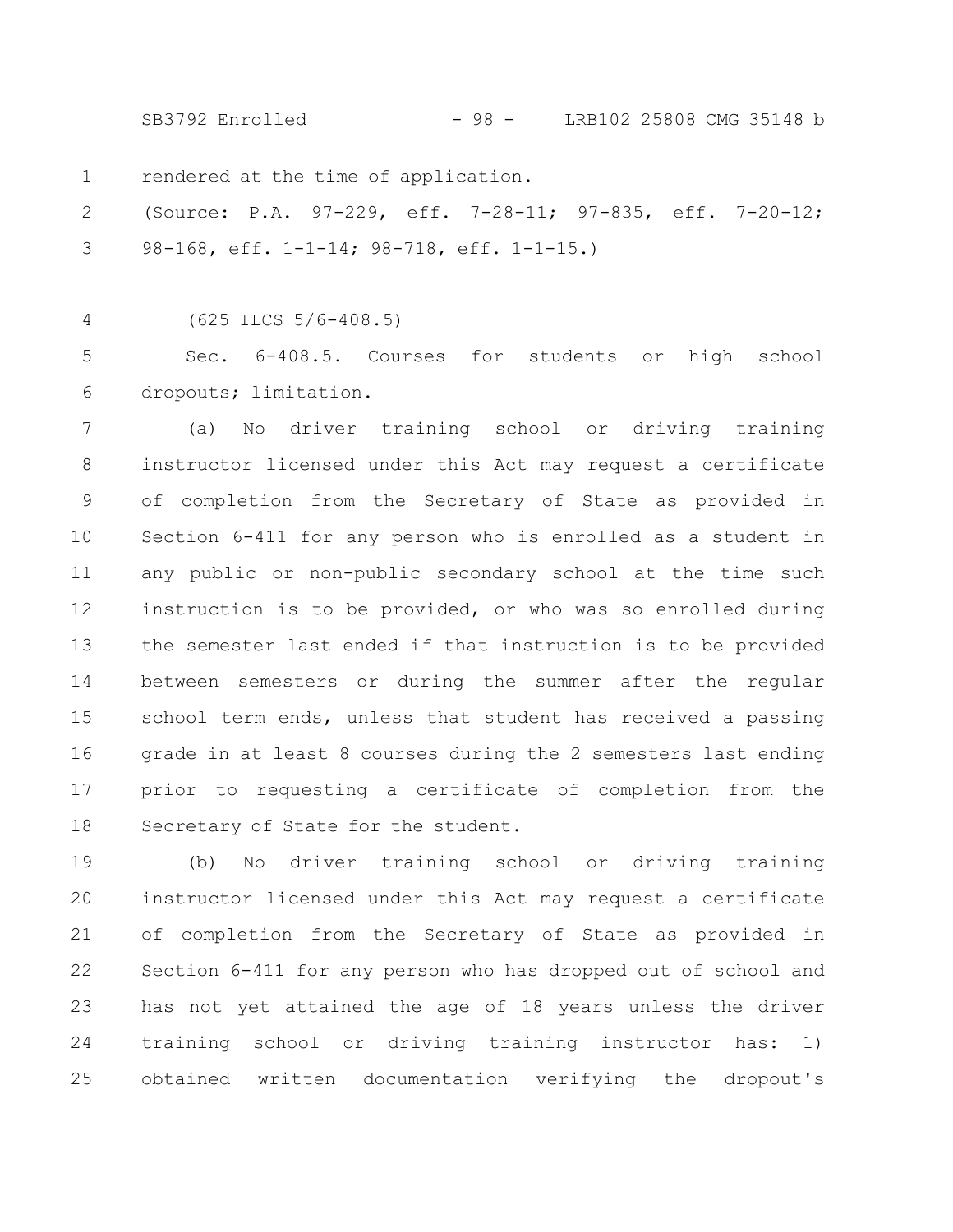SB3792 Enrolled - 99 - LRB102 25808 CMG 35148 b

enrollment in a high school equivalency testing or alternative education program or has obtained a copy of the dropout's State of Illinois High School Diploma high school equivalency eertificate; 2) obtained verification that the student prior to dropping out had received a passing grade in at least 8 courses during the 2 previous semesters last ending prior to requesting a certificate of completion; or 3) obtained written consent from the dropout's parents or guardians and the regional superintendent. 1 2 3 4 5 6 7 8 9

(c) Students shall be informed of the eligibility requirements of this Act in writing at the time of registration. 10 11 12

(d) The superintendent of schools of the school district in which the student resides and attends school or in which the student resides at the time he or she drops out of school (with respect to a public high school student or a dropout from the public high school) or the chief school administrator (with respect to a student who attends a non-public high school or a dropout from a non-public high school) may waive the requirements of this Section if the superintendent or chief school administrator, as the case may be, deems it to be in the best interests of the student or dropout. Before requesting a certificate of completion from the Secretary of State for any person who is enrolled as a student in any public or non-public secondary school or who was so enrolled in the semester last ending prior to the request for a certificate of completion 13 14 15 16 17 18 19 20 21 22 23 24 25 26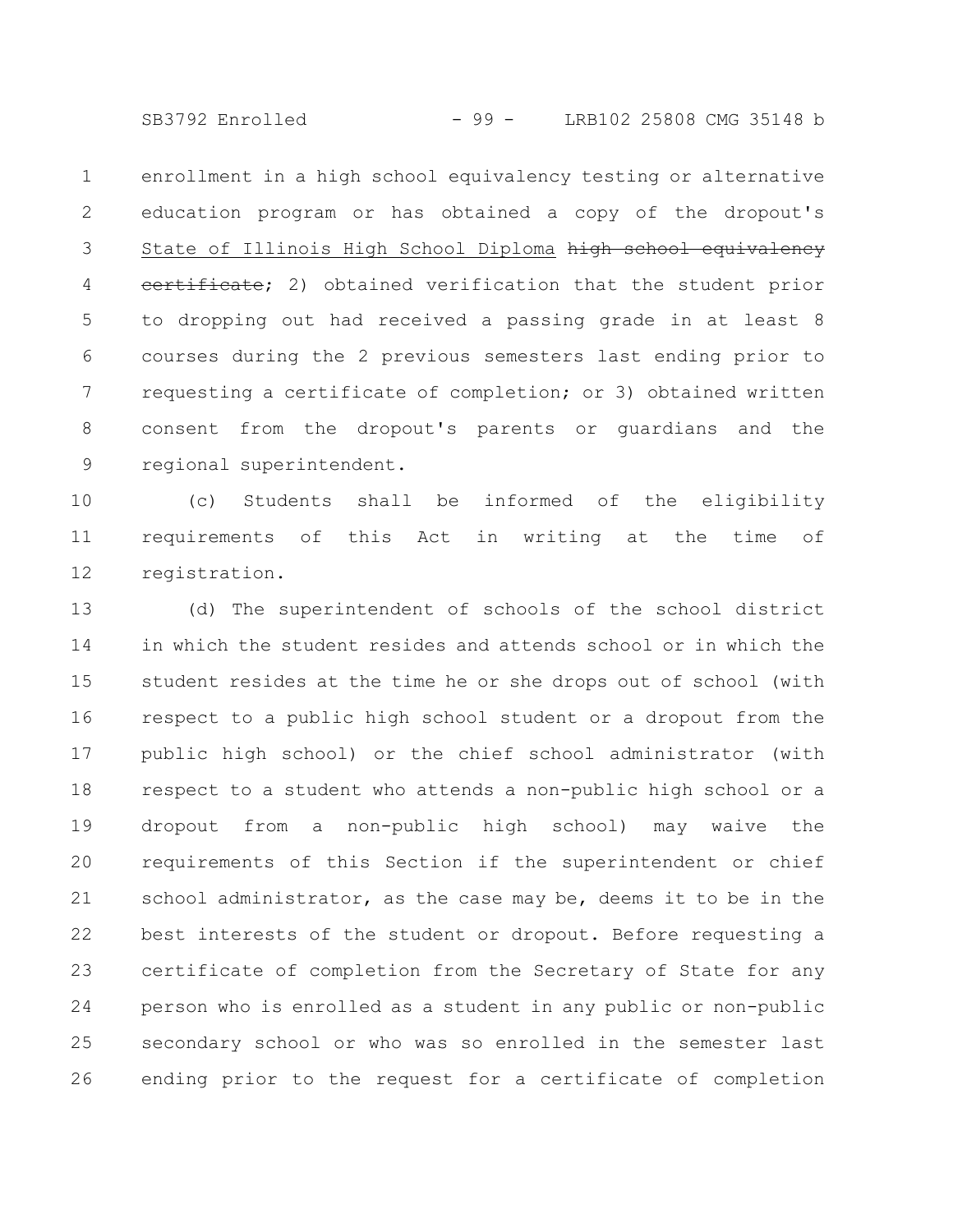SB3792 Enrolled - 100 - LRB102 25808 CMG 35148 b

from the Secretary of State or who is of high school age, the driver training school shall determine from the school district in which that person resides or resided at the time of dropping out of school, or from the chief administrator of the non-public high school attended or last attended by such person, as the case may be, that such person is not ineligible to receive a certificate of completion under this Section. (Source: P.A. 98-718, eff. 1-1-15.) 1 2 3 4 5 6 7 8

Section 90. The Unified Code of Corrections is amended by changing Sections  $3-6-3$ ,  $3-6-8$ , and  $5-8-1.3$  as follows: 9 10

(730 ILCS 5/3-6-3) (from Ch. 38, par. 1003-6-3) 11

Sec. 3-6-3. Rules and regulations for sentence credit. 12

(a)(1) The Department of Corrections shall prescribe rules and regulations for awarding and revoking sentence credit for persons committed to the Department which shall be subject to review by the Prisoner Review Board. 13 14 15 16

(1.5) As otherwise provided by law, sentence credit may be awarded for the following: 17 18

(A) successful completion of programming while in custody of the Department or while in custody prior to sentencing; 19 20 21

(B) compliance with the rules and regulations of the Department; or 22 23

24

(C) service to the institution, service to a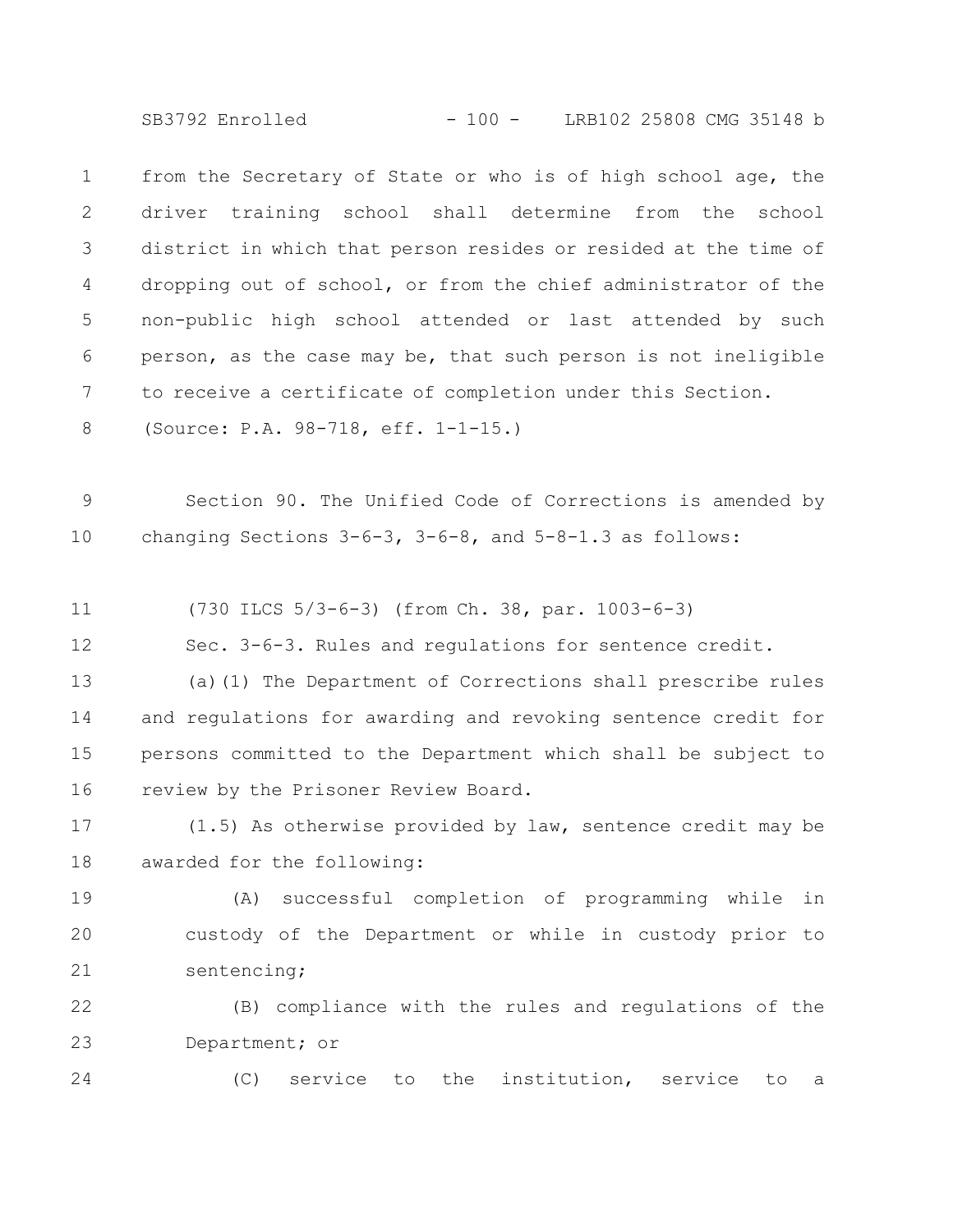SB3792 Enrolled - 101 - LRB102 25808 CMG 35148 b

1

community, or service to the State.

(2) Except as provided in paragraph (4.7) of this subsection (a), the rules and regulations on sentence credit shall provide, with respect to offenses listed in clause (i), (ii), or (iii) of this paragraph (2) committed on or after June 19, 1998 or with respect to the offense listed in clause (iv) of this paragraph (2) committed on or after June 23, 2005 (the effective date of Public Act 94-71) or with respect to offense listed in clause (vi) committed on or after June 1, 2008 (the effective date of Public Act 95-625) or with respect to the offense of being an armed habitual criminal committed on or after August 2, 2005 (the effective date of Public Act 94-398) or with respect to the offenses listed in clause (v) of this paragraph (2) committed on or after August 13, 2007 (the effective date of Public Act 95-134) or with respect to the offense of aggravated domestic battery committed on or after July 23, 2010 (the effective date of Public Act 96-1224) or with respect to the offense of attempt to commit terrorism committed on or after January 1, 2013 (the effective date of Public Act 97-990), the following: 2 3 4 5 6 7 8 9 10 11 12 13 14 15 16 17 18 19 20

(i) that a prisoner who is serving a term of imprisonment for first degree murder or for the offense of terrorism shall receive no sentence credit and shall serve the entire sentence imposed by the court; 21 22 23 24

(ii) that a prisoner serving a sentence for attempt to commit terrorism, attempt to commit first degree murder, 25 26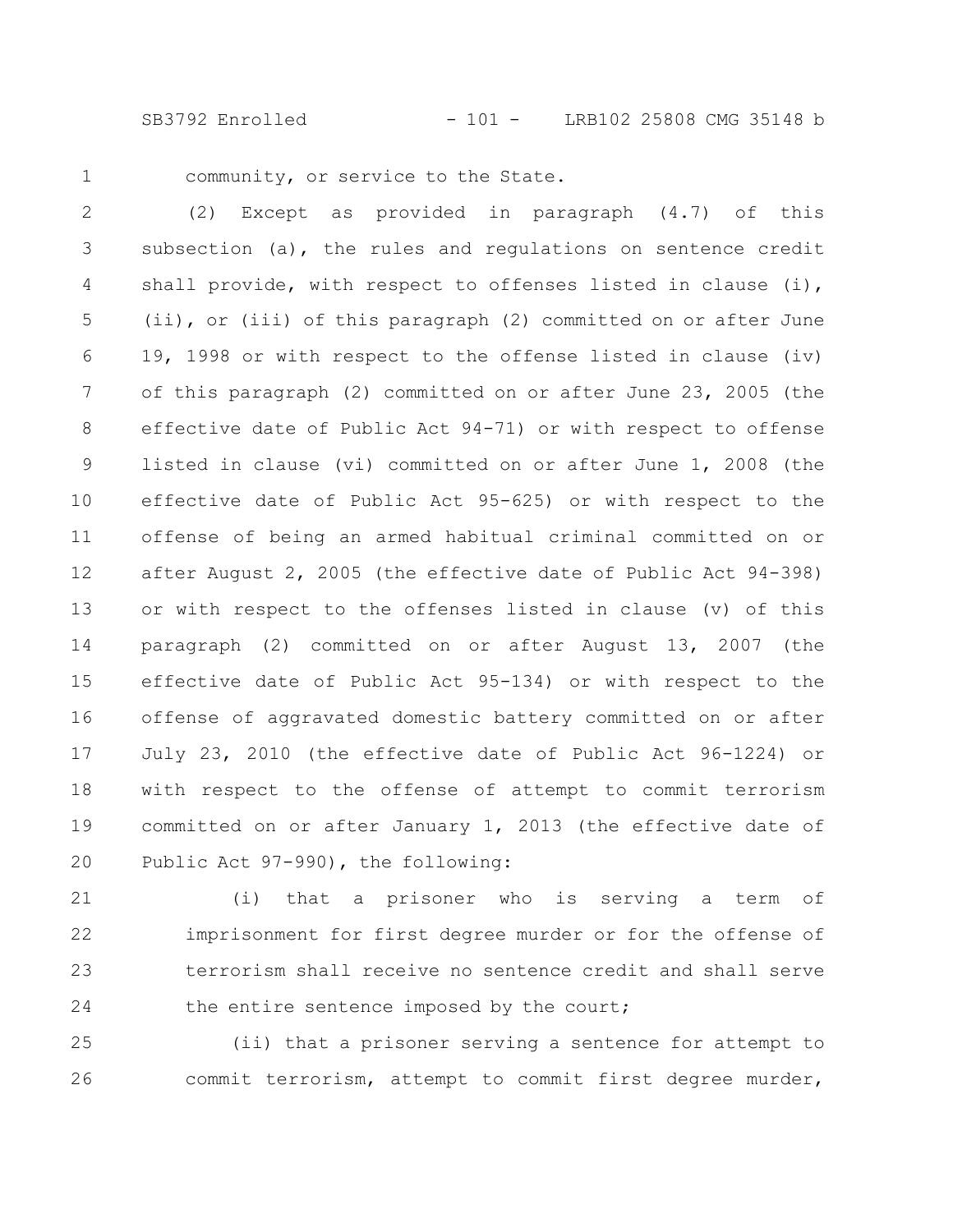solicitation of murder, solicitation of murder for hire, intentional homicide of an unborn child, predatory criminal sexual assault of a child, aggravated criminal sexual assault, criminal sexual assault, aggravated kidnapping, aggravated battery with a firearm as described in Section  $12-4.2$  or subdivision (e)(1), (e)(2), (e)(3), or (e)(4) of Section 12-3.05, heinous battery as described in Section 12-4.1 or subdivision (a)(2) of Section 12-3.05, being an armed habitual criminal, aggravated battery of a senior citizen as described in Section 12-4.6 or subdivision (a)(4) of Section 12-3.05, or aggravated battery of a child as described in Section 12-4.3 or subdivision (b)(1) of Section 12-3.05 shall receive no more than 4.5 days of sentence credit for each month of his or her sentence of imprisonment; 1 2 3 4 5 6 7 8 9 10 11 12 13 14 15

(iii) that a prisoner serving a sentence for home invasion, armed robbery, aggravated vehicular hijacking, aggravated discharge of a firearm, or armed violence with a category I weapon or category II weapon, when the court has made and entered a finding, pursuant to subsection (c-1) of Section 5-4-1 of this Code, that the conduct leading to conviction for the enumerated offense resulted in great bodily harm to a victim, shall receive no more than 4.5 days of sentence credit for each month of his or her sentence of imprisonment; 16 17 18 19 20 21 22 23 24 25

26

(iv) that a prisoner serving a sentence for aggravated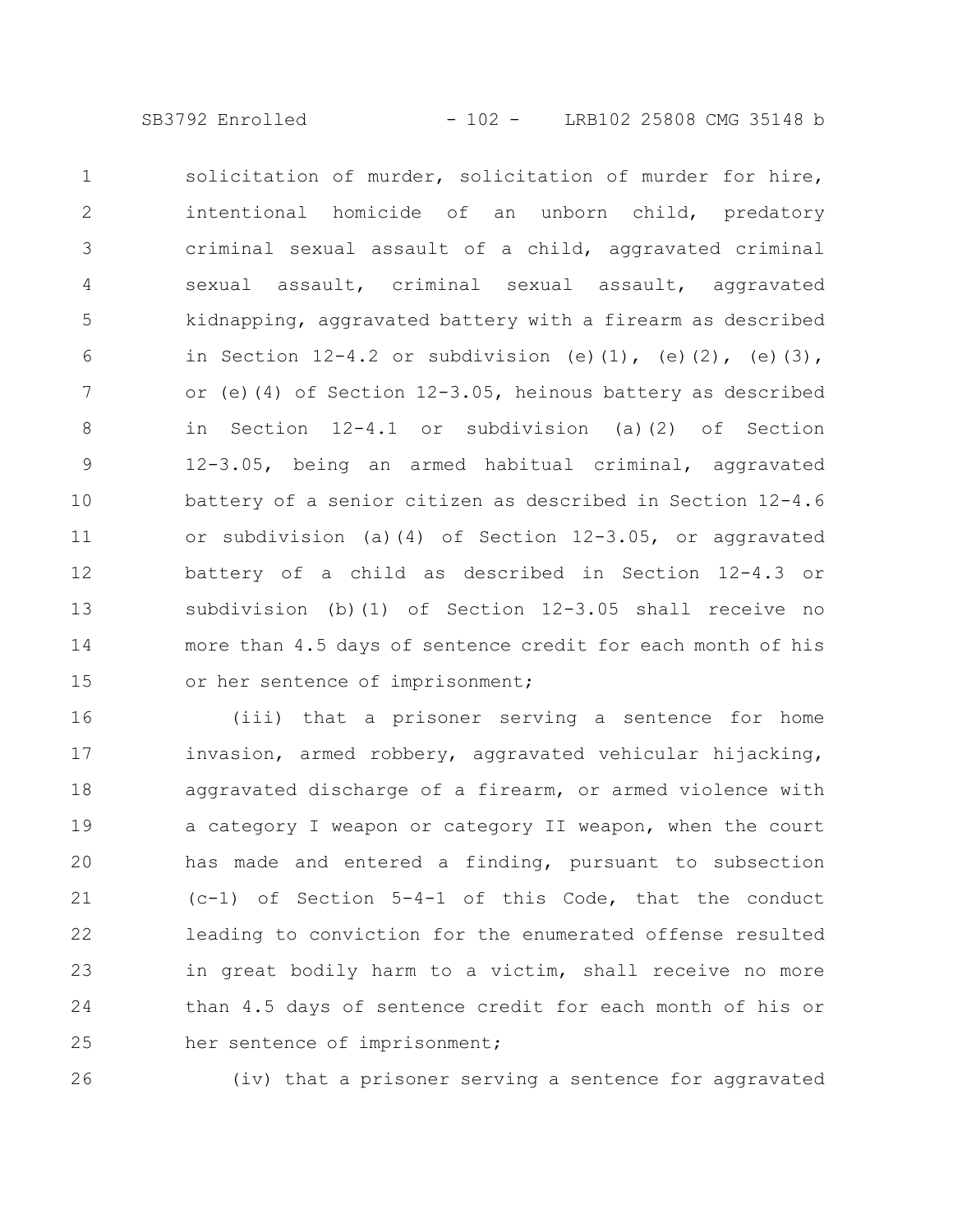discharge of a firearm, whether or not the conduct leading to conviction for the offense resulted in great bodily harm to the victim, shall receive no more than 4.5 days of sentence credit for each month of his or her sentence of imprisonment; 1 2 3 4 5

(v) that a person serving a sentence for gunrunning, narcotics racketeering, controlled substance trafficking, methamphetamine trafficking, drug-induced homicide, aggravated methamphetamine-related child endangerment, money laundering pursuant to clause (c) (4) or (5) of Section 29B-1 of the Criminal Code of 1961 or the Criminal Code of 2012, or a Class X felony conviction for delivery of a controlled substance, possession of a controlled substance with intent to manufacture or deliver, calculated criminal drug conspiracy, criminal drug conspiracy, street gang criminal drug conspiracy, participation in methamphetamine manufacturing, aggravated participation in methamphetamine manufacturing, delivery of methamphetamine, possession with intent to deliver methamphetamine, aggravated delivery of methamphetamine, aggravated possession with intent to deliver methamphetamine, methamphetamine conspiracy when the substance containing the controlled substance or methamphetamine is 100 grams or more shall receive no more than 7.5 days sentence credit for each month of his or her sentence of imprisonment; 6 7 8 9 10 11 12 13 14 15 16 17 18 19 20 21 22 23 24 25 26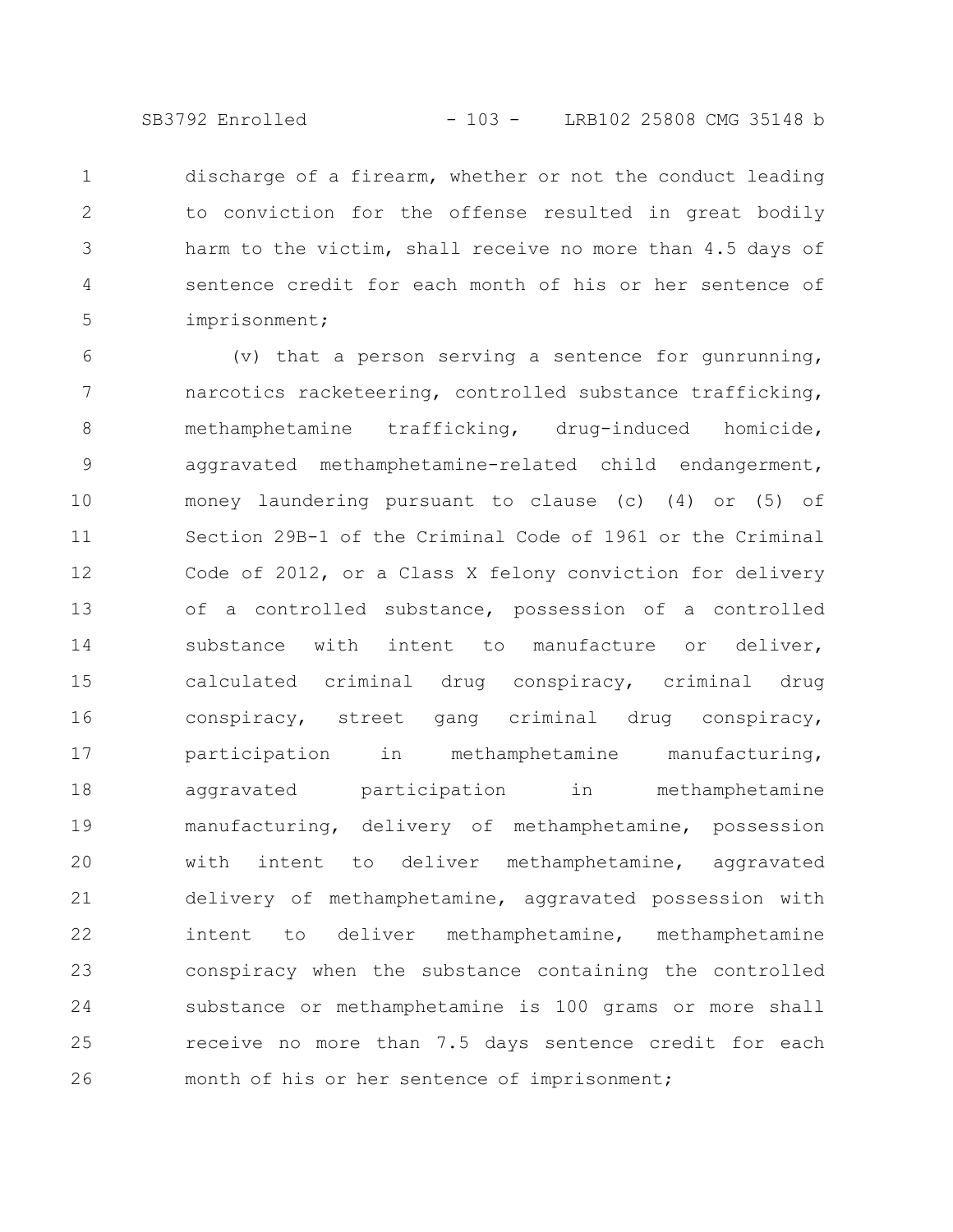(vi) that a prisoner serving a sentence for a second or subsequent offense of luring a minor shall receive no more than 4.5 days of sentence credit for each month of his or her sentence of imprisonment; and 1 2 3 4

(vii) that a prisoner serving a sentence for aggravated domestic battery shall receive no more than 4.5 days of sentence credit for each month of his or her sentence of imprisonment. 5 6 7 8

(2.1) For all offenses, other than those enumerated in subdivision (a)(2)(i), (ii), or (iii) committed on or after June 19, 1998 or subdivision (a)(2)(iv) committed on or after June 23, 2005 (the effective date of Public Act 94-71) or subdivision (a)(2)(v) committed on or after August 13, 2007 (the effective date of Public Act 95-134) or subdivision (a)(2)(vi) committed on or after June 1, 2008 (the effective date of Public Act 95-625) or subdivision (a)(2)(vii) committed on or after July 23, 2010 (the effective date of Public Act 96-1224), and other than the offense of aggravated driving under the influence of alcohol, other drug or drugs, or intoxicating compound or compounds, or any combination thereof as defined in subparagraph (F) of paragraph (1) of subsection (d) of Section 11-501 of the Illinois Vehicle Code, and other than the offense of aggravated driving under the influence of alcohol, other drug or drugs, or intoxicating compound or compounds, or any combination thereof as defined in subparagraph (C) of paragraph (1) of subsection (d) of 9 10 11 12 13 14 15 16 17 18 19 20 21 22 23 24 25 26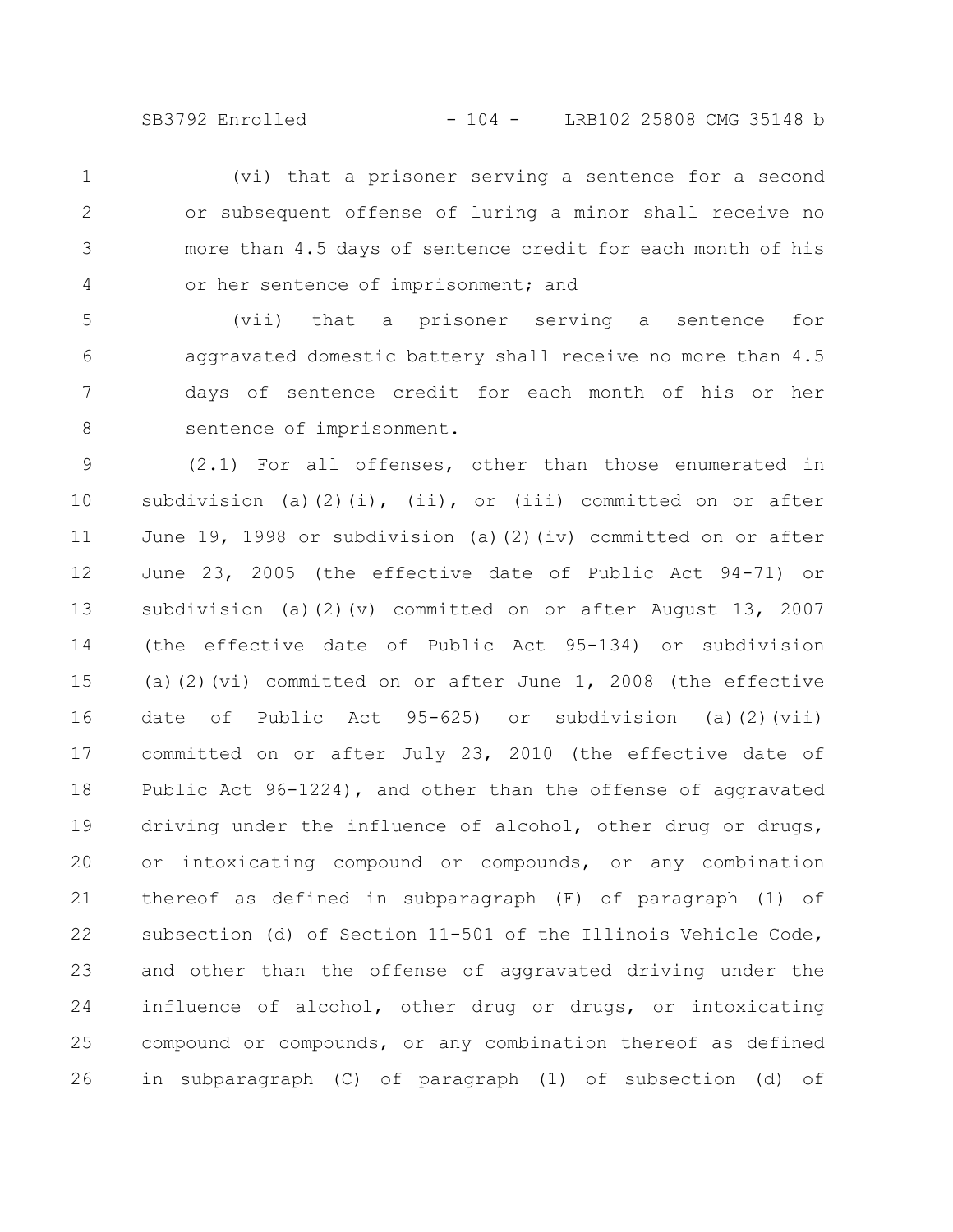SB3792 Enrolled - 105 - LRB102 25808 CMG 35148 b

Section 11-501 of the Illinois Vehicle Code committed on or after January 1, 2011 (the effective date of Public Act 96-1230), the rules and regulations shall provide that a prisoner who is serving a term of imprisonment shall receive one day of sentence credit for each day of his or her sentence of imprisonment or recommitment under Section 3-3-9. Each day of sentence credit shall reduce by one day the prisoner's period of imprisonment or recommitment under Section 3-3-9. 1 2 3 4 5 6 7 8

(2.2) A prisoner serving a term of natural life imprisonment or a prisoner who has been sentenced to death shall receive no sentence credit. 9 10 11

(2.3) Except as provided in paragraph (4.7) of this subsection (a), the rules and regulations on sentence credit shall provide that a prisoner who is serving a sentence for aggravated driving under the influence of alcohol, other drug or drugs, or intoxicating compound or compounds, or any combination thereof as defined in subparagraph (F) of paragraph (1) of subsection (d) of Section 11-501 of the Illinois Vehicle Code, shall receive no more than 4.5 days of sentence credit for each month of his or her sentence of imprisonment. 12 13 14 15 16 17 18 19 20 21

(2.4) Except as provided in paragraph (4.7) of this subsection (a), the rules and regulations on sentence credit shall provide with respect to the offenses of aggravated battery with a machine gun or a firearm equipped with any device or attachment designed or used for silencing the report 22 23 24 25 26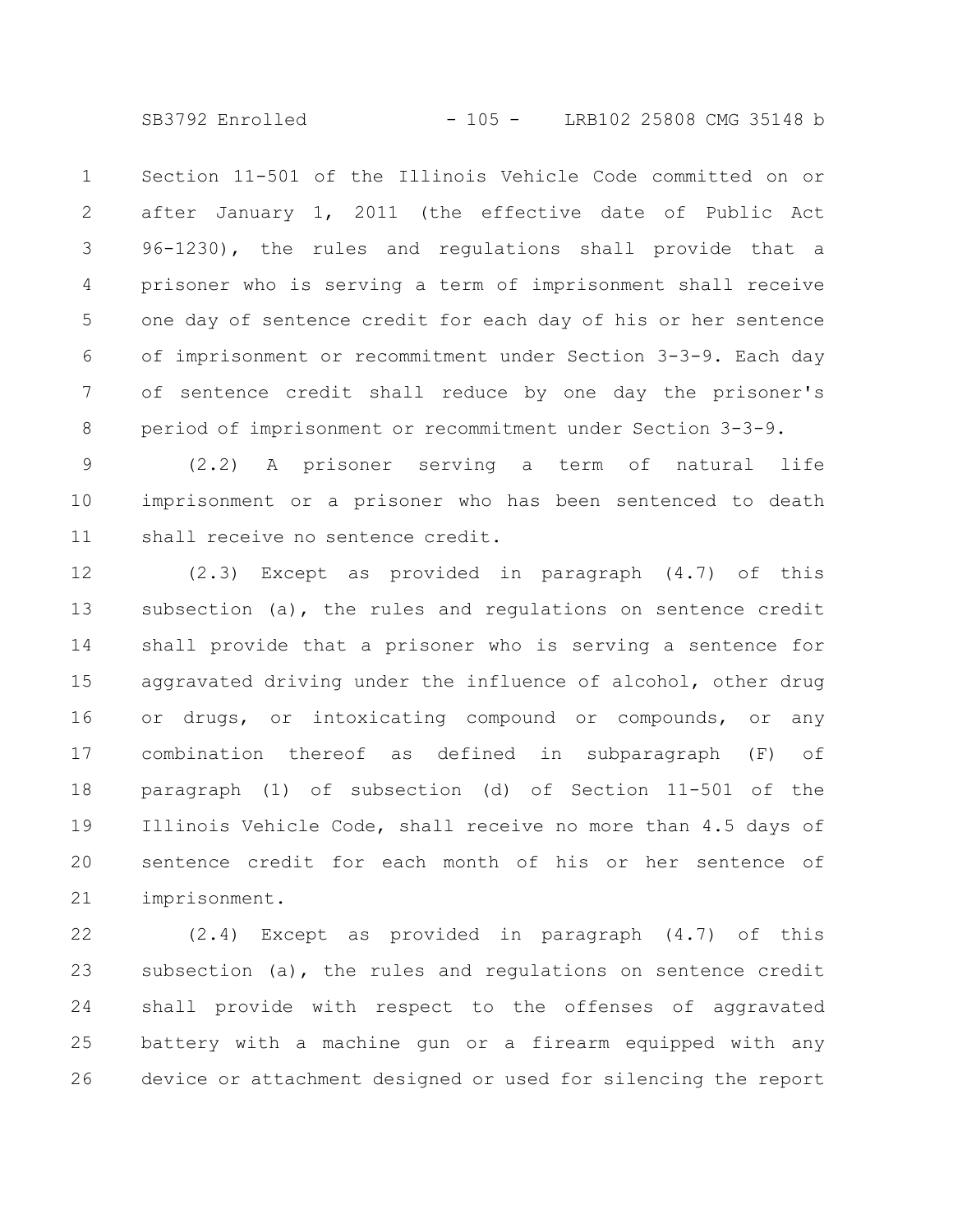SB3792 Enrolled - 106 - LRB102 25808 CMG 35148 b

of a firearm or aggravated discharge of a machine gun or a firearm equipped with any device or attachment designed or used for silencing the report of a firearm, committed on or after July 15, 1999 (the effective date of Public Act 91-121), that a prisoner serving a sentence for any of these offenses shall receive no more than 4.5 days of sentence credit for each month of his or her sentence of imprisonment. 1 2 3 4 5 6 7

(2.5) Except as provided in paragraph (4.7) of this subsection (a), the rules and regulations on sentence credit shall provide that a prisoner who is serving a sentence for aggravated arson committed on or after July 27, 2001 (the effective date of Public Act 92-176) shall receive no more than 4.5 days of sentence credit for each month of his or her sentence of imprisonment. 8 9 10 11 12 13 14

(2.6) Except as provided in paragraph (4.7) of this subsection (a), the rules and regulations on sentence credit shall provide that a prisoner who is serving a sentence for aggravated driving under the influence of alcohol, other drug or drugs, or intoxicating compound or compounds or any combination thereof as defined in subparagraph (C) of paragraph (1) of subsection (d) of Section 11-501 of the Illinois Vehicle Code committed on or after January 1, 2011 (the effective date of Public Act 96-1230) shall receive no more than 4.5 days of sentence credit for each month of his or her sentence of imprisonment. 15 16 17 18 19 20 21 22 23 24 25

26

(3) In addition to the sentence credits earned under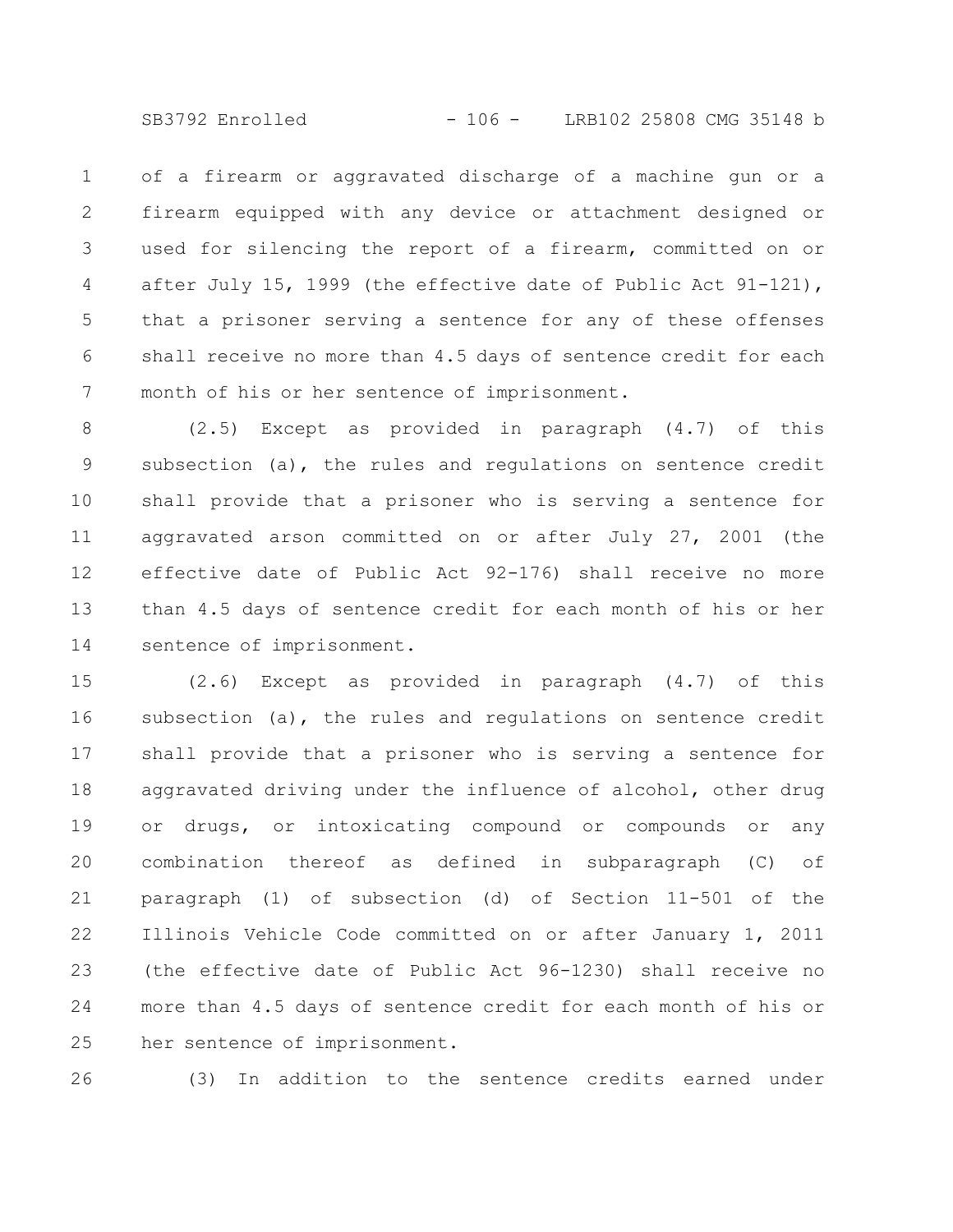SB3792 Enrolled - 107 - LRB102 25808 CMG 35148 b

paragraphs  $(2.1)$ ,  $(4)$ ,  $(4.1)$ ,  $(4.2)$ , and  $(4.7)$  of this subsection (a), the rules and regulations shall also provide that the Director may award up to 180 days of earned sentence credit for prisoners serving a sentence of incarceration of less than 5 years, and up to 365 days of earned sentence credit for prisoners serving a sentence of 5 years or longer. The Director may grant this credit for good conduct in specific instances as the Director deems proper. The good conduct may include, but is not limited to, compliance with the rules and regulations of the Department, service to the Department, service to a community, or service to the State. 1 2 3 4 5 6 7 8 9 10 11

Eligible inmates for an award of earned sentence credit under this paragraph (3) may be selected to receive the credit at the Director's or his or her designee's sole discretion. Eligibility for the additional earned sentence credit under this paragraph (3) may be based on, but is not limited to, participation in programming offered by the Department as appropriate for the prisoner based on the results of any available risk/needs assessment or other relevant assessments or evaluations administered by the Department using a validated instrument, the circumstances of the crime, demonstrated commitment to rehabilitation by a prisoner with a history of conviction for a forcible felony enumerated in Section 2-8 of the Criminal Code of 2012, the inmate's behavior and improvements in disciplinary history while incarcerated, and the inmate's commitment to rehabilitation, 12 13 14 15 16 17 18 19 20 21 22 23 24 25 26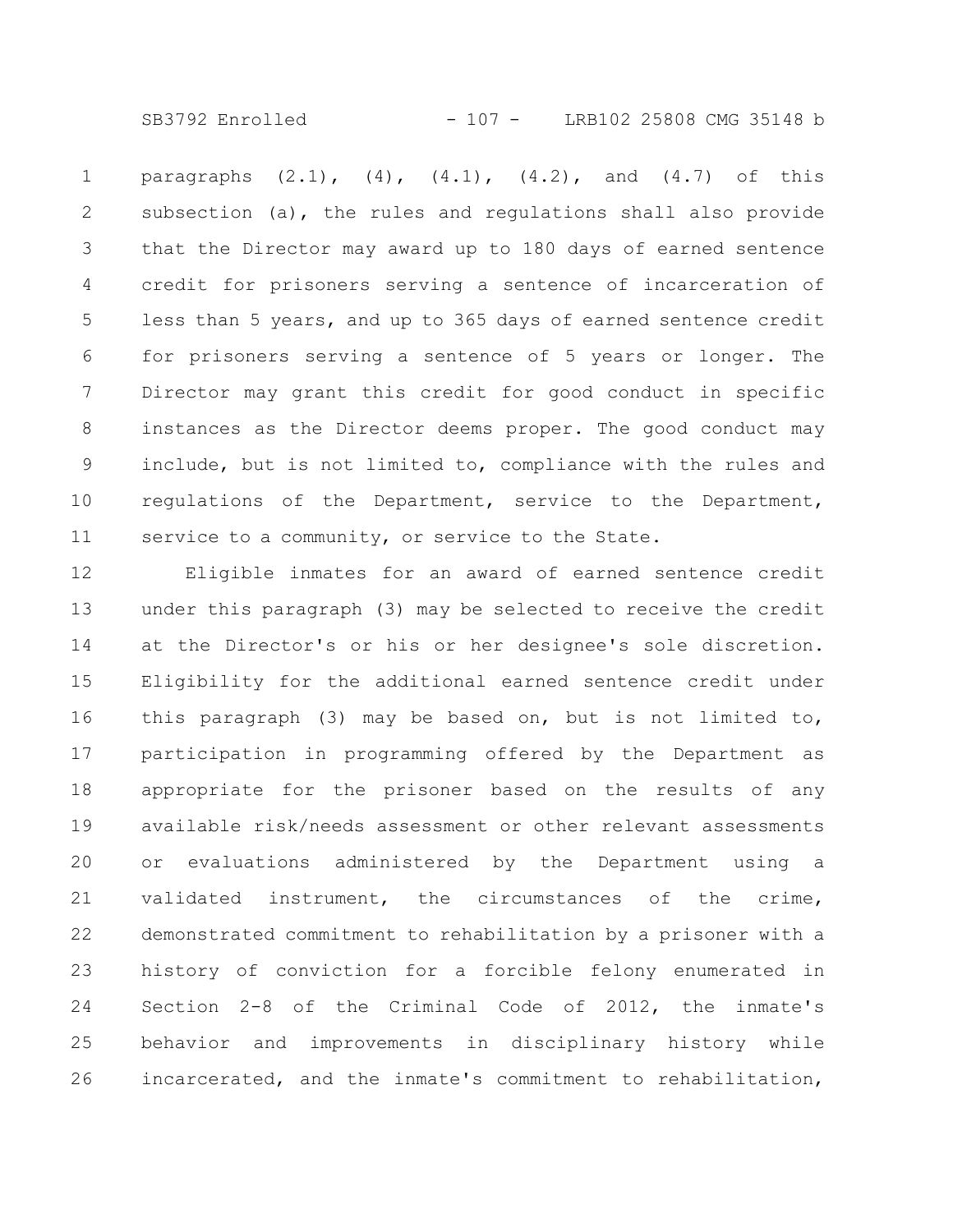SB3792 Enrolled - 108 - LRB102 25808 CMG 35148 b

including participation in programming offered by the Department. 1 2

The Director shall not award sentence credit under this paragraph (3) to an inmate unless the inmate has served a minimum of 60 days of the sentence; except nothing in this paragraph shall be construed to permit the Director to extend an inmate's sentence beyond that which was imposed by the court. Prior to awarding credit under this paragraph (3), the Director shall make a written determination that the inmate: 3 4 5 6 7 8 9

10

(A) is eligible for the earned sentence credit;

(B) has served a minimum of 60 days, or as close to 60 days as the sentence will allow; 11 12

(B-1) has received a risk/needs assessment or other relevant evaluation or assessment administered by the Department using a validated instrument; and 13 14 15

(C) has met the eligibility criteria established by rule for earned sentence credit. 16 17

The Director shall determine the form and content of the written determination required in this subsection. 18 19

(3.5) The Department shall provide annual written reports to the Governor and the General Assembly on the award of earned sentence credit no later than February 1 of each year. The Department must publish both reports on its website within 48 hours of transmitting the reports to the Governor and the General Assembly. The reports must include: 20 21 22 23 24 25

26

(A) the number of inmates awarded earned sentence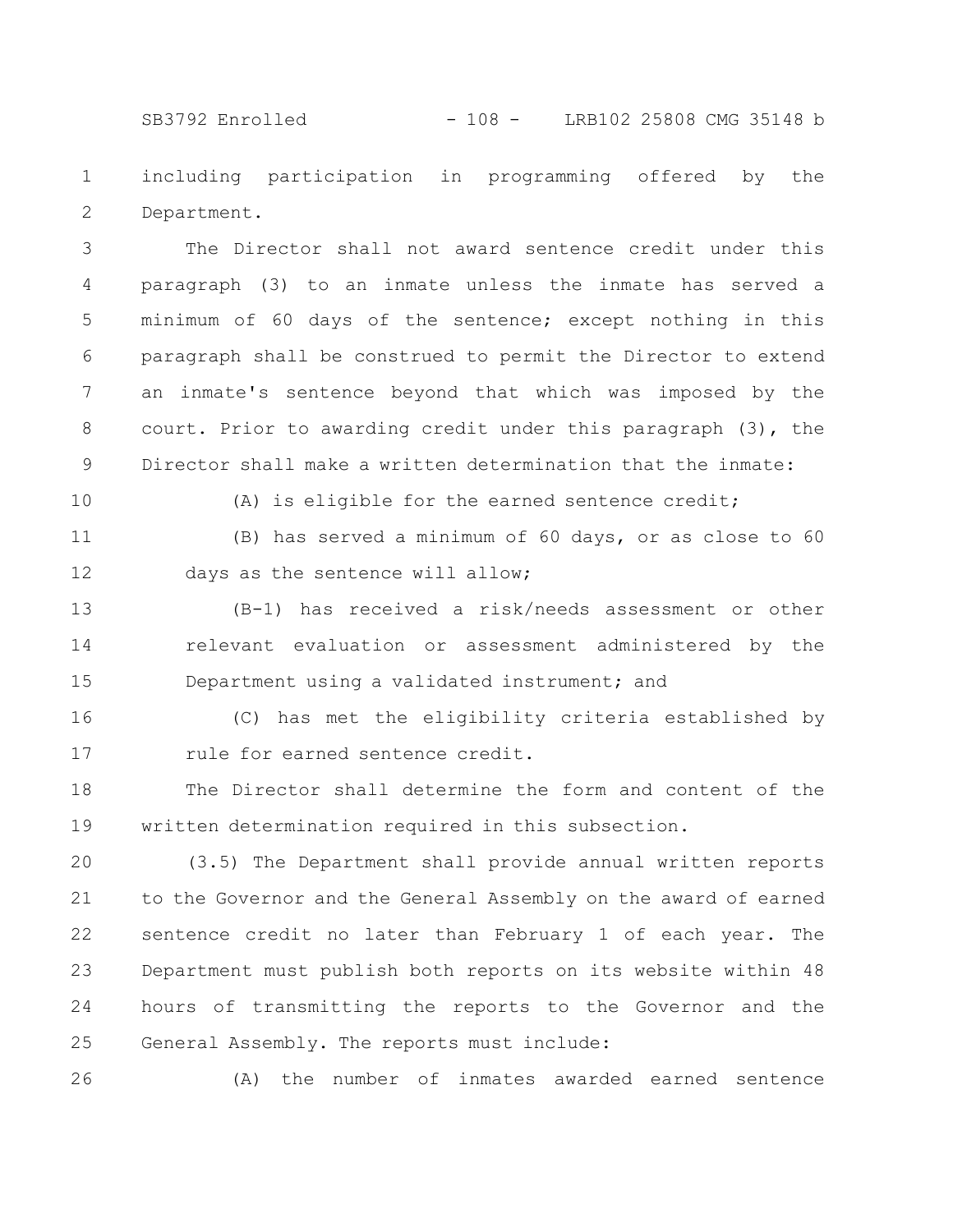SB3792 Enrolled - 109 - LRB102 25808 CMG 35148 b

credit; 1

(B) the average amount of earned sentence credit awarded; 2 3

(C) the holding offenses of inmates awarded earned sentence credit; and 4 5

6

(D) the number of earned sentence credit revocations.

(4)(A) Except as provided in paragraph (4.7) of this subsection (a), the rules and regulations shall also provide that any prisoner who is engaged full-time in substance abuse programs, correctional industry assignments, educational programs, work-release programs or activities in accordance with Article 13 of Chapter III of this Code, behavior modification programs, life skills courses, or re-entry planning provided by the Department under this paragraph (4) and satisfactorily completes the assigned program as determined by the standards of the Department, shall receive one day of sentence credit for each day in which that prisoner is engaged in the activities described in this paragraph. The rules and regulations shall also provide that sentence credit may be provided to an inmate who was held in pre-trial detention prior to his or her current commitment to the Department of Corrections and successfully completed a full-time, 60-day or longer substance abuse program, educational program, behavior modification program, life skills course, or re-entry planning provided by the county department of corrections or county jail. Calculation of this 7 8 9 10 11 12 13 14 15 16 17 18 19 20 21 22 23 24 25 26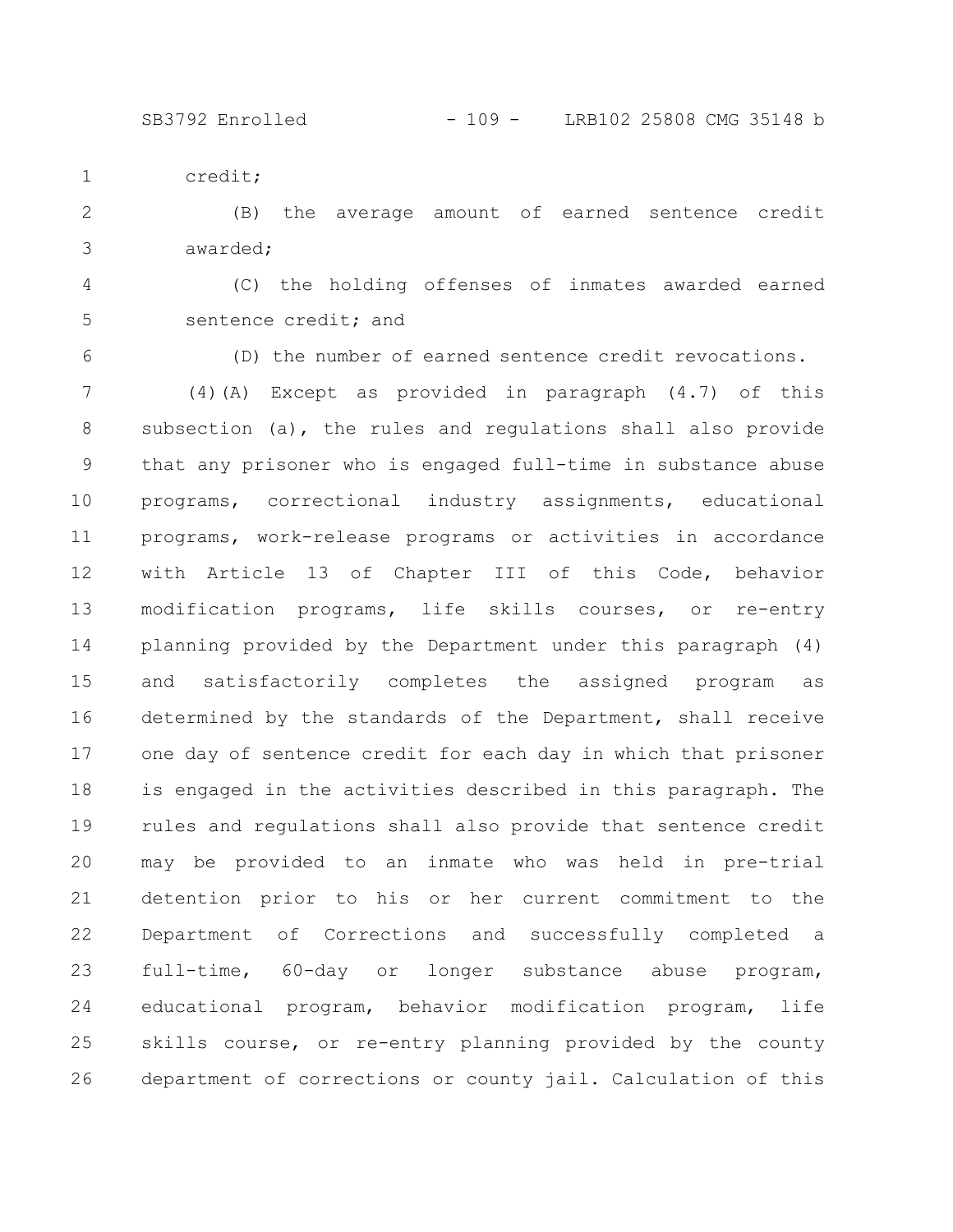SB3792 Enrolled - 110 - LRB102 25808 CMG 35148 b

county program credit shall be done at sentencing as provided in Section 5-4.5-100 of this Code and shall be included in the sentencing order. The rules and regulations shall also provide that sentence credit may be provided to an inmate who is in compliance with programming requirements in an adult transition center. 1 2 3 4 5 6

(B) The Department shall award sentence credit under this paragraph (4) accumulated prior to January 1, 2020 (the effective date of Public Act 101-440) in an amount specified in subparagraph (C) of this paragraph (4) to an inmate serving a sentence for an offense committed prior to June 19, 1998, if the Department determines that the inmate is entitled to this sentence credit, based upon: 7 8 9 10 11 12 13

(i) documentation provided by the Department that the inmate engaged in any full-time substance abuse programs, correctional industry assignments, educational programs, behavior modification programs, life skills courses, or re-entry planning provided by the Department under this paragraph (4) and satisfactorily completed the assigned program as determined by the standards of the Department during the inmate's current term of incarceration; or 14 15 16 17 18 19 20 21

(ii) the inmate's own testimony in the form of an affidavit or documentation, or a third party's documentation or testimony in the form of an affidavit that the inmate likely engaged in any full-time substance abuse programs, correctional industry assignments, 22 23 24 25 26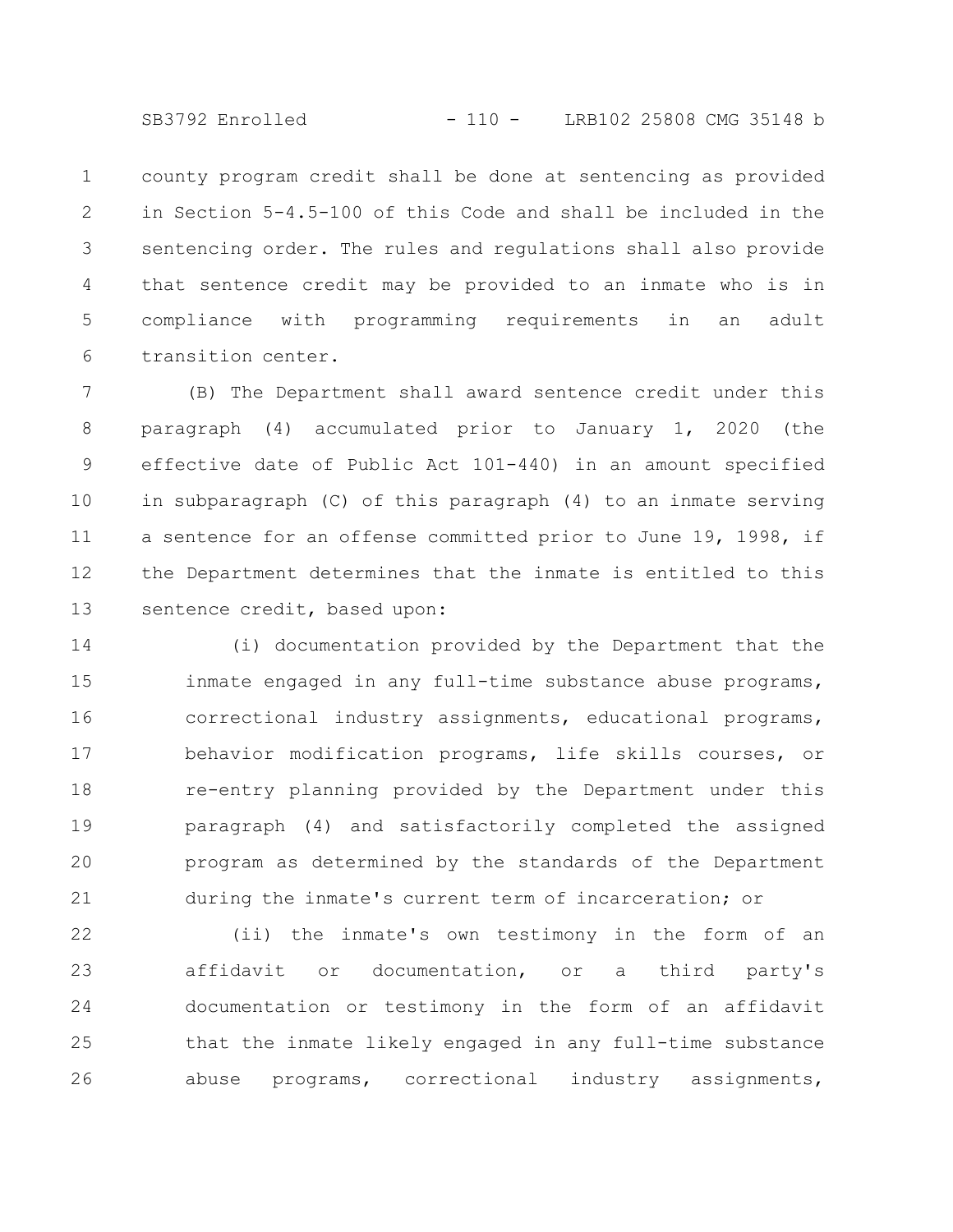SB3792 Enrolled - 111 - LRB102 25808 CMG 35148 b

educational programs, behavior modification programs, life skills courses, or re-entry planning provided by the Department under paragraph (4) and satisfactorily completed the assigned program as determined by the standards of the Department during the inmate's current term of incarceration. 1 2 3 4 5 6

(C) If the inmate can provide documentation that he or she is entitled to sentence credit under subparagraph (B) in excess of 45 days of participation in those programs, the inmate shall receive 90 days of sentence credit. If the inmate cannot provide documentation of more than 45 days of participation in those programs, the inmate shall receive 45 days of sentence credit. In the event of a disagreement between the Department and the inmate as to the amount of credit accumulated under subparagraph (B), if the Department provides documented proof of a lesser amount of days of participation in those programs, that proof shall control. If the Department provides no documentary proof, the inmate's proof as set forth in clause (ii) of subparagraph (B) shall control as to the amount of sentence credit provided. 7 8 9 10 11 12 13 14 15 16 17 18 19 20

(D) If the inmate has been convicted of a sex offense as defined in Section 2 of the Sex Offender Registration Act, sentencing credits under subparagraph (B) of this paragraph (4) shall be awarded by the Department only if the conditions set forth in paragraph (4.6) of subsection (a) are satisfied. No inmate serving a term of natural life imprisonment shall 21 22 23 24 25 26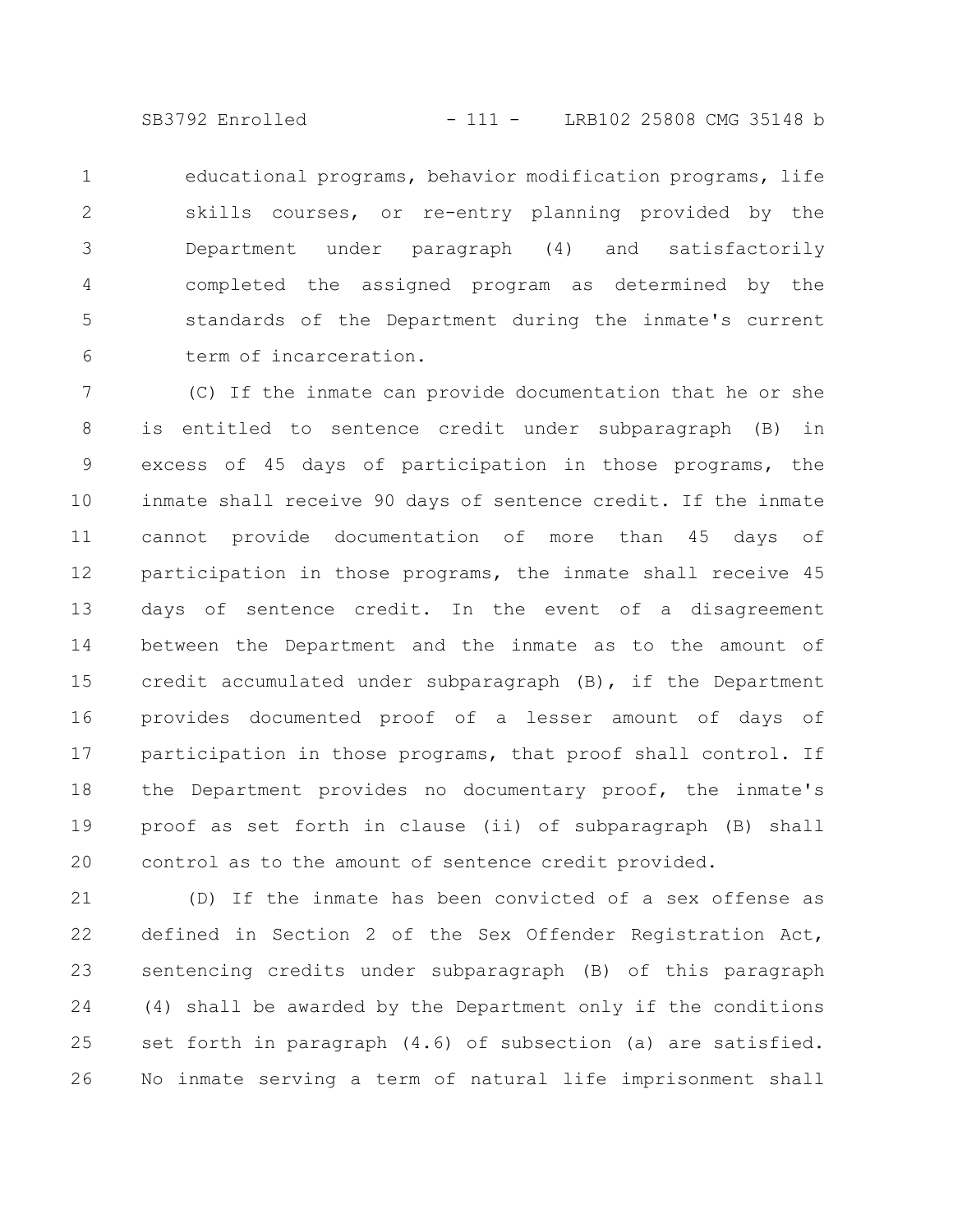SB3792 Enrolled - 112 - LRB102 25808 CMG 35148 b

receive sentence credit under subparagraph (B) of this paragraph (4). 1 2

Educational, vocational, substance abuse, behavior modification programs, life skills courses, re-entry planning, and correctional industry programs under which sentence credit may be earned under this paragraph (4) and paragraph (4.1) of this subsection (a) shall be evaluated by the Department on the basis of documented standards. The Department shall report the results of these evaluations to the Governor and the General Assembly by September 30th of each year. The reports shall include data relating to the recidivism rate among program participants. 3 4 5 6 7 8 9 10 11 12

Availability of these programs shall be subject to the limits of fiscal resources appropriated by the General Assembly for these purposes. Eligible inmates who are denied immediate admission shall be placed on a waiting list under criteria established by the Department. The rules and regulations shall provide that a prisoner who has been placed on a waiting list but is transferred for non-disciplinary reasons before beginning a program shall receive priority placement on the waitlist for appropriate programs at the new facility. The inability of any inmate to become engaged in any such programs by reason of insufficient program resources or for any other reason established under the rules and regulations of the Department shall not be deemed a cause of action under which the Department or any employee or agent of 13 14 15 16 17 18 19 20 21 22 23 24 25 26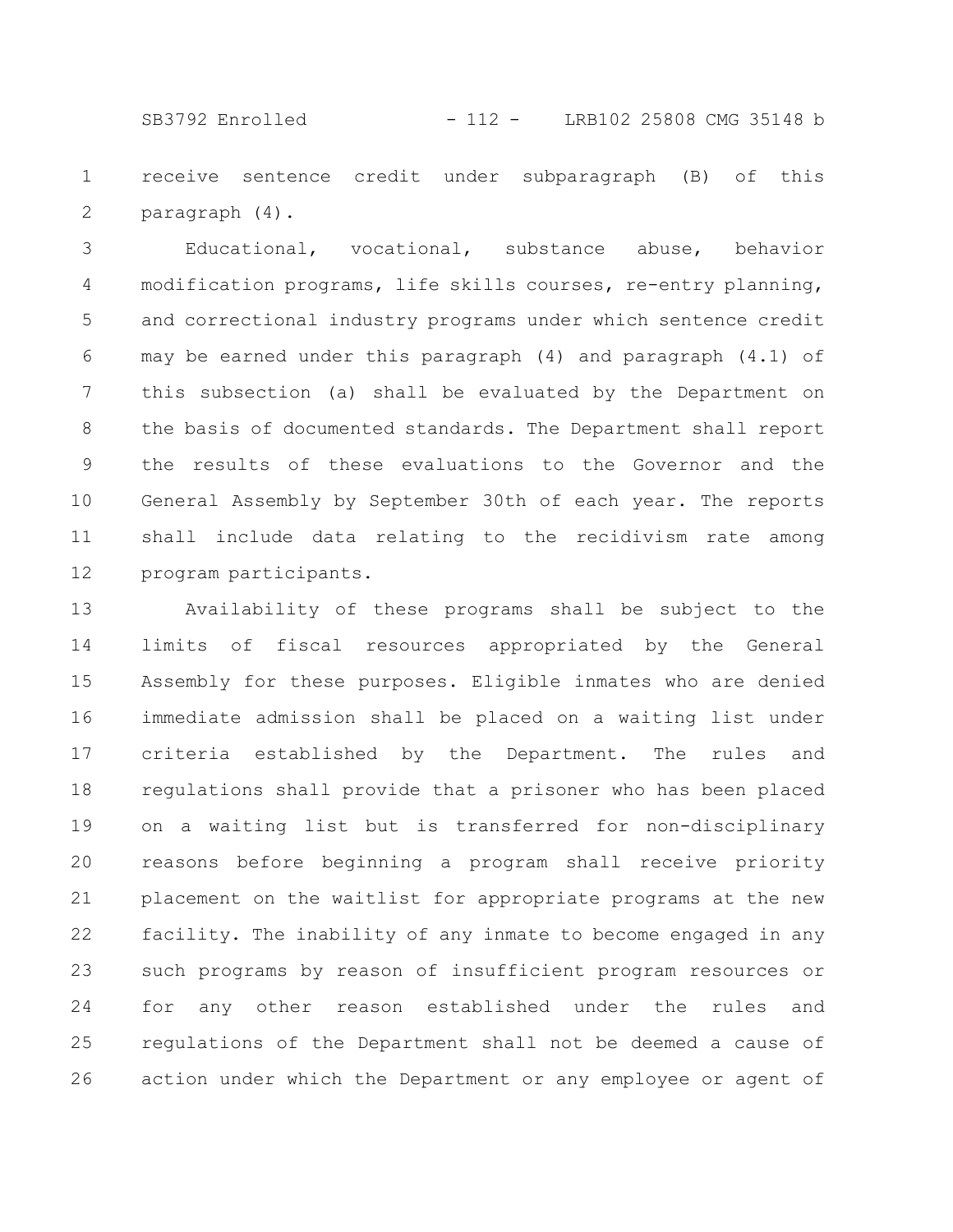SB3792 Enrolled - 113 - LRB102 25808 CMG 35148 b

the Department shall be liable for damages to the inmate. The rules and regulations shall provide that a prisoner who begins an educational, vocational, substance abuse, work-release programs or activities in accordance with Article 13 of Chapter III of this Code, behavior modification program, life skills course, re-entry planning, or correctional industry programs but is unable to complete the program due to illness, disability, transfer, lockdown, or another reason outside of the prisoner's control shall receive prorated sentence credits for the days in which the prisoner did participate. 1 2 3 4 5 6 7 8 9 10

(4.1) Except as provided in paragraph (4.7) of this subsection (a), the rules and regulations shall also provide that an additional 90 days of sentence credit shall be awarded to any prisoner who passes high school equivalency testing while the prisoner is committed to the Department of Corrections. The sentence credit awarded under this paragraph (4.1) shall be in addition to, and shall not affect, the award of sentence credit under any other paragraph of this Section, but shall also be pursuant to the guidelines and restrictions set forth in paragraph (4) of subsection (a) of this Section. The sentence credit provided for in this paragraph shall be available only to those prisoners who have not previously earned a high school diploma or a State of Illinois High School Diploma high school equivalency certificate. If, after an award of the high school equivalency testing sentence credit has been made, the Department determines that the prisoner was 11 12 13 14 15 16 17 18 19 20 21 22 23 24 25 26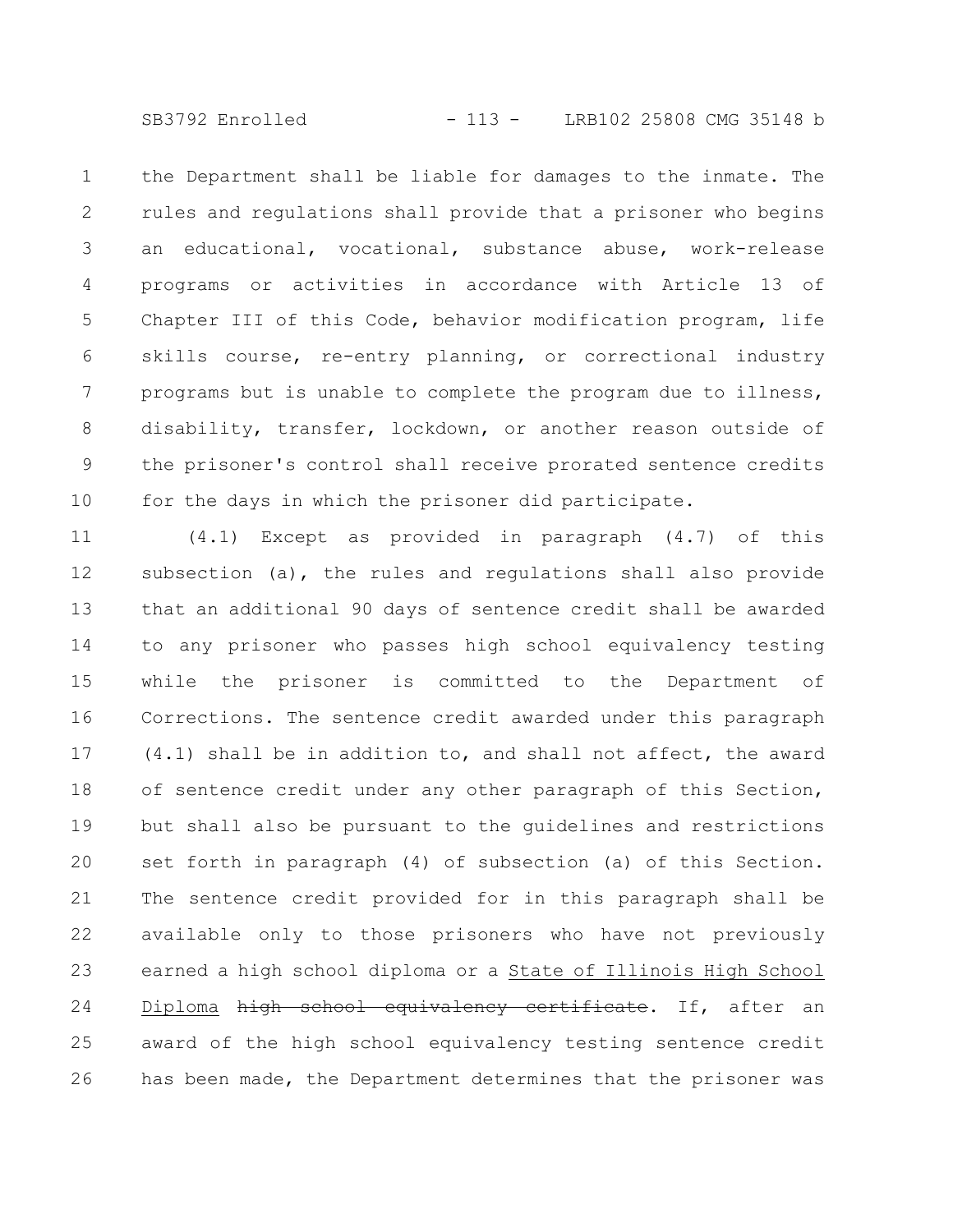not eligible, then the award shall be revoked. The Department may also award 90 days of sentence credit to any committed person who passed high school equivalency testing while he or she was held in pre-trial detention prior to the current commitment to the Department of Corrections. Except as provided in paragraph (4.7) of this subsection (a), the rules and regulations shall provide that an additional 120 days of sentence credit shall be awarded to any prisoner who obtains an associate degree while the prisoner is committed to the Department of Corrections, regardless of the date that the associate degree was obtained, including if prior to July 1, 2021 (the effective date of Public Act 101-652). The sentence credit awarded under this paragraph (4.1) shall be in addition to, and shall not affect, the award of sentence credit under any other paragraph of this Section, but shall also be under the guidelines and restrictions set forth in paragraph (4) of subsection (a) of this Section. The sentence credit provided for in this paragraph (4.1) shall be available only to those prisoners who have not previously earned an associate degree prior to the current commitment to the Department of Corrections. If, after an award of the associate degree sentence credit has been made and the Department determines that the prisoner was not eligible, then the award shall be revoked. The Department may also award 120 days of sentence credit to any committed person who earned an associate degree while he or she was held in pre-trial detention prior to the 1 2 3 4 5 6 7 8 9 10 11 12 13 14 15 16 17 18 19 20 21 22 23 24 25 26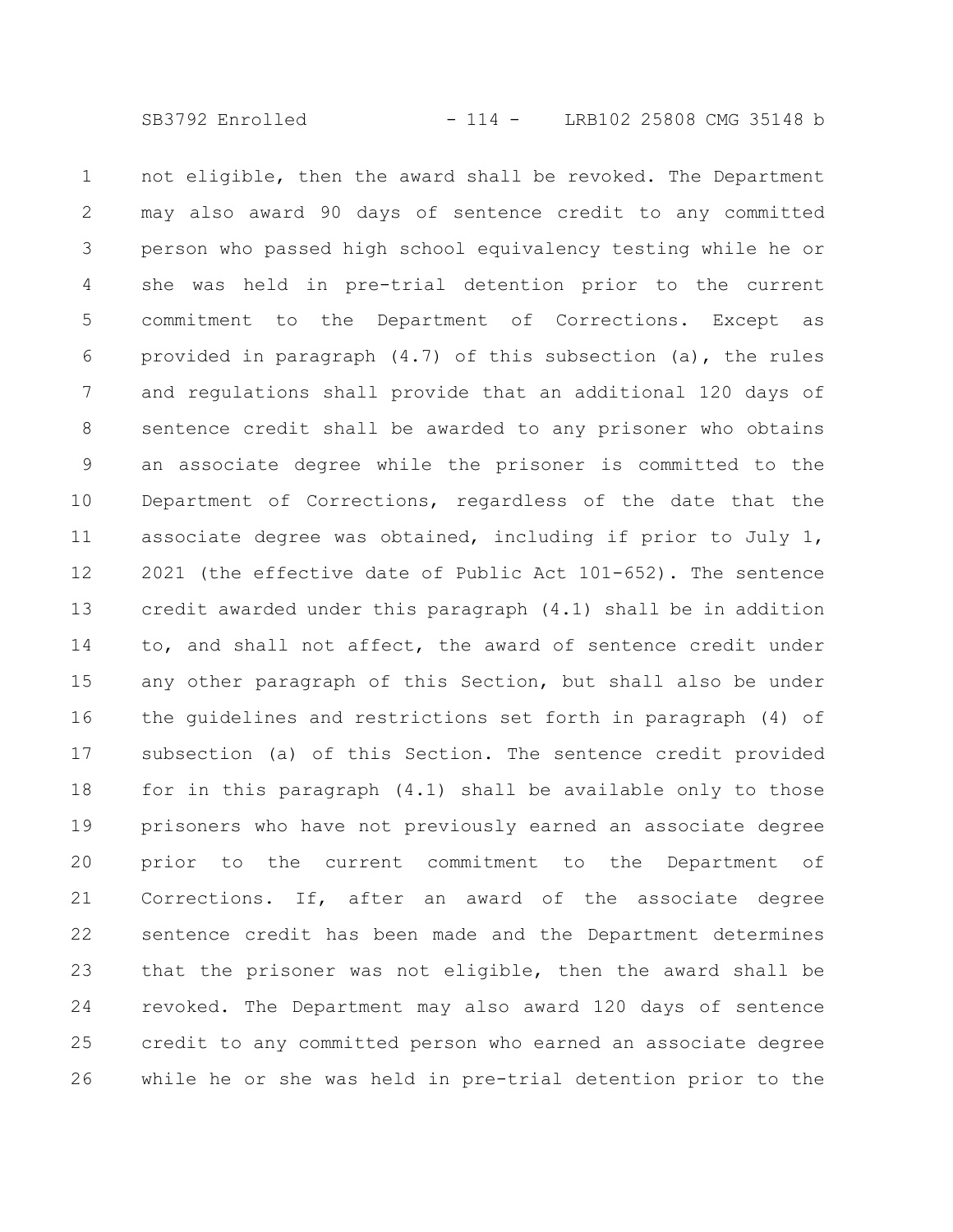SB3792 Enrolled - 115 - LRB102 25808 CMG 35148 b

1

current commitment to the Department of Corrections.

Except as provided in paragraph (4.7) of this subsection (a), the rules and regulations shall provide that an additional 180 days of sentence credit shall be awarded to any prisoner who obtains a bachelor's degree while the prisoner is committed to the Department of Corrections. The sentence credit awarded under this paragraph (4.1) shall be in addition to, and shall not affect, the award of sentence credit under any other paragraph of this Section, but shall also be under the guidelines and restrictions set forth in paragraph (4) of this subsection (a). The sentence credit provided for in this paragraph shall be available only to those prisoners who have not earned a bachelor's degree prior to the current commitment to the Department of Corrections. If, after an award of the bachelor's degree sentence credit has been made, the Department determines that the prisoner was not eligible, then the award shall be revoked. The Department may also award 180 days of sentence credit to any committed person who earned a bachelor's degree while he or she was held in pre-trial detention prior to the current commitment to the Department of Corrections. 2 3 4 5 6 7 8 9 10 11 12 13 14 15 16 17 18 19 20 21

Except as provided in paragraph (4.7) of this subsection (a), the rules and regulations shall provide that an additional 180 days of sentence credit shall be awarded to any prisoner who obtains a master's or professional degree while the prisoner is committed to the Department of Corrections. 22 23 24 25 26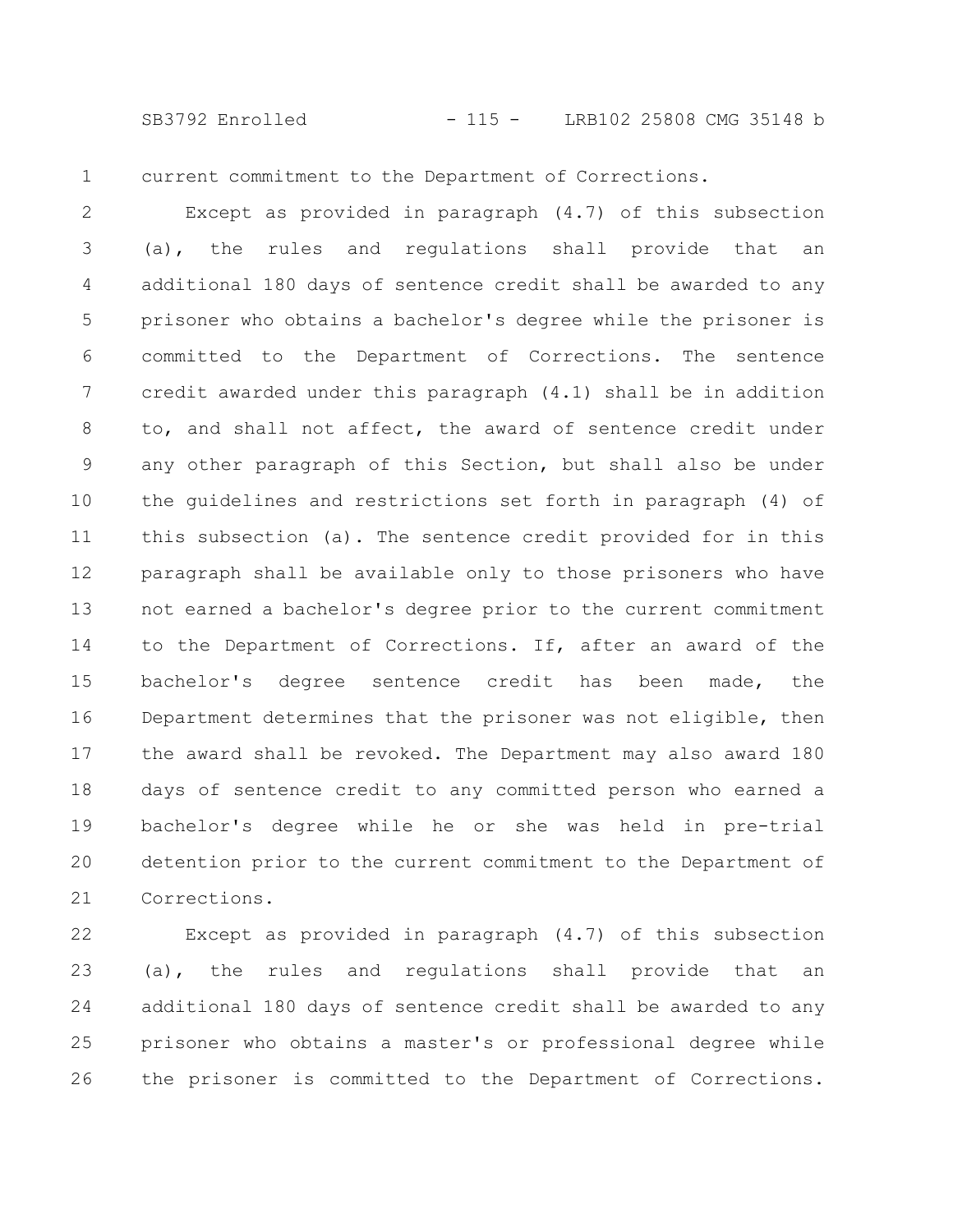The sentence credit awarded under this paragraph (4.1) shall be in addition to, and shall not affect, the award of sentence credit under any other paragraph of this Section, but shall also be under the guidelines and restrictions set forth in paragraph (4) of this subsection (a). The sentence credit provided for in this paragraph shall be available only to those prisoners who have not previously earned a master's or professional degree prior to the current commitment to the Department of Corrections. If, after an award of the master's or professional degree sentence credit has been made, the Department determines that the prisoner was not eligible, then the award shall be revoked. The Department may also award 180 days of sentence credit to any committed person who earned a master's or professional degree while he or she was held in pre-trial detention prior to the current commitment to the Department of Corrections. 1 2 3 4 5 6 7 8 9 10 11 12 13 14 15 16

(4.2) The rules and regulations shall also provide that any prisoner engaged in self-improvement programs, volunteer work, or work assignments that are not otherwise eligible activities under paragraph (4), shall receive up to 0.5 days of sentence credit for each day in which the prisoner is engaged in activities described in this paragraph. 17 18 19 20 21 22

(4.5) The rules and regulations on sentence credit shall also provide that when the court's sentencing order recommends a prisoner for substance abuse treatment and the crime was committed on or after September 1, 2003 (the effective date of 23 24 25 26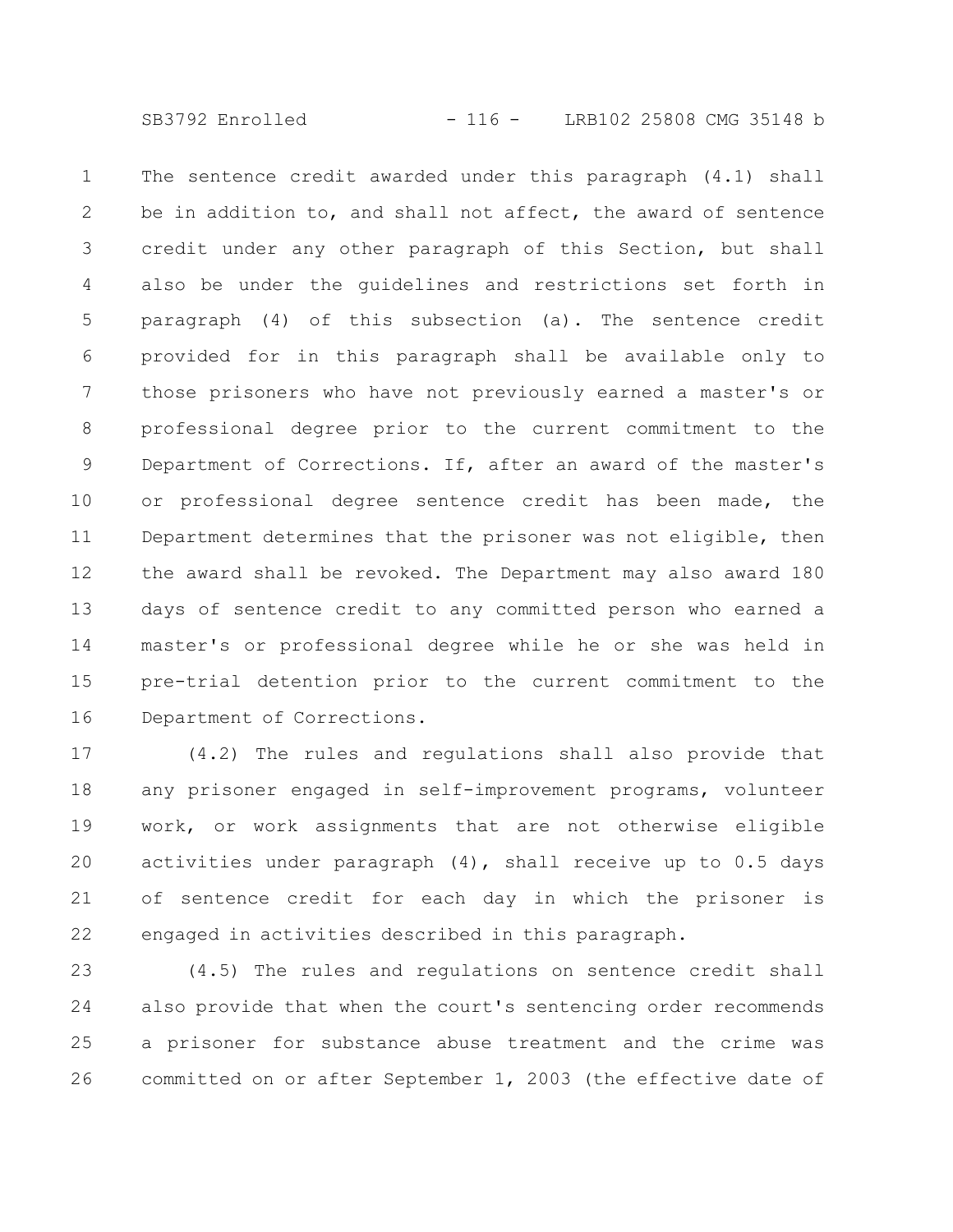SB3792 Enrolled - 117 - LRB102 25808 CMG 35148 b

Public Act 93-354), the prisoner shall receive no sentence credit awarded under clause (3) of this subsection (a) unless he or she participates in and completes a substance abuse treatment program. The Director may waive the requirement to participate in or complete a substance abuse treatment program in specific instances if the prisoner is not a good candidate for a substance abuse treatment program for medical, programming, or operational reasons. Availability of substance abuse treatment shall be subject to the limits of fiscal resources appropriated by the General Assembly for these purposes. If treatment is not available and the requirement to participate and complete the treatment has not been waived by the Director, the prisoner shall be placed on a waiting list under criteria established by the Department. The Director may allow a prisoner placed on a waiting list to participate in and complete a substance abuse education class or attend substance abuse self-help meetings in lieu of a substance abuse treatment program. A prisoner on a waiting list who is not placed in a substance abuse program prior to release may be eligible for a waiver and receive sentence credit under clause (3) of this subsection (a) at the discretion of the Director. 1 2 3 4 5 6 7 8 9 10 11 12 13 14 15 16 17 18 19 20 21

(4.6) The rules and regulations on sentence credit shall also provide that a prisoner who has been convicted of a sex offense as defined in Section 2 of the Sex Offender Registration Act shall receive no sentence credit unless he or she either has successfully completed or is participating in 22 23 24 25 26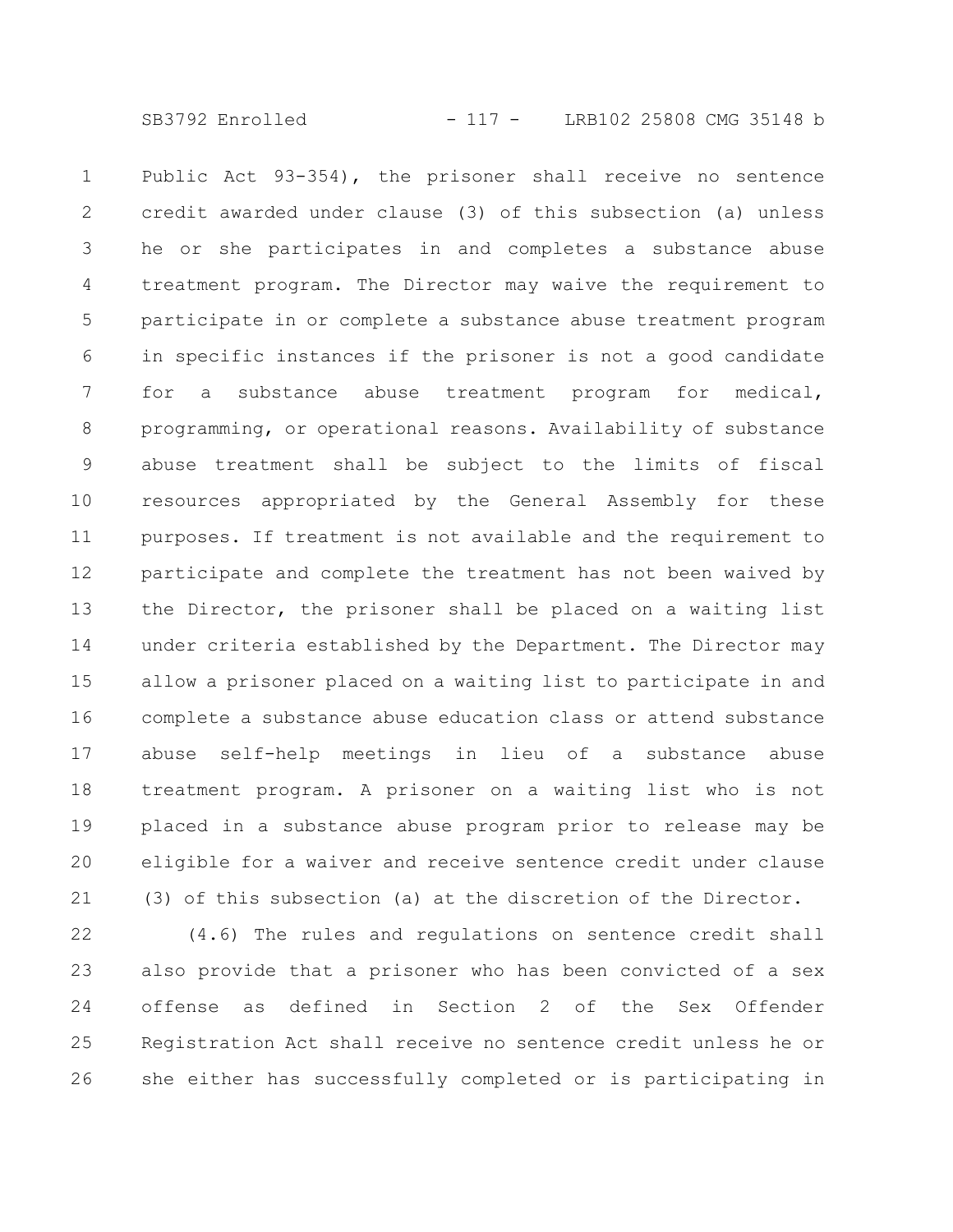SB3792 Enrolled - 118 - LRB102 25808 CMG 35148 b

sex offender treatment as defined by the Sex Offender Management Board. However, prisoners who are waiting to receive treatment, but who are unable to do so due solely to the lack of resources on the part of the Department, may, at the Director's sole discretion, be awarded sentence credit at a rate as the Director shall determine. 1 2 3 4 5 6

(4.7) On or after January 1, 2018 (the effective date of Public Act 100-3), sentence credit under paragraph (3), (4), or (4.1) of this subsection (a) may be awarded to a prisoner who is serving a sentence for an offense described in paragraph  $(2)$ ,  $(2.3)$ ,  $(2.4)$ ,  $(2.5)$ , or  $(2.6)$  for credit earned on or after January 1, 2018 (the effective date of Public Act 100-3); provided, the award of the credits under this paragraph (4.7) shall not reduce the sentence of the prisoner to less than the following amounts: 7 8 9 10 11 12 13 14 15

16

17

(i) 85% of his or her sentence if the prisoner is required to serve 85% of his or her sentence; or

(ii) 60% of his or her sentence if the prisoner is required to serve 75% of his or her sentence, except if the prisoner is serving a sentence for gunrunning his or her sentence shall not be reduced to less than 75%. 18 19 20 21

(iii) 100% of his or her sentence if the prisoner is required to serve 100% of his or her sentence. 22 23

(5) Whenever the Department is to release any inmate earlier than it otherwise would because of a grant of earned sentence credit under paragraph (3) of subsection (a) of this 24 25 26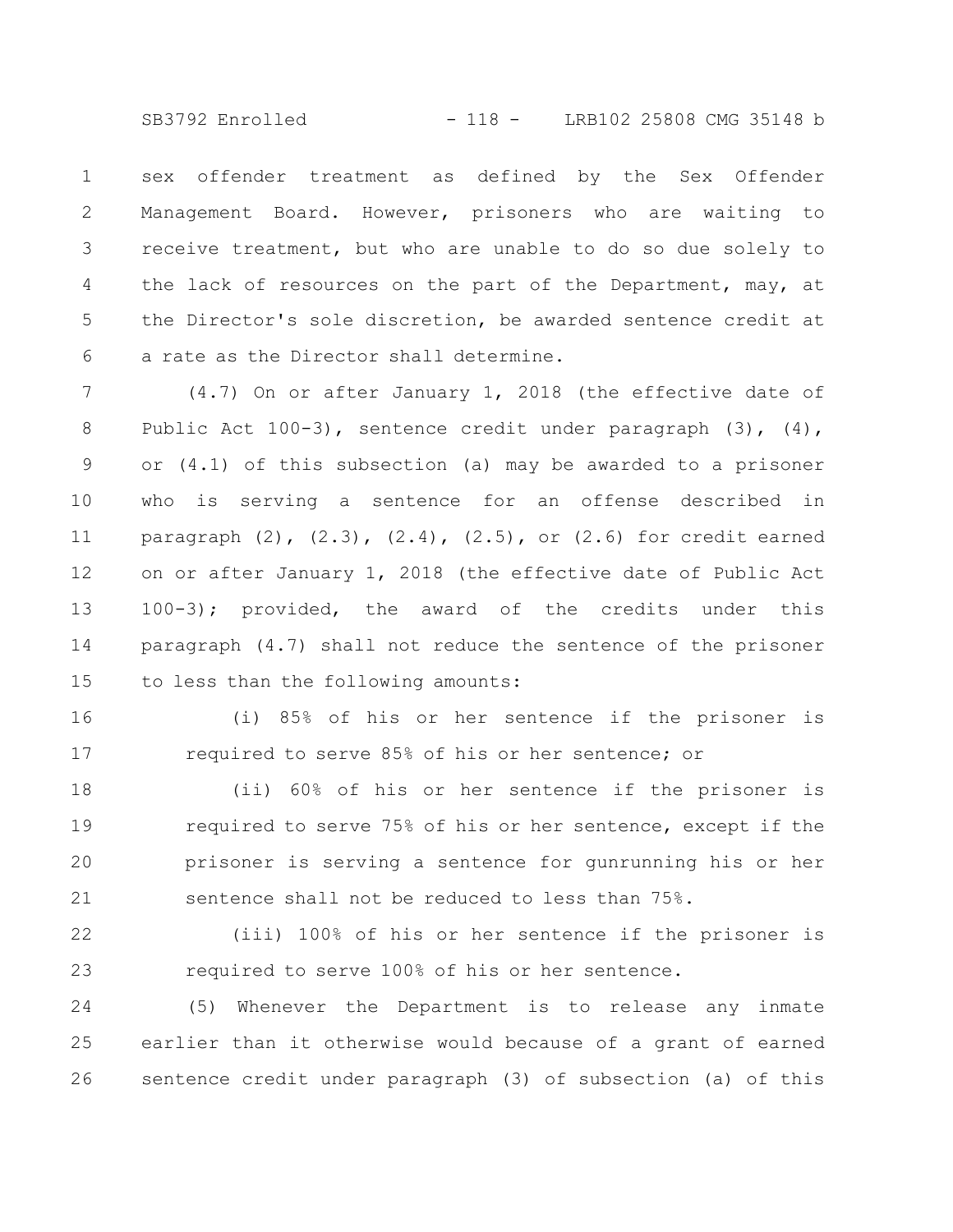Section given at any time during the term, the Department shall give reasonable notice of the impending release not less than 14 days prior to the date of the release to the State's Attorney of the county where the prosecution of the inmate took place, and if applicable, the State's Attorney of the county into which the inmate will be released. The Department must also make identification information and a recent photo of the inmate being released accessible on the Internet by means of a hyperlink labeled "Community Notification of Inmate Early Release" on the Department's World Wide Web homepage. The identification information shall include the inmate's: name, any known alias, date of birth, physical characteristics, commitment offense, and county where conviction was imposed. The identification information shall be placed on the website within 3 days of the inmate's release and the information may not be removed until either: completion of the first year of mandatory supervised release or return of the inmate to custody of the Department. 1 2 3 4 5 6 7 8 9 10 11 12 13 14 15 16 17 18

(b) Whenever a person is or has been committed under several convictions, with separate sentences, the sentences shall be construed under Section 5-8-4 in granting and forfeiting of sentence credit. 19 20 21 22

(c) (1) The Department shall prescribe rules and regulations for revoking sentence credit, including revoking sentence credit awarded under paragraph (3) of subsection (a) of this Section. The Department shall prescribe rules and 23 24 25 26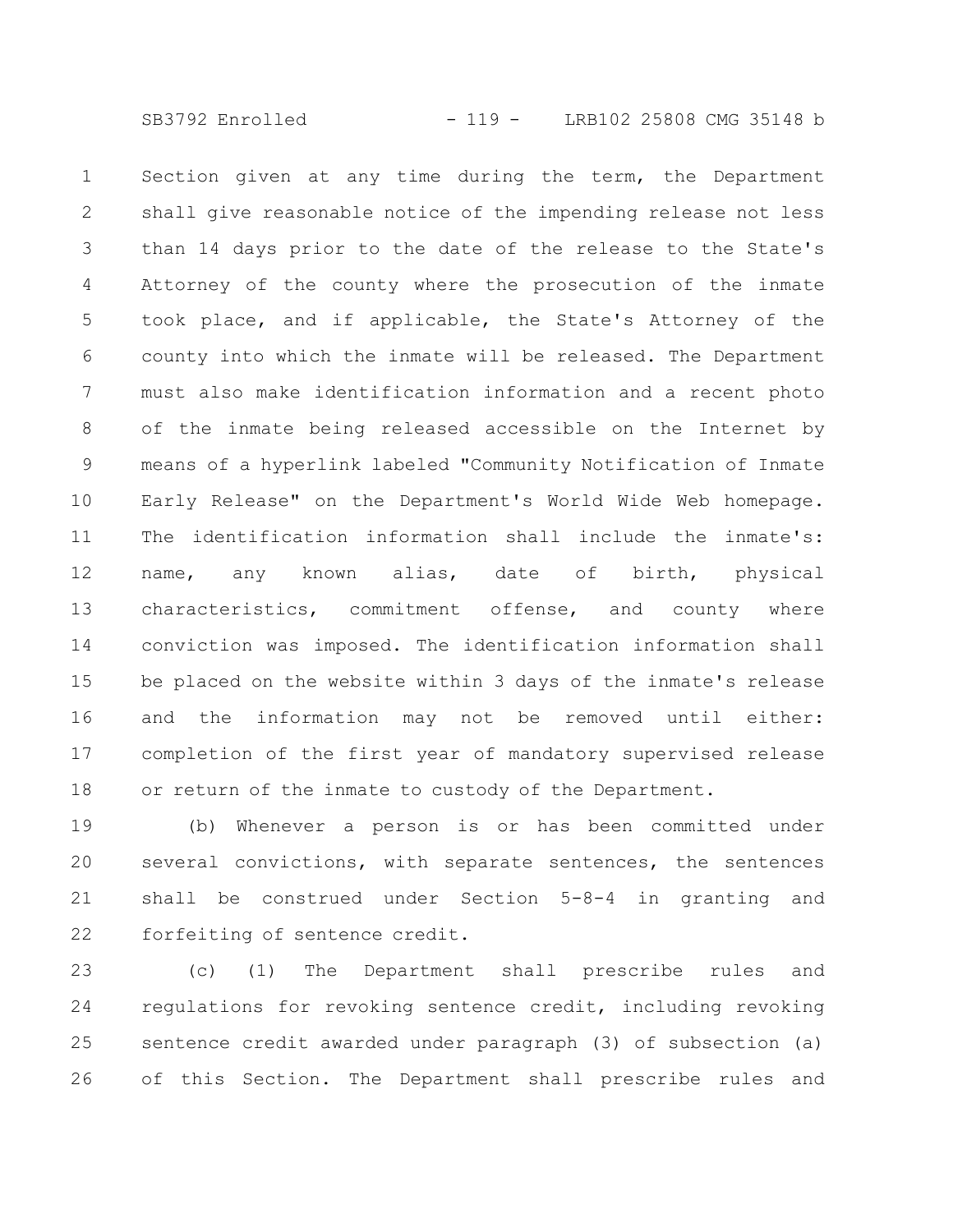SB3792 Enrolled - 120 - LRB102 25808 CMG 35148 b

regulations establishing and requiring the use of a sanctions matrix for revoking sentence credit. The Department shall prescribe rules and regulations for suspending or reducing the rate of accumulation of sentence credit for specific rule violations, during imprisonment. These rules and regulations shall provide that no inmate may be penalized more than one year of sentence credit for any one infraction. 1 2 3 4 5 6 7

(2) When the Department seeks to revoke, suspend, or reduce the rate of accumulation of any sentence credits for an alleged infraction of its rules, it shall bring charges therefor against the prisoner sought to be so deprived of sentence credits before the Prisoner Review Board as provided in subparagraph (a)(4) of Section 3-3-2 of this Code, if the amount of credit at issue exceeds 30 days, whether from one infraction or cumulatively from multiple infractions arising out of a single event, or when, during any 12-month period, the cumulative amount of credit revoked exceeds 30 days except where the infraction is committed or discovered within 60 days of scheduled release. In those cases, the Department of Corrections may revoke up to 30 days of sentence credit. The Board may subsequently approve the revocation of additional sentence credit, if the Department seeks to revoke sentence credit in excess of 30 days. However, the Board shall not be empowered to review the Department's decision with respect to the loss of 30 days of sentence credit within any calendar year for any prisoner or to increase any penalty beyond the length 8 9 10 11 12 13 14 15 16 17 18 19 20 21 22 23 24 25 26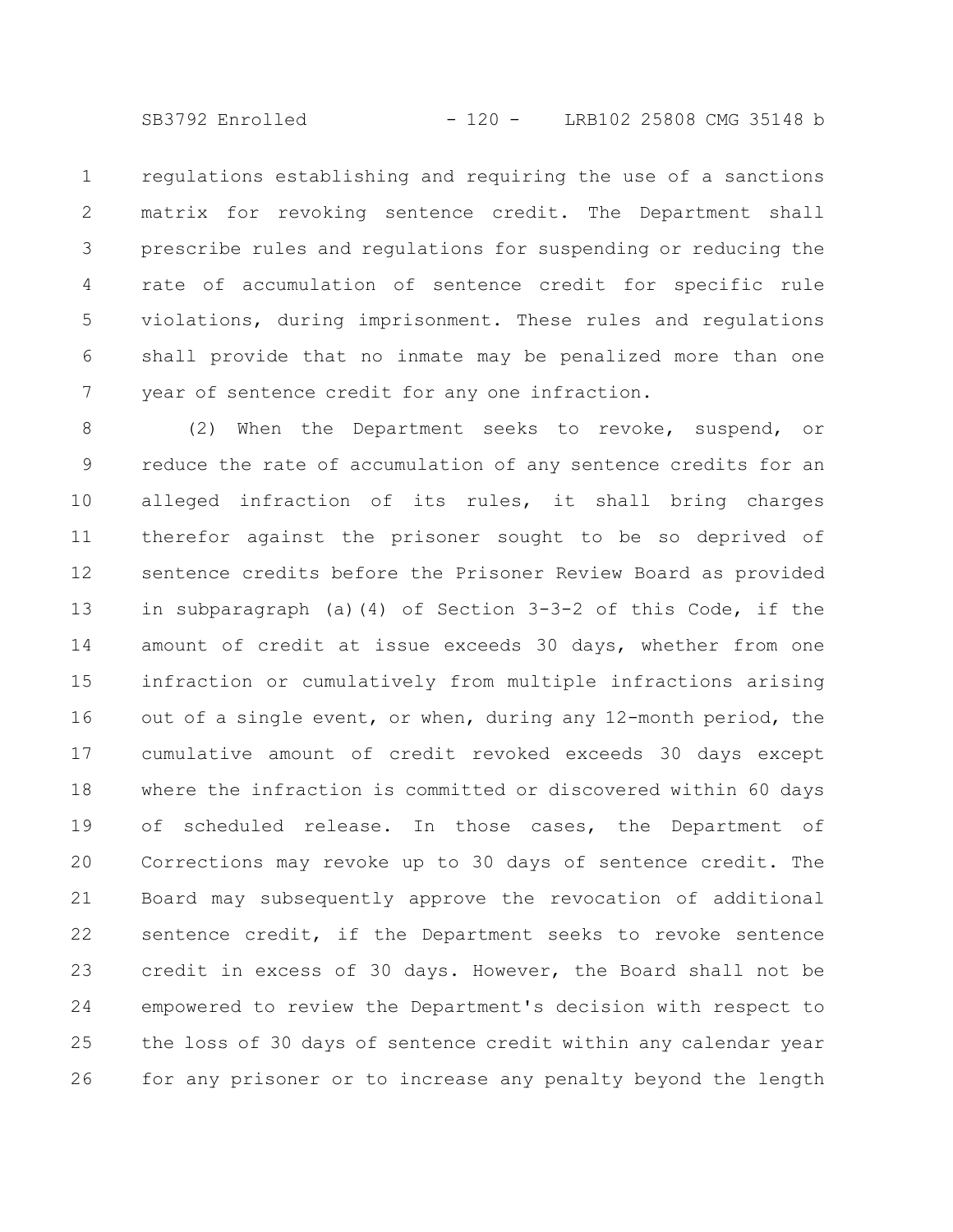SB3792 Enrolled - 121 - LRB102 25808 CMG 35148 b

requested by the Department. 1

(3) The Director of the Department of Corrections, in appropriate cases, may restore sentence credits which have been revoked, suspended, or reduced. The Department shall prescribe rules and regulations governing the restoration of sentence credits. These rules and regulations shall provide for the automatic restoration of sentence credits following a period in which the prisoner maintains a record without a disciplinary violation. 2 3 4 5 6 7 8 9

Nothing contained in this Section shall prohibit the Prisoner Review Board from ordering, pursuant to Section  $3-3-9$ (a)(3)(i)(B), that a prisoner serve up to one year of the sentence imposed by the court that was not served due to the accumulation of sentence credit. 10 11 12 13 14

(d) If a lawsuit is filed by a prisoner in an Illinois or federal court against the State, the Department of Corrections, or the Prisoner Review Board, or against any of their officers or employees, and the court makes a specific finding that a pleading, motion, or other paper filed by the prisoner is frivolous, the Department of Corrections shall conduct a hearing to revoke up to 180 days of sentence credit by bringing charges against the prisoner sought to be deprived of the sentence credits before the Prisoner Review Board as provided in subparagraph (a)(8) of Section 3-3-2 of this Code. If the prisoner has not accumulated 180 days of sentence credit at the time of the finding, then the Prisoner Review 15 16 17 18 19 20 21 22 23 24 25 26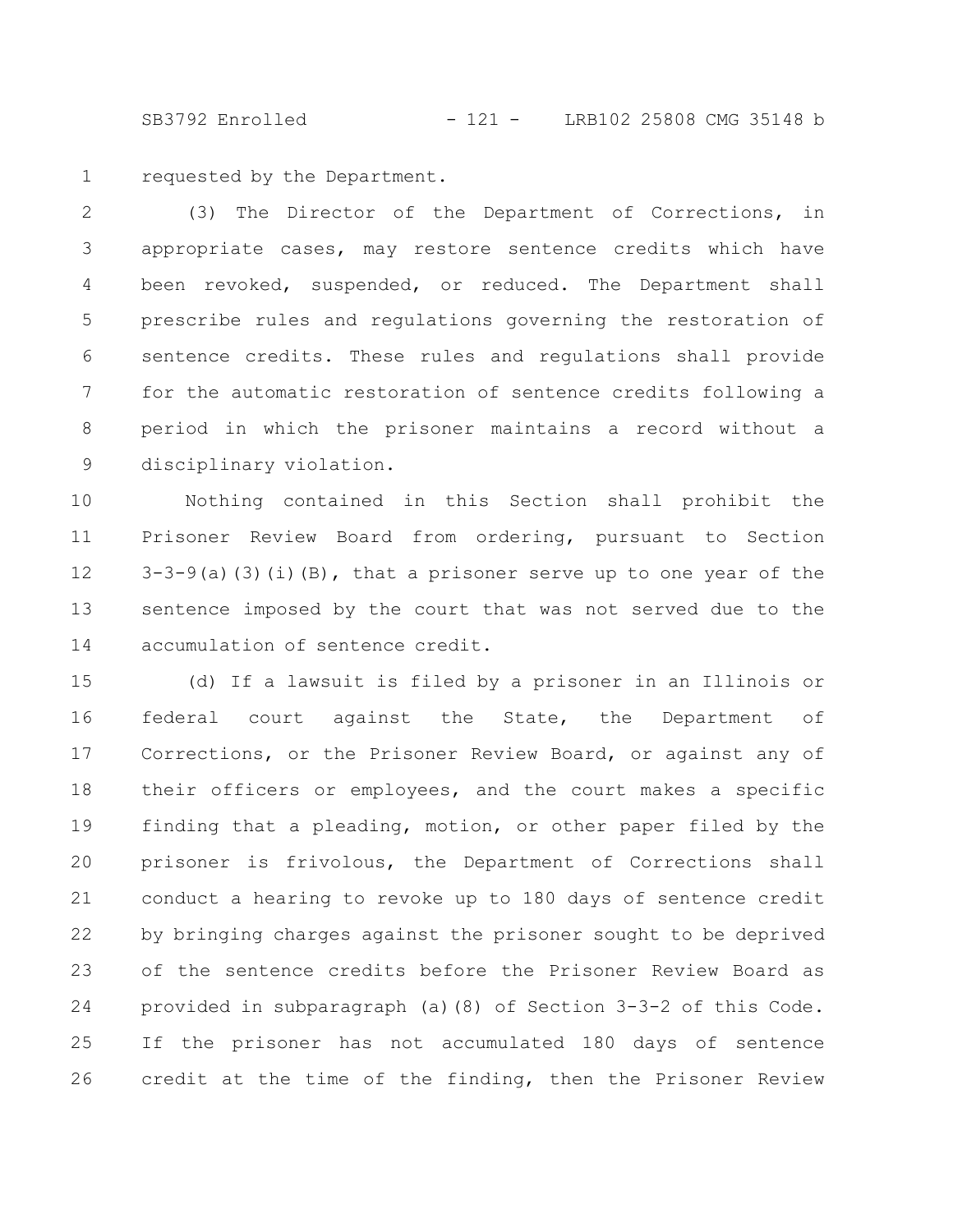SB3792 Enrolled - 122 - LRB102 25808 CMG 35148 b

Board may revoke all sentence credit accumulated by the prisoner. 1 2

3

For purposes of this subsection (d):

(1) "Frivolous" means that a pleading, motion, or other filing which purports to be a legal document filed by a prisoner in his or her lawsuit meets any or all of the following criteria: 4 5 6 7

(A) it lacks an arguable basis either in law or in fact; 8 9

(B) it is being presented for any improper purpose, such as to harass or to cause unnecessary delay or needless increase in the cost of litigation; 10 11 12

(C) the claims, defenses, and other legal contentions therein are not warranted by existing law or by a nonfrivolous argument for the extension, modification, or reversal of existing law or the establishment of new law; 13 14 15 16 17

(D) the allegations and other factual contentions do not have evidentiary support or, if specifically so identified, are not likely to have evidentiary support after a reasonable opportunity for further investigation or discovery; or 18 19 20 21 22

(E) the denials of factual contentions are not warranted on the evidence, or if specifically so identified, are not reasonably based on a lack of information or belief. 23 24 25 26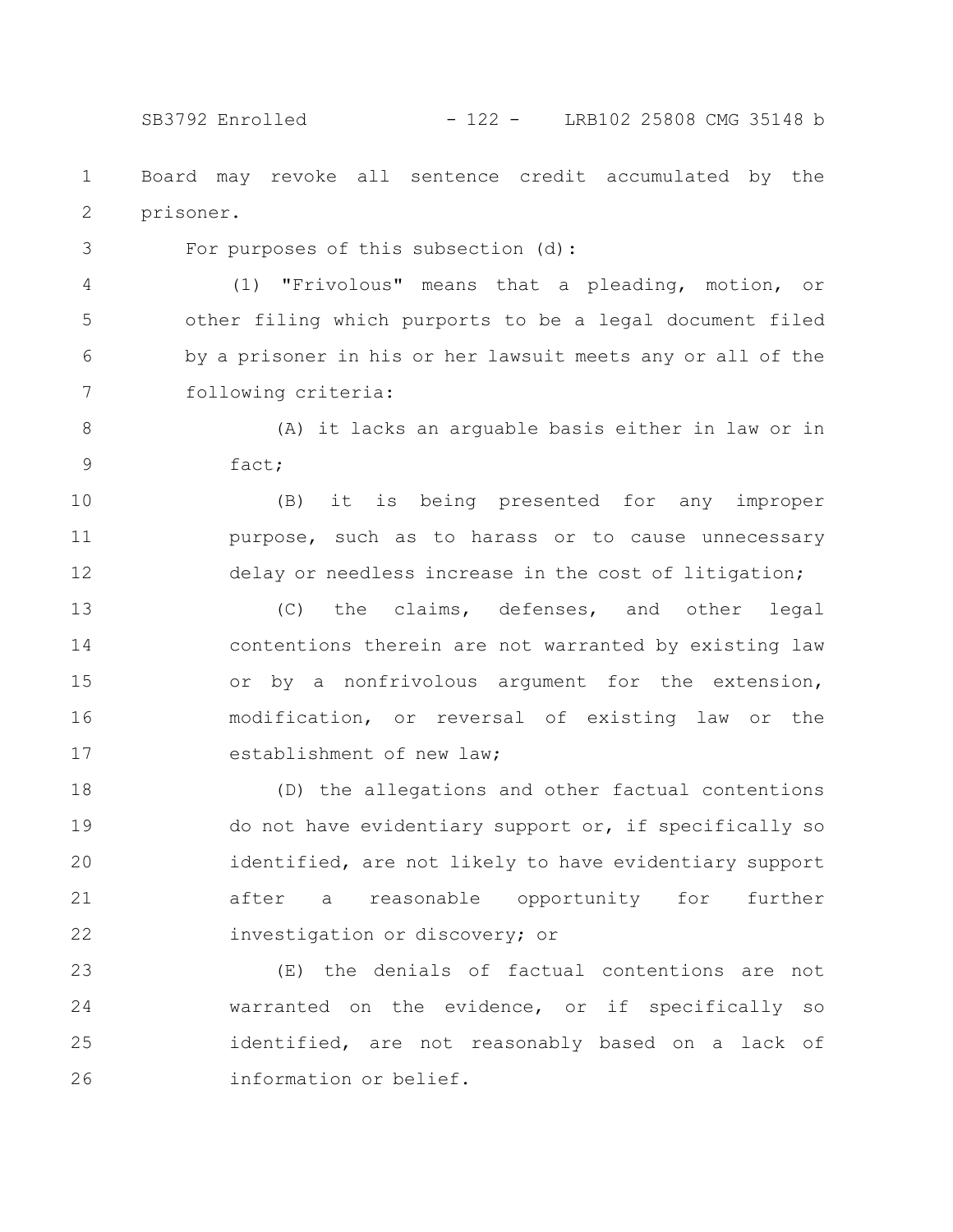SB3792 Enrolled - 123 - LRB102 25808 CMG 35148 b

(2) "Lawsuit" means a motion pursuant to Section 116-3 of the Code of Criminal Procedure of 1963, a habeas corpus action under Article X of the Code of Civil Procedure or under federal law (28 U.S.C. 2254), a petition for claim under the Court of Claims Act, an action under the federal Civil Rights Act (42 U.S.C. 1983), or a second or subsequent petition for post-conviction relief under Article 122 of the Code of Criminal Procedure of 1963 whether filed with or without leave of court or a second or subsequent petition for relief from judgment under Section 2-1401 of the Code of Civil Procedure. 1 2 3 4 5 6 7 8 9 10 11

(e) Nothing in Public Act 90-592 or 90-593 affects the validity of Public Act 89-404. 12 13

(f) Whenever the Department is to release any inmate who has been convicted of a violation of an order of protection under Section 12-3.4 or 12-30 of the Criminal Code of 1961 or the Criminal Code of 2012, earlier than it otherwise would because of a grant of sentence credit, the Department, as a condition of release, shall require that the person, upon release, be placed under electronic surveillance as provided in Section 5-8A-7 of this Code. 14 15 16 17 18 19 20 21

(Source: P.A. 101-440, eff. 1-1-20; 101-652, eff. 7-1-21; 102-28, eff. 6-25-21; 102-558, eff. 8-20-21.) 22 23

(730 ILCS 5/3-6-8) 24

Sec. 3-6-8. High school equivalency testing programs. The 25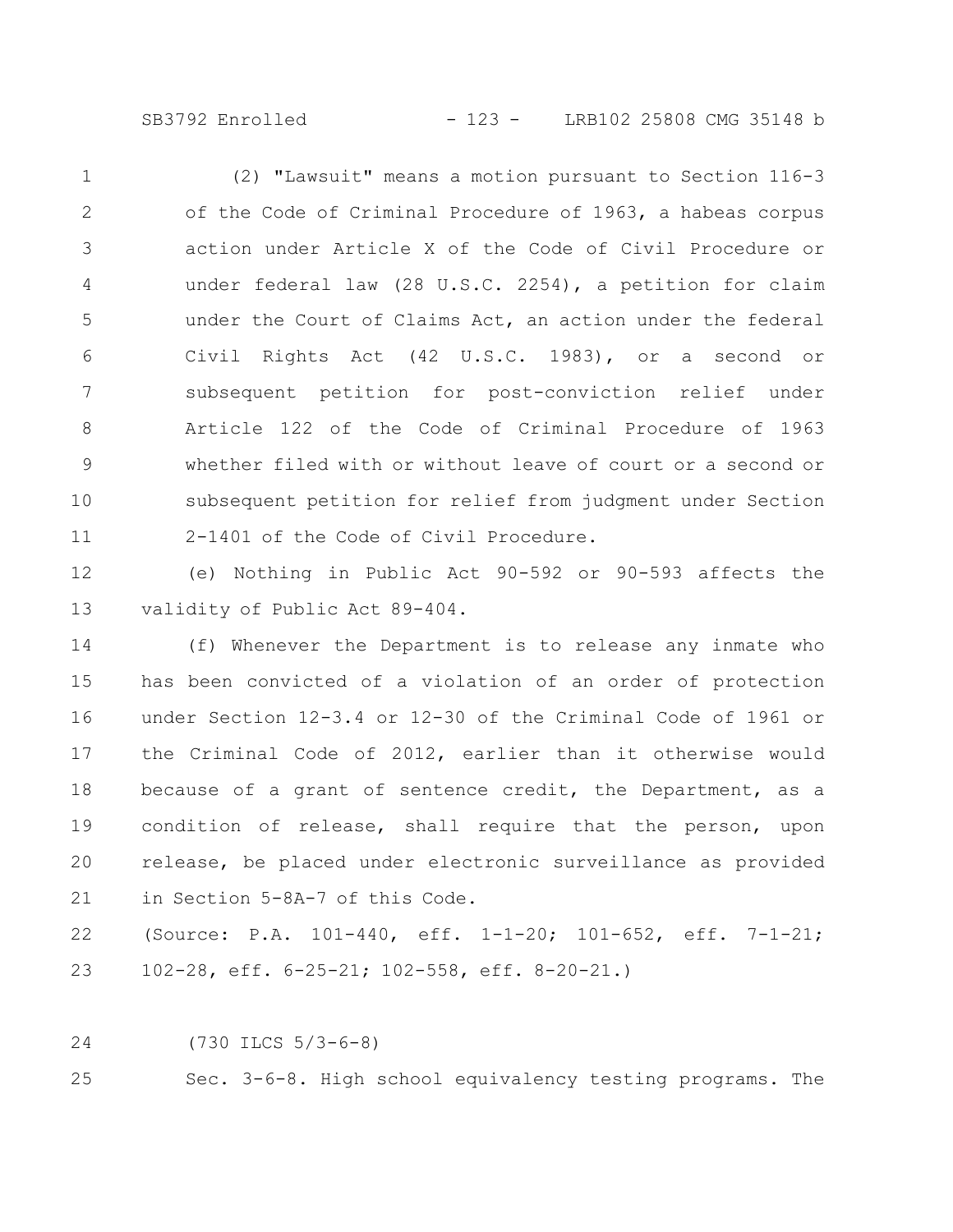SB3792 Enrolled - 124 - LRB102 25808 CMG 35148 b

Department of Corrections shall develop and establish a program in the Adult Division designed to increase the number of committed persons enrolled in programs for high school equivalency testing and pursuing State of Illinois High School Diplomas high school equivalency certificates by at least 100% over the 4-year period following the effective date of this amendatory Act of the 94th General Assembly. Pursuant to the program, each adult institution and facility shall report annually to the Director of Corrections on the number of committed persons enrolled in high school equivalency testing programs and those who pass high school equivalency testing, and the number of committed persons in the Adult Division who are on waiting lists for participation in the high school equivalency testing programs. 1 2 3 4 5 6 7 8 9 10 11 12 13 14

(Source: P.A. 98-718, eff. 1-1-15.) 15

16

(730 ILCS 5/5-8-1.3)

Sec. 5-8-1.3. Pilot residential and transition treatment program for women. 17 18

19

(a) The General Assembly recognizes:

(1) that drug-offending women with children who have been in and out of the criminal justice system for years are a serious problem; 20 21 22

(2) that the intergenerational cycle of women continuously being part of the criminal justice system needs to be broken; 23 24 25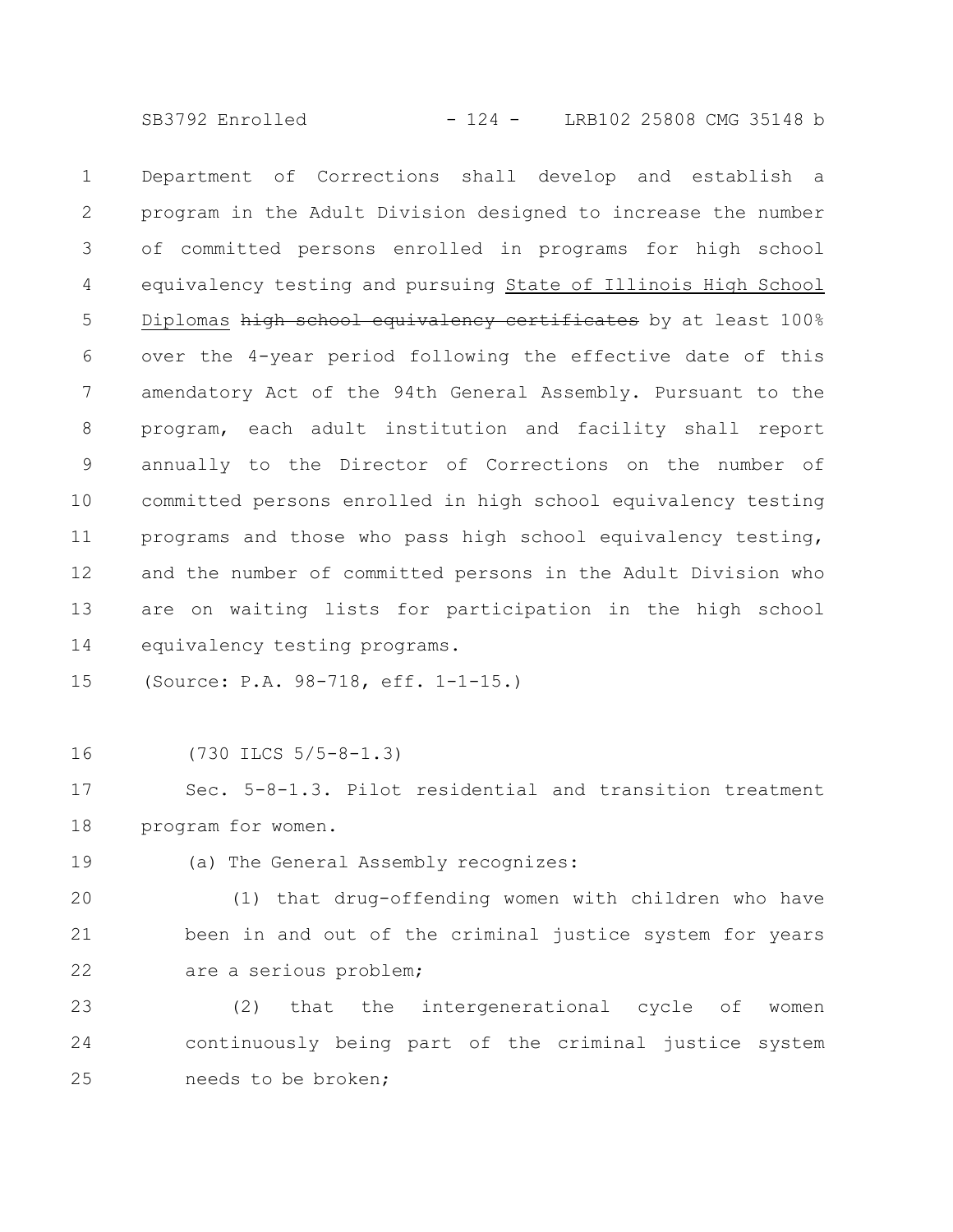(3) that the effects of drug offending women with children disrupts family harmony and creates an atmosphere that is not conducive to healthy childhood development; 1 2 3

(4) that there is a need for an effective residential community supervision model to provide help to women to become drug free, recover from trauma, focus on healthy mother-child relationships, and establish economic independence and long-term support; 4 5 6 7 8

(5) that certain non-violent women offenders with children eligible for sentences of incarceration, may benefit from the rehabilitative aspects of gender responsive treatment programs and services. This Section shall not be construed to allow violent offenders to participate in a treatment program. 9 10 11 12 13 14

(b) Under the direction of the sheriff and with the approval of the county board of commissioners, the sheriff, in any county with more than 3,000,000 inhabitants, may operate a residential and transition treatment program for women established by the Illinois Department of Corrections if funding has been provided by federal, local or private entities. If the court finds during the sentencing hearing conducted under Section 5-4-1 that a woman convicted of a felony meets the eligibility requirements of the sheriff's residential and transition treatment program for women, the court may refer the offender to the sheriff's residential and transition treatment program for women for consideration as a 15 16 17 18 19 20 21 22 23 24 25 26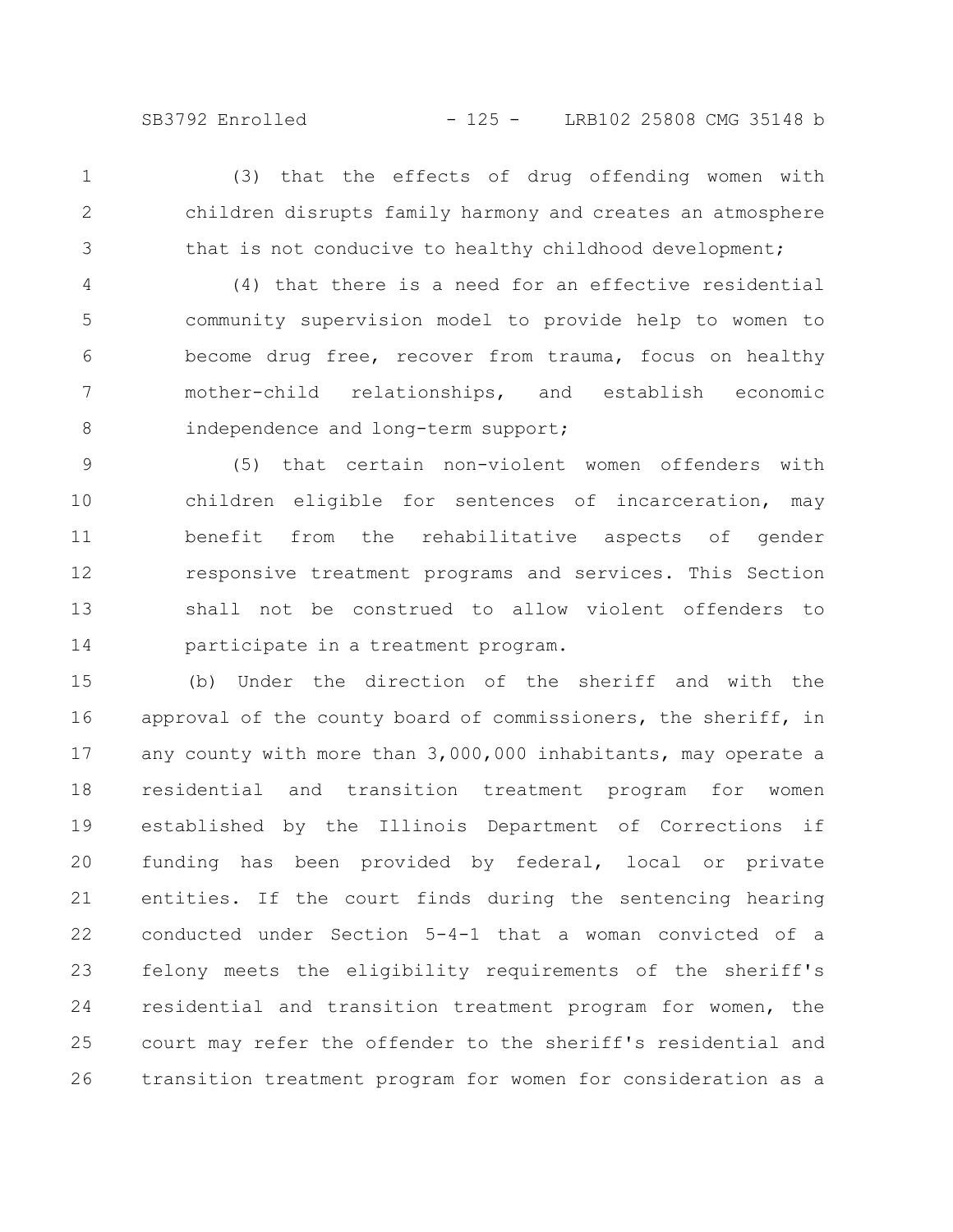SB3792 Enrolled - 126 - LRB102 25808 CMG 35148 b

participant as an alternative to incarceration in the penitentiary. The sheriff shall be responsible for supervising all women who are placed in the residential and transition treatment program for women for the 12-month period. In the event that the woman is not accepted for placement in the sheriff's residential and transition treatment program for women, the court shall proceed to sentence the woman to any other disposition authorized by this Code. If the woman does not successfully complete the residential and transition treatment program for women, the woman's failure to do so shall constitute a violation of the sentence to the residential and transition treatment program for women. 1 2 3 4 5 6 7 8 9 10 11 12

(c) In order to be eligible to be a participant in the pilot residential and transition treatment program for women, the participant shall meet all of the following conditions: 13 14 15

(1) The woman has not been convicted of a violent crime as defined in subsection (c) of Section 3 of the Rights of Crime Victims and Witnesses Act, a Class X felony, first or second degree murder, armed violence, aggravated kidnapping, criminal sexual assault, aggravated criminal sexual abuse or a subsequent conviction for criminal sexual abuse, forcible detention, or arson and has not been previously convicted of any of those offenses. 16 17 18 19 20 21 22 23 24

(2) The woman must undergo an initial assessment evaluation to determine the treatment and program plan. 25 26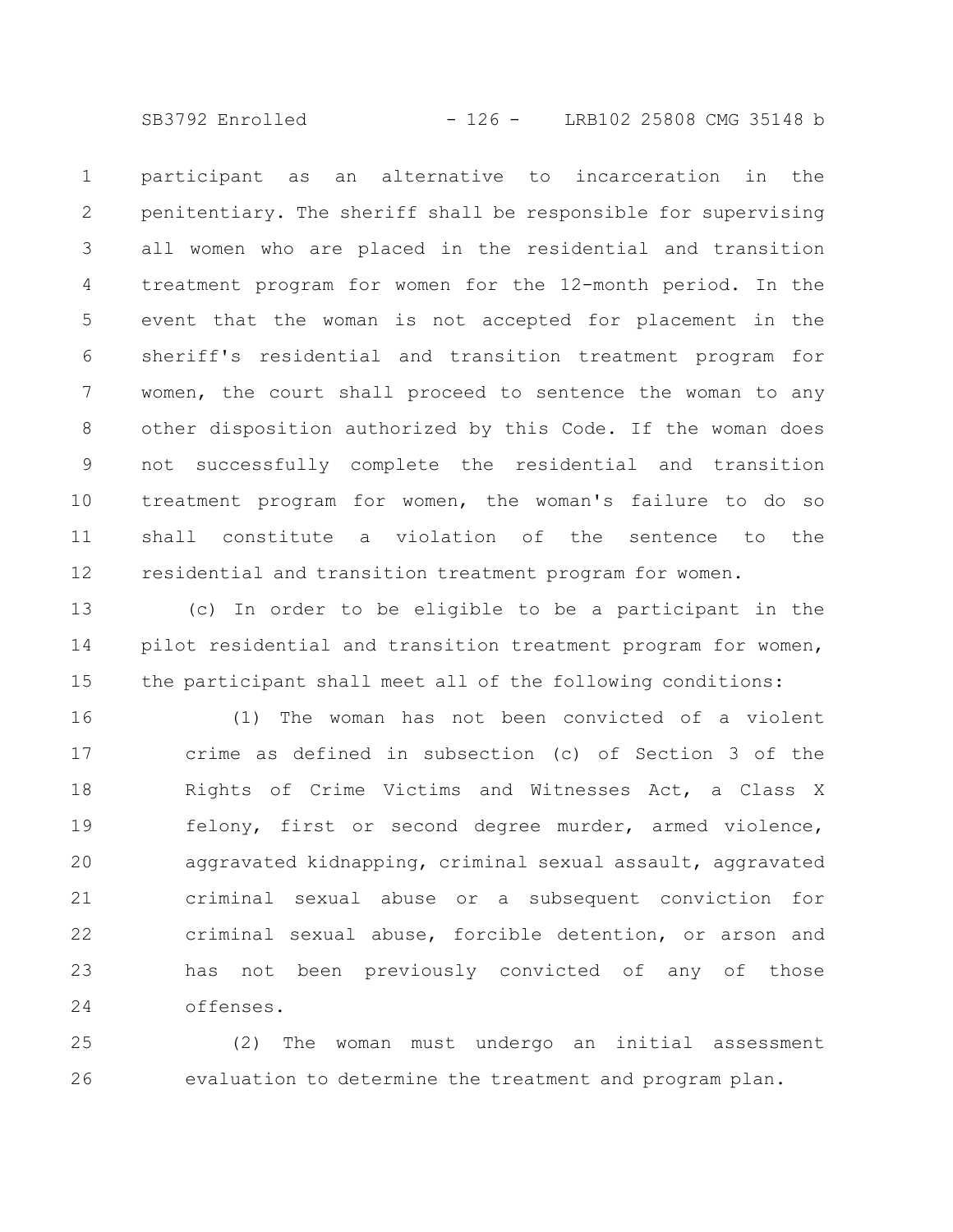SB3792 Enrolled - 127 - LRB102 25808 CMG 35148 b

(3) The woman was recommended and accepted for placement in the pilot residential and transition treatment program for women by the Department of Corrections and has consented in writing to participation in the program under the terms and conditions of the program. The Department of Corrections may consider whether space is available. 1 2 3 4 5 6 7

(d) The program may include a substance abuse treatment program designed for women offenders, mental health, trauma, and medical treatment; parenting skills and family relationship counseling, preparation for a State of Illinois High School Diploma high school equivalency or vocational certificate; life skills program; job readiness and job skill training, and a community transition development plan. 8 9 10 11 12 13 14

(e) With the approval of the Department of Corrections, the sheriff shall issue requirements for the program and inform the participants who shall sign an agreement to adhere to all rules and all requirements for the pilot residential and transition treatment program. 15 16 17 18 19

(f) Participation in the pilot residential and transition treatment program for women shall be for a period not to exceed 12 months. The period may not be reduced by accumulation of good time. 20 21 22 23

(g) If the woman successfully completes the pilot residential and transition treatment program for women, the sheriff shall notify the Department of Corrections, the court, 24 25 26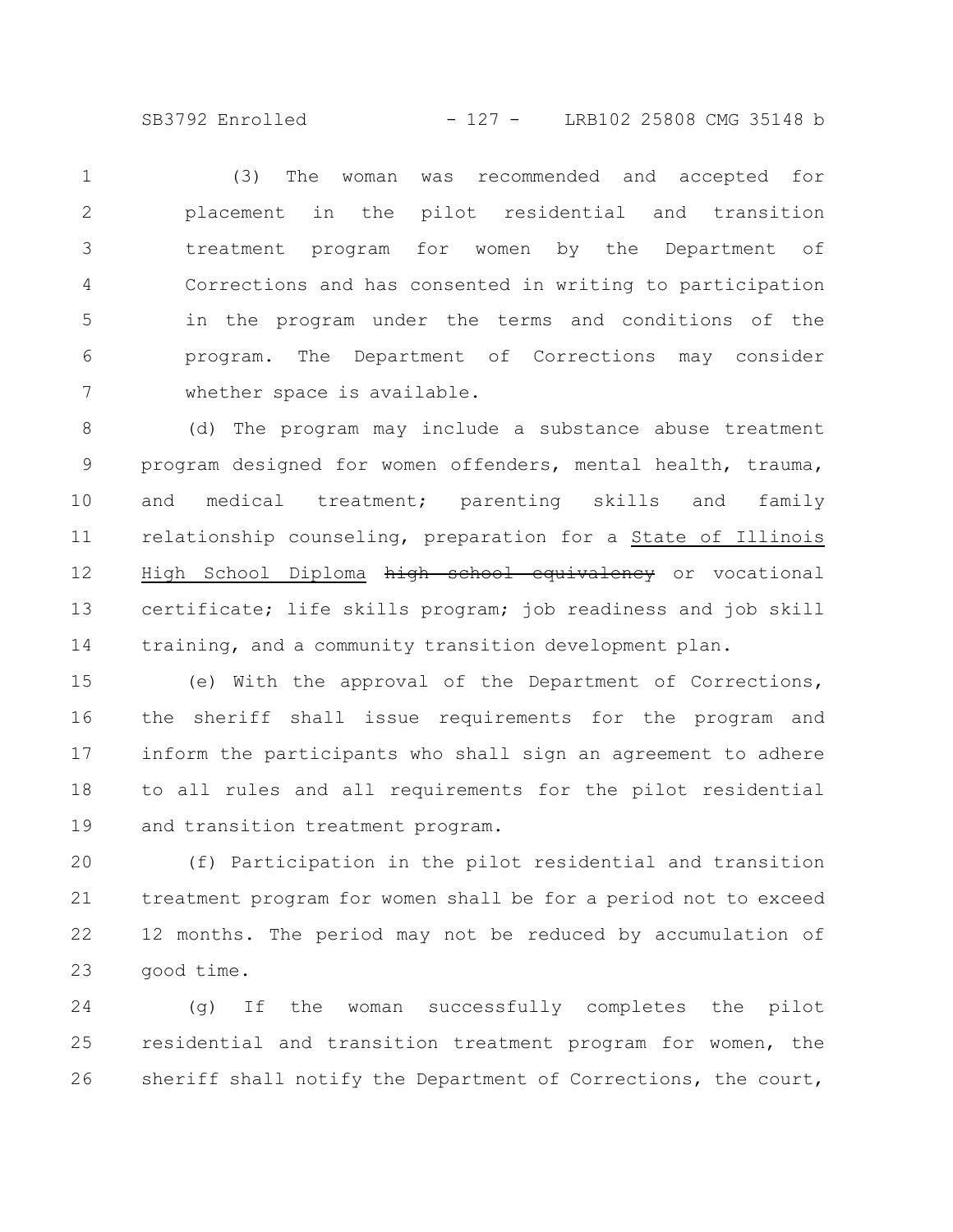SB3792 Enrolled - 128 - LRB102 25808 CMG 35148 b

and the State's Attorney of the county of the woman's successful completion. 1 2

(h) A woman may be removed from the pilot residential and transition treatment program for women for violation of the terms and conditions of the program or in the event she is unable to participate. The failure to complete the program shall be deemed a violation of the conditions of the program. The sheriff shall give notice to the Department of Corrections, the court, and the State's Attorney of the woman's failure to complete the program. The Department of Corrections or its designee shall file a petition alleging that the woman has violated the conditions of the program with the court. The State's Attorney may proceed on the petition under Section 5-4-1 of this Code. 3 4 5 6 7 8 9 10 11 12 13 14

(i) The conditions of the pilot residential and transition treatment program for women shall include that the woman while in the program: 15 16 17

(1) not violate any criminal statute of any jurisdiction; 18 19

(2) report or appear in person before any person or agency as directed by the court, the sheriff, or Department of Corrections; 20 21 22

(3) refrain from possessing a firearm or other dangerous weapon; 23 24

25

(4) consent to drug testing;

(5) not leave the State without the consent of the 26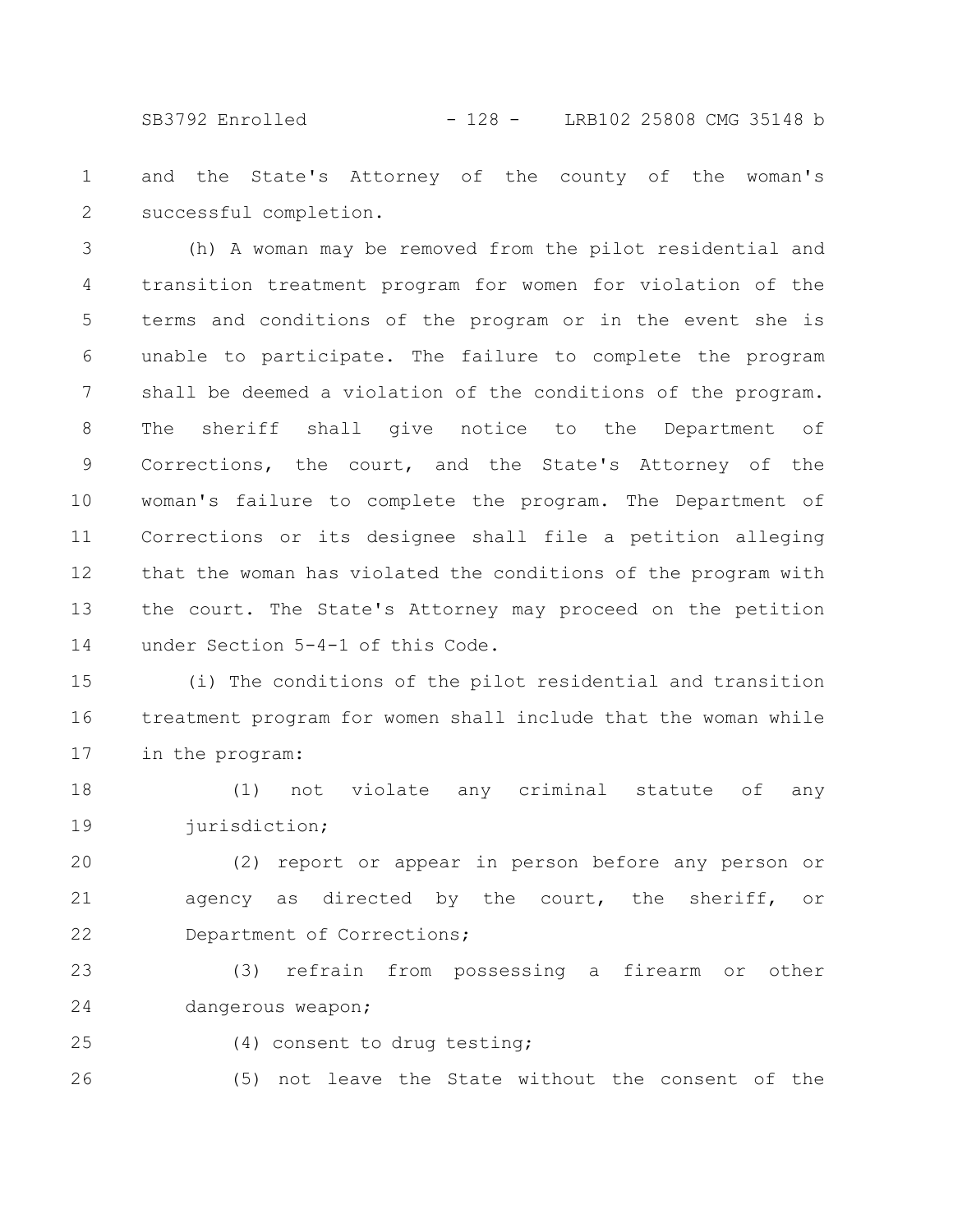SB3792 Enrolled - 129 - LRB102 25808 CMG 35148 b

court or, in circumstances in which reason for the absence is of such an emergency nature that prior consent by the court is not possible, without prior notification and approval of the Department of Corrections; 1 2 3 4

(6) upon placement in the program, must agree to follow all requirements of the program. 5 6

(j) The Department of Corrections or the sheriff may terminate the program at any time by mutual agreement or with 30 days prior written notice by either the Department of Corrections or the sheriff. 7 8 9 10

(k) The Department of Corrections may enter into a joint contract with a county with more than 3,000,000 inhabitants to establish and operate a pilot residential and treatment program for women. 11 12 13 14

(l) The Director of the Department of Corrections shall have the authority to develop rules to establish and operate a pilot residential and treatment program for women that shall include criteria for selection of the participants of the program in conjunction and approval by the sentencing court. Violent crime offenders are not eligible to participate in the program. 15 16 17 18 19 20 21

(m) The Department shall report to the Governor and the General Assembly before September 30th of each year on the pilot residential and treatment program for women, including the composition of the program by offenders, sentence, age, offense, and race. Reporting is only required if the pilot 22 23 24 25 26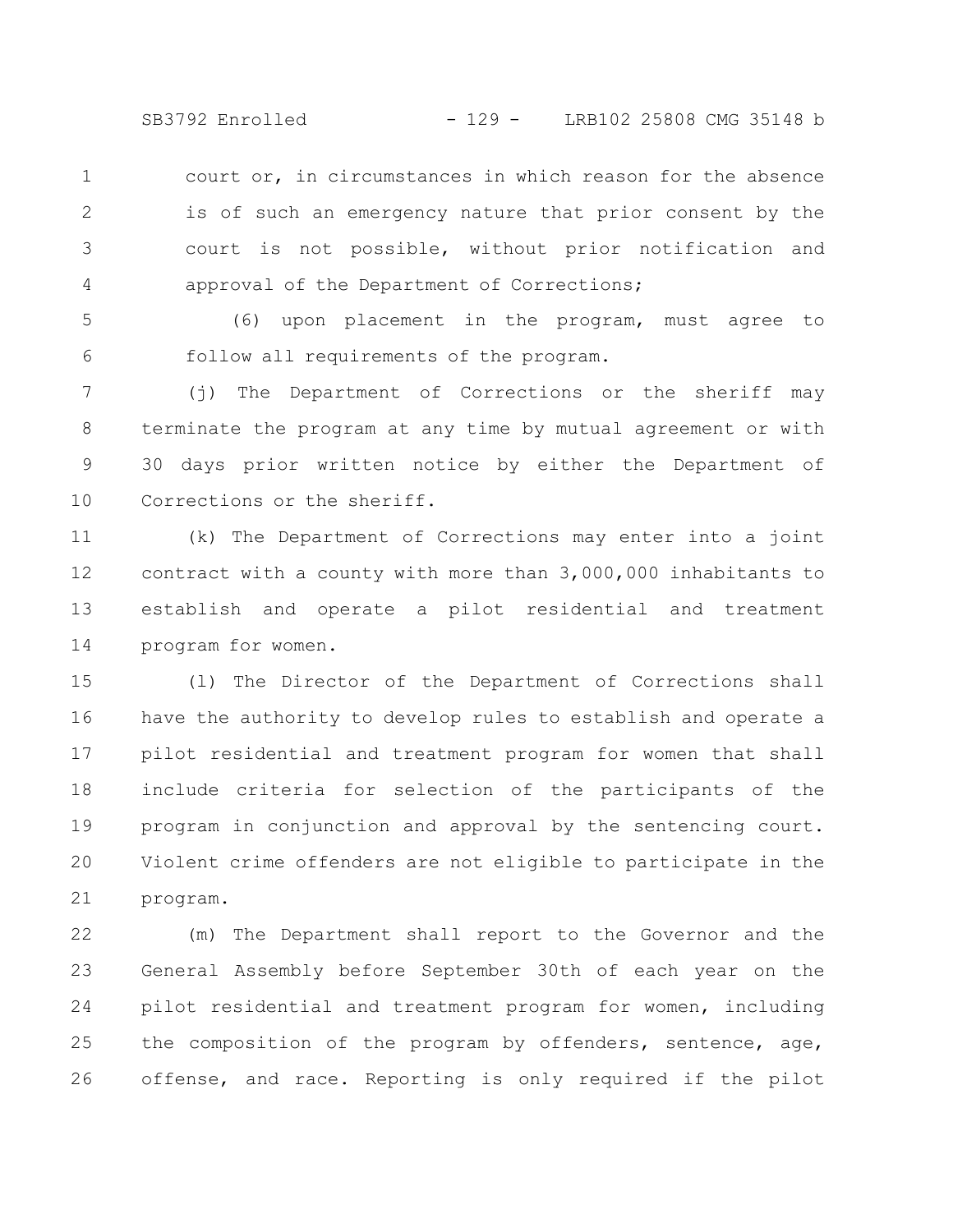SB3792 Enrolled - 130 - LRB102 25808 CMG 35148 b

residential and treatment program for women is operational. 1

(n) The Department of Corrections or the sheriff may terminate the program with 30 days prior written notice. 2 3

(o) A county with more than 3,000,000 inhabitants is authorized to apply for funding from federal, local or private entities to create a Residential and Treatment Program for Women. This sentencing option may not go into effect until the funding is secured for the program and the program has been established. 4 5 6 7 8 9

(Source: P.A. 97-800, eff. 7-13-12; 98-718, eff. 1-1-15.) 10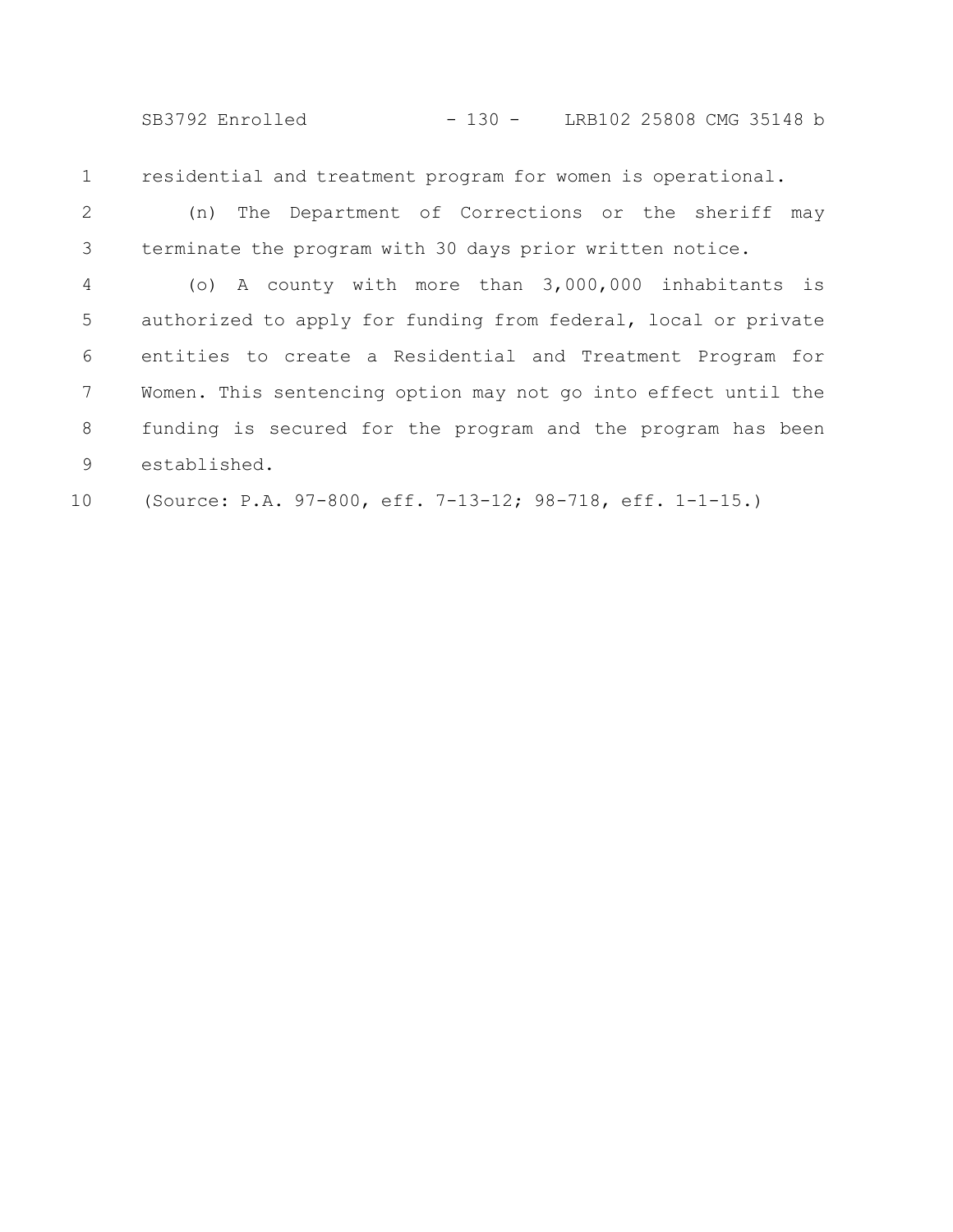|             | SB3792 Enrolled    | - 131 - LRB102 25808 CMG 35148 b        |
|-------------|--------------------|-----------------------------------------|
| $\mathbf 1$ |                    | INDEX                                   |
| 2           |                    | Statutes amended in order of appearance |
| 3           | 20 ILCS 505/8      | from Ch. 23, par. 5008                  |
| 4           | 20 ILCS 505/35.10  |                                         |
| 5           | 20 ILCS 1315/25    |                                         |
| 6           | 20 ILCS 1705/15.4  |                                         |
| 7           | 105 ILCS 5/3-15.12 | from Ch. 122, par. 3-15.12              |
| 8           | 105 ILCS 5/13-40   | from Ch. 122, par. 13-40                |
| $\mathsf 9$ | 105 ILCS 5/26-2    | from Ch. 122, par. 26-2                 |
| 10          | 110 ILCS 118/25    |                                         |
| 11          | 110 ILCS 805/2-22  |                                         |
| 12          | 110 ILCS 947/50    |                                         |
| 13          | 110 ILCS 947/52    |                                         |
| 14          | 110 ILCS 947/62    |                                         |
| 15          | 215 ILCS 5/500-50  |                                         |
| 16          | 225 ILCS 65/80-40  |                                         |
| 17          | 225 ILCS 85/9      | from Ch. 111, par. 4129                 |
| 18          | 225 ILCS 235/5     | from Ch. 111 1/2, par. 2205             |
| 19          | 225 ILCS 427/40    |                                         |
| 20          | 225 ILCS 441/5-10  |                                         |
| 21          | 225 ILCS 454/5-10  |                                         |
| 22          | 225 ILCS 454/5-27  |                                         |
| 23          | 225 ILCS 454/5-28  |                                         |
| 24          | 305 ILCS 5/4-1.9   | from Ch. 23, par. 4-1.9                 |
| 25          | 305 ILCS 5/9A-8    | from Ch. 23, par. 9A-8                  |